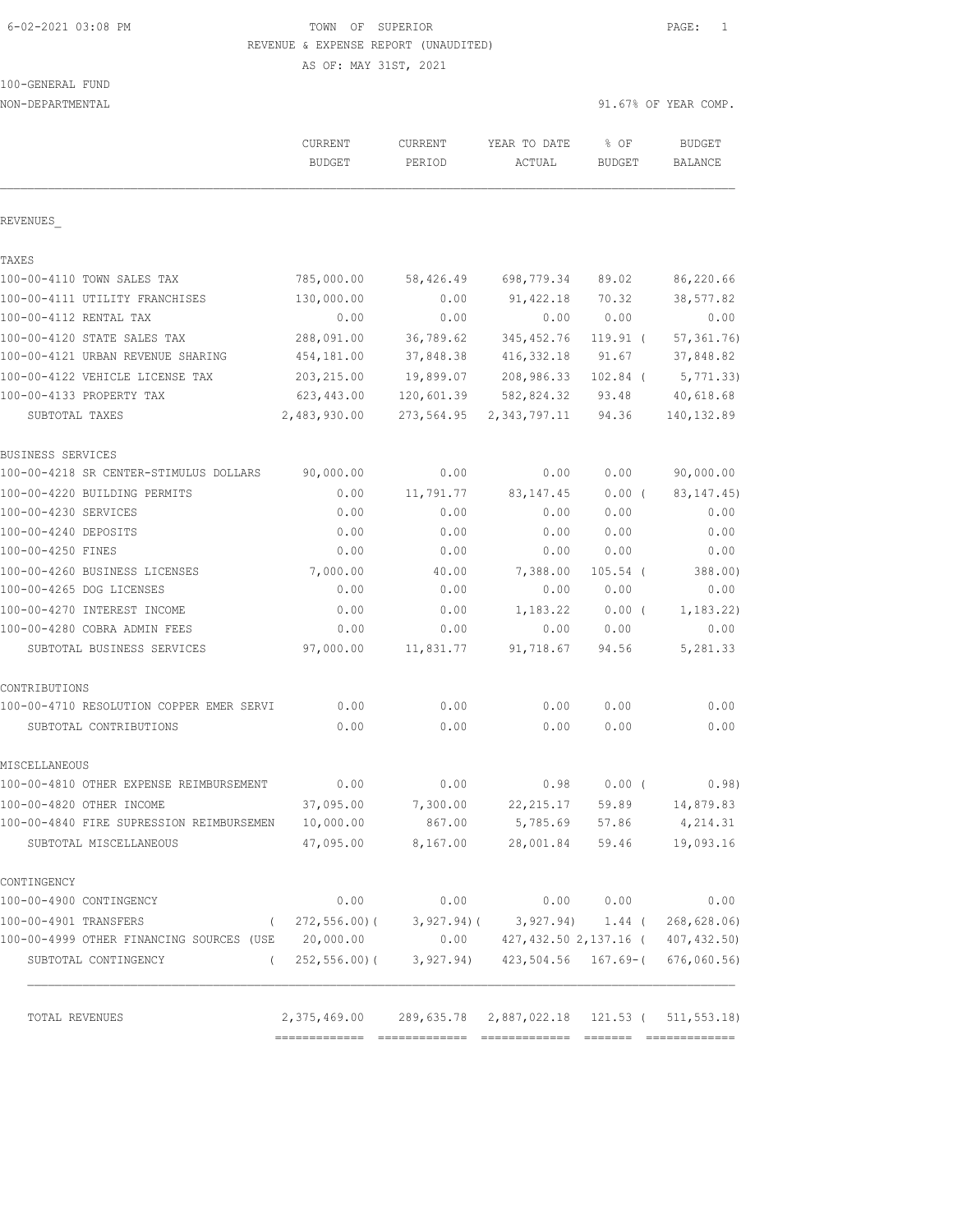### 6-02-2021 03:08 PM TOWN OF SUPERIOR PAGE: 2 REVENUE & EXPENSE REPORT (UNAUDITED)

AS OF: MAY 31ST, 2021

|  | 100-GENERAL FUND |  |
|--|------------------|--|
|  |                  |  |

|                                    | <b>CURRENT</b><br><b>BUDGET</b> | <b>CURRENT</b><br>PERIOD | YEAR TO DATE<br>ACTUAL | % OF<br>BUDGET | <b>BUDGET</b><br><b>BALANCE</b> |
|------------------------------------|---------------------------------|--------------------------|------------------------|----------------|---------------------------------|
| EXPENDITURES                       |                                 |                          |                        |                |                                 |
|                                    |                                 |                          |                        |                |                                 |
| GENERAL BUSINESS EXPENSE           |                                 |                          |                        |                |                                 |
| 100-00-5492 BAD DEBT EXPENSE       | 0.00                            | 0.00                     | 0.00                   | 0.00           | 0.00                            |
| 100-00-5495 PENALTY                | 0.00                            | 0.00                     | 0.00                   | 0.00           | 0.00                            |
| SUBTOTAL GENERAL BUSINESS EXPENSE  | 0.00                            | 0.00                     | 0.00                   | 0.00           | 0.00                            |
| PROFESSIONAL SERVICES              |                                 |                          |                        |                |                                 |
| 100-00-5500 MISCELLANEOUS EXPENSES | 0.00                            | 0.00                     | 0.00                   | 0.00           | 0.00                            |
| SUBTOTAL PROFESSIONAL SERVICES     | 0.00                            | 0.00                     | 0.00                   | 0.00           | 0.00                            |
| NON-OPERATING                      |                                 |                          |                        |                |                                 |
| 100-00-5800 DEPRECIATION           | 0.00                            | 0.00                     | 0.00                   | 0.00           | 0.00                            |
| SUBTOTAL NON-OPERATING             | 0.00                            | 0.00                     | 0.00                   | 0.00           | 0.00                            |
| DEBT SERVICE                       |                                 |                          |                        |                |                                 |
| 100-00-5990 URGENT NEEDS           | 0.00                            | 0.00                     |                        | 0.00 0.00      | 0.00                            |
| 100-00-5999 CONTINGENCY            | 237,441.00                      | 0.00                     | 25,625.47 10.79        |                | 211,815.53                      |
| SUBTOTAL DEBT SERVICE              | 237,441.00                      | 0.00                     | 25,625.47              | 10.79          | 211,815.53                      |
|                                    |                                 |                          |                        |                |                                 |
| TOTAL EXPENDITURES                 | 237,441.00                      | 0.00                     | 25,625.47 10.79        |                | 211,815.53                      |

REVENUES OVER/(UNDER) EXPENDITURES 2,138,028.00 289,635.78 2,861,396.71 ( 723,368.71)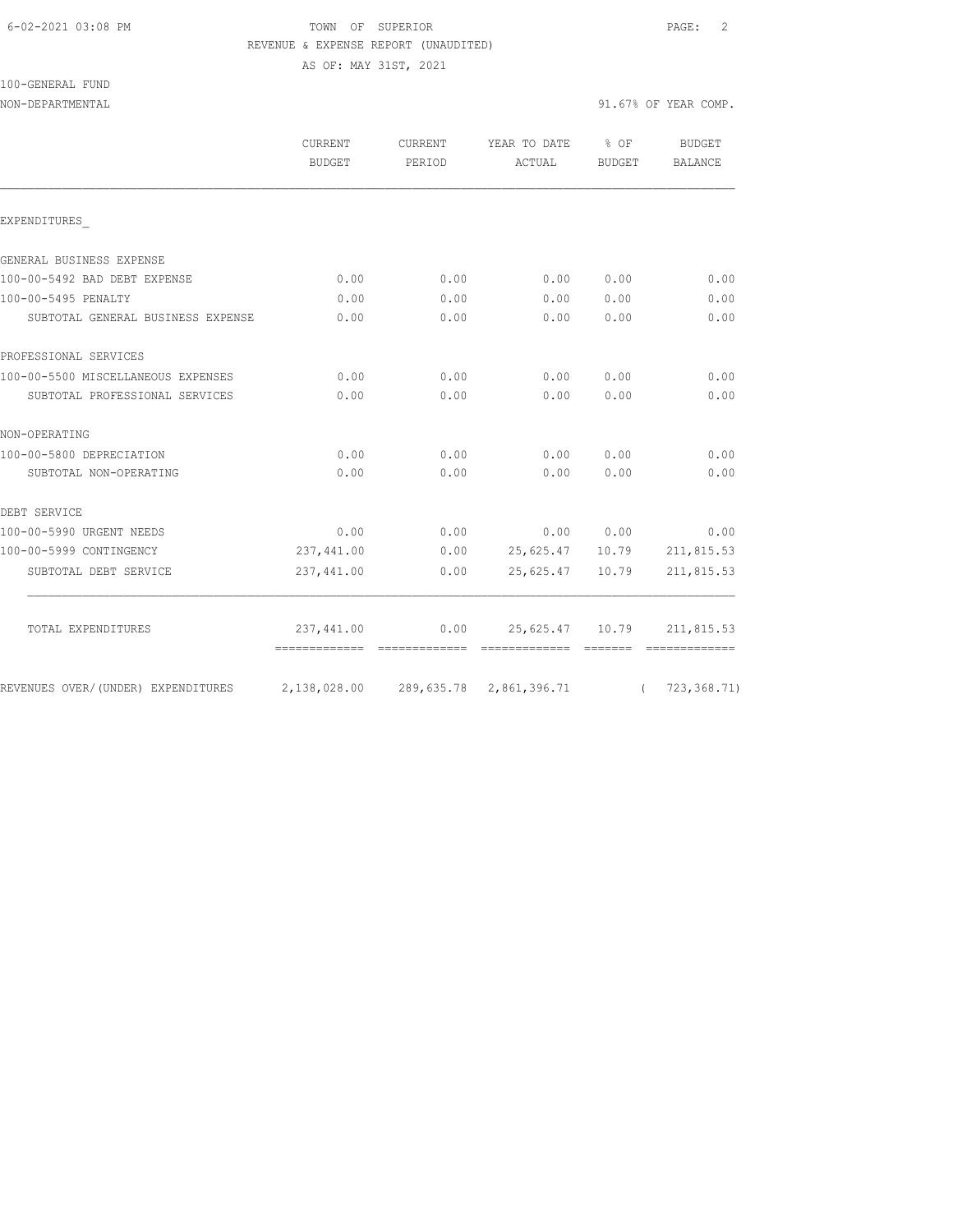100-GENERAL FUND

# TOWN OF SUPERIOR **Example 2021** PAGE: 3 REVENUE & EXPENSE REPORT (UNAUDITED)

AS OF: MAY 31ST, 2021

| MAYOR AND COUNCIL                               |                          |                   |                          | 91.67% OF YEAR COMP.             |                                 |
|-------------------------------------------------|--------------------------|-------------------|--------------------------|----------------------------------|---------------------------------|
|                                                 | CURRENT<br><b>BUDGET</b> | CURRENT<br>PERIOD | YEAR TO DATE<br>ACTUAL   | % OF<br>BUDGET                   | <b>BUDGET</b><br><b>BALANCE</b> |
|                                                 |                          |                   |                          |                                  |                                 |
| EXPENDITURES                                    |                          |                   |                          |                                  |                                 |
| PERSONEL                                        |                          |                   |                          |                                  |                                 |
| 100-01-5100 SALARIES                            | 15,600.00                | 0.00              | 0.00                     | 0.00                             | 15,600.00                       |
| 100-01-5101 OVERTIME                            | 0.00                     | 0.00              | 0.00                     | 0.00                             | 0.00                            |
| 100-01-5151 FICA                                | 967.20                   | 0.00              | 0.00                     | 0.00                             | 967.20                          |
| 100-01-5152 MEDICARE                            | 226.20                   | 0.00              | 0.00                     | 0.00                             | 226.20                          |
| 100-01-5153 STATE UNEMPLOYMENT                  | 0.00                     | 0.00              | 0.00                     | 0.00                             | 0.00                            |
| 100-01-5154 WORKERS COMP INSURANCE              | 0.00                     | 0.00              | 0.00                     | 0.00                             | 0.00                            |
| 100-01-5161 ARIZONA STATE RETIREMENT            | 0.00                     | 0.00              | 0.00                     | 0.00                             | 0.00                            |
| 100-01-5162 LIFE INSURANCE                      | 0.00                     | 0.00              | 0.00                     | 0.00                             | 0.00                            |
| 100-01-5163 HEALTH INSURANCE                    | 0.00                     | 0.00              | 0.00                     | 0.00                             | 0.00                            |
| 100-01-5164 DENTAL INSURANCE                    | 0.00                     | 0.00              | 0.00                     | 0.00                             | 0.00                            |
| SUBTOTAL PERSONEL                               | 16,793.40                | 0.00              | 0.00                     | 0.00                             | 16,793.40                       |
| SUPPLIES                                        |                          |                   |                          |                                  |                                 |
| 100-01-5210 OFFICE SUPPLIES                     | 0.00                     | 0.00              | 0.00                     | 0.00                             | 0.00                            |
| 100-01-5220 MEDICAL SUPPLIES                    | 0.00                     | 0.00              | 0.00                     | 0.00                             | 0.00                            |
| 100-01-5225 SAFETY SUPPLIES/EQUIPMENT           | 0.00                     | 0.00              | 0.00                     | 0.00                             | 0.00                            |
| 100-01-5230 SANITATION SUPPLIES                 | 0.00                     | 0.00              | 0.00                     | 0.00                             | 0.00                            |
| 100-01-5299 OPERATING SUPPLIES                  | 0.00                     | 375.81            | 1,975.05                 | $0.00$ (                         | 1, 975.05)                      |
| SUBTOTAL SUPPLIES                               | 0.00                     | 375.81            | 1,975.05                 | $0.00$ (                         | 1, 975.05)                      |
| UTILITIES                                       |                          |                   |                          |                                  |                                 |
| 100-01-5350 TELEPHONE                           | 4,500.00                 | 0.00              | 2,895.73                 | 64.35                            | 1,604.27                        |
| SUBTOTAL UTILITIES                              | 4,500.00                 | 0.00              | 2,895.73                 | 64.35                            | 1,604.27                        |
| GENERAL BUSINESS EXPENSE                        |                          |                   |                          |                                  |                                 |
| 100-01-5410 ADVERTISING                         | 0.00                     | 0.00              | 0.00                     | 0.00                             | 0.00                            |
| 100-01-5420 DUES & SUBSCRIPTIONS                | 7,000.00                 | 0.00              | 6,161.00                 | 88.01                            | 839.00                          |
| 100-01-5425 CONFERENCES & TRAINING              | 2,000.00                 | 0.00              | 363.00                   | 18.15                            | 1,637.00                        |
| 100-01-5430 PRINTING<br>100-01-5450 UNIFORMS    | 0.00<br>0.00             | 0.00<br>0.00      | 0.00<br>0.00             | 0.00<br>0.00                     | 0.00<br>0.00                    |
| 100-01-5460 POSTAGE                             | 0.00                     | 0.00              | 0.00                     | 0.00                             | 0.00                            |
| 100-01-5470 TRAVEL                              | 8,000.00                 | 0.00              | 0.00                     | 0.00                             | 8,000.00                        |
| 100-01-5471 HOST/MEALS                          | 0.00                     | 105.64            | 105.64                   | $0.00$ (                         | 105.64)                         |
| 100-01-5480 GENERAL INSURANCE                   | 0.00                     | 0.00              | 0.00                     | 0.00                             | 0.00                            |
| 100-01-5481 VEHICLE INSURANCE                   | 0.00                     | 0.00              | 0.00                     | 0.00                             | 0.00                            |
| 100-01-5482 LIABILITY INSURANCE                 | 0.00                     | 0.00              | 0.00                     | 0.00                             | 0.00                            |
| SUBTOTAL GENERAL BUSINESS EXPENSE               | 17,000.00                | 105.64            | 6,629.64                 | 39.00                            | 10,370.36                       |
| PROFESSIONAL SERVICES                           |                          |                   |                          |                                  |                                 |
| 100-01-5550 OTHER PROFESSIONAL SERVICES         | 0.00                     | 75.00             | 75.00                    | $0.00$ (                         | 75.00)                          |
| SUBTOTAL PROFESSIONAL SERVICES                  | 0.00                     | 75.00             | 75.00                    | $0.00$ (                         | 75.00)                          |
| TOTAL EXPENDITURES                              | 38,293.40                | 556.45            | 11,575.42 30.23          |                                  | 26,717.98                       |
|                                                 |                          |                   |                          |                                  |                                 |
| REVENUES OVER/(UNDER) EXPENDITURES (38,293.40)( |                          |                   | $556.45$ ( $11,575.42$ ) | $\sim$ 0.000 $\sim$ 0.000 $\sim$ | 26,717.98)                      |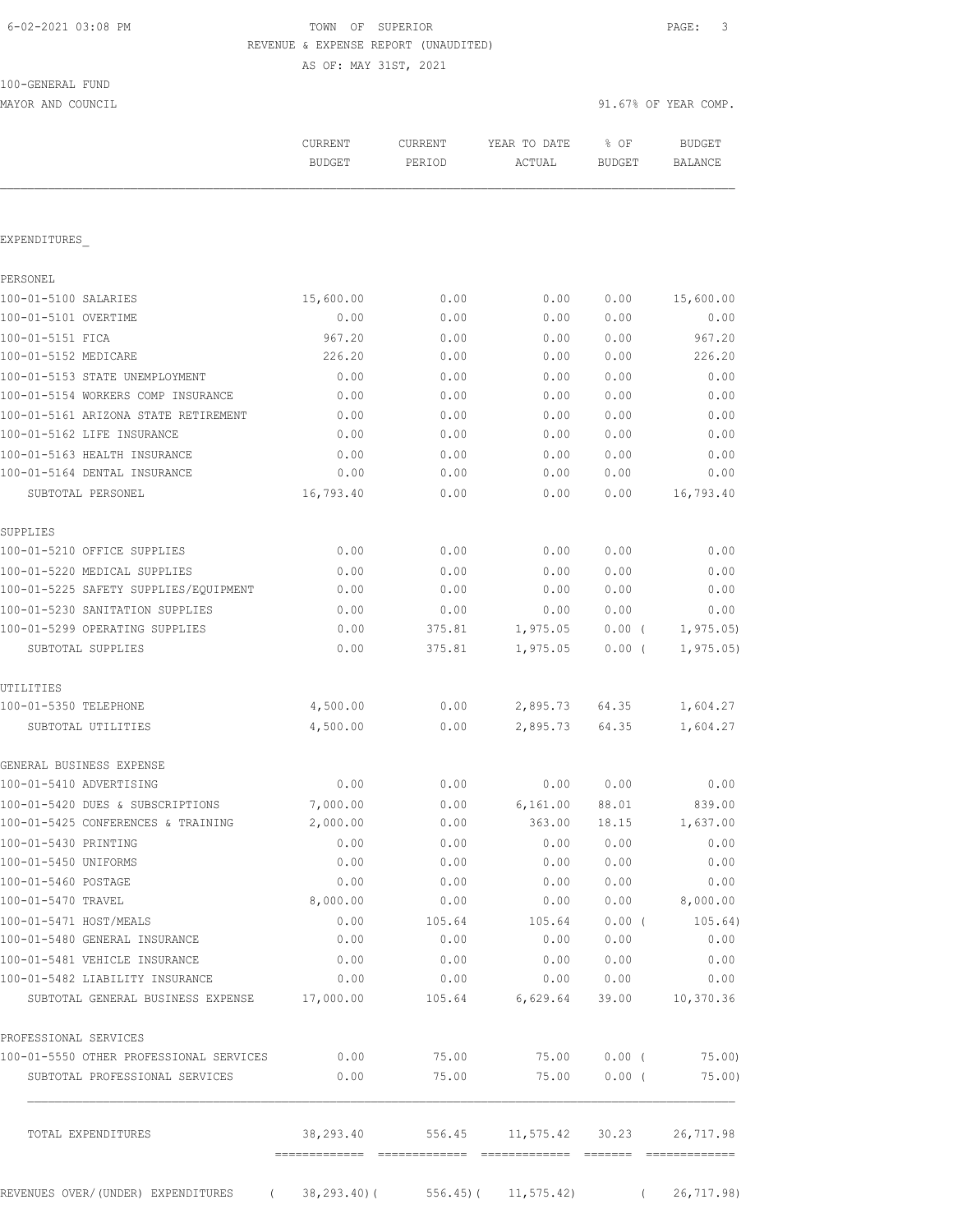# 6-02-2021 03:08 PM TOWN OF SUPERIOR PAGE: 4 REVENUE & EXPENSE REPORT (UNAUDITED)

AS OF: MAY 31ST, 2021

TOWN MANAGER 91.67% OF YEAR COMP.

|                                       | CURRENT<br><b>BUDGET</b>   | CURRENT<br>PERIOD                                             | YEAR TO DATE<br>ACTUAL         | % OF<br><b>BUDGET</b> | <b>BUDGET</b><br><b>BALANCE</b> |
|---------------------------------------|----------------------------|---------------------------------------------------------------|--------------------------------|-----------------------|---------------------------------|
|                                       |                            |                                                               |                                |                       |                                 |
| EXPENDITURES                          |                            |                                                               |                                |                       |                                 |
| PERSONEL                              |                            |                                                               |                                |                       |                                 |
| 100-02-5100 SALARIES                  | 88,217.00                  | 0.00                                                          | 64,273.06                      | 72.86                 | 23,943.94                       |
| 100-02-5101 OVERTIME                  | 0.00                       | 0.00                                                          | 0.00                           | 0.00                  | 0.00                            |
| 100-02-5151 FICA                      | 5,469.00                   | 0.00                                                          | 3,984.90                       | 72.86                 | 1,484.10                        |
| 100-02-5152 MEDICARE                  | 1,279.00                   | 0.00                                                          | 931.92                         | 72.86                 | 347.08                          |
| 100-02-5153 STATE UNEMPLOYMENT        | 120.00                     | 0.00                                                          | 108.59                         | 90.49                 | 11.41                           |
| 100-02-5154 WORKERS COMP INSURANCE    | 233.00                     | 0.00                                                          | 0.00                           | 0.00                  | 233.00                          |
| 100-02-5161 ARIZONA STATE RETIREMENT  | 10,780.00                  | 0.00                                                          | 7,444.80                       | 69.06                 | 3,335.20                        |
| 100-02-5162 LIFE INSURANCE            | 64.00                      | 6.70                                                          | 73.70                          | $115.16$ (            | 9.70)                           |
| 100-02-5163 HEALTH INSURANCE          | 21,570.00                  | 0.00                                                          | 14,829.10                      | 68.75                 | 6,740.90                        |
| 100-02-5164 DENTAL INSURANCE          | 303.00                     | 31.58                                                         | 280.98                         | 92.73                 | 22.02                           |
| SUBTOTAL PERSONEL                     | 128,035.00                 | 38.28                                                         | 91, 927.05                     | 71.80                 | 36,107.95                       |
| SUPPLIES                              |                            |                                                               |                                |                       |                                 |
| 100-02-5210 OFFICE SUPPLIES           | 0.00                       | 0.00                                                          | 0.00                           | 0.00                  | 0.00                            |
| 100-02-5220 MEDICAL SUPPLIES          | 0.00                       | 0.00                                                          | 0.00                           | 0.00                  | 0.00                            |
| 100-02-5225 SAFETY SUPPLIES/EQUIPMENT | 0.00                       | 0.00                                                          | 0.00                           | 0.00                  | 0.00                            |
| 100-02-5230 SANITATION SUPPLIES       | 0.00                       | 0.00                                                          | 0.00                           | 0.00                  | 0.00                            |
| 100-02-5299 OPERATING SUPPLIES        | 0.00                       | 0.00                                                          | 61.16                          | 0.00(                 | 61.16)                          |
| SUBTOTAL SUPPLIES                     | 0.00                       | 0.00                                                          | 61.16                          | 0.00(                 | 61.16)                          |
| UTILITIES                             |                            |                                                               |                                |                       |                                 |
| 100-02-5350 TELEPHONE                 | 0.00                       | 0.00                                                          | 786.08                         | $0.00$ (              | 786.08)                         |
| SUBTOTAL UTILITIES                    | 0.00                       | 0.00                                                          | 786.08                         | 0.00(                 | 786.08)                         |
| GENERAL BUSINESS EXPENSE              |                            |                                                               |                                |                       |                                 |
| 100-02-5420 DUES & SUBSCRIPTIONS      | 0.00                       | 0.00                                                          | 287.24                         | $0.00$ (              | 287.24)                         |
| 100-02-5425 CONFERENCE & TRAINING     | 4,000.00                   | 3,300.00                                                      | 3,300.00                       | 82.50                 | 700.00                          |
| 100-02-5430 PRINTING                  | 0.00                       | 0.00                                                          | 0.00                           | 0.00                  | 0.00                            |
| 100-02-5450 UNIFORMS/SHIRTS           | 0.00                       | 0.00                                                          | 0.00                           | 0.00                  | 0.00                            |
| 100-02-5470 TRAVEL                    | 1,000.00                   | 0.00                                                          | 0.00                           | 0.00                  | 1,000.00                        |
| 100-02-5471 HOST/MEALS                | 0.00                       | 0.00                                                          | 41.24                          | $0.00$ (              | 41.24)                          |
| SUBTOTAL GENERAL BUSINESS EXPENSE     | 5,000.00                   | 3,300.00                                                      | 3,628.48                       | 72.57                 | 1,371.52                        |
| REPAIR/MAINTENANCE                    |                            |                                                               |                                |                       |                                 |
| 100-02-5640 VEHICLE REPAIRS           | 0.00                       | 0.00                                                          | 0.00                           | 0.00                  | 0.00                            |
| 100-02-5641 VEHICLE FUEL              | 0.00                       | 0.00                                                          | 0.00                           | 0.00                  | 0.00                            |
| SUBTOTAL REPAIR/MAINTENANCE           | 0.00                       | 0.00                                                          | 0.00                           | 0.00                  | 0.00                            |
| DEBT SERVICE                          |                            |                                                               |                                |                       |                                 |
| 100-02-5999 CONTINGENCY FUND          | 0.00                       | 7,427.70                                                      | 37,829.78                      | $0.00$ (              | 37,829.78)                      |
| SUBTOTAL DEBT SERVICE                 | 0.00                       | 7,427.70                                                      | 37,829.78                      | $0.00$ (              | 37,829.78)                      |
| TOTAL EXPENDITURES                    |                            | $133,035.00$ $10,765.98$ $134,232.55$ $100.90$ ( $1,197.55$ ) |                                |                       |                                 |
|                                       |                            |                                                               |                                |                       |                                 |
| REVENUES OVER/ (UNDER) EXPENDITURES   | 133,035.00)(<br>$\sqrt{2}$ |                                                               | $10, 765.98$ ( $134, 232.55$ ) |                       | 1,197.55                        |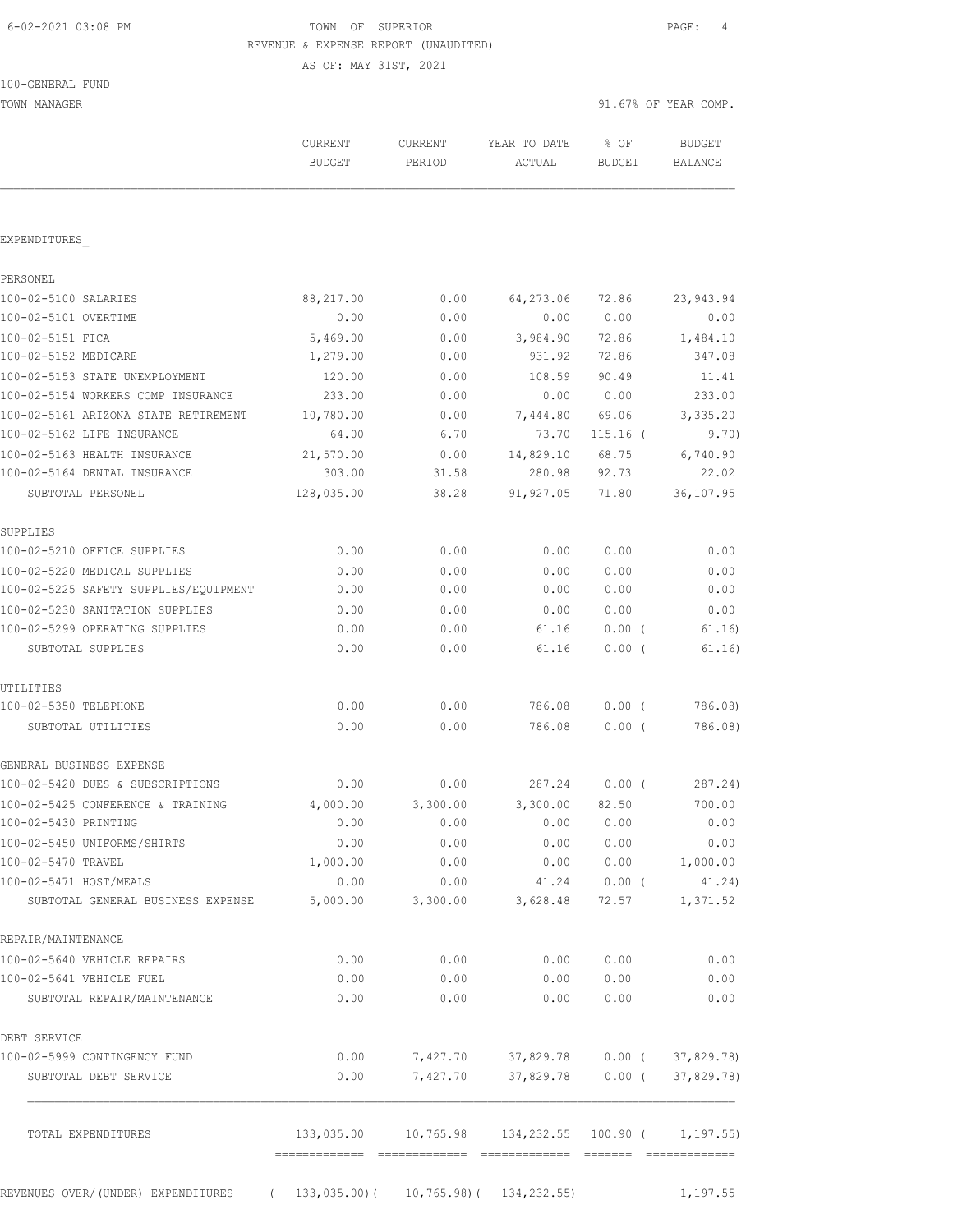# FOWN OF SUPERIOR **Example 20:08 PAGE:** 5 REVENUE & EXPENSE REPORT (UNAUDITED)

AS OF: MAY 31ST, 2021

|                                         | <b>CURRENT</b><br><b>BUDGET</b> | <b>CURRENT</b><br>PERIOD | YEAR TO DATE<br>ACTUAL | $8$ OF<br>BUDGET                                                 | <b>BUDGET</b><br>BALANCE |
|-----------------------------------------|---------------------------------|--------------------------|------------------------|------------------------------------------------------------------|--------------------------|
|                                         |                                 |                          |                        |                                                                  |                          |
| EXPENDITURES                            |                                 |                          |                        |                                                                  |                          |
| PERSONEL                                |                                 |                          |                        |                                                                  |                          |
| 100-03-5100 SALARIES                    | 0.00                            | 0.00                     | 0.00                   | 0.00                                                             | 0.00                     |
| SUBTOTAL PERSONEL                       | 0.00                            | 0.00                     | 0.00                   | 0.00                                                             | 0.00                     |
| SUPPLIES                                |                                 |                          |                        |                                                                  |                          |
| 100-03-5210 OFFICE SUPPLIES             | 0.00                            | 0.00                     | 0.00                   | 0.00                                                             | 0.00                     |
| 100-03-5220 MEDICAL SUPPLIES            | 0.00                            | 0.00                     | 0.00                   | 0.00                                                             | 0.00                     |
| 100-03-5225 SAFETY SUPPLIES/EOUIPMENT   | 0.00                            | 0.00                     | 0.00                   | 0.00                                                             | 0.00                     |
| 100-03-5230 SANITATION SUPPLIES         | 0.00                            | 0.00                     | 0.00                   | 0.00                                                             | 0.00                     |
| 100-03-5299 OPERATING SUPPLIES          | 0.00                            | 0.00                     | 0.00                   | 0.00                                                             | 0.00                     |
| SUBTOTAL SUPPLIES                       | 0.00                            | 0.00                     | 0.00                   | 0.00                                                             | 0.00                     |
| PROFESSIONAL SERVICES                   |                                 |                          |                        |                                                                  |                          |
| 100-03-5540 LEGAL SERVICES              | 63,000.00                       | 0.00                     | 52,507.10 83.34        |                                                                  | 10,492.90                |
| 100-03-5550 OTHER PROFESSIONAL SERVICES | 0.00                            | 0.00                     |                        | 0.00 0.00                                                        | 0.00                     |
| SUBTOTAL PROFESSIONAL SERVICES          | 63,000.00                       | 0.00                     | 52,507.10 83.34        |                                                                  | 10,492.90                |
| TOTAL EXPENDITURES                      | 63,000.00                       | 0.00                     | 52,507.10 83.34        |                                                                  | 10,492.90                |
|                                         |                                 |                          |                        | $\qquad \qquad \equiv \equiv \equiv \equiv \equiv \equiv \equiv$ | - =============          |
| REVENUES OVER/(UNDER) EXPENDITURES      | (63,000.00)                     |                          | 0.00(52,507.10)        | $\sqrt{2}$                                                       | 10, 492, 90)             |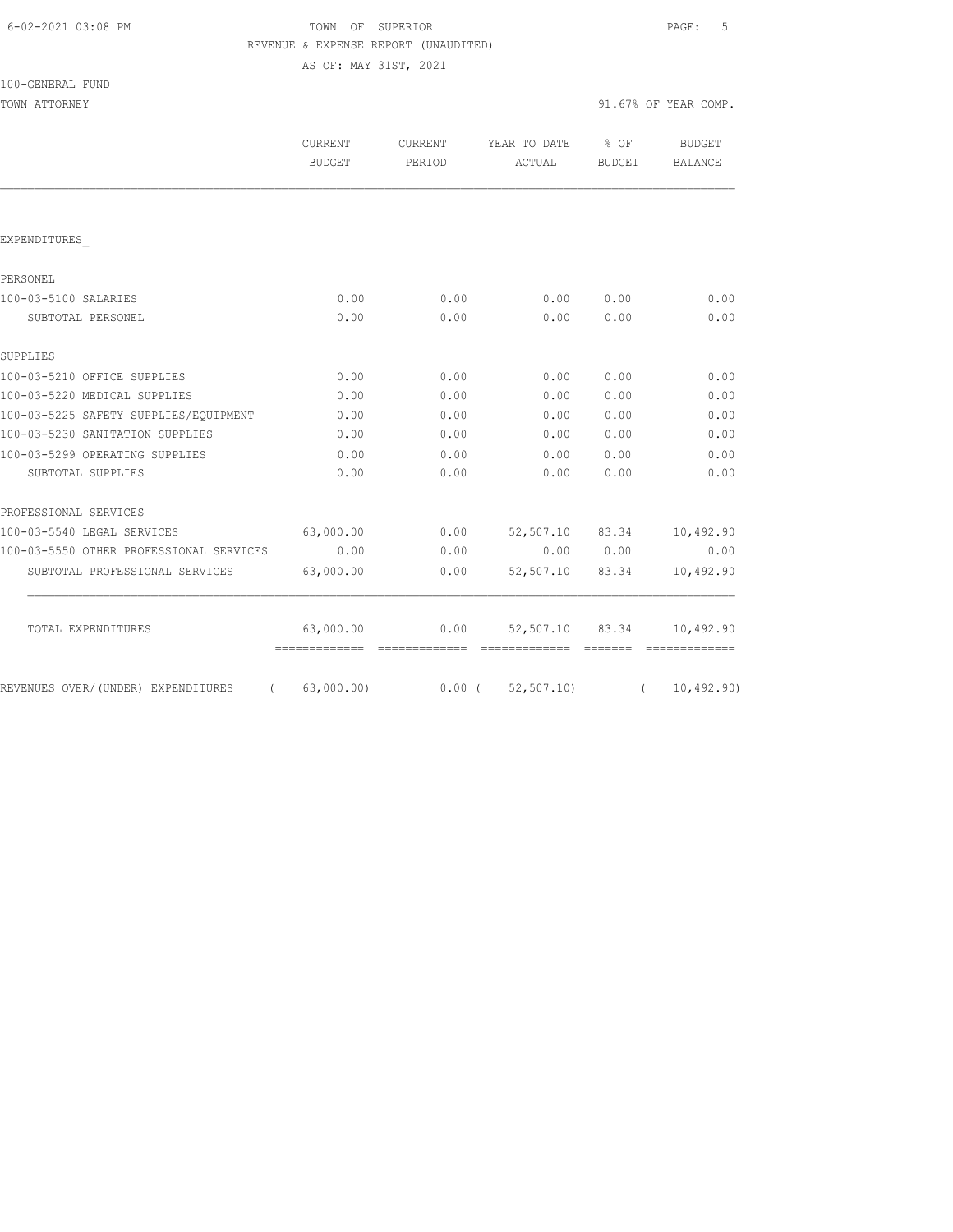### 6-02-2021 03:08 PM TOWN OF SUPERIOR PAGE: 6 REVENUE & EXPENSE REPORT (UNAUDITED)

AS OF: MAY 31ST, 2021

#### 100-GENERAL FUND

| MAGISTRATE                                                  |                                 |                   |                        | 91.67% OF YEAR COMP.  |                                 |
|-------------------------------------------------------------|---------------------------------|-------------------|------------------------|-----------------------|---------------------------------|
|                                                             | <b>CURRENT</b><br><b>BUDGET</b> | CURRENT<br>PERIOD | YEAR TO DATE<br>ACTUAL | % OF<br><b>BUDGET</b> | <b>BUDGET</b><br><b>BALANCE</b> |
| REVENUES                                                    |                                 |                   |                        |                       |                                 |
| BUSINESS SERVICES                                           |                                 |                   |                        |                       |                                 |
| 100-04-4250 FINES                                           | 0.00                            | 208.56            | 5,986.83               | $0.00$ (              | 5,986.83)                       |
| 100-04-4251 MFTG - MAGISTRATE COURT                         | 0.00                            | 0.00              | 845.34                 | $0.00$ (              | 845.34)                         |
| SUBTOTAL BUSINESS SERVICES                                  | 0.00                            | 208.56            | 6,832.17               | 0.00(                 | 6, 832.17)                      |
| TOTAL REVENUES                                              | 0.00<br>=============           | 208.56            | 6,832.17               | $0.00$ (              | 6,832.17)                       |
| EXPENDITURES                                                |                                 |                   |                        |                       |                                 |
| PERSONEL                                                    |                                 |                   |                        |                       |                                 |
| 100-04-5100 SALARIES                                        | 13,670.00                       | 0.00              | 11,404.80              | 83.43                 | 2,265.20                        |
| 100-04-5101 OVERTIME                                        | 0.00                            | 0.00              | 0.00                   | 0.00                  | 0.00                            |
| 100-04-5151 FICA                                            | 848.00                          | 0.00              | 707.02                 | 83.38                 | 140.98                          |
| 100-04-5152 MEDICARE                                        | 198.00                          | 0.00              | 165.46                 | 83.57                 | 32.54                           |
| 100-04-5153 STATE UNEMPLOYMENT                              | 200.00                          | 0.00              | 122.71                 | 61.36                 | 77.29                           |
| 100-04-5154 WORKERS COMP INSURANCE                          | 198.00                          | 0.00              | 365.00                 | 184.34 (              | 167.00)                         |
| 100-04-5161 ARIZONA STATE RETIREMENT                        | 1,670.00                        | 0.00              | 950.27                 | 56.90                 | 719.73                          |
| 100-04-5162 LIFE INSURANCE                                  | 0.00                            | 0.00              | 0.00                   | 0.00                  | 0.00                            |
| 100-04-5163 HEALTH INSURANCE                                | 0.00                            | 0.00              | 0.00                   | 0.00                  | 0.00                            |
| 100-04-5164 DENTAL INSURANCE                                | 0.00                            | 0.00              | 0.00                   | 0.00                  | 0.00                            |
| SUBTOTAL PERSONEL                                           | 16,784.00                       | 0.00              | 13,715.26              | 81.72                 | 3,068.74                        |
| SUPPLIES<br>100-04-5210 OFFICE SUPPLIES                     | 886.00                          | 0.00              | 0.00                   | 0.00                  | 886.00                          |
| 100-04-5220 MEDICAL SUPPLIES                                | 0.00                            | 0.00              | 0.00                   | 0.00                  | 0.00                            |
| 100-04-5225 SAFETY SUPPLIES/EQUIPMENT                       | 0.00                            | 0.00              | 0.00                   | 0.00                  | 0.00                            |
| 100-04-5230 SANITATION SUPPLIES                             | 0.00                            | 0.00              | 0.00                   | 0.00                  | 0.00                            |
| 100-04-5299 OPERATING SUPPLIES                              | 5,000.00                        | 0.00              | 0.00                   | 0.00                  | 5,000.00                        |
| SUBTOTAL SUPPLIES                                           | 5,886.00                        | 0.00              | 0.00                   | 0.00                  | 5,886.00                        |
| GENERAL BUSINESS EXPENSE                                    |                                 |                   |                        |                       |                                 |
| 100-04-5460 POSTAGE                                         | 0.00                            | 0.00              | 0.00                   | 0.00                  | 0.00                            |
| 100-04-5470 TRAVEL                                          | 0.00                            | 0.00              | 0.00                   | 0.00                  | 0.00                            |
| 100-04-5471 AUDIT & ACCOUNTING                              | 1,500.00                        | 0.00              | 7,424.10               | 494.94 (              | 5,924.10                        |
| SUBTOTAL GENERAL BUSINESS EXPENSE                           | 1,500.00                        | 0.00              | 7,424.10               | 494.94 (              | 5,924.10)                       |
| PROFESSIONAL SERVICES<br>100-04-5550 OTHER PROFESSIONAL SVC | 2,000.00                        | 0.00              | 0.00                   | 0.00                  | 2,000.00                        |
| SUBTOTAL PROFESSIONAL SERVICES                              | 2,000.00                        | 0.00              | 0.00                   | 0.00                  | 2,000.00                        |
|                                                             |                                 |                   |                        |                       |                                 |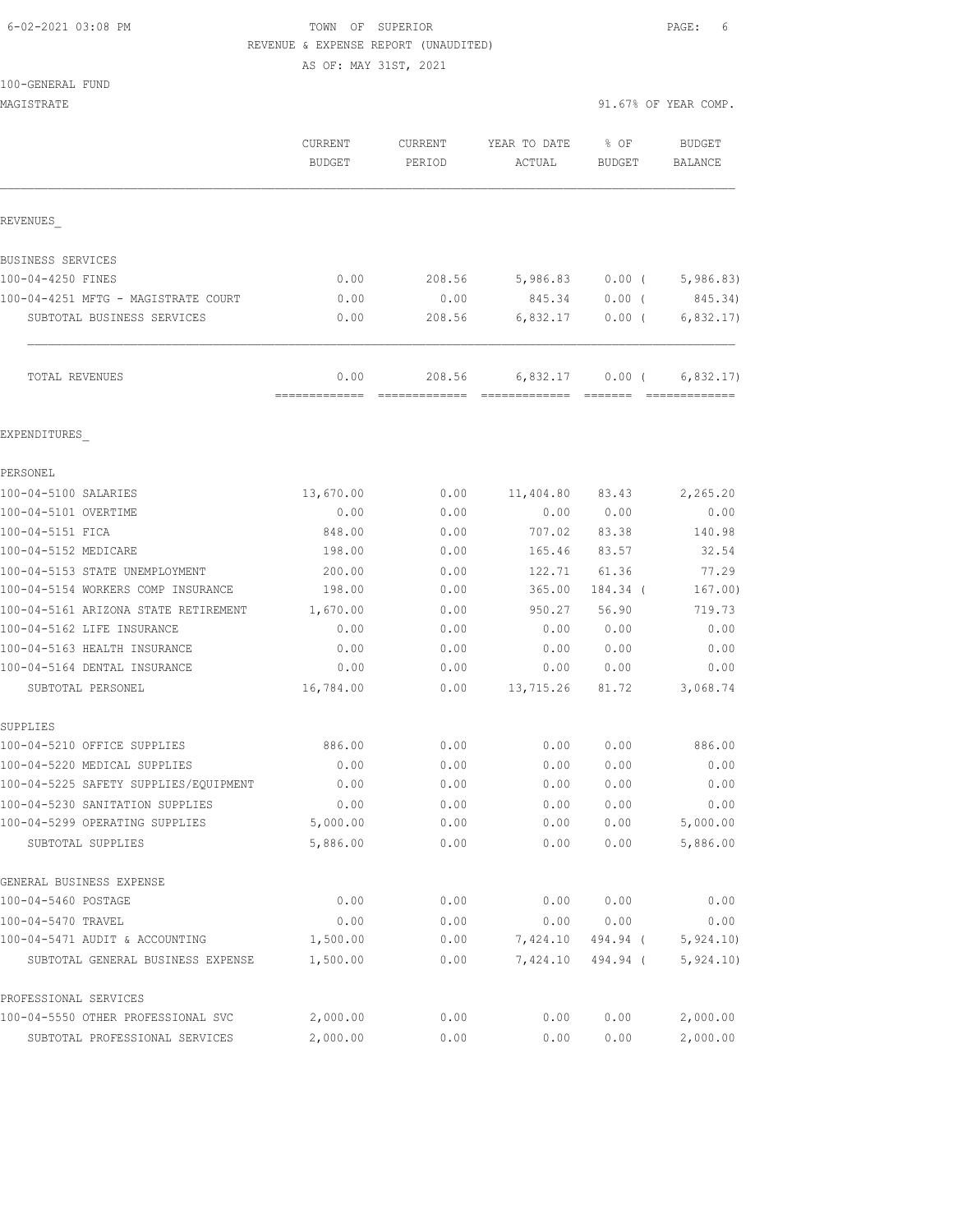| 6-02-2021 03:08 PM |  |
|--------------------|--|
|                    |  |

## FOWN OF SUPERIOR **Example 20:08 PAGE:** 7 REVENUE & EXPENSE REPORT (UNAUDITED) AS OF: MAY 31ST, 2021

100-GENERAL FUND

MAGISTRATE 91.67% OF YEAR COMP.

|                                    | CURRENT<br>BUDGET | CURRENT<br>PERIOD | YEAR TO DATE<br>ACTUAL | % OF<br><b>BUDGET</b> | BUDGET<br><b>BALANCE</b> |
|------------------------------------|-------------------|-------------------|------------------------|-----------------------|--------------------------|
| CAPITAL OUTLAY                     |                   |                   |                        |                       |                          |
| 100-04-5720 OFFICE EQUIPMENT       | 1,000.00          | 0.00              | 768.75                 | 76.88                 | 231.25                   |
| SUBTOTAL CAPITAL OUTLAY            | 1,000.00          | 0.00              | 768.75                 | 76.88                 | 231.25                   |
| TOTAL EXPENDITURES                 | 27,170.00         | 0.00              | 21,908.11              | 80.63                 | 5,261.89                 |
| REVENUES OVER/(UNDER) EXPENDITURES | 27, 170, 00       | $208.56$ (        | 15,075.94)             |                       | 12,094.06)               |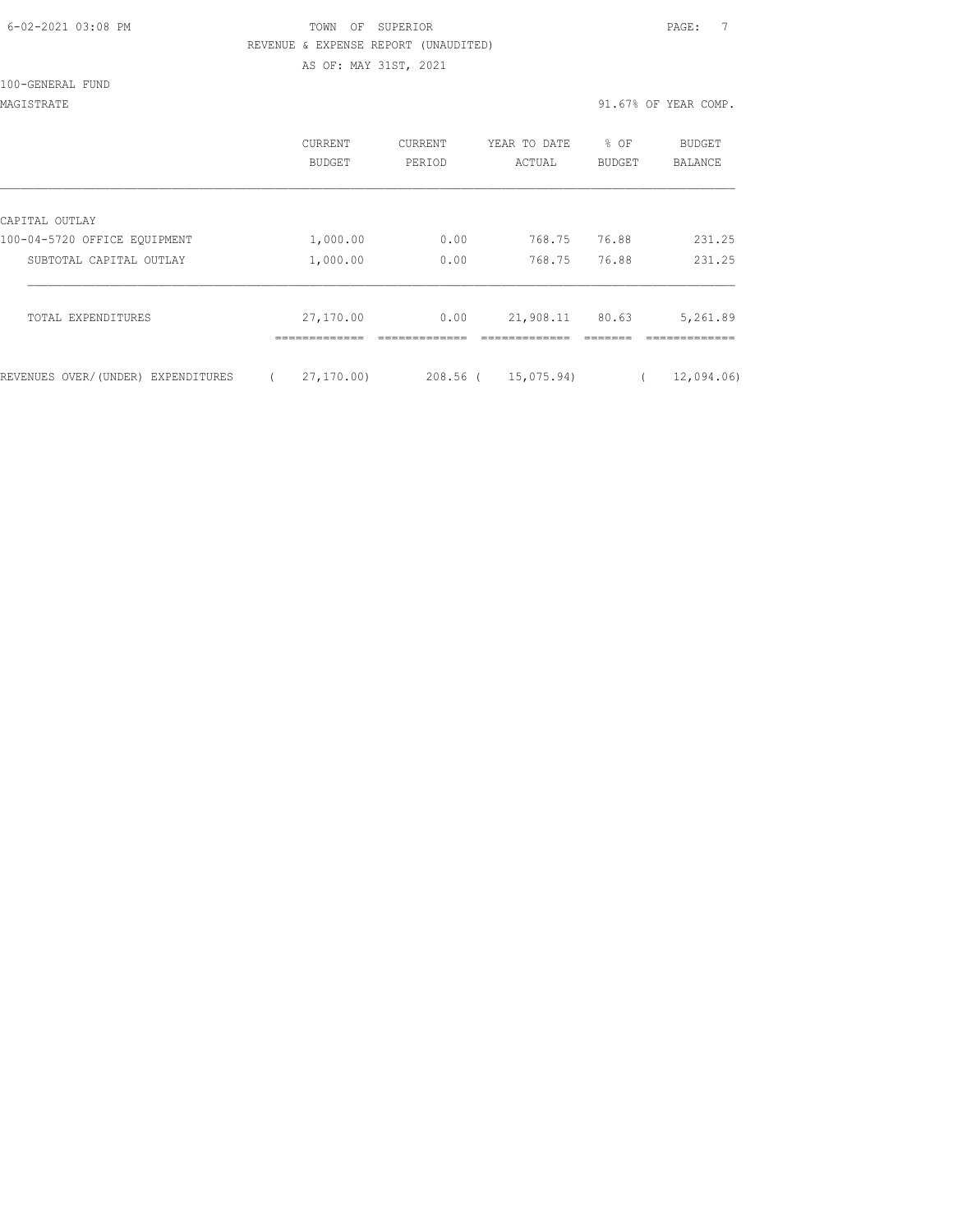## 6-02-2021 03:08 PM TOWN OF SUPERIOR PAGE: 8 REVENUE & EXPENSE REPORT (UNAUDITED)

AS OF: MAY 31ST, 2021

100-GENERAL FUND

ADMIN/TOWN CLERK 31.67% OF YEAR COMP.

|                                                     | CURRENT<br><b>BUDGET</b> | <b>CURRENT</b><br>PERIOD | YEAR TO DATE<br>ACTUAL | $\textdegree$ OF<br><b>BUDGET</b> | <b>BUDGET</b><br><b>BALANCE</b> |
|-----------------------------------------------------|--------------------------|--------------------------|------------------------|-----------------------------------|---------------------------------|
| REVENUES                                            |                          |                          |                        |                                   |                                 |
| BUSINESS SERVICES                                   |                          |                          |                        |                                   |                                 |
| 100-05-4240 ADMIN FEES (FAX/COPY/NOTARY)            | 0.00                     | 37.00                    | 372.75                 | $0.00$ (                          | 372.75)                         |
| SUBTOTAL BUSINESS SERVICES                          | 0.00                     | 37.00                    | 372.75                 | 0.00(                             | 372.75)                         |
| GRANTS                                              |                          |                          |                        |                                   |                                 |
| 100-05-4600 ADMIN RENUE                             | 0.00                     | 0.00                     | 0.00                   | 0.00                              | 0.00                            |
| 100-05-4601 CC CONVENIENCE FEE                      | 0.00                     | 63.13                    | 892.13                 | $0.00$ (                          | 892.13)                         |
| SUBTOTAL GRANTS                                     | 0.00                     | 63.13                    | 892.13                 | 0.00(                             | 892.13)                         |
| TOTAL REVENUES                                      | 0.00                     | 100.13                   | 1,264.88               | $0.00$ (                          | 1,264.88)                       |
| EXPENDITURES                                        |                          |                          |                        |                                   |                                 |
| PERSONEL                                            |                          |                          |                        |                                   |                                 |
| 100-05-5100 SALARIES                                | 101,255.00               | 0.00                     | 84, 312.40             | 83.27                             | 16,942.60                       |
| 100-05-5101 OVERTIME                                | 0.00                     | 0.00                     | 911.40                 | $0.00$ (                          | 911.40)                         |
| 100-05-5151 FICA                                    | 6,278.00                 | 0.00                     | 5,106.02               | 81.33                             | 1,171.98                        |
| 100-05-5152 MEDICARE                                | 1,468.00                 | 0.00                     | 1,194.12               | 81.34                             | 273.88                          |
| 100-05-5153 STATE UNEMPLOYMENT                      | 160.00                   | 0.00                     | 238.93                 | $149.33$ (                        | 78.93)                          |
| 100-05-5154 WORKERS COMP INSURANCE                  | 262.00                   | 0.00                     | 382.00                 | 145.80 (                          | 120.00)                         |
| 100-05-5161 ARIZONA STATE RETIREMENT                | 12,373.00                | 0.00                     | 10, 414.31             | 84.17                             | 1,958.69                        |
| 100-05-5162 LIFE INSURANCE                          | 193.00                   | 20.10                    | 266.25                 | $137.95$ (                        | 73.25)                          |
| 100-05-5163 HEALTH INSURANCE                        | 12,325.00                | 0.00                     | 14,012.90              | 113.69 (                          | 1,687.90)                       |
| 100-05-5164 DENTAL INSURANCE                        | 910.00                   | 94.74                    | 975.74                 | $107.22$ (                        | 65.74)                          |
| SUBTOTAL PERSONEL                                   | 135,224.00               | 114.84                   | 117,814.07             | 87.13                             | 17,409.93                       |
| SUPPLIES                                            |                          |                          |                        |                                   |                                 |
| 100-05-5210 OFFICE SUPPLIES                         | 10,000.00                | 0.00                     | 7,142.87               | 71.43                             | 2,857.13                        |
| 100-05-5220 MEDICAL SUPPLIES                        | 0.00                     | 0.00                     | 0.00                   | 0.00                              | 0.00                            |
| 100-05-5225 SAFETY SUPPLIES/EQUIPMENT               | 0.00                     | 0.00                     | 0.00                   | 0.00                              | 0.00                            |
| 100-05-5230 SANITATION SUPPLIES                     | 0.00                     | 0.00                     | 0.00                   | 0.00                              | 0.00                            |
| 100-05-5299 OPERATING SUPPLIES<br>SUBTOTAL SUPPLIES | 5,000.00<br>15,000.00    | 40.55<br>40.55           | 6,338.71<br>13,481.58  | 126.77 (<br>89.88                 | 1,338.71<br>1,518.42            |
| UTILITIES                                           |                          |                          |                        |                                   |                                 |
| 100-05-5310 ELECTRICITY                             | 18,910.00                | 0.00                     | 16,190.02              | 85.62                             | 2,719.98                        |
| 100-05-5320 GAS                                     | 1,200.00                 | 156.19                   | 1,968.00               | $164.00$ (                        | 768.00)                         |
| 100-05-5330 REFUSE                                  | 0.00                     | 0.00                     | 0.00                   | 0.00                              | 0.00                            |
| 100-05-5340 SEWER                                   | 0.00                     | 0.00                     | 0.00                   | 0.00                              | 0.00                            |
| 100-05-5350 TELEPHONE                               | 4,000.00                 | 0.00                     | 2,972.69               | 74.32                             | 1,027.31                        |
| 100-05-5360 WATER                                   | 2,300.00                 | 108.85                   | 1,214.68               | 52.81                             | 1,085.32                        |
| 100-05-5380 SECURITY                                | 1,230.00                 | 0.00                     | 480.00                 | 39.02                             | 750.00                          |
| SUBTOTAL UTILITIES                                  | 27,640.00                | 265.04                   | 22,825.39              | 82.58                             | 4,814.61                        |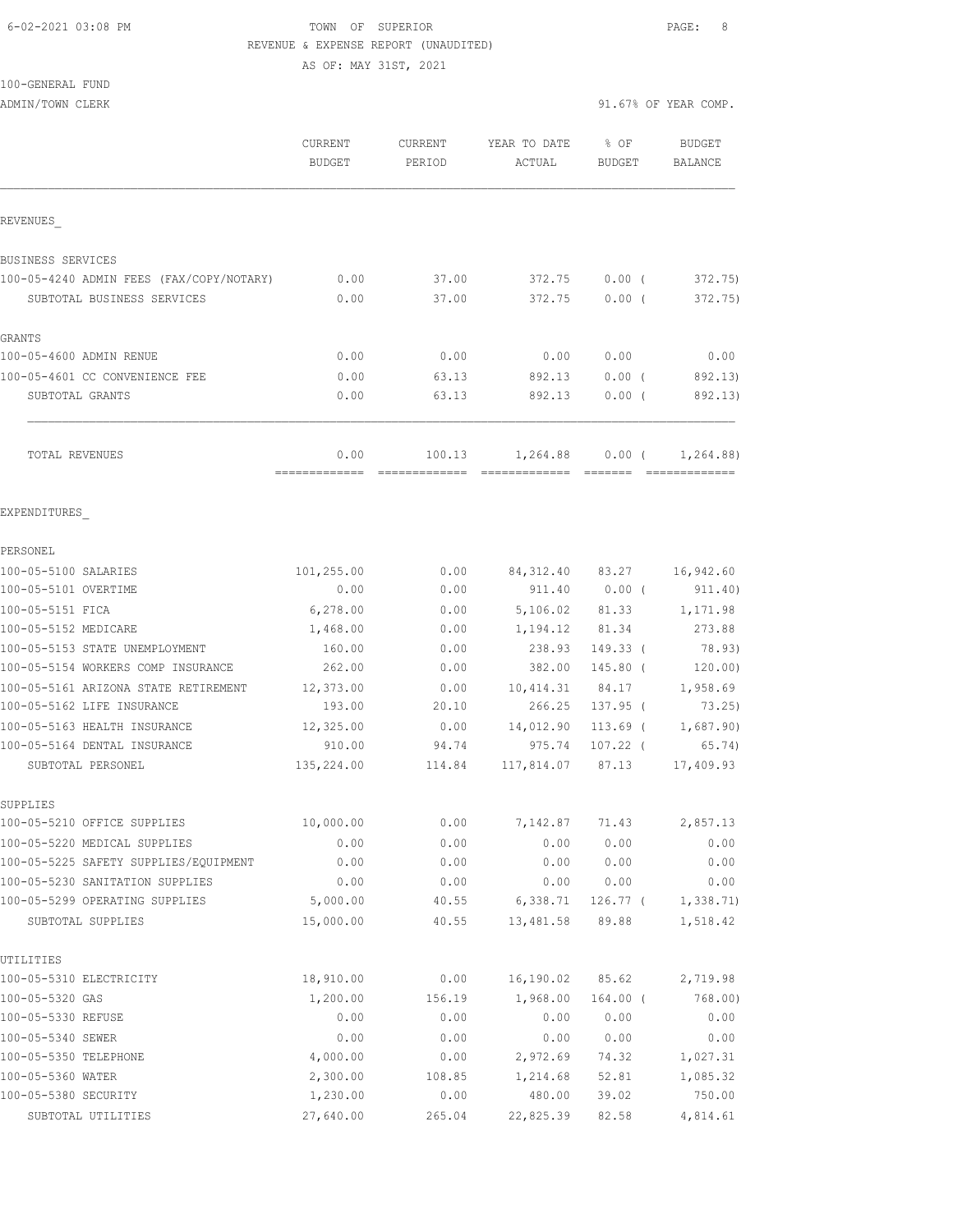## 6-02-2021 03:08 PM TOWN OF SUPERIOR PAGE: 9 REVENUE & EXPENSE REPORT (UNAUDITED)

AS OF: MAY 31ST, 2021

100-GENERAL FUND

ADMIN/TOWN CLERK 31.67% OF YEAR COMP.

|                                                                | <b>CURRENT</b><br><b>BUDGET</b> | <b>CURRENT</b><br>PERIOD | YEAR TO DATE<br>ACTUAL | % OF<br>BUDGET       | <b>BUDGET</b><br>BALANCE                |
|----------------------------------------------------------------|---------------------------------|--------------------------|------------------------|----------------------|-----------------------------------------|
| GENERAL BUSINESS EXPENSE                                       |                                 |                          |                        |                      |                                         |
| 100-05-5410 ADVERTISING                                        | $6,000.00$ (                    | 972.87(                  | 7,690.46)              | 128.17-              | 13,690.46                               |
| 100-05-5420 DUES & SUBSCRIPTIONS                               | 9,000.00                        | 64.44                    | 9,359.78               | $104.00$ (           | 359.78)                                 |
| 100-05-5425 CONFERENCES & TRAINING                             | 0.00                            | 0.00                     | 1,028.71               | 0.00(                | 1,028.71)                               |
| 100-05-5430 PRINTING                                           | 5,120.00                        | 100.16                   | 1,525.70               | 29.80                | 3,594.30                                |
| 100-05-5440 ELECTIONS                                          | 5,000.00                        | 0.00                     | 2,133.79               | 42.68                | 2,866.21                                |
| 100-05-5450 UNIFORMS                                           | 0.00                            | 0.00                     | 0.00                   | 0.00                 | 0.00                                    |
| 100-05-5460 POSTAGE                                            | 6,000.00                        | 208.78                   | 2,353.12               | 39.22                | 3,646.88                                |
| 100-05-5470 TRAVEL                                             | 0.00                            | 0.00                     | 0.00                   | 0.00                 | 0.00                                    |
| 100-05-5471 AUDIT & ACCOUNTING                                 | 0.00                            | 0.00                     | 1,324.10               | $0.00$ (             | 1,324.10)                               |
|                                                                |                                 |                          |                        |                      | 595.89                                  |
| 100-05-5480 GENERAL INSURANCE<br>100-05-5481 VEHICLE INSURANCE | 12,820.00<br>0.00               | 109.00<br>0.00           | 13,415.89<br>0.00      | $104.65$ (<br>0.00   | 0.00                                    |
|                                                                |                                 |                          |                        |                      |                                         |
| 100-05-5482 LIABILITY INSURANCE                                | 0.00                            | 0.00                     | 0.00                   | 0.00                 | 0.00                                    |
| 100-05-5491 FINANCE/BANK FEES                                  | 3,000.00                        | 44.15                    | 4,682.16               | $156.07$ (           | 1,682.16)                               |
| 100-05-5495 PENALTY                                            | 0.00                            | 0.00                     | 0.00                   | 0.00                 | 0.00                                    |
| SUBTOTAL GENERAL BUSINESS EXPENSE                              | 46,940.00 (                     | 446.34)                  | 28, 132.79             | 59.93                | 18,807.21                               |
| PROFESSIONAL SERVICES                                          |                                 |                          |                        |                      |                                         |
| 100-05-5520 CONTRACT                                           | 0.00                            | 600.00                   | 14,875.00              | $0.00$ (             | 14,875.00)                              |
| 100-05-5550 OTHER PROFESSIONAL SERVICES                        | 2,000.00                        | 4,073.24                 |                        | 73,564.94 3,678.25 ( | 71,564.94)                              |
| 100-05-5590 AUDIT & ACCOUNTING                                 | 1,545.00                        | 0.00                     | 0.00                   | 0.00                 | 1,545.00                                |
| SUBTOTAL PROFESSIONAL SERVICES                                 | 3,545.00                        | 4,673.24                 |                        | 88,439.94 2,494.78 ( | 84,894.94)                              |
| REPAIR/MAINTENANCE                                             |                                 |                          |                        |                      |                                         |
| 100-05-5610 PARK & BLDG IMPROVEMENTS                           | 0.00                            | 0.00                     | 0.00                   | 0.00                 | 0.00                                    |
| 100-05-5640 AUTO & TRUCK REPAIRS                               | 1,000.00                        | 0.00                     | 231.27                 | 23.13                | 768.73                                  |
| 100-05-5641 GAS & OIL                                          | 500.00                          | 0.00                     | 278.85                 | 55.77                | 221.15                                  |
| 100-05-5642 TIRES & TUBES                                      | 0.00                            | 0.00                     | 0.00                   | 0.00                 | 0.00                                    |
| 100-05-5650 OTHER EQUIPMENT REPAIRS                            | 0.00                            | 0.00                     | 0.00                   | 0.00                 | 0.00                                    |
| SUBTOTAL REPAIR/MAINTENANCE                                    | 1,500.00                        | 0.00                     | 510.12                 | 34.01                | 989.88                                  |
| CAPITAL OUTLAY                                                 |                                 |                          |                        |                      |                                         |
| 100-05-5710 BUILDING                                           | 9,000.00                        | 333.33                   | 3,666.63               | 40.74                | 5,333.37                                |
| 100-05-5720 OFFICE EOUIPMENT                                   | 5,000.00                        | 0.00                     | 4,196.86               | 83.94                | 803.14                                  |
| 100-05-5750 OTHER EQUIP/SMALL TOOLS                            | 0.00                            | 0.00                     | 0.00                   | 0.00                 | 0.00                                    |
| 100-05-5780 COMPUTER/INCODE SOFTWARE                           | 32,539.00                       | 600.00                   | 10,767.40              | 33.09                | 21,771.60                               |
| SUBTOTAL CAPITAL OUTLAY                                        | 46,539.00                       | 933.33                   | 18,630.89              | 40.03                | 27,908.11                               |
| DEBT SERVICE                                                   |                                 |                          |                        |                      |                                         |
| 100-05-5900 DEBT SERVICE: PRINCIPAL                            | 0.00                            | 0.00                     | 2,224.20               |                      | $0.00$ ( $2,224.20$ )                   |
| 100-05-5901 DEBT SERVCE INTEREST                               | 0.00                            | 0.00                     | 192.27                 | $0.00$ (             | 192.27)                                 |
| SUBTOTAL DEBT SERVICE                                          | 0.00                            | 0.00                     | 2,416.47               | $0.00$ (             | 2,416.47)                               |
| TOTAL EXPENDITURES                                             | 276,388.00                      |                          |                        |                      | 5,580.66 292,251.25 105.74 ( 15,863.25) |

REVENUES OVER/(UNDER) EXPENDITURES ( 276,388.00)( 5,480.53)( 290,986.37) 14,598.37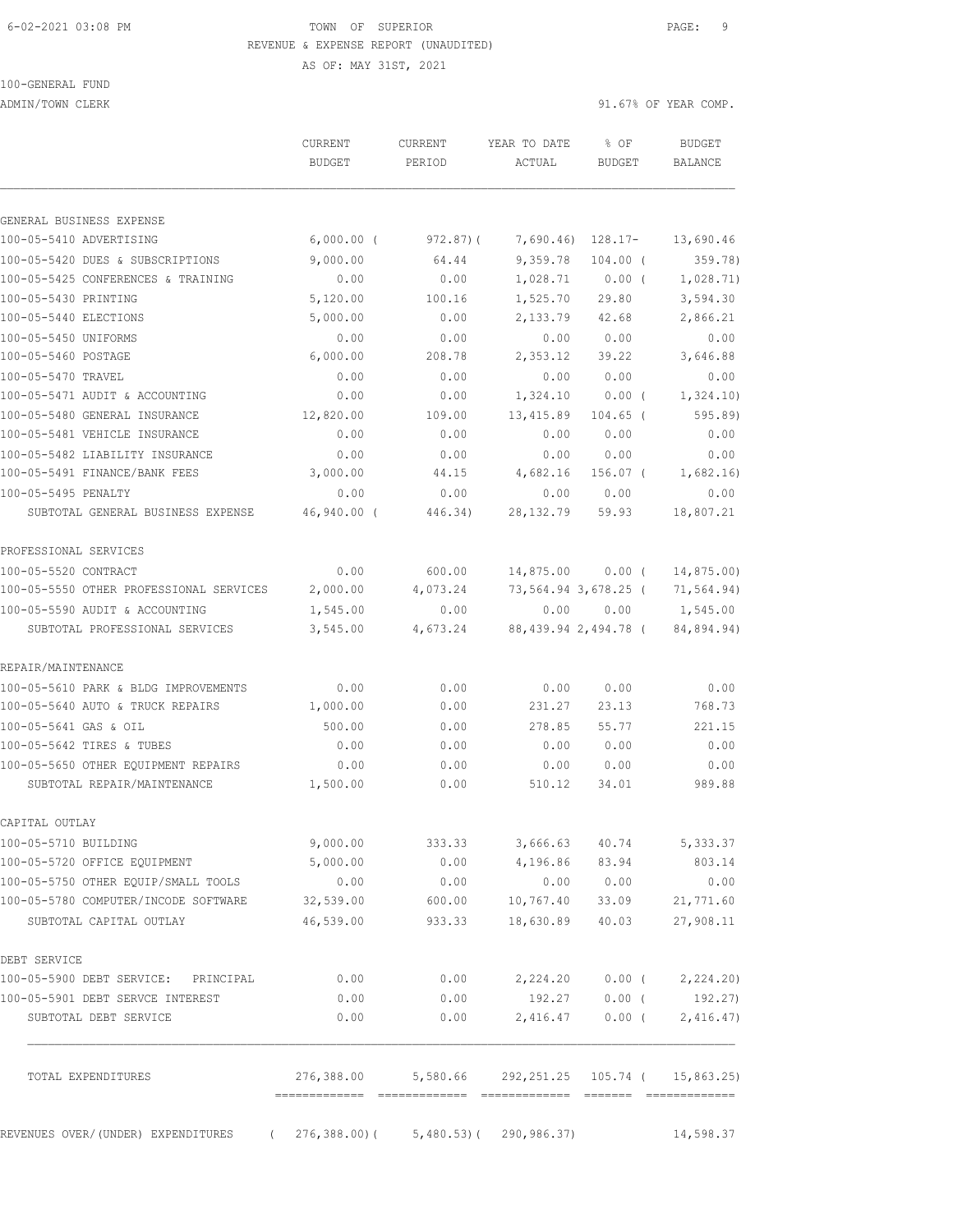### 6-02-2021 03:08 PM TOWN OF SUPERIOR PAGE: 10 REVENUE & EXPENSE REPORT (UNAUDITED)

AS OF: MAY 31ST, 2021

| 100-GENERAL FUND                      |                       |                     |                        |                                 |                                          |
|---------------------------------------|-----------------------|---------------------|------------------------|---------------------------------|------------------------------------------|
| FINANCE                               |                       |                     |                        |                                 | 91.67% OF YEAR COMP.                     |
|                                       | CURRENT<br>BUDGET     | CURRENT<br>PERIOD   | YEAR TO DATE<br>ACTUAL | % OF<br><b>BUDGET</b>           | BUDGET<br>BALANCE                        |
|                                       |                       |                     |                        |                                 |                                          |
| REVENUES                              |                       |                     |                        |                                 |                                          |
| GRANTS                                |                       |                     |                        |                                 |                                          |
| 100-06-4601 CC CONVENIENCE FEE        | 0.00                  | 0.00                | 0.00                   | 0.00                            | 0.00                                     |
| SUBTOTAL GRANTS                       | 0.00                  | 0.00                | 0.00                   | 0.00                            | 0.00                                     |
| TOTAL REVENUES                        | 0.00<br>============= | 0.00<br>----------- | 0.00<br>=============  | 0.00<br>$=$ $=$ $=$ $=$ $=$ $=$ | 0.00                                     |
| EXPENDITURES                          |                       |                     |                        |                                 |                                          |
| PERSONEL                              |                       |                     |                        |                                 |                                          |
| 100-06-5100 SALARIES                  | 0.00                  | 0.00                | 0.00                   | 0.00                            | 0.00                                     |
| 100-06-5101 OVERTIME                  | 0.00                  | 0.00                | 0.00                   | 0.00                            | 0.00                                     |
| 100-06-5151 FICA                      | 0.00                  | 0.00                | 0.00                   | 0.00                            | 0.00                                     |
| 100-06-5152 MEDICARE                  | 0.00                  | 0.00                | 0.00                   | 0.00                            | 0.00                                     |
| 100-06-5153 STATE UNEMPLOYMENT        | 0.00                  | 0.00                | 0.00                   | 0.00                            | 0.00                                     |
| 100-06-5154 WORKERS COMP INSURANCE    | 0.00                  | 0.00                | 0.00                   | 0.00                            | 0.00                                     |
| 100-06-5161 ARIZONA STATE RETIREMENT  | 0.00                  | 0.00                | 0.00                   | 0.00                            | 0.00                                     |
| 100-06-5162 LIFE INSURANCE            | 0.00                  | 0.00                | 0.00                   | 0.00                            | 0.00                                     |
| 100-06-5163 HEALTH INSURANCE          | 0.00                  | 0.00                | 0.00                   | 0.00                            | 0.00                                     |
| 100-06-5164 DENTAL INSURANCE          | 0.00                  | $0.00$ (            | 33.20                  | 0.00                            | 33.20                                    |
| SUBTOTAL PERSONEL                     | 0.00                  | $0.00$ (            | 33.20)                 | 0.00                            | 33.20                                    |
| SUPPLIES                              |                       |                     |                        |                                 |                                          |
| 100-06-5210 OFFICE SUPPLIES           | 0.00                  | 0.00                | 0.00                   | 0.00                            | 0.00                                     |
| 100-06-5220 MEDICAL SUPPLIES          | 0.00                  | 0.00                | 0.00                   | 0.00                            | 0.00                                     |
| 100-06-5225 SAFETY SUPPLIES/EQUIPMENT | 0.00                  | 0.00                | 0.00                   | 0.00                            | 0.00                                     |
| 100-06-5230 SANITATION SUPPLIES       | 0.00                  | 0.00                | 0.00                   | 0.00                            | 0.00                                     |
| 100-06-5299 OPERATING SUPPLIES        | 0.00                  | 734.00              | 4,938.89               | $0.00$ (                        | 4,938.89                                 |
| SUBTOTAL SUPPLIES                     | 0.00                  | 734.00              | 4,938.89               | $0.00$ (                        | 4,938.89                                 |
| UTILITIES                             |                       |                     |                        |                                 |                                          |
| 100-06-5310 ELECTRICITY               | 0.00                  | 0.00                | 0.00                   | 0.00                            | 0.00                                     |
| 100-06-5320 GAS                       | 0.00                  | 0.00                | 0.00                   | 0.00                            | 0.00                                     |
| 100-06-5330 REFUSE                    | 0.00                  | 0.00                | 0.00                   | 0.00                            | 0.00                                     |
| 100-06-5340 SEWER                     | 0.00                  | 0.00                | 0.00                   | 0.00                            | 0.00                                     |
| 100-06-5350 TELEPHONE                 | 0.00                  | 0.00                | 0.00                   | 0.00                            | 0.00                                     |
| 100-06-5360 WATER                     | 0.00                  | 0.00                | 0.00                   | 0.00                            | 0.00                                     |
| SUBTOTAL UTILITIES                    | 0.00                  | 0.00                | 0.00                   | 0.00                            | 0.00                                     |
| GENERAL BUSINESS EXPENSE              |                       |                     |                        |                                 |                                          |
| 100-06-5410 ADVERTISING               | 0.00                  | 0.00                | 0.00                   | 0.00                            | 0.00                                     |
| 100-06-5420 DUES & SUBSCRIPTIONS      | 0.00                  | 0.00                | 0.00                   | 0.00                            | 0.00                                     |
| 100-06-5425 CONFERENCES & TRAINING    | 0.00                  | 0.00                | 0.00                   | 0.00                            | 0.00                                     |
| 100-06-5430 PRINTING                  | 0.00                  | 0.00                | 0.00                   | 0.00                            | 0.00<br>${\bf 0}$ . ${\bf 0} \, {\bf 0}$ |
| 100-06-5450 UNIFORMS                  | 0.00                  | 0.00                | 0.00                   | 0.00                            |                                          |

100-06-5460 POSTAGE 0.00 0.00 0.00 0.00 0.00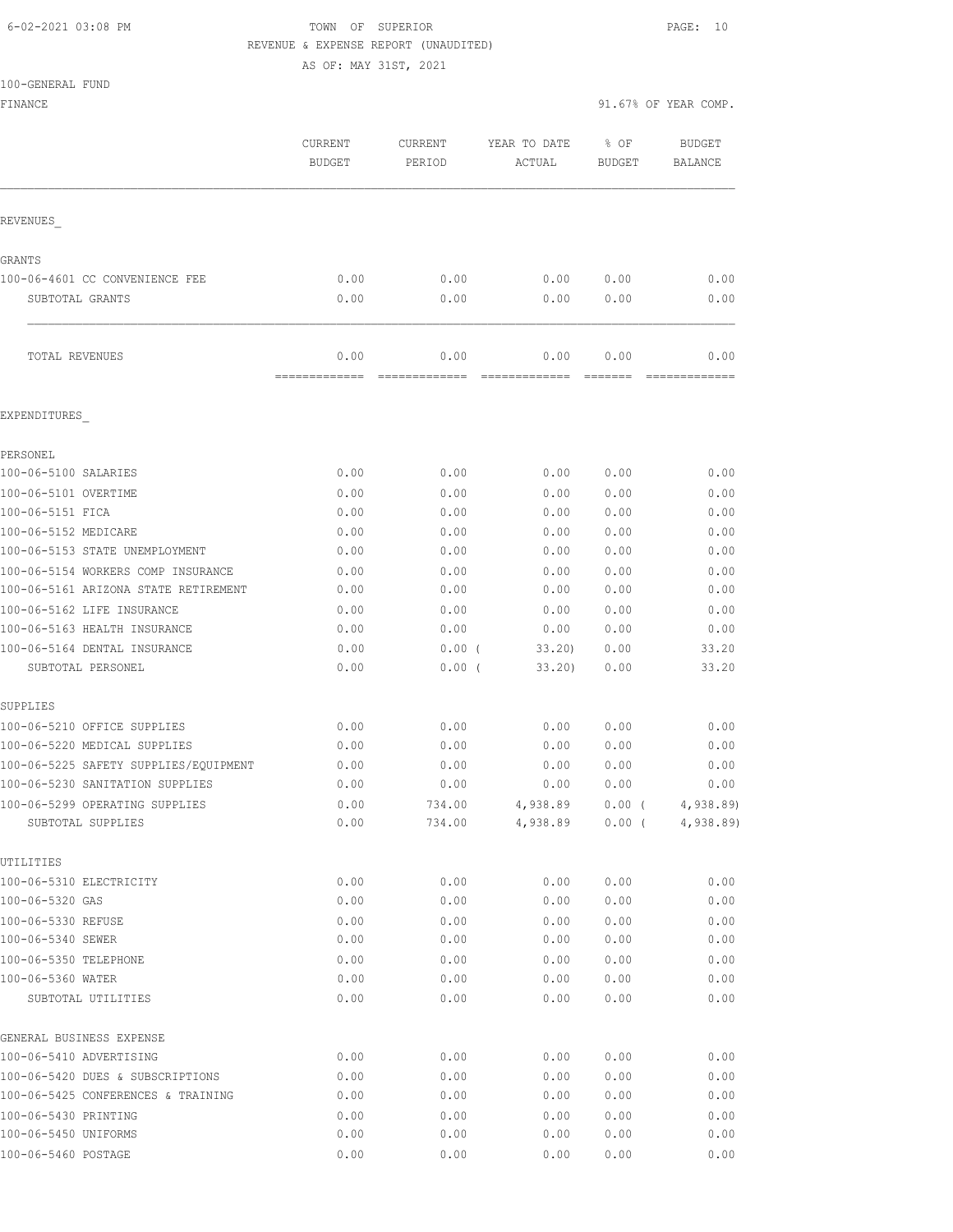#### 6-02-2021 03:08 PM TOWN OF SUPERIOR PAGE: 11 REVENUE & EXPENSE REPORT (UNAUDITED)

AS OF: MAY 31ST, 2021

#### 100-GENERAL FUND

#### FINANCE 91.67% OF YEAR COMP.

|                                         | <b>CURRENT</b><br><b>BUDGET</b> | <b>CURRENT</b><br>PERIOD | YEAR TO DATE                             | % OF<br><b>BUDGET</b> | <b>BUDGET</b><br><b>BALANCE</b> |
|-----------------------------------------|---------------------------------|--------------------------|------------------------------------------|-----------------------|---------------------------------|
|                                         |                                 |                          | ACTUAL                                   |                       |                                 |
| 100-06-5470 TRAVEL                      | 0.00                            | 0.00                     | 0.00                                     | 0.00                  | 0.00                            |
| 100-06-5471 AUDIT & ACCOUNTING          | 0.00                            | 0.00                     | 1,324.10                                 | $0.00$ (              | 1,324.10)                       |
| 100-06-5480 GENERAL INSURANCE           | 12,820.00                       | 0.00                     | 0.00                                     | 0.00                  | 12,820.00                       |
| 100-06-5481 VEHICLE INSURANCE           | 0.00                            | 0.00                     | 0.00                                     | 0.00                  | 0.00                            |
| 100-06-5482 LIABILITY INSURANCE         | 0.00                            | 0.00                     | 0.00                                     | 0.00                  | 0.00                            |
| 100-06-5491 FINANCE/BANK FEES           | 9,100.00                        | 514.90                   | 7,392.67                                 | 81.24                 | 1,707.33                        |
| SUBTOTAL GENERAL BUSINESS EXPENSE       | 21,920.00                       | 514.90                   | 8,716.77                                 | 39.77                 | 13,203.23                       |
| PROFESSIONAL SERVICES                   |                                 |                          |                                          |                       |                                 |
| 100-06-5550 OTHER PROFESSIONAL SERVICES | 46,000.00                       | 0.00                     | 43,962.50                                | 95.57                 | 2,037.50                        |
| 100-06-5590 AUDIT & ACCOUNTING          | 1,545.00                        | 0.00                     | 0.00                                     | 0.00                  | 1,545.00                        |
| SUBTOTAL PROFESSIONAL SERVICES          | 47,545.00                       | 0.00                     | 43,962.50                                | 92.47                 | 3,582.50                        |
| CAPITAL OUTLAY                          |                                 |                          |                                          |                       |                                 |
| 100-06-5720 OFFICE EQUIPMENT            | 0.00                            | 0.00                     | 0.00                                     | 0.00                  | 0.00                            |
| SUBTOTAL CAPITAL OUTLAY                 | 0.00                            | 0.00                     | 0.00                                     | 0.00                  | 0.00                            |
| TOTAL EXPENDITURES                      | 69,465.00                       | 1,248.90                 | 57,584.96 82.90                          |                       | 11,880.04                       |
|                                         | -------------                   | essessessesse            | -------------                            |                       |                                 |
| REVENUES OVER/(UNDER) EXPENDITURES      | $\left($                        |                          | $69,465,00$ ( $1,248,90$ ( $57,584,96$ ) |                       | (11,880.04)                     |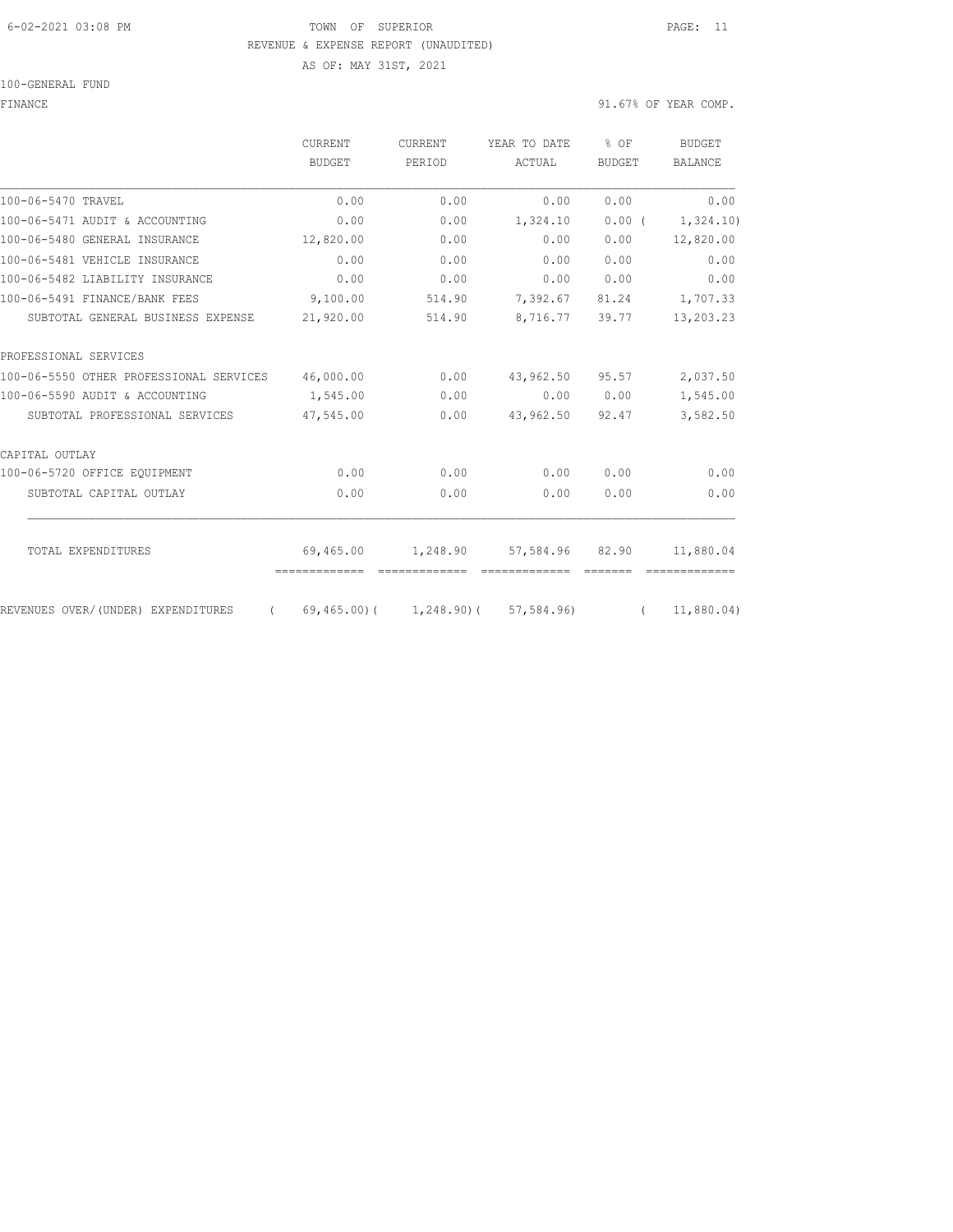### 6-02-2021 03:08 PM TOWN OF SUPERIOR PAGE: 12 REVENUE & EXPENSE REPORT (UNAUDITED)

AS OF: MAY 31ST, 2021

| 100-GENERAL FUND |  |
|------------------|--|
|                  |  |

| POLICE                                                          |                          |                          |                        | 91.67% OF YEAR COMP.  |                          |  |
|-----------------------------------------------------------------|--------------------------|--------------------------|------------------------|-----------------------|--------------------------|--|
|                                                                 | CURRENT<br><b>BUDGET</b> | <b>CURRENT</b><br>PERIOD | YEAR TO DATE<br>ACTUAL | % OF<br><b>BUDGET</b> | <b>BUDGET</b><br>BALANCE |  |
| REVENUES                                                        |                          |                          |                        |                       |                          |  |
| BUSINESS SERVICES                                               |                          |                          |                        |                       |                          |  |
| 100-07-4230 PD SERVICES-IMPOUND/FING PRI                        | 20,000.00                | 170.25                   | 1,909.50               | 9.55                  | 18,090.50                |  |
| 100-07-4231 K-9 REVENUE                                         | 0.00                     | 0.00                     | 0.00                   | 0.00                  | 0.00                     |  |
| 100-07-4240 FEES                                                | 0.00                     | 0.00                     | 0.00                   | 0.00                  | 0.00                     |  |
| 100-07-4250 TRAFFIC FINES                                       | 14,000.00                | 2,499.45                 | 16,669.88              | 119.07 (              | 2,669.88)                |  |
| SUBTOTAL BUSINESS SERVICES                                      | 34,000.00                | 2,669.70                 | 18,579.38              | 54.65                 | 15,420.62                |  |
| GRANTS                                                          |                          |                          |                        |                       |                          |  |
| 100-07-4600 REVENUE                                             | 0.00                     | 0.00                     | 500.00                 | $0.00$ (              | 500.00                   |  |
| SUBTOTAL GRANTS                                                 | 0.00                     | 0.00                     | 500.00                 | $0.00$ (              | 500.00)                  |  |
| CONTRIBUTIONS                                                   |                          |                          |                        |                       |                          |  |
| 100-07-4780 OFF DUTY SALARIES                                   | 0.00                     | 0.00                     | 0.00                   | 0.00                  | 0.00                     |  |
| 100-07-4781 OFF DUTY VEHICLE USE                                | 0.00                     | 0.00                     | 258.90                 | $0.00$ (              | 258.90)                  |  |
| SUBTOTAL CONTRIBUTIONS                                          | 0.00                     | 0.00                     | 258.90                 | 0.00(                 | 258.90)                  |  |
| TOTAL REVENUES                                                  | 34,000.00                | 2,669.70                 | 19,338.28              | 56.88<br>--------     | 14,661.72                |  |
| EXPENDITURES                                                    |                          |                          |                        |                       |                          |  |
| PERSONEL                                                        |                          |                          |                        |                       |                          |  |
| 100-07-5100 SALARIES                                            | 442,447.00               | 0.00                     | 405, 157. 47 91. 57    |                       | 37,289.53                |  |
| 100-07-5101 OVERTIME                                            | 30,000.00                | 0.00                     | 32,876.65              | $109.59$ (            | 2,876.65)                |  |
| 100-07-5102 TAXABLE AUTO ALLOWANCE                              | 0.00                     | 0.00                     | 0.00                   | 0.00                  | 0.00                     |  |
| 100-07-5151 FICA                                                | 3,799.00                 | 0.00                     | 2,486.34               | 65.45                 | 1,312.66                 |  |
| 100-07-5152 MEDICARE                                            | 6, 232.00                | 0.00                     | 6,049.11               | 97.07                 | 182.89                   |  |
| 100-07-5153 STATE UNEMPLOYMENT                                  | 626.00                   | 0.00                     | 1,119.00               | 178.75 (              | 493.00)                  |  |
| 100-07-5154 WORKERS COMP INSURANCE                              | 24,710.00                | 0.00                     | 33,098.00              | $133.95$ (            | 8,388.00                 |  |
| 100-07-5160 PUBLIC SAFETY RETIREMENT                            | 76,594.00                | 4,705.91                 | 111,880.70             | $146.07$ (            | 35, 286.70               |  |
| 100-07-5161 ARIZONA STATE RETIREMENT                            | 0.00                     | 0.00                     | 4,104.07               | $0.00$ (              | 4, 104.07                |  |
| 100-07-5162 LIFE INSURANCE                                      | 683.00                   | 60.30                    | 754.85                 | $110.52$ (            | 71.85)                   |  |
| 100-07-5163 HEALTH INSURANCE                                    | 75,731.00                | 0.00                     | 68, 344.22             | 90.25                 | 7,386.78                 |  |
| 100-07-5164 DENTAL INSURANCE<br>100-07-5180 RESOLUTION SALARIES | 3,221.00<br>0.00         | 245.94<br>0.00           | 2,796.84<br>0.00       | 86.83<br>0.00         | 424.16<br>0.00           |  |
| 100-07-5181 DALMOLIN EXCAVATING SALARIES                        | 0.00                     | 0.00                     | 0.00                   | 0.00                  | 0.00                     |  |
| SUBTOTAL PERSONEL                                               | 664,043.00               | 5,012.15                 | 668,667.25             | $100.70$ (            | 4,624.25                 |  |
| SUPPLIES                                                        |                          |                          |                        |                       |                          |  |
| 100-07-5210 OFFICE SUPPLIES                                     | 0.00                     | 0.00                     | 2,506.83               | $0.00$ (              | 2,506.83                 |  |
| 100-07-5220 MEDICAL SUPPLIES                                    | 0.00                     | 0.00                     | 0.00                   | 0.00                  | 0.00                     |  |
| 100-07-5225 SAFETY SUPPLIES/EQUIPMENT                           | 0.00                     | 0.00                     | 0.00                   | 0.00                  | 0.00                     |  |
| 100-07-5227 K9 FOOD & MEDICAL SUPPLIES                          | 2,000.00                 | 459.50                   | 3,785.35               | 189.27 (              | 1,785.35)                |  |

100-07-5230 SANITATION SUPPLIES 0.00 0.00 0.00 0.00 0.00 100-07-5299 OPERATING SUPPLIES 4,000.00 0.00 1,440.88 36.02 2,559.12 SUBTOTAL SUPPLIES 6,000.00 459.50 7,733.06 128.88 ( 1,733.06)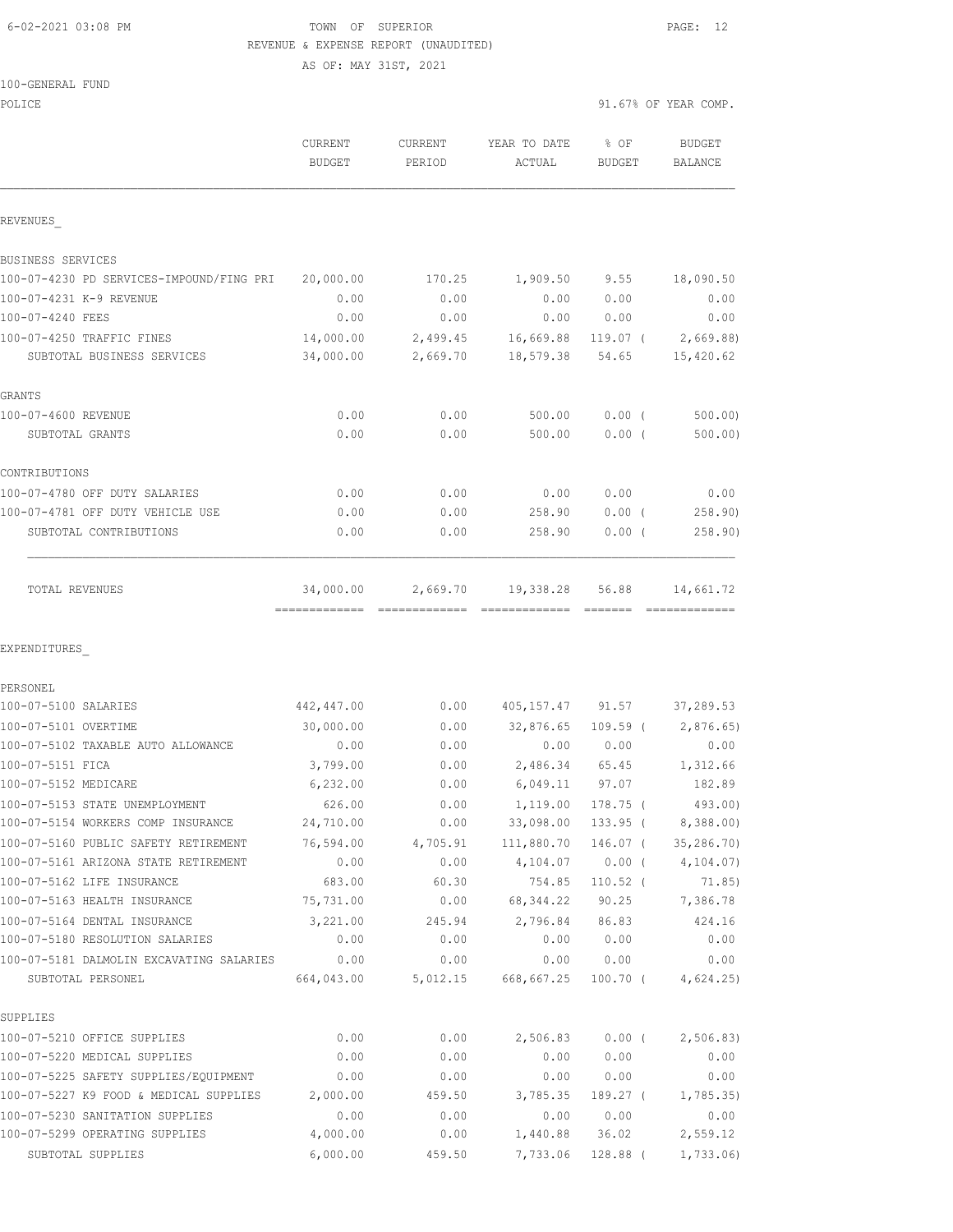### 6-02-2021 03:08 PM TOWN OF SUPERIOR PAGE: 13 REVENUE & EXPENSE REPORT (UNAUDITED)

100-GENERAL FUND

|                                         | <b>CURRENT</b><br><b>BUDGET</b> | <b>CURRENT</b><br>PERIOD | YEAR TO DATE<br>ACTUAL | % OF<br><b>BUDGET</b> | <b>BUDGET</b><br><b>BALANCE</b> |
|-----------------------------------------|---------------------------------|--------------------------|------------------------|-----------------------|---------------------------------|
|                                         |                                 |                          |                        |                       |                                 |
| UTILITIES                               |                                 |                          |                        |                       |                                 |
| 100-07-5310 ELECTRICITY                 | 4,900.00                        | 0.00                     | 332.20                 | 6.78                  | 4,567.80                        |
| 100-07-5320 GAS                         | 200.00                          | 0.00                     | 0.00                   | 0.00                  | 200.00                          |
| 100-07-5330 REFUSE                      | 0.00                            | 0.00                     | 0.00                   | 0.00                  | 0.00                            |
| 100-07-5340 SEWER                       | 0.00                            | 0.00                     | 0.00                   | 0.00                  | 0.00                            |
| 100-07-5350 TELEPHONE                   | 14,000.00                       | 282.29                   | 15,821.16              | $113.01$ (            | 1,821.16)                       |
| 100-07-5360 WATER                       | 1,000.00                        | 151.16                   | 1,848.18               | 184.82 (              | 848.18)                         |
| 100-07-5380 SECURITY                    | 0.00                            | 0.00                     | 0.00                   | 0.00                  | 0.00                            |
| SUBTOTAL UTILITIES                      | 20,100.00                       | 433.45                   | 18,001.54              | 89.56                 | 2,098.46                        |
| GENERAL BUSINESS EXPENSE                |                                 |                          |                        |                       |                                 |
| 100-07-5410 ADVERTISING                 | 500.00                          | 0.00                     | 0.00                   | 0.00                  | 500.00                          |
| 100-07-5420 DUES & SUBSCRIPTIONS        | 1,000.00                        | 0.00                     | 550.00                 | 55.00                 | 450.00                          |
| 100-07-5425 CONFERENCES & TRAINING      | 0.00                            | $0.00$ (                 | 310.00)                | 0.00                  | 310.00                          |
| 100-07-5430 PRINTING                    | 600.00                          | 0.00                     | 72.16                  | 12.03                 | 527.84                          |
| 100-07-5450 UNIFORMS                    | 0.00                            | 0.00                     | 0.00                   | 0.00                  | 0.00                            |
| 100-07-5460 POSTAGE                     | 500.00                          | 40.15                    | 771.85                 | 154.37 (              | 271.85)                         |
| 100-07-5470 TRAVEL                      | 0.00                            | 0.00                     | 0.00                   | 0.00                  | 0.00                            |
| 100-07-5471 AUDIT & ACCOUNTING          | 1,545.00                        | 0.00                     | 1,324.10               | 85.70                 | 220.90                          |
| 100-07-5480 GENERAL INSURANCE           | 12,820.00                       | 109.00                   | 10,635.89              | 82.96                 | 2,184.11                        |
| 100-07-5481 VEHICLE INSURANCE           | 0.00                            | 0.00                     | 0.00                   | 0.00                  | 0.00                            |
| 100-07-5482 LIABILITY INSURANCE         | 0.00                            | 0.00                     | 0.00                   | 0.00                  | 0.00                            |
| 100-07-5492 BAD DEBT EXPENSE            | 0.00                            | 0.00                     | 0.00                   | 0.00                  | 0.00                            |
| SUBTOTAL GENERAL BUSINESS EXPENSE       | 16,965.00                       | 149.15                   | 13,044.00              | 76.89                 | 3,921.00                        |
| PROFESSIONAL SERVICES                   |                                 |                          |                        |                       |                                 |
| 100-07-5520 CONTRACTUAL SERVICES        | 75,000.00                       | 0.00                     | 61,640.84              | 82.19                 | 13,359.16                       |
| 100-07-5530 Animal Control              | 17,112.00                       | 95.00                    | 2,791.33               | 16.31                 | 14,320.67                       |
| 100-07-5550 OTHER PROFESSIONAL SERVICES | 2,000.00                        | 100.00                   | 2,454.68               | $122.73$ (            | 454.68)                         |
| SUBTOTAL PROFESSIONAL SERVICES          | 94,112.00                       | 195.00                   | 66,886.85              | 71.07                 | 27, 225.15                      |
| REPAIR/MAINTENANCE                      |                                 |                          |                        |                       |                                 |
| 100-07-5610 PARK & BLDG IMPROVEMENTS    | 0.00                            | 0.00                     | 30,848.02              | $0.00$ (              | 30,848.02)                      |
| 100-07-5640 AUTO & TRUCK REPAIRS        | 0.00                            | 210.32                   | 429.82                 | $0.00$ (              | 429.82)                         |
| 100-07-5641 GAS & OIL                   | 21,884.00                       | 0.00                     | 17,586.89 80.36        |                       | 4,297.11                        |
| 100-07-5642 TIRES & TUBES               | 0.00                            | $0.00$ (                 |                        | 668.00) 0.00          | 668.00                          |
| 100-07-5650 OTHER EQUIPMENT REPAIRS     | 0.00                            | 0.00                     |                        | 0.00 0.00             | 0.00                            |
| SUBTOTAL REPAIR/MAINTENANCE             | 21,884.00                       | 210.32                   | 48,196.73              | 220.24 (              | 26, 312.73)                     |
| CAPITAL OUTLAY                          |                                 |                          |                        |                       |                                 |
| 100-07-5710 BUILDING                    | 0.00                            | 6,470.00                 | 43,866.41              | $0.00$ (              | 43,866.41)                      |
| 100-07-5715 VEHICLE                     | 0.00                            | 0.00                     | 0.00                   | 0.00                  | 0.00                            |
| 100-07-5720 OFFICE EQUIPMENT            | 0.00                            | 0.00                     | 83.37                  | $0.00$ (              | 83.37)                          |
| 100-07-5730 RADIO EQUIPMENT             | 0.00                            | 0.00                     | 0.00                   | 0.00                  | 0.00                            |
| 100-07-5740 MEDICAL EQUIPMENT           | 0.00                            | 0.00                     | 0.00                   | 0.00                  | 0.00                            |
| 100-07-5750 OTHER EQUIP/SMALL TOOLS     | 0.00                            | 0.00                     | 0.00                   | 0.00                  | 0.00                            |
| SUBTOTAL CAPITAL OUTLAY                 | 0.00                            | 6,470.00                 | 43,949.78              | $0.00$ (              | 43, 949. 78)                    |
| TOTAL EXPENDITURES                      |                                 |                          |                        |                       | 43, 375. 21)                    |
|                                         |                                 |                          |                        |                       |                                 |

REVENUES OVER/(UNDER) EXPENDITURES ( 789,104.00)( 10,259.87)( 847,140.93) 58,036.93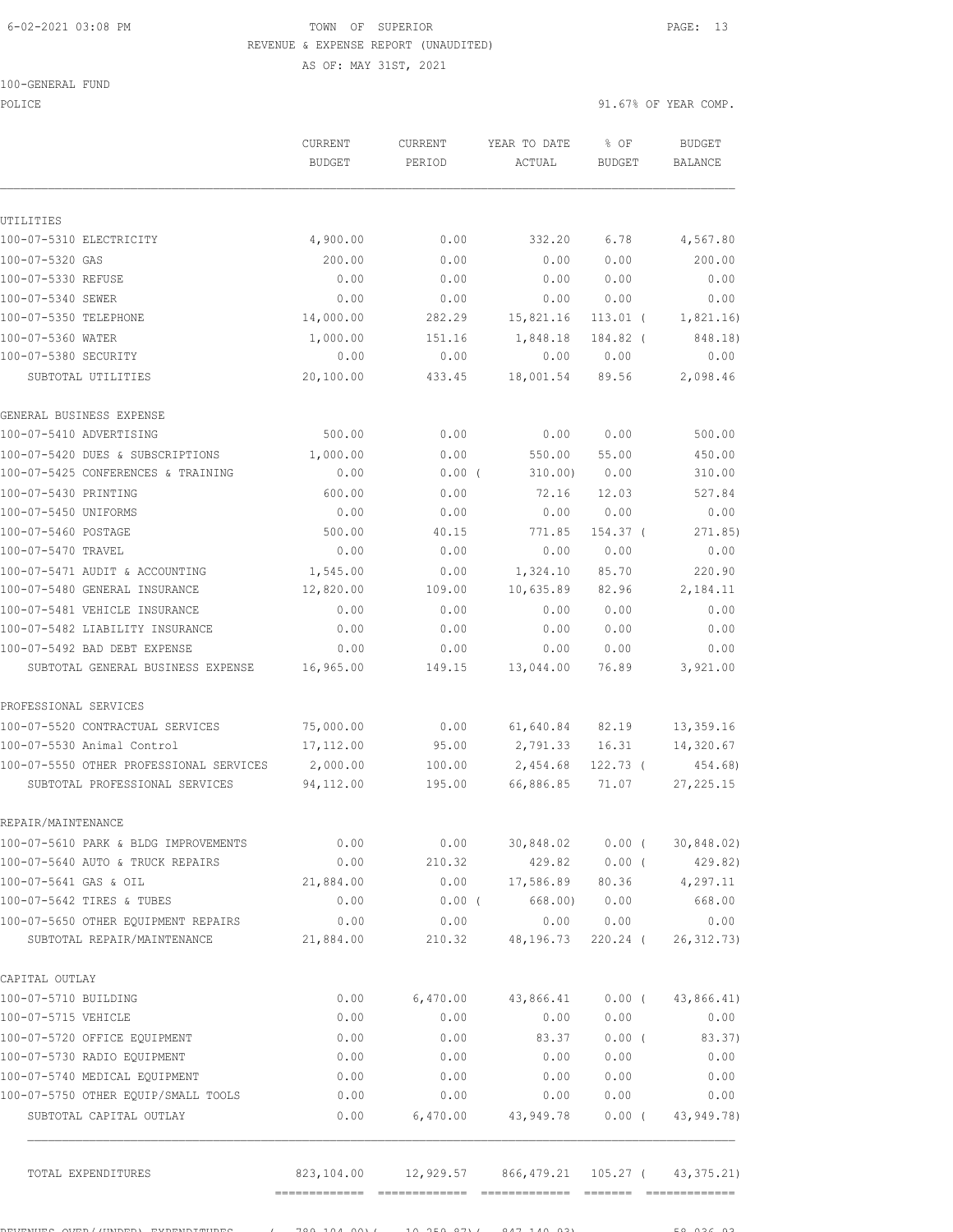### 6-02-2021 03:08 PM TOWN OF SUPERIOR PAGE: 14 REVENUE & EXPENSE REPORT (UNAUDITED)

AS OF: MAY 31ST, 2021

100-GENERAL FUND

|                                       | CURRENT<br><b>BUDGET</b> | CURRENT<br>PERIOD | YEAR TO DATE<br>ACTUAL | % OF<br><b>BUDGET</b> | <b>BUDGET</b><br><b>BALANCE</b> |
|---------------------------------------|--------------------------|-------------------|------------------------|-----------------------|---------------------------------|
| REVENUES                              |                          |                   |                        |                       |                                 |
| BUSINESS SERVICES                     |                          |                   |                        |                       |                                 |
| 100-08-4240 FEES                      | 0.00                     | 0.00              | 7.00                   | $0.00$ (              | 7.00)                           |
| 100-08-4250 FINES                     | 0.00                     | 0.00              | 0.00                   | 0.00                  | 0.00                            |
| 100-08-4270 INTEREST INCOME           | 0.00                     | 0.00              | 0.00                   | 0.00                  | 0.00                            |
| SUBTOTAL BUSINESS SERVICES            | 0.00                     | 0.00              | 7.00                   | $0.00$ (              | 7.00)                           |
| GRANTS                                |                          |                   |                        |                       |                                 |
| 100-08-4600 FIRE DEPT REVENUE         | 0.00                     | 0.00              | 0.00                   | 0.00                  | 0.00                            |
| 100-08-4601 PUBLIC EDUCATION          | 0.00                     | 0.00              | 0.00                   | 0.00                  | 0.00                            |
| SUBTOTAL GRANTS                       | 0.00                     | 0.00              | 0.00                   | 0.00                  | 0.00                            |
| CONTRIBUTIONS                         |                          |                   |                        |                       |                                 |
| 100-08-4780 RESOLUTION SALARIES       | 0.00                     | 0.00              | 0.00                   | 0.00                  | 0.00                            |
| SUBTOTAL CONTRIBUTIONS                | 0.00                     | 0.00              | 0.00                   | 0.00                  | 0.00                            |
| TOTAL REVENUES                        | 0.00<br>-------------    | 0.00              | 7.00                   | 0.00(                 | 7.00)                           |
| EXPENDITURES                          |                          |                   |                        |                       |                                 |
| PERSONEL                              |                          |                   |                        |                       |                                 |
| 100-08-5100 SALARIES                  | 66,880.00 (              | 2.66)             | 53,361.05              | 79.79                 | 13,518.95                       |
| 100-08-5101 OVERTIME                  | 4,500.00                 | 0.00              | 6,552.04               | 145.60 (              | 2,052.04)                       |
| 100-08-5151 FICA                      | 4,213.00                 | 0.00              | 3,165.93               | 75.15                 | 1,047.07                        |
| 100-08-5152 MEDICARE                  | 985.00                   | 0.00              | 740.41                 | 75.17                 | 244.59                          |
| 100-08-5153 STATE UNEMPLOYMENT        | 186.00                   | 0.00              | 208.81                 | $112.26$ (            | 22.81)                          |
| 100-08-5154 WORKERS COMP INSURANCE    | 4,018.00                 | 0.00              | 0.00                   | 0.00                  | 4,018.00                        |
| 100-08-5160 PUBLIC SAFETY RETIREMENT  | 9,055.00                 | 449.39            | 9,204.54               | $101.65$ (            | 149.54)                         |
| 100-08-5161 ARIZONA STATE RETIREMENT  | 0.00                     | 0.00              | 0.00                   | 0.00                  | 0.00                            |
| 100-08-5162 LIFE INSURANCE            | 113.00                   | 9.38              | 146.99                 | 130.08 (              | 33.99                           |
| 100-08-5163 HEALTH INSURANCE          | 6,163.00                 | 0.00              | 8,280.35               | 134.36 (              | 2, 117.35)                      |
| 100-08-5164 DENTAL INSURANCE          | 531.00                   | 44.21             | 413.60                 | 77.89                 | 117.40                          |
| 100-08-5180 RESOLUTION SALARIES       | 0.00                     | 0.00              | 0.00                   | 0.00                  | 0.00                            |
| SUBTOTAL PERSONEL                     | 96,644.00                | 500.32            | 82,073.72              | 84.92                 | 14,570.28                       |
| SUPPLIES                              |                          |                   |                        |                       |                                 |
| 100-08-5210 OFFICE SUPPLIES           | 250.00                   | 0.00              | 280.80                 | $112.32$ (            | 30.80)                          |
| 100-08-5215 PUBLIC EDUCATION          | 1,200.00                 | 0.00              | 692.50                 | 57.71                 | 507.50                          |
| 100-08-5220 MEDICAL SUPPLIES          | 0.00                     | 0.00              | 0.00                   | 0.00                  | 0.00                            |
| 100-08-5225 SAFETY SUPPLIES/EQUIPMENT | 0.00                     | 0.00              | 2,257.76               | $0.00$ (              | 2, 257.76                       |
| 100-08-5230 SANITATION SUPPLIES       | 0.00                     | 0.00              | 0.00                   | 0.00                  | 0.00                            |
| 100-08-5299 OPERATING SUPPLIES        | 3,000.00                 | 0.00              | 585.98                 | 19.53                 | 2,414.02                        |

SUBTOTAL SUPPLIES 4,450.00 0.00 3,817.04 85.78 632.96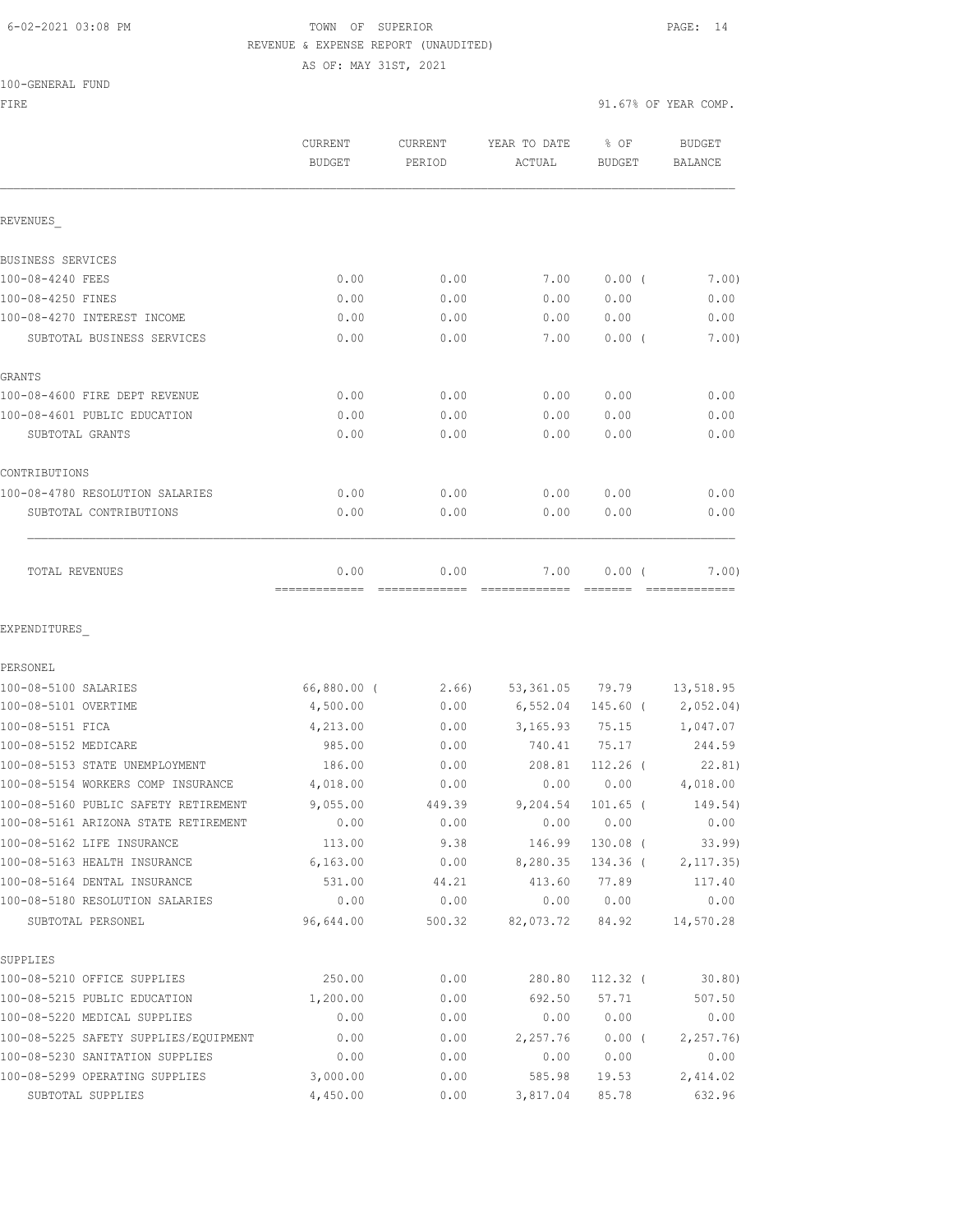## 6-02-2021 03:08 PM TOWN OF SUPERIOR PAGE: 15 REVENUE & EXPENSE REPORT (UNAUDITED) AS OF: MAY 31ST, 2021

100-GENERAL FUND

FIRE  $91.67$ % OF YEAR COMP.

|                                         | CURRENT<br><b>BUDGET</b> | <b>CURRENT</b><br>PERIOD | YEAR TO DATE<br>ACTUAL | % OF<br><b>BUDGET</b> | <b>BUDGET</b><br>BALANCE |
|-----------------------------------------|--------------------------|--------------------------|------------------------|-----------------------|--------------------------|
|                                         |                          |                          |                        |                       |                          |
| UTILITIES                               |                          |                          |                        |                       |                          |
| 100-08-5310 ELECTRICITY                 | 2,783.00                 | 0.00                     | 2,314.27               | 83.16                 | 468.73                   |
| 100-08-5320 GAS                         | 0.00                     | 0.00                     | 0.00                   | 0.00                  | 0.00                     |
| 100-08-5330 REFUSE                      | 0.00                     | 0.00                     | 0.00                   | 0.00                  | 0.00                     |
| 100-08-5340 SEWER                       | 0.00                     | 0.00                     | 0.00                   | 0.00                  | 0.00                     |
| 100-08-5350 TELEPHONE                   | 1,163.00                 | 0.00                     | 1,107.59               | 95.24                 | 55.41                    |
| 100-08-5360 WATER                       | 811.00                   | 49.17                    | 893.30                 | $110.15$ (            | 82.30)                   |
| SUBTOTAL UTILITIES                      | 4,757.00                 | 49.17                    | 4,315.16               | 90.71                 | 441.84                   |
| GENERAL BUSINESS EXPENSE                |                          |                          |                        |                       |                          |
| 100-08-5410 ADVERTISING                 | 100.00                   | 0.00                     | 0.00                   | 0.00                  | 100.00                   |
| 100-08-5420 DUES & SUBSCRIPTIONS        | 600.00                   | 0.00                     | 75.00                  | 12.50                 | 525.00                   |
| 100-08-5425 CONFERENCES & TRAINING      | 0.00                     | 0.00                     | 0.00                   | 0.00                  | 0.00                     |
| 100-08-5430 PRINTING                    | 700.00                   | 0.00                     | 0.00                   | 0.00                  | 700.00                   |
| 100-08-5450 UNIFORMS                    | 0.00                     | 0.00                     | 0.00                   | 0.00                  | 0.00                     |
| 100-08-5460 POSTAGE                     | 400.00                   | 40.15                    | 441.15                 | $110.29$ (            | 41.15)                   |
| 100-08-5470 TRAVEL                      | 0.00                     | 0.00                     | 0.00                   | 0.00                  | 0.00                     |
| 100-08-5471 AUDIT                       | 1,545.00                 | 0.00                     | 1,324.10               | 85.70                 | 220.90                   |
| 100-08-5480 GENERAL INSURANCE           | 6,410.00                 | 54.50                    | 5, 317.95              | 82.96                 | 1,092.05                 |
| 100-08-5481 VEHICLE INSURANCE           | 0.00                     | 0.00                     | 0.00                   | 0.00                  | 0.00                     |
| 100-08-5482 LIABILITY INSURANCE         | 0.00                     | 0.00                     | 0.00                   | 0.00                  | 0.00                     |
| 100-08-5492 BAD DEBT EXPENSE            | 0.00                     | 0.00                     | 0.00                   | 0.00                  | 0.00                     |
| SUBTOTAL GENERAL BUSINESS EXPENSE       | 9,755.00                 | 94.65                    | 7,158.20               | 73.38                 | 2,596.80                 |
| PROFESSIONAL SERVICES                   |                          |                          |                        |                       |                          |
| 100-08-5520 CONTRACTUAL SERVICES        | 0.00                     | 0.00                     | 0.00                   | 0.00                  | 0.00                     |
| 100-08-5550 OTHER PROFESSIONAL SERVICES | 15,000.00                | 0.00                     | 8,473.60               | 56.49                 | 6,526.40                 |
| 100-08-5555 HEALTH AND SAFETY           | 0.00                     | 0.00                     | 0.00                   | 0.00                  | 0.00                     |
| SUBTOTAL PROFESSIONAL SERVICES          | 15,000.00                | 0.00                     | 8,473.60               | 56.49                 | 6,526.40                 |
| REPAIR/MAINTENANCE                      |                          |                          |                        |                       |                          |
| 100-08-5610 PARK & BLDG IMPROVEMENTS    | 0.00                     | 0.00                     | 0.00                   | 0.00                  | 0.00                     |
| 100-08-5630 FIRE APPARATUS MAINT        | 0.00                     | 0.00                     | 0.00                   | 0.00                  | 0.00                     |
| 100-08-5640 AUTO & TRUCK REPAIRS        | 0.00                     | 0.00                     | 0.00                   | 0.00                  | 0.00                     |
| 100-08-5641 GAS & OIL                   | 3,000.00                 | 0.00                     | 1,469.90               | 49.00                 | 1,530.10                 |
| 100-08-5642 TIRES & TUBES               | 0.00                     | 0.00                     | 0.00                   | 0.00                  | 0.00                     |
| 100-08-5650 OTHER EOUIPMENT REPAIRS     | 0.00                     | 0.00                     | 0.00                   | 0.00                  | 0.00                     |
| SUBTOTAL REPAIR/MAINTENANCE             | 3,000.00                 | 0.00                     | 1,469.90               | 49.00                 | 1,530.10                 |
| CAPITAL OUTLAY                          |                          |                          |                        |                       |                          |
| 100-08-5710 BUILDING                    | 0.00                     | 0.00                     | 0.00                   | 0.00                  | 0.00                     |
| 100-08-5720 OFFICE EQUIPMENT            | 0.00                     | 0.00                     | 163.19                 | 0.00(                 | 163.19)                  |
| 100-08-5730 RADIO EQUIPMENT             | 0.00                     | 0.00                     | 0.00                   | 0.00                  | 0.00                     |
| 100-08-5740 MEDICAL EQUIPMENT           | 0.00                     | 0.00                     | 0.00                   | 0.00                  | 0.00                     |
| 100-08-5750 FIRE/PPE                    | 0.00                     | 0.00                     | 0.00                   | 0.00                  | 0.00                     |

SUBTOTAL CAPITAL OUTLAY 0.00 0.00 163.19 0.00 ( 163.19)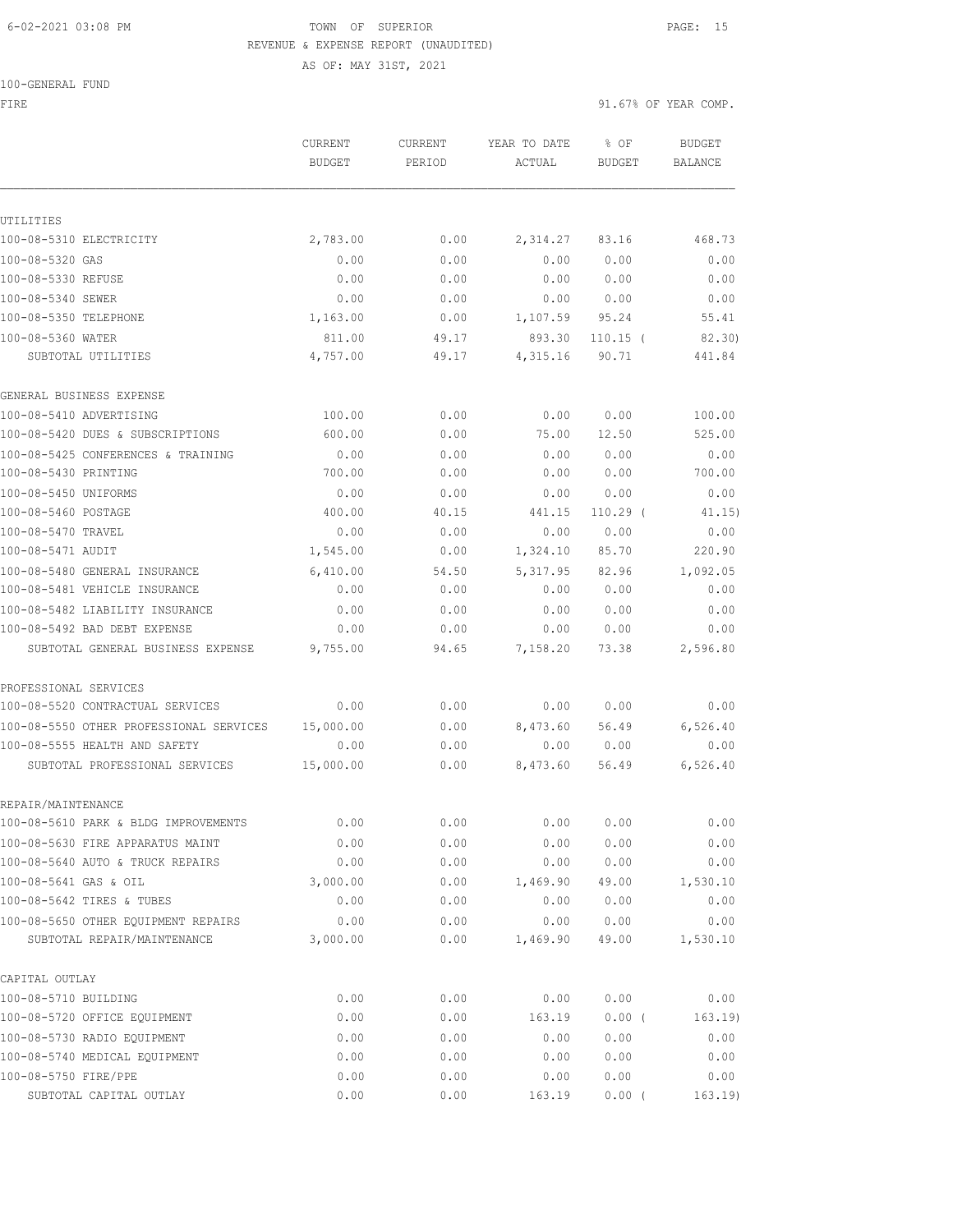### 6-02-2021 03:08 PM TOWN OF SUPERIOR PAGE: 16 REVENUE & EXPENSE REPORT (UNAUDITED) AS OF: MAY 31ST, 2021

100-GENERAL FUND

| FIRE | 91.67% OF YEAR COMP.<br>$\sim$ $\sim$<br>. |
|------|--------------------------------------------|
|      |                                            |

|                                       | <b>CURRENT</b><br><b>BUDGET</b> | <b>CURRENT</b><br>PERIOD | YEAR TO DATE<br>ACTUAL | % OF<br><b>BUDGET</b> | BUDGET<br><b>BALANCE</b> |
|---------------------------------------|---------------------------------|--------------------------|------------------------|-----------------------|--------------------------|
| DEBT SERVICE                          |                                 |                          |                        |                       |                          |
| 100-08-5900 DEBT SVC- PRINCIPAL       | 800.00                          | 0.00                     | 1,062.67               | $132.83$ (            | 262.67)                  |
| 100-08-5901 DEBT SVC INTEREST         | 400.00                          | 0.00                     | 113.54                 | 28.39                 | 286.46                   |
| SUBTOTAL DEBT SERVICE                 | 1,200.00                        | 0.00                     | 1,176.21               | 98.02                 | 23.79                    |
| TOTAL EXPENDITURES                    | 134,806.00                      | 644.14                   | 108,647.02             | 80.60                 | 26,158.98                |
| REVENUES OVER/(UNDER)<br>EXPENDITURES | $134,806,00)$ (                 | $644.14)$ (              | 108,640.02)            |                       | 26, 165, 98              |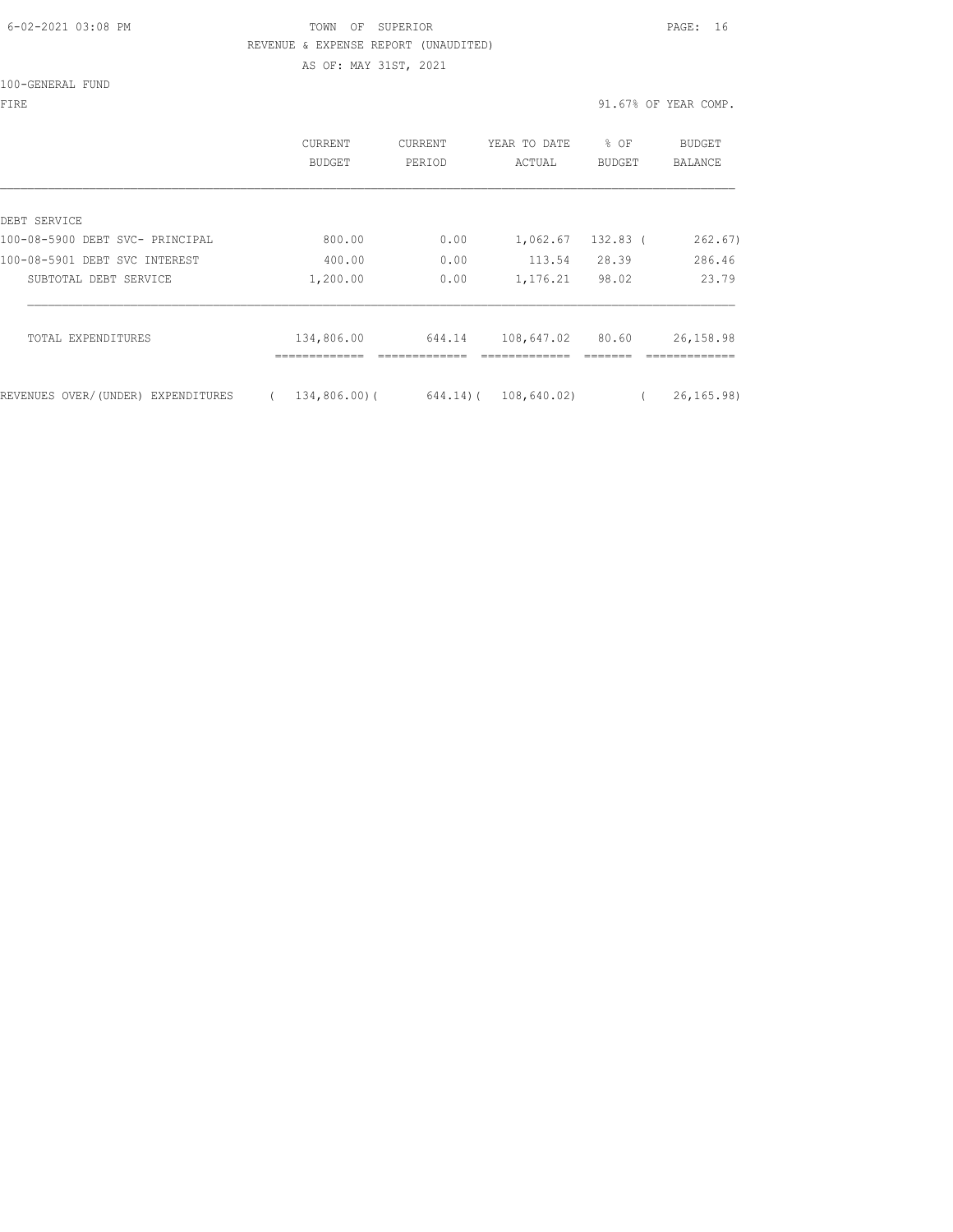## 6-02-2021 03:08 PM TOWN OF SUPERIOR PAGE: 17 REVENUE & EXPENSE REPORT (UNAUDITED)

AS OF: MAY 31ST, 2021

## 100-GENERAL FUND

PW-STREETS/BLDG MAINT 31.67% OF YEAR COMP.

|                                                                           | <b>CURRENT</b>    | CURRENT          | YEAR TO DATE      | % OF             | <b>BUDGET</b>     |
|---------------------------------------------------------------------------|-------------------|------------------|-------------------|------------------|-------------------|
|                                                                           | <b>BUDGET</b>     | PERIOD           | ACTUAL            | <b>BUDGET</b>    | <b>BALANCE</b>    |
| REVENUES                                                                  |                   |                  |                   |                  |                   |
| GRANTS                                                                    |                   |                  |                   |                  |                   |
| 100-09-4601 GRANT REIMBURSEMENTS                                          | 0.00              | 0.00             | 0.00              | 0.00             | 0.00              |
| SUBTOTAL GRANTS                                                           | 0.00              | 0.00             | 0.00              | 0.00             | 0.00              |
| MISCELLANEOUS                                                             |                   |                  |                   |                  |                   |
| 100-09-4820 OTHER INCOME                                                  | 0.00              | 0.00             | 127.54            | 0.00(            | 127.54)           |
| 100-09-4821 RESIDENT DECAL                                                | 0.00              | 0.00             | 0.00              | 0.00             | 0.00              |
| 100-09-4822 TIPPING FEES                                                  | 0.00              | 0.00             | 0.00              | 0.00             | 0.00              |
| SUBTOTAL MISCELLANEOUS                                                    | 0.00              | 0.00             | 127.54            | 0.00(            | 127.54)           |
| TOTAL REVENUES                                                            | 0.00              | 0.00             | 127.54            | $0.00$ (         | 127.54)           |
| EXPENDITURES                                                              |                   |                  |                   |                  |                   |
| PERSONEL                                                                  |                   |                  |                   |                  |                   |
| 100-09-5100 SALARIES                                                      | 66,993.00         | 0.00             | 60,843.00         | 90.82            | 6,150.00          |
| 100-09-5101 OVERTIME                                                      | 2,000.00          | 0.00             | 2,978.20          | 148.91 (         | 978.20)           |
| 100-09-5120 INMATE LABOR                                                  | 4,500.00          | 0.00             | 0.00              | 0.00             | 4,500.00          |
| 100-09-5151 FICA                                                          | 4,154.00          | 0.00             | 3,848.80          | 92.65            | 305.20            |
| 100-09-5152 MEDICARE                                                      | 971.00            | 0.00             | 900.11            | 92.70            | 70.89             |
| 100-09-5153 STATE UNEMPLOYMENT                                            | 186.00            | 0.00             | 181.21            | 97.42            | 4.79              |
| 100-09-5154 WORKERS COMP INSURANCE                                        | 1,358.00          | 0.00             | 2,641.00          | 194.48 (         | 1,283.00          |
| 100-09-5161 ARIZONA STATE RETIREMENT                                      | 8,162.00          | 0.00             | 8,979.94          | 110.02 (         | 817.94)           |
| 100-09-5162 LIFE INSURANCE                                                | 84.00             | 26.80            | 360.30            | 428.93 (         | 276.30)           |
| 100-09-5163 HEALTH INSURANCE                                              | 9,230.00          | 0.00             | 16,910.70         | $183.21$ (       | 7,680.70)         |
| 100-09-5164 DENTAL INSURANCE                                              | 586.00            | 164.60           | 1,856.63          | $316.83$ (       | 1, 270.63         |
| SUBTOTAL PERSONEL                                                         | 98,224.00         | 191.40           | 99,499.89         | $101.30$ (       | 1, 275.89         |
| SUPPLIES                                                                  |                   |                  |                   |                  |                   |
| 100-09-5210 OFFICE SUPPLIES                                               | 0.00              | 0.00             | 337.77            | $0.00$ (         | 337.77)           |
| 100-09-5220 MEDICAL SUPPLIES                                              | 0.00              | 0.00             | 0.00              | 0.00             | 0.00              |
| 100-09-5225 SAFETY SUPPLIES/EQUIPMENT                                     | 2,000.00          | 0.00             | 2,507.55          | $125.38$ (       | 507.55            |
| 100-09-5227 K9 FOOD & MEDICAL SUPPLIES<br>100-09-5230 SANITATION SUPPLIES | 0.00<br>14,000.00 | 0.00             | 0.00              | 0.00             | 0.00              |
| 100-09-5240 CHEMICAL SUPPLIES                                             | 0.00              | 1,610.53<br>0.00 | 16,065.64<br>0.00 | 114.75 (<br>0.00 | 2,065.64)<br>0.00 |
| 100-09-5299 OPERATING SUPPLIES                                            | 9,000.00          | 570.79           | 12,641.83         | 140.46 (         | 3,641.83)         |
| SUBTOTAL SUPPLIES                                                         | 25,000.00         | 2,181.32         | 31,552.79         | 126.21 (         | 6, 552.79         |
| UTILITIES                                                                 |                   |                  |                   |                  |                   |
| 100-09-5310 ELECTRICITY                                                   | 8,000.00          | 0.00             | 10,557.05         | 131.96 (         | 2, 557.05         |
| 100-09-5315 APS CONTRACT                                                  | 0.00              | 0.00             | 0.00              | 0.00             | 0.00              |
| 100-09-5320 GAS                                                           | 2,500.00          | 31.49            | 585.31            | 23.41            | 1,914.69          |
| 100-09-5330 REFUSE                                                        | 0.00              | 0.00             | 6,003.63          | $0.00$ (         | 6,003.63)         |
| 100-09-5340 SEWER                                                         | 0.00              | 0.00             | 0.00              | 0.00             | 0.00              |
| 100-09-5350 TELEPHONE                                                     | 675.00            | 0.00             | 924.79            | 137.01 (         | 249.79)           |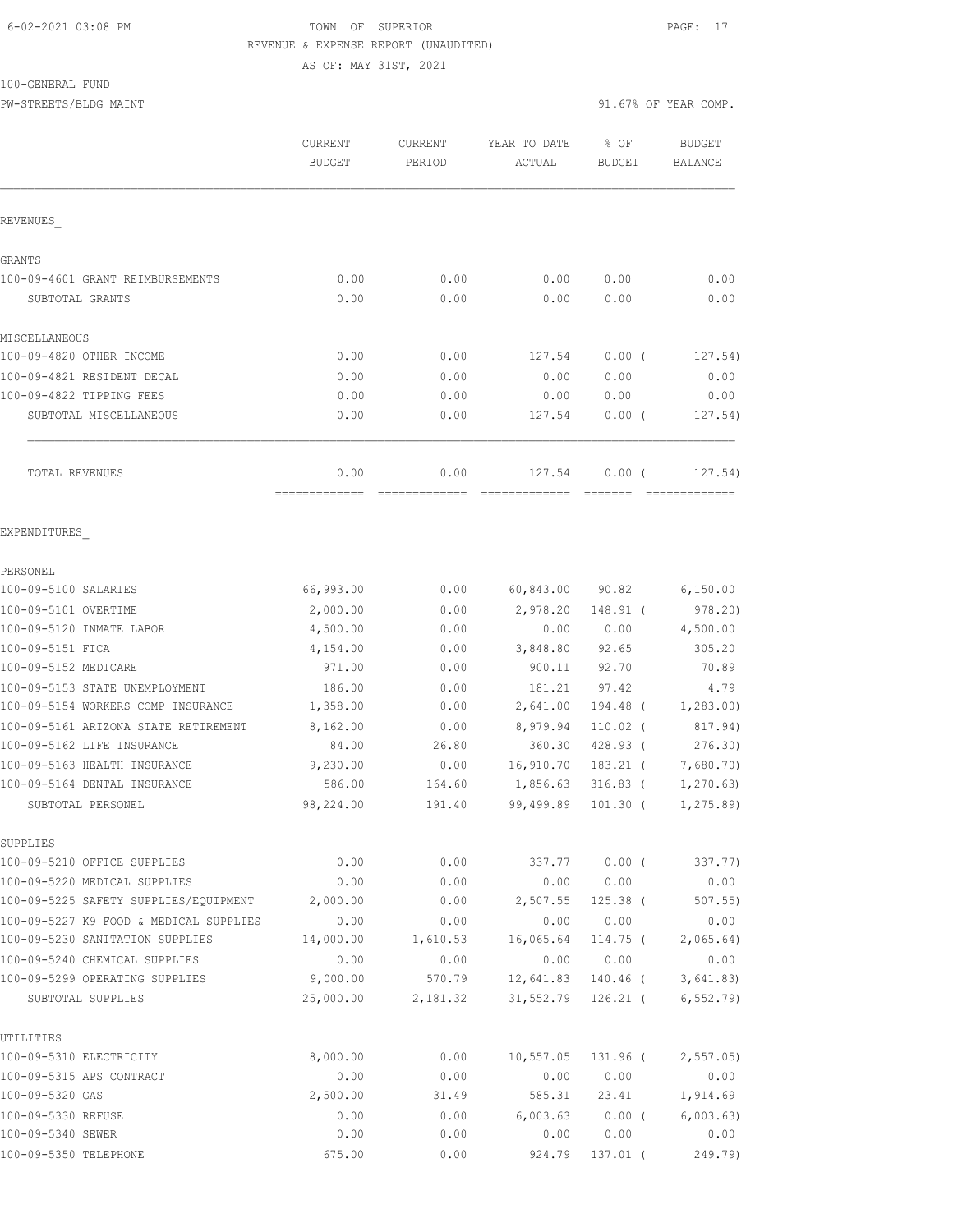## 6-02-2021 03:08 PM TOWN OF SUPERIOR PAGE: 18 REVENUE & EXPENSE REPORT (UNAUDITED) AS OF: MAY 31ST, 2021

#### 100-GENERAL FUND

PW-STREETS/BLDG MAINT 31.67% OF YEAR COMP.

|                                         | CURRENT                                   | <b>CURRENT</b>                                    | YEAR TO DATE       | % OF                 | <b>BUDGET</b>   |
|-----------------------------------------|-------------------------------------------|---------------------------------------------------|--------------------|----------------------|-----------------|
|                                         | <b>BUDGET</b>                             | PERIOD                                            | ACTUAL             | BUDGET               | BALANCE         |
| 100-09-5360 WATER                       | 4,870.00                                  | 284.72                                            | 3,493.89           | 71.74                | 1,376.11        |
| 100-09-5380 SECURITY                    | 825.00                                    | 0.00                                              | 0.00               | 0.00                 | 825.00          |
| SUBTOTAL UTILITIES                      | 16,870.00                                 | 316.21                                            | 21,564.67          | $127.83$ (           | 4,694.67)       |
| GENERAL BUSINESS EXPENSE                |                                           |                                                   |                    |                      |                 |
| 100-09-5410 ADVERTISING                 | 955.00                                    | 0.00                                              | 0.00               | 0.00                 | 955.00          |
| 100-09-5420 DUES & SUBSCRIPTIONS        | 0.00                                      | 0.00                                              | 0.00               | 0.00                 | 0.00            |
| 100-09-5425 CONFERENCES & TRAINING      | 2,000.00                                  | 0.00                                              | 504.00             | 25.20                | 1,496.00        |
| 100-09-5430 PRINTING                    | 0.00                                      | 0.00                                              | 0.00               | 0.00                 | 0.00            |
| 100-09-5450 UNIFORMS                    | 4,000.00                                  | 142.32                                            | 7,375.94           | 184.40 (             | 3,375.94)       |
| 100-09-5460 POSTAGE                     | 100.00                                    | 0.00                                              | 0.00               | 0.00                 | 100.00          |
| 100-09-5470 TRAVEL                      | 0.00                                      | 0.00                                              | 0.00               | 0.00                 | 0.00            |
| 100-09-5471 AUDIT & ACCOUNTING          | 1,545.00                                  | 0.00                                              | 1,324.10           | 85.70                | 220.90          |
| 100-09-5480 GENERAL INSURANCE           | 12,820.00                                 | 109.00                                            | 10,635.89          | 82.96                | 2,184.11        |
| 100-09-5481 VEHICLE INSURANCE           | 0.00                                      | 0.00                                              | 0.00               | 0.00                 | 0.00            |
| 100-09-5482 LIABILITY INSURANCE         | 0.00                                      | 0.00                                              | 0.00               | 0.00                 | 0.00            |
| SUBTOTAL GENERAL BUSINESS EXPENSE       | 21,420.00                                 | 251.32                                            | 19,839.93          | 92.62                | 1,580.07        |
| PROFESSIONAL SERVICES                   |                                           |                                                   |                    |                      |                 |
| 100-09-5520 CONTRACTUAL SERVICESL       | 0.00                                      | 1,807.52                                          | 41,465.46          | $0.00$ (             | 41, 465.46      |
| 100-09-5550 OTHER PROFESSIONAL SERVICES | 6,000.00                                  | 240.00                                            | 2,277.00           | 37.95                | 3,723.00        |
| SUBTOTAL PROFESSIONAL SERVICES          | 6,000.00                                  | 2,047.52                                          | 43,742.46          | 729.04 (             | 37,742.46       |
| REPAIR/MAINTENANCE                      |                                           |                                                   |                    |                      |                 |
| 100-09-5610 PARK & BLDG IMPROVEMENTS    | 2,980.00                                  | 1,200.00                                          |                    | 40,274.08 1,351.48 ( | 37,294.08)      |
| 100-09-5640 AUTO & TRUCK REPAIRS        | 7,500.00                                  | 0.00                                              | 7,480.85           | 99.74                | 19.15           |
| 100-09-5641 GAS & OIL                   | 1,000.00                                  | 0.00                                              | 0.00               | 0.00                 | 1,000.00        |
| 100-09-5642 TIRES & TUBES               | 0.00                                      | 0.00                                              | 2,142.58           | $0.00$ (             | 2, 142.58       |
| 100-09-5643 INMATE FUEL                 | 500.00                                    | 0.00                                              | 0.00               | 0.00                 | 500.00          |
| 100-09-5650 OTHER EQUIPMENT REPAIRS     | 4,000.00                                  | 146.52                                            | 4,430.08           | $110.75$ (           | 430.08)         |
| 100-09-5670 STREET & SIDEWALK REPAIR    | 0.00                                      | 0.00                                              | 1,133.00           | $0.00$ (             | 1, 133.00       |
| SUBTOTAL REPAIR/MAINTENANCE             | 15,980.00                                 | 1,346.52                                          | 55,460.59          | 347.06 (             | 39,480.59)      |
| CAPITAL OUTLAY                          |                                           |                                                   |                    |                      |                 |
| 100-09-5710 BUILDING                    | 0.00                                      |                                                   | 1,680.00 20,511.00 | $0.00$ (             | 20, 511.00)     |
| 100-09-5711 MAGMA BUILDING              | 2,000.00                                  | 0.00                                              | 0.00               | 0.00                 | 2,000.00        |
| 100-09-5712 ROOSEVELT BUILDING          | 5,000.00                                  | 0.00                                              | 0.00               |                      | $0.00$ 5,000.00 |
| 100-09-5720 OFFICE EQUIPMENT            | 0.00                                      | 0.00                                              | 0.00               | 0.00                 | 0.00            |
| 100-09-5750 OTHER EQUIP/SMALL TOOLS     | 10,000.00                                 | 0.00                                              | 10,043.53          | $100.44$ (           | 43.53)          |
| 100-09-5770 TRAFFIC SIGNS               | 0.00                                      | 0.00                                              | 0.00               | 0.00                 | 0.00            |
| SUBTOTAL CAPITAL OUTLAY                 | 17,000.00                                 | 1,680.00                                          | 30,554.53          | 179.73 (             | 13, 554.53)     |
| DEBT SERVICE                            |                                           |                                                   |                    |                      |                 |
| 100-09-5900 DEBT SVC - PRINCIPAL        | 0.00                                      | 0.00                                              |                    | 1,854.50 0.00 (      | 1,854.50)       |
| 100-09-5901 DEBT SVC - INTEREST         | 0.00                                      | 0.00                                              | 392.05             | $0.00$ (             | 392.05)         |
| 100-09-5999 CONTINGENCY                 | 10,000.00                                 | 0.00                                              | 0.00               | 0.00                 | 10,000.00       |
| SUBTOTAL DEBT SERVICE                   | 10,000.00                                 | 0.00                                              | 2,246.55           |                      | 22.47 7,753.45  |
| TOTAL EXPENDITURES                      |                                           | 210,494.00 8,014.29 304,461.41 144.64 (93,967.41) |                    |                      |                 |
| REVENUES OVER/(UNDER) EXPENDITURES      | $(210, 494.00) (8, 014.29) (304, 333.87)$ |                                                   |                    |                      | 93,839.87       |
|                                         |                                           |                                                   |                    |                      |                 |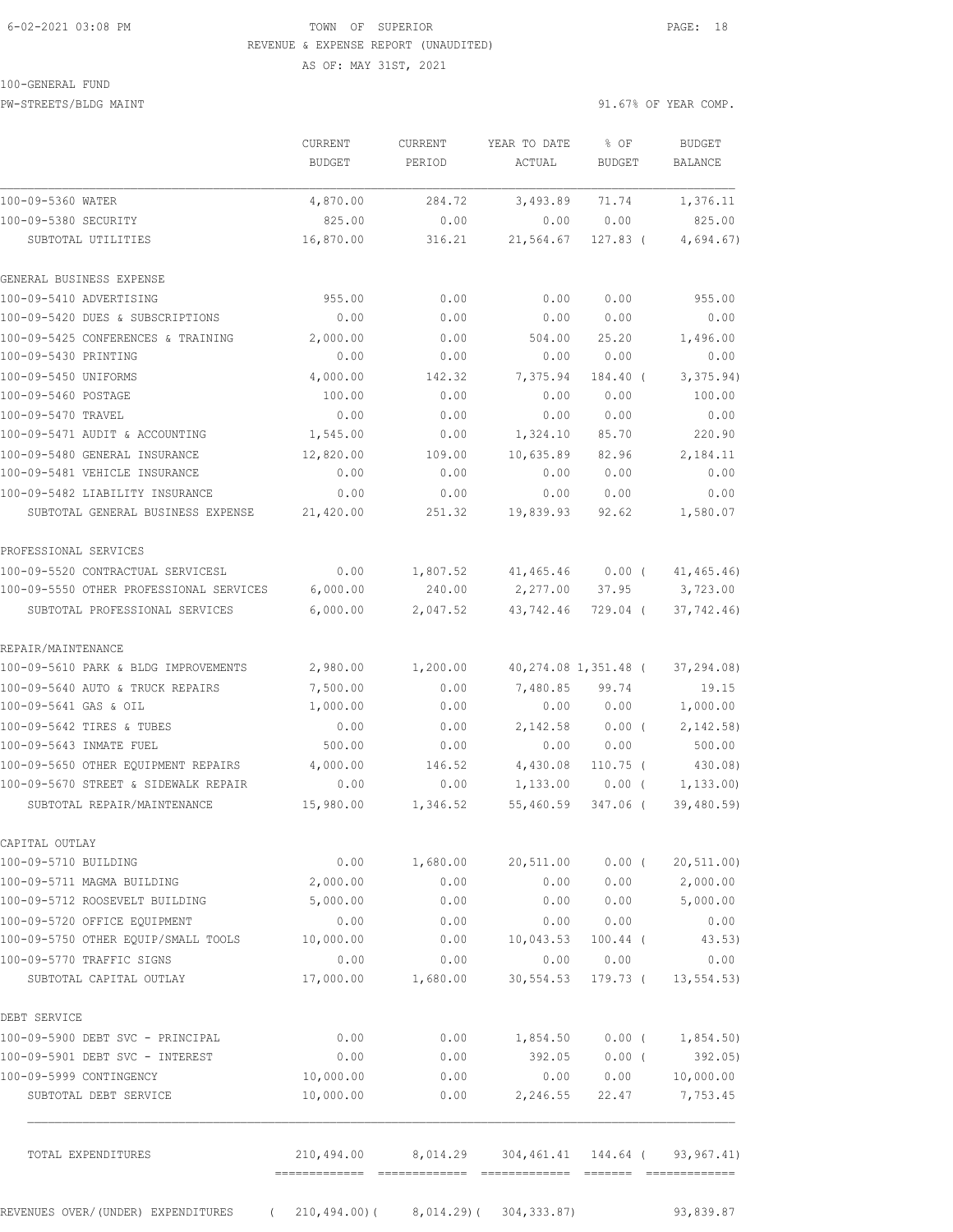## 6-02-2021 03:08 PM TOWN OF SUPERIOR PAGE: 19 REVENUE & EXPENSE REPORT (UNAUDITED)

AS OF: MAY 31ST, 2021

100-GENERAL FUND

|                                                     | CURRENT<br><b>BUDGET</b> | <b>CURRENT</b><br>PERIOD | YEAR TO DATE<br>ACTUAL | % OF<br><b>BUDGET</b>  | <b>BUDGET</b><br><b>BALANCE</b> |
|-----------------------------------------------------|--------------------------|--------------------------|------------------------|------------------------|---------------------------------|
| REVENUES                                            |                          |                          |                        |                        |                                 |
| BUSINESS SERVICES                                   |                          |                          |                        |                        |                                 |
| 100-10-4240 FEES                                    | 50,000.00                | 0.00                     | 0.00                   | 0.00                   | 50,000.00                       |
| 100-10-4250 FINES                                   | 0.00                     | 0.00                     | 0.00                   | 0.00                   | 0.00                            |
| SUBTOTAL BUSINESS SERVICES                          | 50,000.00                | 0.00                     | 0.00                   | 0.00                   | 50,000.00                       |
| TOTAL REVENUES                                      | 50,000.00                | 0.00                     | 0.00                   | 0.00                   | 50,000.00                       |
| EXPENDITURES                                        |                          |                          |                        |                        |                                 |
| PERSONEL                                            |                          |                          |                        |                        |                                 |
| 100-10-5100 SALARIES                                | 38,083.00                | 0.00                     | 27,183.00              | 71.38                  | 10,900.00                       |
| 100-10-5101 OVERTIME                                | 0.00                     | 0.00                     | 191.25                 | 0.00(                  | 191.25)                         |
| 100-10-5151 FICA                                    | 2,361.00                 | 0.00                     | 1,697.20               | 71.88                  | 663.80                          |
| 100-10-5152 MEDICARE                                | 552.00                   | 0.00                     | 396.93                 | 71.91                  | 155.07                          |
| 100-10-5153 STATE UNEMPLOYMENT                      | 33.00                    | 0.00                     | 54.54                  | $165.27$ (             | 21.54)                          |
| 100-10-5154 WORKERS COMP INSURANCE                  | 62.00                    | 0.00                     | 0.00                   | 0.00                   | 62.00                           |
| 100-10-5161 ARIZONA STATE RETIREMENT                | 4,654.00                 | 0.00                     | 3,345.10               | 71.88                  | 1,308.90                        |
| 100-10-5162 LIFE INSURANCE                          | 40.00                    | 6.70                     | 73.70                  | 184.25 (               | 33.70                           |
| 100-10-5163 HEALTH INSURANCE                        | 0.00                     | 0.00                     | 0.00                   | 0.00                   | 0.00                            |
| 100-10-5164 DENTAL INSURANCE                        | 189.00                   | 0.00                     | 0.00                   | 0.00                   | 189.00                          |
| SUBTOTAL PERSONEL                                   | 45,974.00                | 6.70                     | 32,941.72              | 71.65                  | 13,032.28                       |
| SUPPLIES                                            |                          |                          |                        |                        |                                 |
| 100-10-5210 OFFICE SUPPLIES                         | 0.00                     | 0.00                     | 0.00                   | 0.00                   | 0.00                            |
| 100-10-5220 MEDICAL SUPPLIES                        | 0.00                     | 0.00                     | 0.00                   | 0.00                   | 0.00                            |
| 100-10-5225 SAFETY SUPPLIES/EQUIPMENT               | 0.00                     | 0.00                     | 0.00                   | 0.00                   | 0.00                            |
| 100-10-5230 SANITATION SUPPLIES                     | 0.00                     | 0.00                     | 0.00                   | 0.00                   | 0.00                            |
| 100-10-5245 CONFERANCES & TRAINING                  | 0.00                     | 0.00                     | 0.00                   | 0.00                   | 0.00                            |
| 100-10-5299 OPERATING SUPPLIES<br>SUBTOTAL SUPPLIES | 500.00<br>500.00         | 0.00<br>0.00             | 984.67<br>984.67       | $196.93$ (<br>196.93 ( | 484.67)<br>484.67)              |
| UTILITIES                                           |                          |                          |                        |                        |                                 |
| 100-10-5310 ELECTRICITY                             | 0.00                     | 0.00                     | 0.00                   | 0.00                   | 0.00                            |
| 100-10-5320 GAS                                     | 0.00                     | 0.00                     | 0.00                   | 0.00                   | 0.00                            |
| 100-10-5330 REFUSE                                  | 0.00                     | 0.00                     | 0.00                   | 0.00                   | 0.00                            |

100-10-5340 SEWER 0.00 0.00 0.00 0.00 0.00 100-10-5350 TELEPHONE 0.00 50.00 839.38 0.00 ( 839.38) 100-10-5360 WATER 0.00 0.00 0.00 0.00 0.00 SUBTOTAL UTILITIES 0.00 50.00 839.38 0.00 ( 839.38)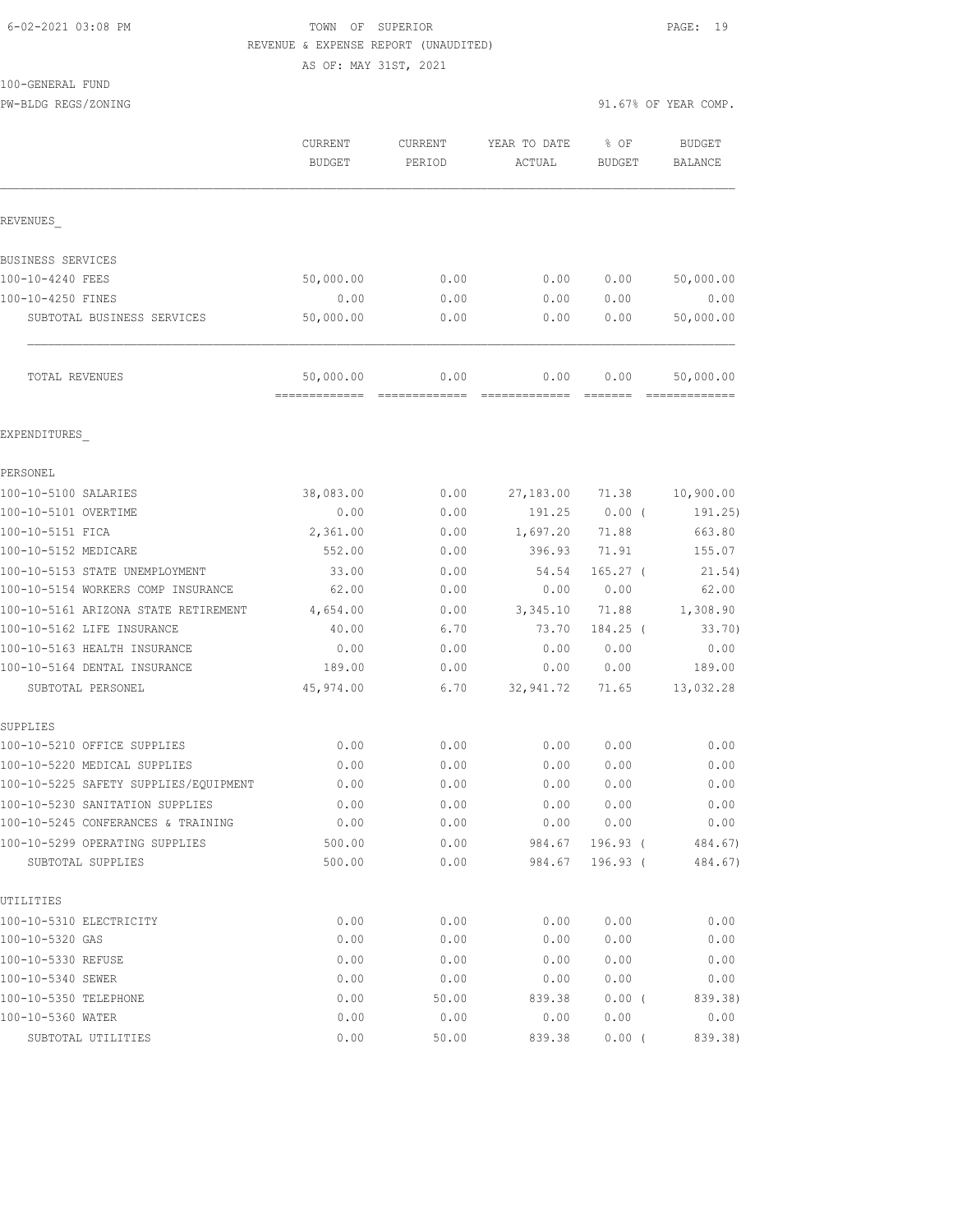#### 6-02-2021 03:08 PM TOWN OF SUPERIOR PAGE: 20 REVENUE & EXPENSE REPORT (UNAUDITED)

AS OF: MAY 31ST, 2021

## 100-GENERAL FUND

PW-BLDG REGS/ZONING 91.67% OF YEAR COMP.

|                                         | CURRENT<br><b>BUDGET</b>                        | <b>CURRENT</b><br>PERIOD | YEAR TO DATE<br>ACTUAL                 | % OF<br><b>BUDGET</b> | <b>BUDGET</b><br>BALANCE    |
|-----------------------------------------|-------------------------------------------------|--------------------------|----------------------------------------|-----------------------|-----------------------------|
|                                         |                                                 |                          |                                        |                       |                             |
| GENERAL BUSINESS EXPENSE                |                                                 |                          |                                        |                       |                             |
| 100-10-5410 ADVERTISING                 | 0.00                                            | 0.00                     | 0.00                                   | 0.00                  | 0.00                        |
| 100-10-5420 DUES & SUBSCRIPTIONS        | 500.00                                          | 0.00                     | 0.00                                   | 0.00                  | 500.00                      |
| 100-10-5425 CONFERENCES & TRAINING      | 2,000.00                                        | 0.00                     | 0.00                                   | 0.00                  | 2,000.00                    |
| 100-10-5430 PRINTING                    | 0.00                                            | 0.00                     | 22.24                                  | 0.00(                 | 22.24)                      |
| 100-10-5450 UNIFORMS                    | 0.00                                            | 0.00                     | 0.00                                   | 0.00                  | 0.00                        |
| 100-10-5460 POSTAGE                     | 0.00                                            | 0.00                     | 0.00                                   | 0.00                  | 0.00                        |
| 100-10-5470 TRAVEL                      | 1,000.00                                        | 0.00                     | 0.00                                   | 0.00                  | 1,000.00                    |
| 100-10-5471 HOST/MEALS                  | 0.00                                            | 0.00                     | 0.00                                   | 0.00                  | 0.00                        |
| 100-10-5480 GENERAL INSURANCE           | 0.00                                            | 0.00                     | 0.00                                   | 0.00                  | 0.00                        |
| 100-10-5481 VEHICLE INSURANCE           | 0.00                                            | 0.00                     | 0.00                                   | 0.00                  | 0.00                        |
| 100-10-5482 LIABILITY INSURANCE         | 0.00                                            | 0.00                     | 0.00                                   | 0.00                  | 0.00                        |
| SUBTOTAL GENERAL BUSINESS EXPENSE       | 3,500.00                                        | 0.00                     | 22.24                                  | 0.64                  | 3,477.76                    |
| PROFESSIONAL SERVICES                   |                                                 |                          |                                        |                       |                             |
| 100-10-5510 CODE ENFORCEMENT/ABATEMENTS | 0.00                                            | 0.00                     | 0.00                                   | 0.00                  | 0.00                        |
| 100-10-5530 ENGINEERING                 | 0.00                                            | 0.00                     | 0.00                                   | 0.00                  | 0.00                        |
| 100-10-5550 OTHER PROFESSIONAL SERVICES | 30,000.00                                       | 0.00                     | 21,604.33                              | 72.01                 | 8,395.67                    |
| SUBTOTAL PROFESSIONAL SERVICES          | 30,000.00                                       | 0.00                     | 21,604.33                              | 72.01                 | 8,395.67                    |
| REPAIR/MAINTENANCE                      |                                                 |                          |                                        |                       |                             |
| 100-10-5610 PARK & BLDG IMPROVEMENTS    | 0.00                                            | 0.00                     | 0.00                                   | 0.00                  | 0.00                        |
| 100-10-5640 AUTO & TRUCK REPAIRS        | 0.00                                            | 0.00                     | 0.00                                   | 0.00                  | 0.00                        |
| 100-10-5641 GAS & OIL                   | 0.00                                            | 0.00                     | 0.00                                   | 0.00                  | 0.00                        |
| 100-10-5642 TIRES & TUBES               | 0.00                                            | 0.00                     | 0.00                                   | 0.00                  | 0.00                        |
| 100-10-5650 OTHER EQUIPMENT REPAIRS     | 0.00                                            | 0.00                     | 0.00                                   | 0.00                  | 0.00                        |
| SUBTOTAL REPAIR/MAINTENANCE             | 0.00                                            | 0.00                     | 0.00                                   | 0.00                  | 0.00                        |
| CAPITAL OUTLAY                          |                                                 |                          |                                        |                       |                             |
| 100-10-5710 BUILDING                    | 0.00                                            | 0.00                     | 0.00                                   | 0.00                  | 0.00                        |
| 100-10-5750 OTHER EOUIP/SMALL TOOLS     | 0.00                                            | 0.00                     | 0.00                                   | 0.00                  | 0.00                        |
| 100-10-5780 COMPUTER/INCODE SOFTWARE    | 0.00                                            | 0.00                     | 0.00                                   | 0.00                  | 0.00                        |
| SUBTOTAL CAPITAL OUTLAY                 | 0.00                                            | 0.00                     | 0.00                                   | 0.00                  | 0.00                        |
| TOTAL EXPENDITURES                      | 79,974.00                                       | 56.70                    | 56,392.34 70.51                        |                       | 23,581.66                   |
| REVENUES OVER/(UNDER) EXPENDITURES      | -------------- --------------<br>$29, 974.00$ ( | 56.70) (                 | =======================<br>56, 392.34) |                       | =============<br>26, 418.34 |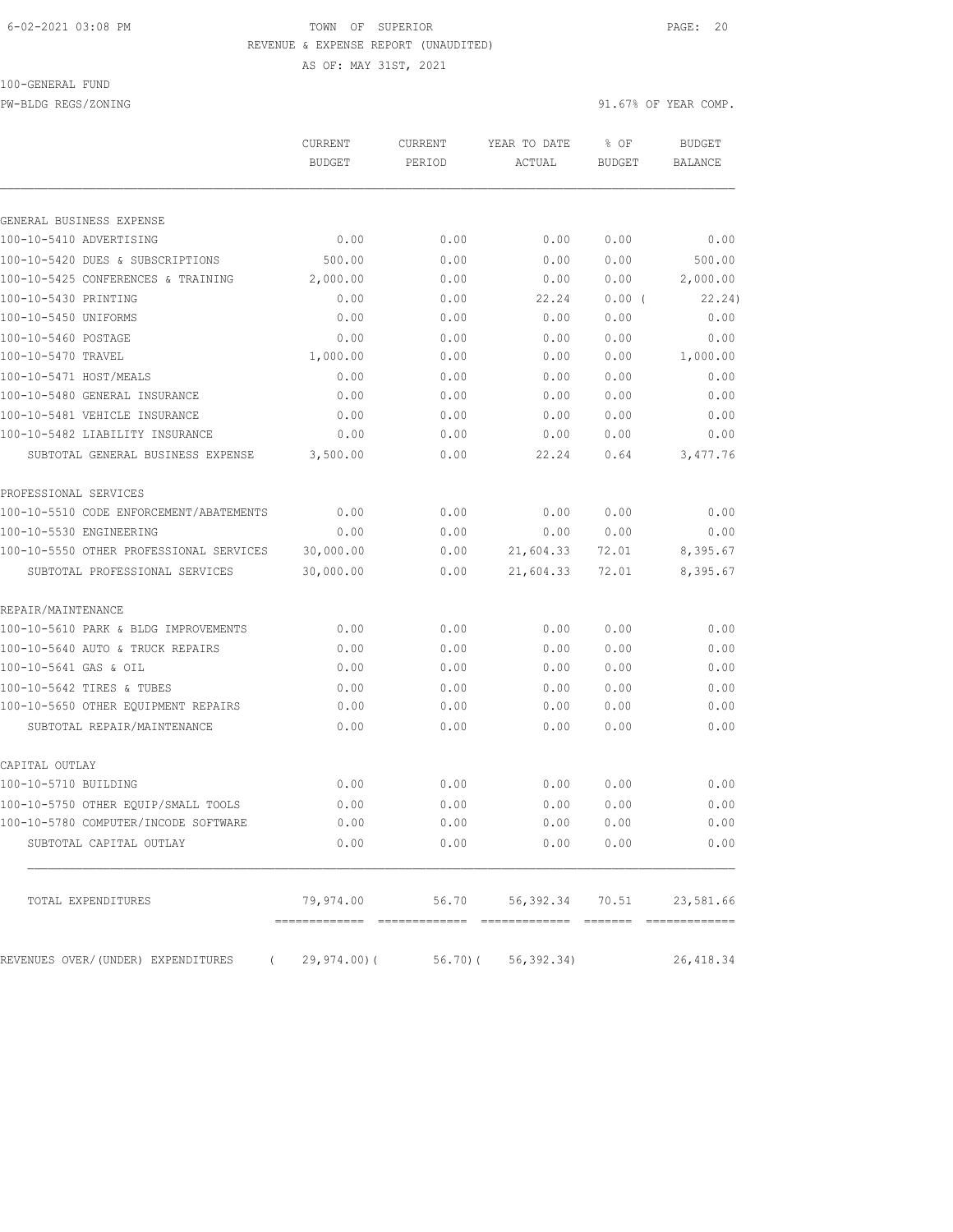| 6-02-2021 03:08 PM |  |
|--------------------|--|

TOWN OF SUPERIOR **PAGE:** 21 REVENUE & EXPENSE REPORT (UNAUDITED)

AS OF: MAY 31ST, 2021

SWIMMING POOL 91.67% OF YEAR COMP.

|                                                     | CURRENT<br><b>BUDGET</b>  | CURRENT<br>PERIOD | YEAR TO DATE<br>ACTUAL        | % OF<br><b>BUDGET</b> | <b>BUDGET</b><br>BALANCE |
|-----------------------------------------------------|---------------------------|-------------------|-------------------------------|-----------------------|--------------------------|
| REVENUES                                            |                           |                   |                               |                       |                          |
| BUSINESS SERVICES                                   |                           |                   |                               |                       |                          |
| 100-11-4240 POOL SWIM/POOL RENTAL                   | 3,000.00                  | 100.00            | 195.00                        | 6.50                  | 2,805.00                 |
| SUBTOTAL BUSINESS SERVICES                          | 3,000.00                  | 100.00            | 195.00                        | 6.50                  | 2,805.00                 |
| TOTAL REVENUES                                      | 3,000.00<br>============= | 100.00            | 195.00                        | 6.50                  | 2,805.00                 |
| EXPENDITURES                                        |                           |                   |                               |                       |                          |
| PERSONEL                                            |                           |                   |                               |                       |                          |
| 100-11-5100 SALARIES                                | 19,200.00                 | 0.00              | 5,389.00                      | 28.07                 | 13,811.00                |
| 100-11-5101 OVERTIME                                | 0.00                      | 0.00              | 0.00                          | 0.00                  | 0.00                     |
| 100-11-5151 FICA                                    | 1,250.00                  | 0.00              | 334.12                        | 26.73                 | 915.88                   |
| 100-11-5152 MEDICARE                                | 292.00                    | 0.00              | 78.14                         | 26.76                 | 213.86                   |
| 100-11-5153 STATE UNEMPLOYMENT                      | 67.00                     | 0.00              | 51.20                         | 76.42                 | 15.80                    |
| 100-11-5154 WORKERS COMP INSURANCE                  | 373.00                    | 0.00              | 237.00                        | 63.54                 | 136.00                   |
| 100-11-5161 ARIZONA STATE RETIREMENT                | 0.00                      | 0.00              | 0.00                          | 0.00                  | 0.00                     |
| 100-11-5162 LIFE INSURANCE                          | 0.00                      | 0.00              | 0.00                          | 0.00                  | 0.00                     |
| 100-11-5163 HEALTH INSURANCE                        | 0.00                      | 0.00              | 0.00                          | 0.00                  | 0.00                     |
| 100-11-5164 DENTAL INSURANCE                        | 0.00                      | 0.00              | 0.00                          | 0.00                  | 0.00                     |
| SUBTOTAL PERSONEL                                   | 21,182.00                 | 0.00              | 6,089.46                      | 28.75                 | 15,092.54                |
| SUPPLIES                                            |                           |                   |                               |                       |                          |
| 100-11-5210 OFFICE SUPPLIES                         | 0.00                      | 0.00              | 0.00                          | 0.00                  | 0.00                     |
| 100-11-5220 MEDICAL SUPPLIES                        | 0.00                      | 0.00              | 0.00                          | 0.00                  | 0.00                     |
| 100-11-5225 SAFETY SUPPLIES/EQUIPMENT               | 0.00                      | 0.00              | 0.00                          | 0.00                  | 0.00                     |
| 100-11-5230 SANITATION SUPPLIES                     | 0.00                      | 0.00              | 0.00                          | 0.00                  | 0.00                     |
| 100-11-5240 CHEMICAL SUPPLIES                       | 1,900.00                  | 0.00<br>50.00     | 1,249.57                      | 65.77                 | 650.43                   |
| 100-11-5299 OPERATING SUPPLIES<br>SUBTOTAL SUPPLIES | 2,000.00<br>3,900.00      | 50.00             | 6,945.96 347.30 (<br>8,195.53 | 210.14 (              | 4,945.96)<br>4, 295.53   |
| UTILITIES                                           |                           |                   |                               |                       |                          |
| 100-11-5310 ELECTRICITY                             | 6,860.00                  | 0.00              | 7,038.73                      | $102.61$ (            | 178.73)                  |
| 100-11-5320 GAS                                     | 0.00                      | 0.00              | 0.00                          | 0.00                  | 0.00                     |
| 100-11-5330 REFUSE                                  | 0.00                      | 0.00              | 0.00                          | 0.00                  | 0.00                     |
| 100-11-5340 SEWER                                   | 0.00                      | 0.00              | 0.00                          | 0.00                  | 0.00                     |
| 100-11-5350 TELEPHONE                               | 453.00                    | 0.00              | 289.38                        | 63.88                 | 163.62                   |
| 100-11-5360 WATER                                   | 5,666.00                  | 352.36            | 3,883.48                      | 68.54                 | 1,782.52                 |
| SUBTOTAL UTILITIES                                  | 12,979.00                 | 352.36            | 11,211.59                     | 86.38                 | 1,767.41                 |
| GENERAL BUSINESS EXPENSE                            |                           |                   |                               |                       |                          |
| 100-11-5410 ADVERTISING                             | 100.00                    | 0.00              | 0.00                          | 0.00                  | 100.00                   |
| 100-11-5420 DUES & SUBSCRIPTIONS                    | 200.00                    | 0.00              | 192.00                        | 96.00                 | 8.00                     |
| 100-11-5425 CONFERENCES & TRAINING                  | 500.00                    | 1,800.00          | 1,800.00                      | $360.00$ (            | 1,300.00)                |
| 100-11-5430 PRINTING                                | 0.00                      | 0.00              | 0.00                          | 0.00                  | 0.00                     |
| 100-11-5450 UNIFORMS                                | 250.00                    | 0.00              | 0.00                          | 0.00                  | 250.00                   |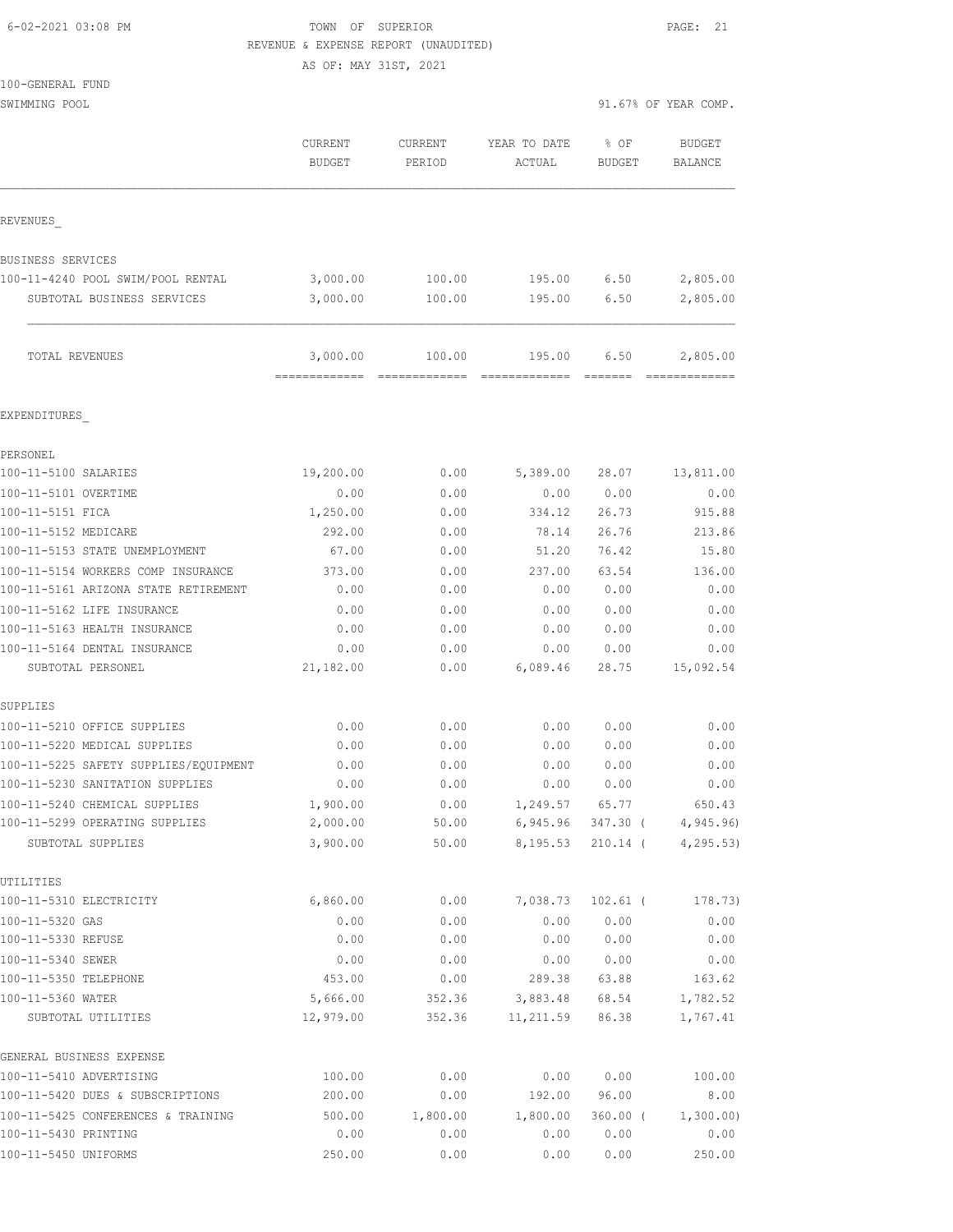### 6-02-2021 03:08 PM TOWN OF SUPERIOR PAGE: 22 REVENUE & EXPENSE REPORT (UNAUDITED)

AS OF: MAY 31ST, 2021

### 100-GENERAL FUND

|                                                | CURRENT<br><b>BUDGET</b> | <b>CURRENT</b><br>PERIOD | YEAR TO DATE                      | % OF<br><b>BUDGET</b> | <b>BUDGET</b><br><b>BALANCE</b> |
|------------------------------------------------|--------------------------|--------------------------|-----------------------------------|-----------------------|---------------------------------|
|                                                |                          |                          | ACTUAL                            |                       |                                 |
| 100-11-5460 POSTAGE                            | 0.00                     | 0.00                     | 0.00                              | 0.00                  | 0.00                            |
| 100-11-5470 TRAVEL                             | 0.00                     | 0.00                     | 0.00                              | 0.00                  | 0.00                            |
| 100-11-5471 HOST/MEALS                         | 0.00                     | 0.00                     | 0.00                              | 0.00                  | 0.00                            |
| 100-11-5480 GENERAL INSURANCE                  | 0.00                     | 0.00                     | 0.00                              | 0.00                  | 0.00                            |
| 100-11-5481 VEHICLE INSURANCE                  | 0.00                     | 0.00                     | 0.00                              | 0.00                  | 0.00                            |
| 100-11-5482 LIABILITY INSURANCE                | 0.00                     | 0.00                     | 0.00                              | 0.00                  | 0.00                            |
| SUBTOTAL GENERAL BUSINESS EXPENSE              | 1,050.00                 | 1,800.00                 | 1,992.00                          | 189.71 (              | 942.00)                         |
| PROFESSIONAL SERVICES                          |                          |                          |                                   |                       |                                 |
| 100-11-5550 OTHER PROFESSIONAL SERVICES        | 6,000.00                 | 550.00                   | 6,190.00                          | $103.17$ (            | 190.00                          |
| SUBTOTAL PROFESSIONAL SERVICES                 | 6,000.00                 | 550.00                   | 6,190.00                          | $103.17$ (            | 190.00)                         |
| REPAIR/MAINTENANCE                             |                          |                          |                                   |                       |                                 |
| 100-11-5610 PARK & BLDG IMPROVEMENTS           | 0.00                     | 0.00                     | 0.00                              | 0.00                  | 0.00                            |
| 100-11-5650 OTHER EQUIPMENT REPAIRS            | 5,000.00                 | 0.00                     | 0.00                              | 0.00                  | 5,000.00                        |
| SUBTOTAL REPAIR/MAINTENANCE                    | 5,000.00                 | 0.00                     | 0.00                              | 0.00                  | 5,000.00                        |
| TOTAL EXPENDITURES                             | 50,111.00                |                          | 2,752.36 33,678.58                | 67.21                 | 16, 432.42                      |
|                                                |                          |                          |                                   |                       |                                 |
| REVENUES OVER/(UNDER) EXPENDITURES<br>$\left($ |                          |                          | 47,111.00)( 2,652.36)( 33,483.58) | $\sqrt{2}$            | 13,627.42)                      |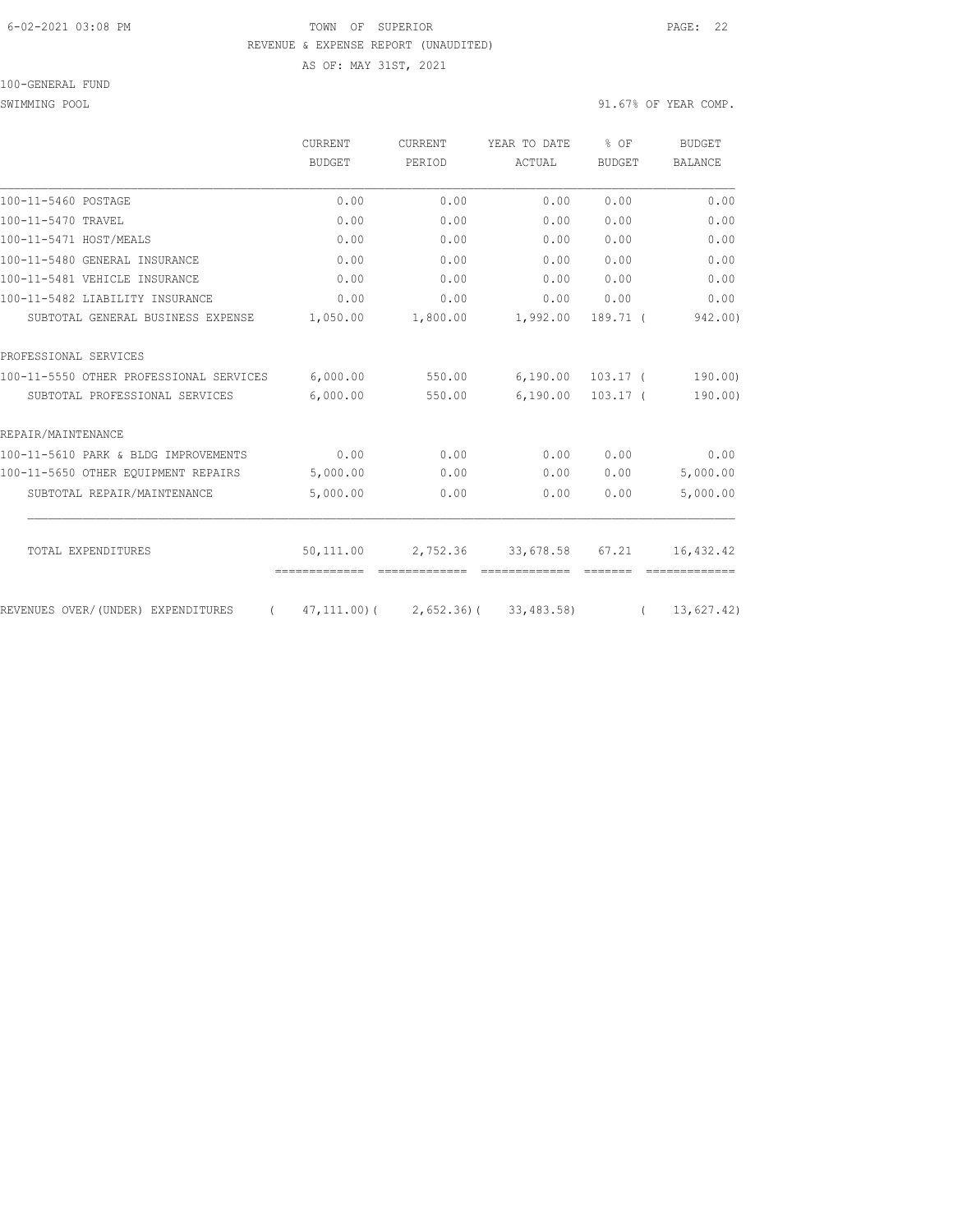#### 6-02-2021 03:08 PM TOWN OF SUPERIOR PAGE: 23 REVENUE & EXPENSE REPORT (UNAUDITED)

AS OF: MAY 31ST, 2021

100-GENERAL FUND

|                                                     | CURRENT<br><b>BUDGET</b> | <b>CURRENT</b><br>PERIOD                                                                                                                                                                                                                                                                                                                                                                                                                                                                         | YEAR TO DATE<br>ACTUAL | % OF<br>BUDGET  | <b>BUDGET</b><br>BALANCE |
|-----------------------------------------------------|--------------------------|--------------------------------------------------------------------------------------------------------------------------------------------------------------------------------------------------------------------------------------------------------------------------------------------------------------------------------------------------------------------------------------------------------------------------------------------------------------------------------------------------|------------------------|-----------------|--------------------------|
| REVENUES                                            |                          |                                                                                                                                                                                                                                                                                                                                                                                                                                                                                                  |                        |                 |                          |
| BUSINESS SERVICES                                   |                          |                                                                                                                                                                                                                                                                                                                                                                                                                                                                                                  |                        |                 |                          |
| 100-12-4220 PARK RENTAL                             | 0.00                     | 285.00                                                                                                                                                                                                                                                                                                                                                                                                                                                                                           | 560.00                 | $0.00$ (        | 560.00)                  |
| 100-12-4240 RECREATION ACTIVITY FEES                | 0.00                     | 0.00                                                                                                                                                                                                                                                                                                                                                                                                                                                                                             | 0.00                   | 0.00            | 0.00                     |
| SUBTOTAL BUSINESS SERVICES                          | 0.00                     | 285.00                                                                                                                                                                                                                                                                                                                                                                                                                                                                                           | 560.00                 | $0.00$ (        | 560.00)                  |
| MISCELLANEOUS                                       |                          |                                                                                                                                                                                                                                                                                                                                                                                                                                                                                                  |                        |                 |                          |
| 100-12-4820 OTHER INCOME                            | 0.00                     | 0.00                                                                                                                                                                                                                                                                                                                                                                                                                                                                                             | 0.00                   | 0.00            | 0.00                     |
| SUBTOTAL MISCELLANEOUS                              | 0.00                     | 0.00                                                                                                                                                                                                                                                                                                                                                                                                                                                                                             | 0.00                   | 0.00            | 0.00                     |
| TOTAL REVENUES                                      | 0.00<br>=============    | 285.00<br>$\begin{array}{cccccccccccccc} \multicolumn{2}{c}{} & \multicolumn{2}{c}{} & \multicolumn{2}{c}{} & \multicolumn{2}{c}{} & \multicolumn{2}{c}{} & \multicolumn{2}{c}{} & \multicolumn{2}{c}{} & \multicolumn{2}{c}{} & \multicolumn{2}{c}{} & \multicolumn{2}{c}{} & \multicolumn{2}{c}{} & \multicolumn{2}{c}{} & \multicolumn{2}{c}{} & \multicolumn{2}{c}{} & \multicolumn{2}{c}{} & \multicolumn{2}{c}{} & \multicolumn{2}{c}{} & \multicolumn{2}{c}{} & \multicolumn{2}{c}{} & \$ | 560.00                 | 0.00(           | 560.00)<br>============= |
| EXPENDITURES                                        |                          |                                                                                                                                                                                                                                                                                                                                                                                                                                                                                                  |                        |                 |                          |
| PERSONEL                                            |                          |                                                                                                                                                                                                                                                                                                                                                                                                                                                                                                  |                        |                 |                          |
| 100-12-5100 SALARIES                                | 16,432.00                | 0.00                                                                                                                                                                                                                                                                                                                                                                                                                                                                                             |                        | 13,384.00 81.45 | 3,048.00                 |
| 100-12-5101 OVERTIME                                | 0.00                     | 0.00                                                                                                                                                                                                                                                                                                                                                                                                                                                                                             |                        | 338.26 0.00 (   | 338.26                   |
| 100-12-5151 FICA                                    | 361.00                   | 0.00                                                                                                                                                                                                                                                                                                                                                                                                                                                                                             | 803.55                 | $222.59$ (      | 442.55)                  |
| 100-12-5152 MEDICARE                                | 84.00                    | 0.00                                                                                                                                                                                                                                                                                                                                                                                                                                                                                             | 187.95                 | $223.75$ (      | 103.95)                  |
| 100-12-5153 STATE UNEMPLOYMENT                      | 30.00                    | 0.00                                                                                                                                                                                                                                                                                                                                                                                                                                                                                             | 77.73                  | $259.10$ (      | 47.73)                   |
| 100-12-5154 WORKERS COMP INSURANCE                  | 54.00                    | 0.00                                                                                                                                                                                                                                                                                                                                                                                                                                                                                             | 0.00                   | 0.00            | 54.00                    |
| 100-12-5161 ARIZONA STATE RETIREMENT                | 687.00                   | 0.00                                                                                                                                                                                                                                                                                                                                                                                                                                                                                             | 1,676.87               | 244.09 (        | 989.87)                  |
| 100-12-5162 LIFE INSURANCE                          | 16.00                    | 6.70                                                                                                                                                                                                                                                                                                                                                                                                                                                                                             | 67.00                  | 418.75 (        | 51.00)                   |
| 100-12-5163 HEALTH INSURANCE                        | 1,527.00                 | 0.00                                                                                                                                                                                                                                                                                                                                                                                                                                                                                             | 7,061.45               | 462.44 (        | 5, 534.45                |
| 100-12-5164 DENTAL INSURANCE                        | 74.00                    | 31.58                                                                                                                                                                                                                                                                                                                                                                                                                                                                                            | 249.42                 | $337.05$ (      | 175.42)                  |
| SUBTOTAL PERSONEL                                   | 19,265.00                | 38.28                                                                                                                                                                                                                                                                                                                                                                                                                                                                                            | 23,846.23              | 123.78 (        | 4,581.23                 |
| SUPPLIES                                            |                          |                                                                                                                                                                                                                                                                                                                                                                                                                                                                                                  |                        |                 |                          |
| 100-12-5210 OFFICE SUPPLIES                         | 0.00                     | 0.00                                                                                                                                                                                                                                                                                                                                                                                                                                                                                             | 0.00                   | 0.00            | 0.00                     |
| 100-12-5220 MEDICAL SUPPLIES                        | 0.00                     | 0.00                                                                                                                                                                                                                                                                                                                                                                                                                                                                                             | 0.00                   | 0.00            | 0.00                     |
| 100-12-5225 SAFETY SUPPLIES/EQUIPMENT               | 0.00                     | 0.00                                                                                                                                                                                                                                                                                                                                                                                                                                                                                             | 0.00                   | 0.00            | 0.00                     |
| 100-12-5230 SANITATION SUPPLIES                     | 0.00                     | 0.00                                                                                                                                                                                                                                                                                                                                                                                                                                                                                             | 0.00                   | 0.00            | 0.00                     |
| 100-12-5299 OPERATING SUPPLIES<br>SUBTOTAL SUPPLIES | 12,500.00<br>12,500.00   | 3,900.00<br>3,900.00                                                                                                                                                                                                                                                                                                                                                                                                                                                                             | 7,972.54<br>7,972.54   | 63.78<br>63.78  | 4,527.46<br>4,527.46     |
| UTILITIES                                           |                          |                                                                                                                                                                                                                                                                                                                                                                                                                                                                                                  |                        |                 |                          |
| 100-12-5310 LITTLE LEAGUE ELECTRICITY               | 0.00                     | 0.00                                                                                                                                                                                                                                                                                                                                                                                                                                                                                             | 0.00                   | 0.00            | 0.00                     |
| 100-12-5360 LITTLE LEAGUE WATER                     | 0.00                     | 0.00                                                                                                                                                                                                                                                                                                                                                                                                                                                                                             | 0.00                   | 0.00            | 0.00                     |
| SUBTOTAL UTILITIES                                  | 0.00                     | 0.00                                                                                                                                                                                                                                                                                                                                                                                                                                                                                             | 0.00                   | 0.00            | 0.00                     |
| GENERAL BUSINESS EXPENSE                            |                          |                                                                                                                                                                                                                                                                                                                                                                                                                                                                                                  |                        |                 |                          |
| 100-12-5410 ADVERTISING                             | 0.00                     | 0.00                                                                                                                                                                                                                                                                                                                                                                                                                                                                                             | 0.00                   | 0.00            | 0.00                     |
| 100-12-5420 DUES & SUBSCRIPTIONS                    | 0.00                     | 0.00                                                                                                                                                                                                                                                                                                                                                                                                                                                                                             | 0.00                   | 0.00            | 0.00                     |
| 100-12-5425 CONFERENCES & TRAINING                  | 0.00                     | 0.00                                                                                                                                                                                                                                                                                                                                                                                                                                                                                             | 0.00                   | 0.00            | 0.00                     |
| 100-12-5430 PRINTING                                | 0.00                     | 0.00                                                                                                                                                                                                                                                                                                                                                                                                                                                                                             | 0.00                   | 0.00            | 0.00                     |
| 100-12-5450 UNIFORMS                                | 0.00                     | 0.00                                                                                                                                                                                                                                                                                                                                                                                                                                                                                             | 0.00                   | 0.00            | 0.00                     |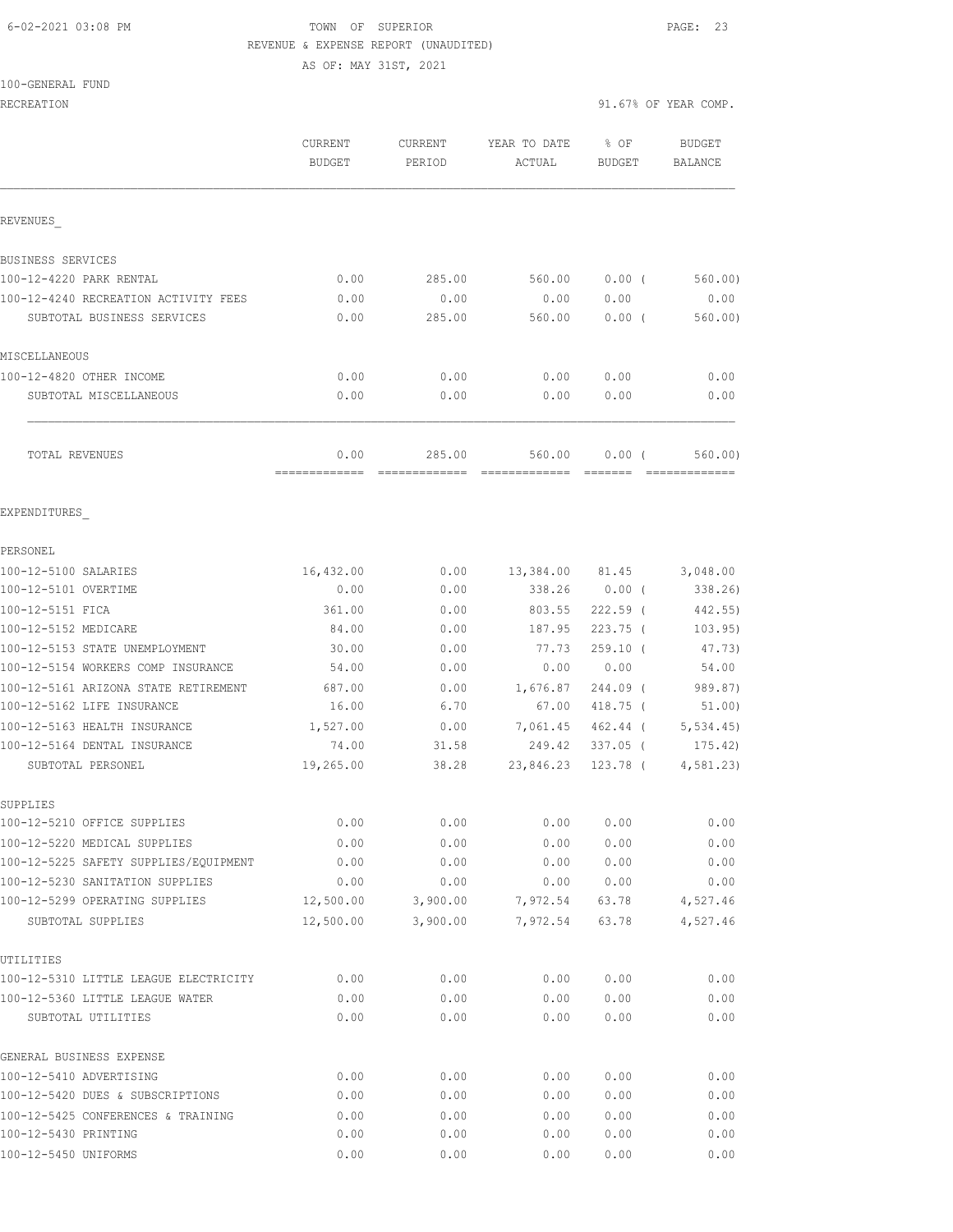## 6-02-2021 03:08 PM TOWN OF SUPERIOR PAGE: 24 REVENUE & EXPENSE REPORT (UNAUDITED)

AS OF: MAY 31ST, 2021

RECREATION 91.67% OF YEAR COMP.

|                                                | <b>CURRENT</b><br>BUDGET | CURRENT<br>PERTOD                          | YEAR TO DATE<br>ACTUAL                  | % OF<br><b>BUDGET</b> | BUDGET<br><b>BALANCE</b> |
|------------------------------------------------|--------------------------|--------------------------------------------|-----------------------------------------|-----------------------|--------------------------|
|                                                |                          |                                            |                                         |                       |                          |
| 100-12-5460 POSTAGE                            | 0.00                     | 0.00                                       | 80.00                                   | 0.00(                 | 80.00                    |
| 100-12-5470 TRAVEL                             | 0.00                     | 0.00                                       | 0.00                                    | 0.00                  | 0.00                     |
| 100-12-5471 HOST/MEALS                         | 0.00                     | 0.00                                       | 0.00                                    | 0.00                  | 0.00                     |
| 100-12-5480 GENERAL INSURANCE                  | 0.00                     | 0.00                                       | 0.00                                    | 0.00                  | 0.00                     |
| 100-12-5481 VEHICLE INSURANCE                  | 0.00                     | 0.00                                       | 0.00                                    | 0.00                  | 0.00                     |
| 100-12-5482 LIABILITY INSURANCE                | 0.00                     | 0.00                                       | 0.00                                    | 0.00                  | 0.00                     |
| 100-12-5492 BAD DEBT EXPENSE                   | 0.00                     | 0.00                                       | 0.00                                    | 0.00                  | 0.00                     |
| SUBTOTAL GENERAL BUSINESS EXPENSE              | 0.00                     | 0.00                                       | 80.00                                   | 0.00(                 | 80.00                    |
| PROFESSIONAL SERVICES                          |                          |                                            |                                         |                       |                          |
| 100-12-5520 CONTRACTUAL SERVICES               | 0.00                     | 1,250.00                                   | 2,500.00                                | 0.00(                 | 2,500.00                 |
| 100-12-5550 OTHER PROFESSIONAL SERVICES        | 0.00                     | 0.00                                       | 1,127.72                                | $0.00$ (              | 1, 127.72)               |
| SUBTOTAL PROFESSIONAL SERVICES                 | 0.00                     | 1,250.00                                   | 3,627.72                                | $0.00$ (              | 3,627.72)                |
| TOTAL EXPENDITURES                             | 31,765.00                |                                            | 5, 188.28 35, 526.49 111.84 (3, 761.49) |                       |                          |
|                                                |                          |                                            |                                         |                       |                          |
| REVENUES OVER/(UNDER) EXPENDITURES<br>$\left($ |                          | $31,765,00$ ( $4,903,28$ ) ( $34,966,49$ ) |                                         |                       | 3,201.49                 |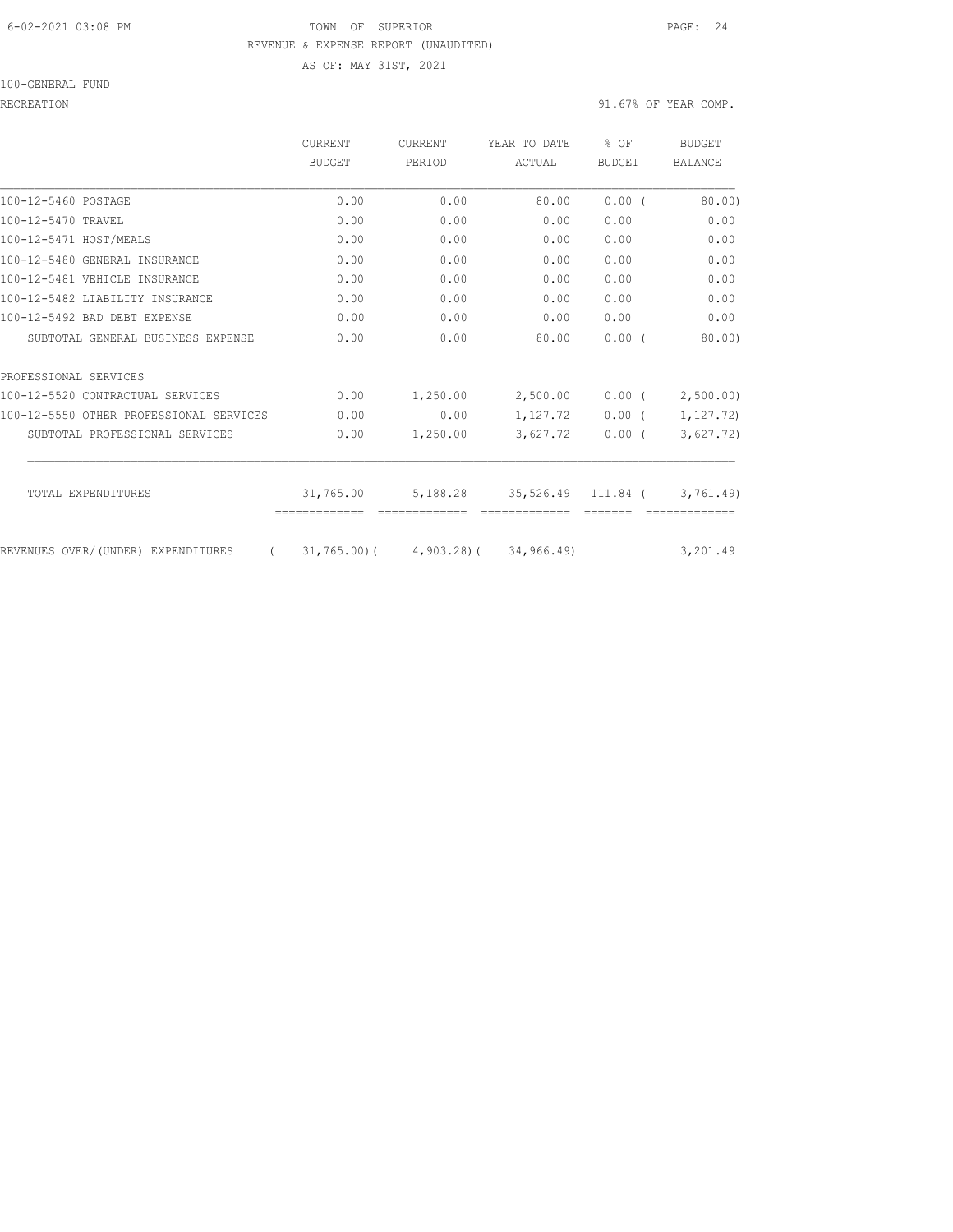## 6-02-2021 03:08 PM TOWN OF SUPERIOR PAGE: 25 REVENUE & EXPENSE REPORT (UNAUDITED)

AS OF: MAY 31ST, 2021

|                                                     | CURRENT<br><b>BUDGET</b> | <b>CURRENT</b><br>PERIOD | YEAR TO DATE<br>ACTUAL | % OF<br>BUDGET         | <b>BUDGET</b><br><b>BALANCE</b> |
|-----------------------------------------------------|--------------------------|--------------------------|------------------------|------------------------|---------------------------------|
| REVENUES                                            |                          |                          |                        |                        |                                 |
| BUSINESS SERVICES                                   |                          |                          |                        |                        |                                 |
| 100-13-4240 FEES                                    | 0.00                     | 0.00                     | 0.00                   | 0.00                   | 0.00                            |
| 100-13-4250 INTERNET/LATE FEES                      | 2,000.00                 | 0.00                     | 0.00                   | 0.00                   | 2,000.00                        |
| SUBTOTAL BUSINESS SERVICES                          | 2,000.00                 | 0.00                     | 0.00                   | 0.00                   | 2,000.00                        |
| TOTAL REVENUES                                      | 2,000.00                 | 0.00                     | 0.00                   | 0.00                   | 2,000.00                        |
| EXPENDITURES                                        |                          |                          |                        |                        |                                 |
| PERSONEL                                            |                          |                          |                        |                        |                                 |
| 100-13-5100 SALARIES                                | 33,290.00                | 0.00                     | 35, 145.85             | 105.57 (               | 1,855.85)                       |
| 100-13-5101 OVERTIME                                | 0.00                     | 0.00                     | 0.00                   | 0.00                   | 0.00                            |
| 100-13-5151 FICA                                    | 2,064.00                 | 0.00                     | 2,150.45               | $104.19$ (             | 86.45)                          |
| 100-13-5152 MEDICARE                                | 483.00                   | 0.00                     | 502.91                 | 104.12 (               | 19.91)                          |
| 100-13-5153 STATE UNEMPLOYMENT                      | 166.00                   | 0.00                     | 208.48                 | $125.59$ (             | 42.48)                          |
| 100-13-5154 WORKERS COMP INSURANCE                  | 199.00                   | 0.00                     | 139.00                 | 69.85                  | 60.00                           |
| 100-13-5161 ARIZONA STATE RETIREMENT                | 4,068.00                 | 0.00                     | 3,492.69               | 85.86                  | 575.31                          |
| 100-13-5162 LIFE INSURANCE                          | 80.00                    | 6.70                     | 73.70                  | 92.13                  | 6.30                            |
| 100-13-5163 HEALTH INSURANCE                        | 7,703.00                 | 0.00                     | 7,006.45               | 90.96                  | 696.55                          |
| 100-13-5164 DENTAL INSURANCE                        | 379.00                   | 31.58                    | 264.40                 | 69.76                  | 114.60                          |
| SUBTOTAL PERSONEL                                   | 48,432.00                | 38.28                    | 48,983.93              | $101.14$ (             | 551.93)                         |
| SUPPLIES                                            |                          |                          |                        |                        |                                 |
| 100-13-5210 OFFICE SUPPLIES                         | 0.00                     | 0.00                     | 0.00                   | 0.00                   | 0.00                            |
| 100-13-5220 MEDICAL SUPPLIES                        | 0.00                     | 0.00                     | 0.00                   | 0.00                   | 0.00                            |
| 100-13-5225 SAFETY SUPPLIES/EQUIPMENT               | 0.00                     | 0.00                     | 0.00                   | 0.00                   | 0.00                            |
| 100-13-5230 SANITATION SUPPLIES                     | 0.00                     | 0.00                     | 0.00                   | 0.00                   | 0.00                            |
| 100-13-5270 LIBRARY BOOKS                           | 2,000.00                 | 2,078.34                 | 2,078.34               | $103.92$ (             | 78.34)                          |
| 100-13-5299 OPERATING SUPPLIES<br>SUBTOTAL SUPPLIES | 0.00<br>2,000.00         | 185.00<br>2,263.34       | 185.00<br>2,263.34     | $0.00$ (<br>$113.17$ ( | 185.00)<br>263.34)              |
| UTILITIES                                           |                          |                          |                        |                        |                                 |
| 100-13-5310 ELECTRICITY                             | 6,174.00                 | 0.00                     | 3,401.16               | 55.09                  | 2,772.84                        |
| 100-13-5320 GAS                                     | 1,100.00                 | 31.49                    | 931.00                 | 84.64                  | 169.00                          |
| 100-13-5330 REFUSE                                  | 0.00                     | 0.00                     | 0.00                   | 0.00                   | 0.00                            |
| 100-13-5340 SEWER                                   | 0.00                     | 0.00                     | 0.00                   | 0.00                   | 0.00                            |
| 100-13-5350 TELEPHONE                               | 1,009.00                 | 0.00                     | 867.75                 | 86.00                  | 141.25                          |
| 100-13-5360 WATER                                   | 400.00                   | 29.74                    | 323.82                 | 80.96                  | 76.18                           |
| 100-13-5380 SECURITY                                | 300.00                   | 25.00                    | 275.00                 | 91.67                  | 25.00                           |
| SUBTOTAL UTILITIES                                  | 8,983.00                 | 86.23                    | 5,798.73               | 64.55                  | 3,184.27                        |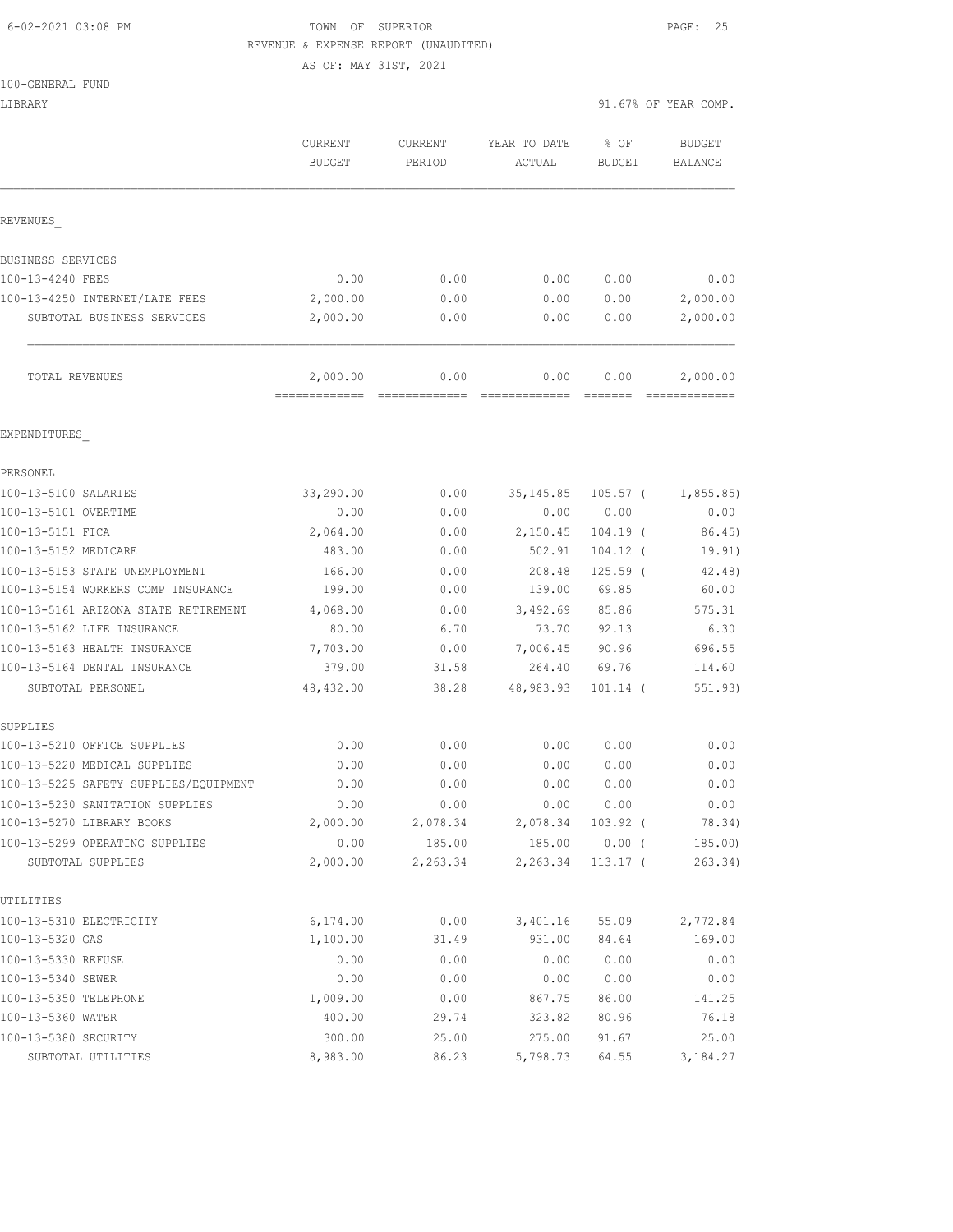### 6-02-2021 03:08 PM TOWN OF SUPERIOR PAGE: 26 REVENUE & EXPENSE REPORT (UNAUDITED)

AS OF: MAY 31ST, 2021

100-GENERAL FUND

LIBRARY 91.67% OF YEAR COMP.

| 0.00<br>399.98<br>0.00<br>0.00<br>0.00<br>80.30<br>0.00<br>0.00<br>109.00<br>0.00<br>0.00<br>0.00 | 0.00<br>1,079.34<br>0.00<br>0.00<br>0.00<br>802.30<br>0.00<br>1,324.10<br>10,635.89<br>0.00<br>0.00<br>0.00 | 0.00<br>$107.93$ (<br>0.00<br>0.00<br>0.00<br>89.14<br>0.00<br>85.70<br>82.96<br>0.00<br>0.00<br>0.00 | 100.00<br>0.00<br>0.00<br>0.00<br>97.70<br>0.00<br>220.90<br>2,184.11<br>0.00<br>0.00<br>0.00                                                                                                                                                                                                                                                                                                                                                                                                   |
|---------------------------------------------------------------------------------------------------|-------------------------------------------------------------------------------------------------------------|-------------------------------------------------------------------------------------------------------|-------------------------------------------------------------------------------------------------------------------------------------------------------------------------------------------------------------------------------------------------------------------------------------------------------------------------------------------------------------------------------------------------------------------------------------------------------------------------------------------------|
|                                                                                                   |                                                                                                             |                                                                                                       |                                                                                                                                                                                                                                                                                                                                                                                                                                                                                                 |
|                                                                                                   |                                                                                                             |                                                                                                       | 79.34)                                                                                                                                                                                                                                                                                                                                                                                                                                                                                          |
|                                                                                                   |                                                                                                             |                                                                                                       |                                                                                                                                                                                                                                                                                                                                                                                                                                                                                                 |
|                                                                                                   |                                                                                                             |                                                                                                       |                                                                                                                                                                                                                                                                                                                                                                                                                                                                                                 |
|                                                                                                   |                                                                                                             |                                                                                                       |                                                                                                                                                                                                                                                                                                                                                                                                                                                                                                 |
|                                                                                                   |                                                                                                             |                                                                                                       |                                                                                                                                                                                                                                                                                                                                                                                                                                                                                                 |
|                                                                                                   |                                                                                                             |                                                                                                       |                                                                                                                                                                                                                                                                                                                                                                                                                                                                                                 |
|                                                                                                   |                                                                                                             |                                                                                                       |                                                                                                                                                                                                                                                                                                                                                                                                                                                                                                 |
|                                                                                                   |                                                                                                             |                                                                                                       |                                                                                                                                                                                                                                                                                                                                                                                                                                                                                                 |
|                                                                                                   |                                                                                                             |                                                                                                       |                                                                                                                                                                                                                                                                                                                                                                                                                                                                                                 |
|                                                                                                   |                                                                                                             |                                                                                                       |                                                                                                                                                                                                                                                                                                                                                                                                                                                                                                 |
|                                                                                                   |                                                                                                             |                                                                                                       |                                                                                                                                                                                                                                                                                                                                                                                                                                                                                                 |
|                                                                                                   |                                                                                                             |                                                                                                       |                                                                                                                                                                                                                                                                                                                                                                                                                                                                                                 |
|                                                                                                   |                                                                                                             |                                                                                                       |                                                                                                                                                                                                                                                                                                                                                                                                                                                                                                 |
| 589.28                                                                                            | 13,841.63                                                                                                   | 84.58                                                                                                 | 2,523.37                                                                                                                                                                                                                                                                                                                                                                                                                                                                                        |
|                                                                                                   |                                                                                                             |                                                                                                       |                                                                                                                                                                                                                                                                                                                                                                                                                                                                                                 |
| 0.00                                                                                              | 0.00                                                                                                        | 0.00                                                                                                  | 0.00                                                                                                                                                                                                                                                                                                                                                                                                                                                                                            |
| 0.00                                                                                              | 0.00                                                                                                        | 0.00                                                                                                  | 300.00                                                                                                                                                                                                                                                                                                                                                                                                                                                                                          |
| 0.00                                                                                              | 0.00                                                                                                        | 0.00                                                                                                  | 300.00                                                                                                                                                                                                                                                                                                                                                                                                                                                                                          |
|                                                                                                   |                                                                                                             |                                                                                                       |                                                                                                                                                                                                                                                                                                                                                                                                                                                                                                 |
| 0.00                                                                                              | 0.00                                                                                                        | 0.00                                                                                                  | 5,000.00                                                                                                                                                                                                                                                                                                                                                                                                                                                                                        |
| 0.00                                                                                              | 0.00                                                                                                        | 0.00                                                                                                  | 5,000.00                                                                                                                                                                                                                                                                                                                                                                                                                                                                                        |
|                                                                                                   |                                                                                                             |                                                                                                       | 10,192.37                                                                                                                                                                                                                                                                                                                                                                                                                                                                                       |
|                                                                                                   | 2,977.13                                                                                                    | 70,887.63                                                                                             | 87.43<br>$\begin{array}{cccccccccc} \multicolumn{2}{c}{} & \multicolumn{2}{c}{} & \multicolumn{2}{c}{} & \multicolumn{2}{c}{} & \multicolumn{2}{c}{} & \multicolumn{2}{c}{} & \multicolumn{2}{c}{} & \multicolumn{2}{c}{} & \multicolumn{2}{c}{} & \multicolumn{2}{c}{} & \multicolumn{2}{c}{} & \multicolumn{2}{c}{} & \multicolumn{2}{c}{} & \multicolumn{2}{c}{} & \multicolumn{2}{c}{} & \multicolumn{2}{c}{} & \multicolumn{2}{c}{} & \multicolumn{2}{c}{} & \multicolumn{2}{c}{} & \mult$ |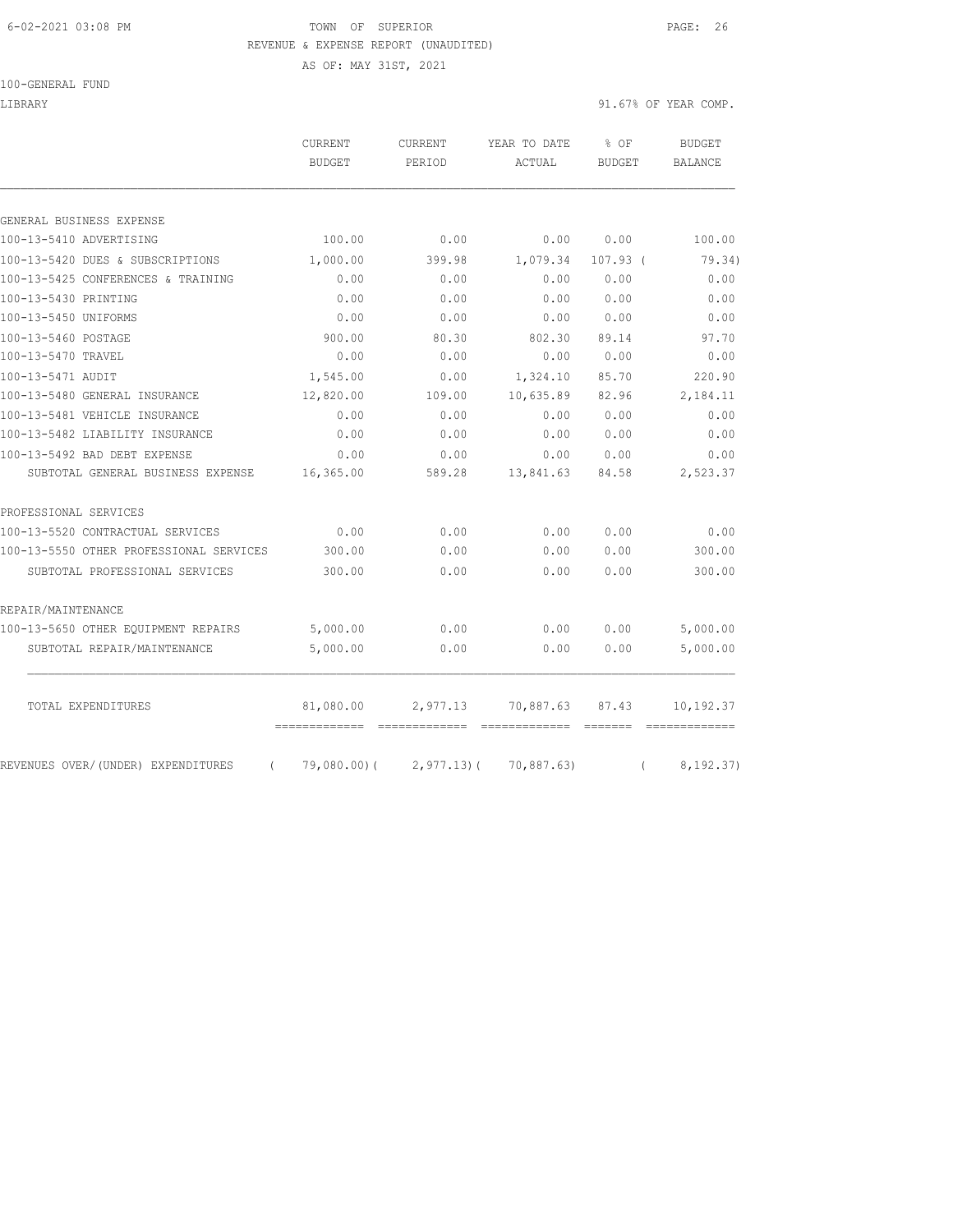## TOWN OF SUPERIOR PAGE: 27 REVENUE & EXPENSE REPORT (UNAUDITED)

AS OF: MAY 31ST, 2021

 $100 -$ 

| 100-GENERAL FUND<br>BUILDING RENTALS             |                          |                   |                        |                       | 91.67% OF YEAR COMP.       |
|--------------------------------------------------|--------------------------|-------------------|------------------------|-----------------------|----------------------------|
|                                                  |                          |                   |                        |                       |                            |
|                                                  | CURRENT<br><b>BUDGET</b> | CURRENT<br>PERIOD | YEAR TO DATE<br>ACTUAL | % OF<br><b>BUDGET</b> | <b>BUDGET</b><br>BALANCE   |
| REVENUES                                         |                          |                   |                        |                       |                            |
|                                                  |                          |                   |                        |                       |                            |
| ENTERPRISE SERVICES<br>100-14-4330 RENTAL INCOME | 20,000.00                | 1,350.00          | 2,180.00               | 10.90                 | 17,820.00                  |
| SUBTOTAL ENTERPRISE SERVICES                     | 20,000.00                | 1,350.00          | 2,180.00               | 10.90                 | 17,820.00                  |
|                                                  |                          |                   |                        |                       |                            |
| TOTAL REVENUES                                   | 20,000.00                | 1,350.00          | 2,180.00               | 10.90                 | 17,820.00<br>============= |
| EXPENDITURES                                     |                          |                   |                        |                       |                            |
| SUPPLIES                                         |                          |                   |                        |                       |                            |
| 100-14-5210 OFFICE SUPPLIES                      | 0.00                     | 0.00              | 0.00                   | 0.00                  | 0.00                       |
| 100-14-5220 MEDICAL SUPPLIES                     | 0.00                     | 0.00              | 0.00                   | 0.00                  | 0.00                       |
| 100-14-5225 SAFETY SUPPLIES/EQUIPMENT            | 0.00                     | 0.00              | 0.00                   | 0.00                  | 0.00                       |
| 100-14-5230 SANITATION SUPPLIES                  | 0.00                     | 0.00              | 0.00                   | 0.00                  | 0.00                       |
| 100-14-5299 OPERATING SUPPLIES                   | 0.00                     | 0.00              | 0.00                   | 0.00                  | 0.00                       |
| SUBTOTAL SUPPLIES                                | 0.00                     | 0.00              | 0.00                   | 0.00                  | 0.00                       |
| UTILITIES                                        |                          |                   |                        |                       |                            |
| 100-14-5310 ELECTRICITY                          | 8,000.00                 | 0.00              | 1,846.26               | 23.08                 | 6, 153.74                  |
| 100-14-5320 GAS                                  | 0.00                     | 0.00              | 0.00                   | 0.00                  | 0.00                       |
| 100-14-5330 REFUSE                               | 0.00                     | 0.00              | 0.00                   | 0.00                  | 0.00                       |
| 100-14-5340 SEWER                                | 0.00                     | 0.00              | 0.00                   | 0.00                  | 0.00                       |
| 100-14-5350 TELEPHONE                            | 0.00                     | 0.00              | 0.00                   | 0.00                  | 0.00                       |
| 100-14-5360 WATER                                | 0.00                     | 26.07             | 499.46                 | $0.00$ (              | 499.46)                    |
| SUBTOTAL UTILITIES                               | 8,000.00                 | 26.07             | 2,345.72               | 29.32                 | 5,654.28                   |
| GENERAL BUSINESS EXPENSE                         |                          |                   |                        |                       |                            |
| 100-14-5410 ADVERTISING                          | 0.00                     | 0.00              | 0.00                   | 0.00                  | 0.00                       |
| 100-14-5420 DUES & SUBSCRIPTIONS                 | 0.00                     | 0.00              | 0.00                   | 0.00                  | 0.00                       |
| 100-14-5430 PRINTING                             | 0.00                     | 0.00              | 0.00                   | 0.00                  | 0.00                       |
| 100-14-5460 POSTAGE                              | 0.00                     | 0.00              | 0.00                   | 0.00                  | 0.00                       |
| 100-14-5480 GENERAL INSURANCE                    | 0.00                     | 0.00              | 0.00                   | 0.00                  | 0.00                       |
| 100-14-5481 VEHICLE INSURANCE                    | 0.00                     | 0.00              | 0.00                   | 0.00                  | 0.00                       |
| 100-14-5482 LIABILITY INSURANCE                  | 0.00                     | 0.00              | 0.00                   | 0.00                  | 0.00                       |
| 100-14-5492 BAD DEBT EXPENSE                     | 0.00                     | 0.00              | 0.00                   | 0.00                  | 0.00                       |
| SUBTOTAL GENERAL BUSINESS EXPENSE                | 0.00                     | 0.00              | 0.00                   | 0.00                  | 0.00                       |
| PROFESSIONAL SERVICES                            |                          |                   |                        |                       |                            |
| 100-14-5550 OTHER PROFESSIONAL SERVICES          | 0.00                     | 0.00              | 0.00                   | 0.00                  | 0.00                       |

SUBTOTAL PROFESSIONAL SERVICES 0.00 0.00 0.00 0.00 0.00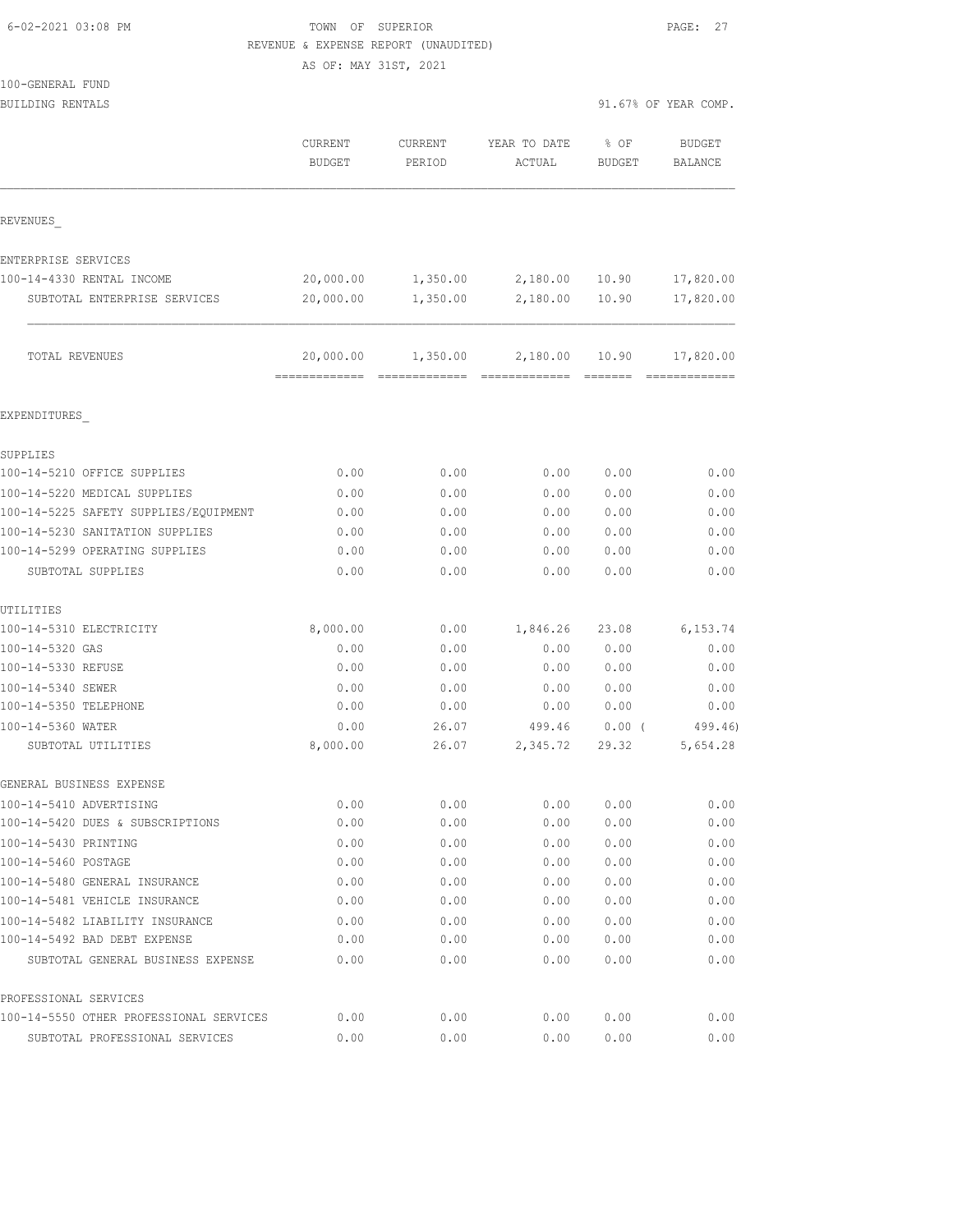| 6-02-2021 03:08 PM |  |
|--------------------|--|
|                    |  |

## TOWN OF SUPERIOR **Example 28** PAGE: 28 REVENUE & EXPENSE REPORT (UNAUDITED)

AS OF: MAY 31ST, 2021

| 100-GENERAL FUND |
|------------------|
|------------------|

BUILDING RENTALS 91.67% OF YEAR COMP.

|                                     | CURRENT<br>BUDGET | <b>CURRENT</b><br>PERIOD | YEAR TO DATE<br>ACTUAL | $8$ OF<br><b>BUDGET</b> | <b>BUDGET</b><br>BALANCE |
|-------------------------------------|-------------------|--------------------------|------------------------|-------------------------|--------------------------|
| REPAIR/MAINTENANCE                  |                   |                          |                        |                         |                          |
| 100-14-5650 OTHER EOUIPMENT REPAIRS | 0.00              | 0.00                     | 0.00                   | 0.00                    | 0.00                     |
| SUBTOTAL REPAIR/MAINTENANCE         | 0.00              | 0.00                     | 0.00                   | 0.00                    | 0.00                     |
| TOTAL EXPENDITURES                  | 8,000.00          | 26.07                    | 2,345.72               | 29.32                   | 5,654.28                 |
| REVENUES OVER/(UNDER) EXPENDITURES  | 12,000.00         | $1,323.93$ (             | 165.72                 |                         | 12, 165.72               |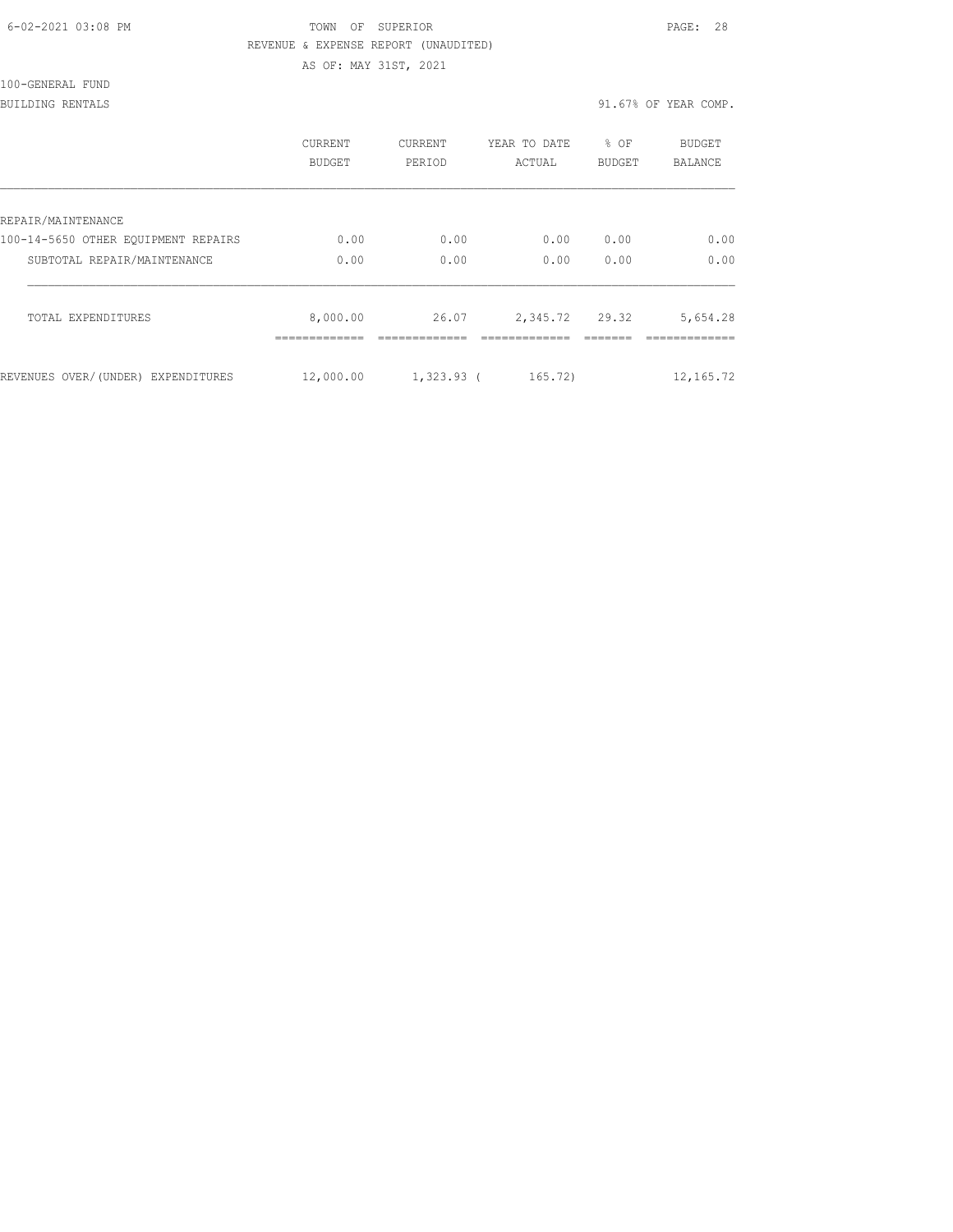## 6-02-2021 03:08 PM TOWN OF SUPERIOR PAGE: 29 REVENUE & EXPENSE REPORT (UNAUDITED) AS OF: MAY 31ST, 2021

100-GENERAL FUND

SR CITIZENS-CONGREGATE 91.67% OF YEAR COMP.

|                                                                    | CURRENT<br><b>BUDGET</b> | <b>CURRENT</b><br>PERIOD | YEAR TO DATE<br>ACTUAL     | % OF<br>BUDGET       | <b>BUDGET</b><br>BALANCE                                                                                                                                                                                                                                                                                                                                                                                                                                                                              |
|--------------------------------------------------------------------|--------------------------|--------------------------|----------------------------|----------------------|-------------------------------------------------------------------------------------------------------------------------------------------------------------------------------------------------------------------------------------------------------------------------------------------------------------------------------------------------------------------------------------------------------------------------------------------------------------------------------------------------------|
| REVENUES                                                           |                          |                          |                            |                      |                                                                                                                                                                                                                                                                                                                                                                                                                                                                                                       |
| BUSINESS SERVICES                                                  |                          |                          |                            |                      |                                                                                                                                                                                                                                                                                                                                                                                                                                                                                                       |
| 100-15-4215 SRC AAA DOLLARS                                        | 0.00                     | 0.00                     | 302.00                     | $0.00$ (             | 302.00                                                                                                                                                                                                                                                                                                                                                                                                                                                                                                |
| 100-15-4216 SRC ALTECS REVENUE                                     | 0.00                     | 0.00                     | 0.00                       | 0.00                 | 0.00                                                                                                                                                                                                                                                                                                                                                                                                                                                                                                  |
| 100-15-4217 SRC PROGRAM REVENUE                                    | 0.00                     | 461.00                   | 38,630.50                  | $0.00$ (             | 38,630.50)                                                                                                                                                                                                                                                                                                                                                                                                                                                                                            |
| 100-15-4219 UNITED WAY                                             | 0.00                     | 0.00                     | 0.00                       | 0.00                 | 0.00                                                                                                                                                                                                                                                                                                                                                                                                                                                                                                  |
| 100-15-4220 FEMA                                                   | 0.00                     | 0.00                     | 0.00                       | 0.00                 | 0.00                                                                                                                                                                                                                                                                                                                                                                                                                                                                                                  |
| SUBTOTAL BUSINESS SERVICES                                         | 0.00                     | 461.00                   | 38,932.50                  | $0.00$ (             | 38,932.50)                                                                                                                                                                                                                                                                                                                                                                                                                                                                                            |
| GRANTS                                                             |                          |                          |                            |                      |                                                                                                                                                                                                                                                                                                                                                                                                                                                                                                       |
| 100-15-4600 SR CENTER REVENUE                                      | 0.00                     | 0.00                     | 0.00                       | 0.00                 | 0.00                                                                                                                                                                                                                                                                                                                                                                                                                                                                                                  |
| SUBTOTAL GRANTS                                                    | 0.00                     | 0.00                     | 0.00                       | 0.00                 | 0.00                                                                                                                                                                                                                                                                                                                                                                                                                                                                                                  |
| TOTAL REVENUES                                                     | 0.00<br>=============    | 461.00<br>=============  | 38,932.50<br>============= | $0.00$ (<br>-------- | 38, 932.50)<br>$\begin{array}{cccccccccccccc} \multicolumn{2}{c}{} & \multicolumn{2}{c}{} & \multicolumn{2}{c}{} & \multicolumn{2}{c}{} & \multicolumn{2}{c}{} & \multicolumn{2}{c}{} & \multicolumn{2}{c}{} & \multicolumn{2}{c}{} & \multicolumn{2}{c}{} & \multicolumn{2}{c}{} & \multicolumn{2}{c}{} & \multicolumn{2}{c}{} & \multicolumn{2}{c}{} & \multicolumn{2}{c}{} & \multicolumn{2}{c}{} & \multicolumn{2}{c}{} & \multicolumn{2}{c}{} & \multicolumn{2}{c}{} & \multicolumn{2}{c}{} & \$ |
| EXPENDITURES                                                       |                          |                          |                            |                      |                                                                                                                                                                                                                                                                                                                                                                                                                                                                                                       |
| PERSONEL                                                           |                          |                          |                            |                      |                                                                                                                                                                                                                                                                                                                                                                                                                                                                                                       |
| 100-15-5100 SALARIES                                               | 18,405.00                | 0.00                     | 15,000.82                  | 81.50                | 3,404.18                                                                                                                                                                                                                                                                                                                                                                                                                                                                                              |
| 100-15-5101 OVERTIME                                               | 0.00                     | 0.00                     | 76.25                      | $0.00$ (             | 76.25)                                                                                                                                                                                                                                                                                                                                                                                                                                                                                                |
| 100-15-5120 INMATE LABOR                                           | 1,000.00                 | 0.00                     | 0.00                       | 0.00                 | 1,000.00                                                                                                                                                                                                                                                                                                                                                                                                                                                                                              |
| 100-15-5151 FICA                                                   | 1,141.00                 | 0.00                     | 914.75                     | 80.17                | 226.25                                                                                                                                                                                                                                                                                                                                                                                                                                                                                                |
| 100-15-5152 MEDICARE                                               | 267.00                   | 0.00                     | 213.91                     | 80.12                | 53.09                                                                                                                                                                                                                                                                                                                                                                                                                                                                                                 |
| 100-15-5153 STATE UNEMPLOYMENT                                     | 83.00                    | 0.00                     | 106.58                     | $128.41$ (           | 23.58)                                                                                                                                                                                                                                                                                                                                                                                                                                                                                                |
| 100-15-5154 WORKERS COMP INSURANCE                                 | 321.00                   | 0.00                     | 426.66                     | 132.92 (             | 105.66)                                                                                                                                                                                                                                                                                                                                                                                                                                                                                               |
| 100-15-5161 ARIZONA STATE RETIREMENT<br>100-15-5162 LIFE INSURANCE | 2,249.00<br>0.00         | 0.00<br>0.00             | 1,279.85<br>0.00           | 56.91<br>0.00        | 969.15<br>0.00                                                                                                                                                                                                                                                                                                                                                                                                                                                                                        |
| 100-15-5163 HEALTH INSURANCE                                       | 0.00                     | 0.00                     | 0.00                       | 0.00                 | 0.00                                                                                                                                                                                                                                                                                                                                                                                                                                                                                                  |
| 100-15-5164 DENTAL INSURANCE                                       | 0.00                     | 0.00                     | 0.00                       | 0.00                 | 0.00                                                                                                                                                                                                                                                                                                                                                                                                                                                                                                  |
| SUBTOTAL PERSONEL                                                  | 23,466.00                | 0.00                     | 18,018.82                  | 76.79                | 5,447.18                                                                                                                                                                                                                                                                                                                                                                                                                                                                                              |
| SUPPLIES                                                           |                          |                          |                            |                      |                                                                                                                                                                                                                                                                                                                                                                                                                                                                                                       |
| 100-15-5210 OFFICE SUPPLIES                                        | 500.00                   | 0.00                     | 49.98                      | 10.00                | 450.02                                                                                                                                                                                                                                                                                                                                                                                                                                                                                                |
| 100-15-5220 MEDICAL SUPPLIES                                       | 0.00                     | 0.00                     | 0.00                       | 0.00                 | 0.00                                                                                                                                                                                                                                                                                                                                                                                                                                                                                                  |
| 100-15-5225 SAFETY SUPPLIES/EQUIPMENT                              | 0.00                     | 0.00                     | 0.00                       | 0.00                 | 0.00                                                                                                                                                                                                                                                                                                                                                                                                                                                                                                  |
| 100-15-5230 SANITATION SUPPLIES                                    | 0.00                     | 0.00                     | 0.00                       | 0.00                 | 0.00                                                                                                                                                                                                                                                                                                                                                                                                                                                                                                  |
| 100-15-5240 CHEMICALS & SUPPLIES                                   | 0.00                     | 0.00                     | 0.00                       | 0.00                 | 0.00                                                                                                                                                                                                                                                                                                                                                                                                                                                                                                  |
| 100-15-5250 KITCHEN SUPPLIES                                       | 1,000.00                 | 0.00                     | 0.00                       | 0.00                 | 1,000.00                                                                                                                                                                                                                                                                                                                                                                                                                                                                                              |
| 100-15-5260 FOOD SUPPLIES                                          | 1,000.00                 | 0.00                     | 0.00                       | 0.00                 | 1,000.00                                                                                                                                                                                                                                                                                                                                                                                                                                                                                              |
| 100-15-5299 OPERATING SUPPLIES                                     | 1,500.00                 | 938.00                   | 1,261.20                   | 84.08                | 238.80                                                                                                                                                                                                                                                                                                                                                                                                                                                                                                |

SUBTOTAL SUPPLIES 4,000.00 938.00 1,311.18 32.78 2,688.82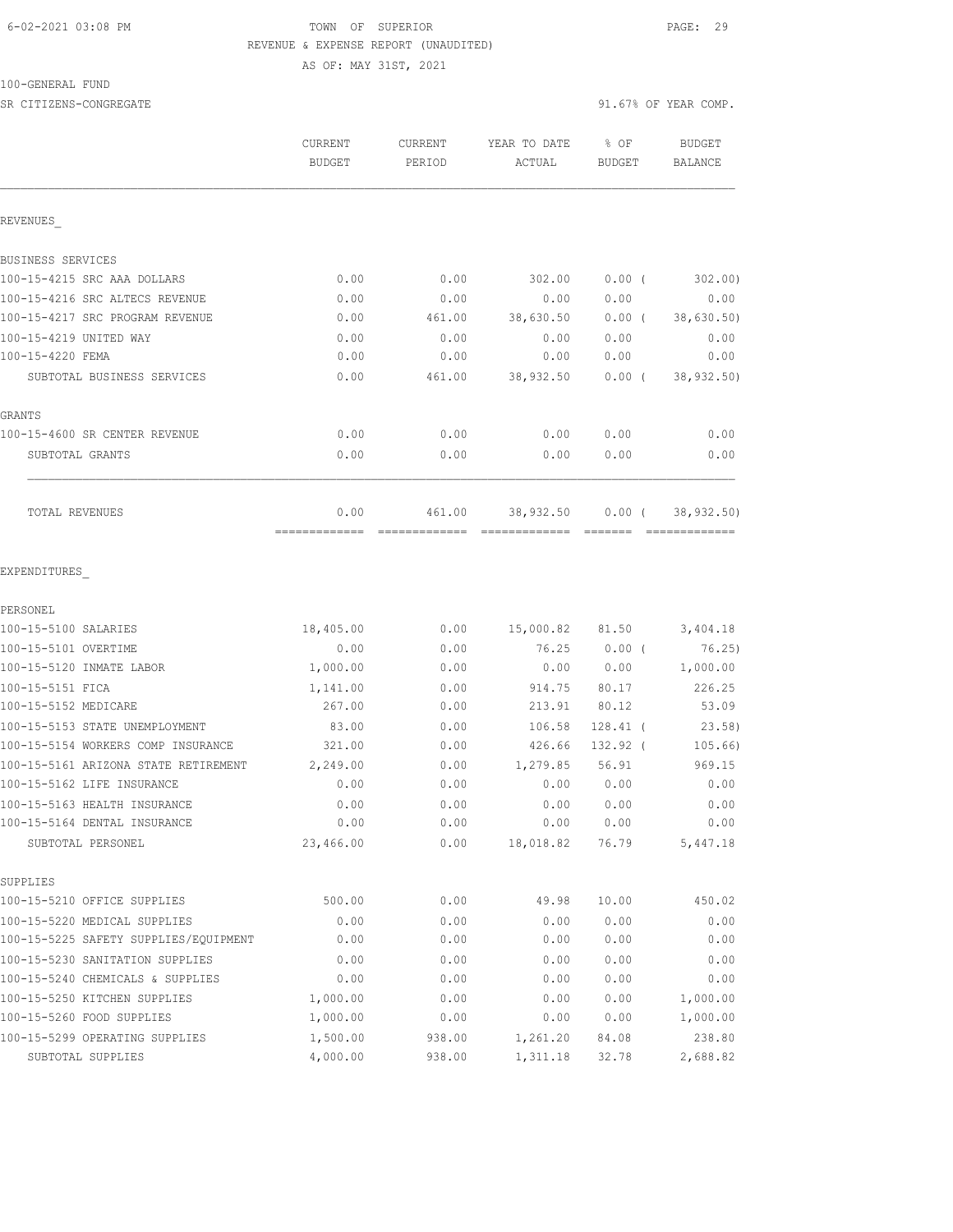#### 6-02-2021 03:08 PM TOWN OF SUPERIOR PAGE: 30 REVENUE & EXPENSE REPORT (UNAUDITED)

AS OF: MAY 31ST, 2021

100-GENERAL FUND

SR CITIZENS-CONGREGATE 91.67% OF YEAR COMP.

|                                                                           | <b>CURRENT</b><br><b>BUDGET</b> | CURRENT<br>PERIOD | YEAR TO DATE<br>ACTUAL       | % OF<br><b>BUDGET</b>  | <b>BUDGET</b><br><b>BALANCE</b> |
|---------------------------------------------------------------------------|---------------------------------|-------------------|------------------------------|------------------------|---------------------------------|
| UTILITIES                                                                 |                                 |                   |                              |                        |                                 |
| 100-15-5310 ELECTRICITY                                                   | 4,547.00                        | 0.00              | 4,369.27                     | 96.09                  | 177.73                          |
| 100-15-5320 GAS                                                           | 746.00                          | 68.39             | 546.90                       | 73.31                  | 199.10                          |
| 100-15-5330 REFUSE                                                        | 0.00                            | 0.00              | 0.00                         | 0.00                   | 0.00                            |
| 100-15-5340 SEWER                                                         | 0.00                            | 0.00              | 0.00                         | 0.00                   | 0.00                            |
| 100-15-5350 TELEPHONE                                                     | 250.00                          | 0.00              | 0.00                         | 0.00                   | 250.00                          |
| 100-15-5360 WATER                                                         | 250.00                          | 26.36             | 168.85                       | 67.54                  | 81.15                           |
| 100-15-5370 RENT                                                          | 0.00                            | 0.00              | 0.00                         | 0.00                   | 0.00                            |
| SUBTOTAL UTILITIES                                                        | 5,793.00                        | 94.75             | 5,085.02                     | 87.78                  | 707.98                          |
| GENERAL BUSINESS EXPENSE                                                  |                                 |                   |                              |                        |                                 |
| 100-15-5410 ADVERTISING                                                   | 0.00                            | 0.00              | 0.00                         | 0.00                   | 0.00                            |
| 100-15-5420 DUES & SUBSCRIPTIONS                                          | 200.00                          | 0.00              | 0.00                         | 0.00                   | 200.00                          |
| 100-15-5425 CONFERENCES & TRAINING                                        | 0.00                            | 0.00              | 0.00                         | 0.00                   | 0.00                            |
| 100-15-5430 PRINTING                                                      | 0.00                            | 0.00              | 0.00                         | 0.00                   | 0.00                            |
| 100-15-5450 UNIFORMS                                                      | 0.00                            | 0.00              | 0.00                         | 0.00                   | 0.00                            |
| 100-15-5460 POSTAGE                                                       | 0.00                            | 12.05             | 132.37                       | $0.00$ (               | 132.37)                         |
| 100-15-5470 TRAVEL                                                        | 0.00                            | 0.00              | 0.00                         | 0.00                   | 0.00                            |
| 100-15-5471 AUDIT                                                         | 773.00                          | 0.00              | 441.37                       | 57.10                  | 331.63                          |
| 100-15-5480 GENERAL INSURANCE                                             | 4,273.00                        | 36.33             | 3,545.30                     | 82.97                  | 727.70                          |
| 100-15-5481 VEHICLE INSURANCE                                             | 0.00                            | 0.00              | 0.00                         | 0.00                   | 0.00                            |
| 100-15-5482 LIABILITY INSURANCE                                           | 0.00                            | 0.00              | 0.00                         | 0.00                   | 0.00                            |
| SUBTOTAL GENERAL BUSINESS EXPENSE                                         | 5,246.00                        | 48.38             | 4,119.04                     | 78.52                  | 1,126.96                        |
| PROFESSIONAL SERVICES                                                     |                                 |                   |                              |                        |                                 |
| 100-15-5520 CONTRACT EMPLOYEE                                             | 0.00                            | 203.76            | 2,257.92                     | $0.00$ (               | 2, 257.92)                      |
| 100-15-5550 OTHER PROFESSIONAL SERVICES<br>SUBTOTAL PROFESSIONAL SERVICES | 37,893.00<br>37,893.00          | 0.00<br>203.76    | 44, 411.66<br>46,669.58      | 117.20 (<br>$123.16$ ( | 6, 518.66<br>8,776.58)          |
| REPAIR/MAINTENANCE                                                        |                                 |                   |                              |                        |                                 |
| 100-15-5610 PARK & BLDG IMPROVEMENTS                                      | 0.00                            | 0.00              | 0.00                         | 0.00                   | 0.00                            |
| 100-15-5640 AUTO & TRUCK REPAIRS                                          | 0.00                            | 0.00              | 0.00                         | 0.00                   | 0.00                            |
| 100-15-5641 GAS & OIL                                                     | 0.00                            | 0.00              | 0.00                         | 0.00                   | 0.00                            |
| 100-15-5642 TIRES & TUBES                                                 | 0.00                            | 0.00              | 0.00                         | 0.00                   | 0.00                            |
| 100-15-5643 INMATE FUEL                                                   | 100.00                          | 0.00              | 0.00                         | 0.00                   | 100.00                          |
| 100-15-5650 OTHER EOUIPMENT REPAIRS                                       | 300.00                          | 0.00              | 0.00                         | 0.00                   | 300.00                          |
| SUBTOTAL REPAIR/MAINTENANCE                                               | 400.00                          | 0.00              | 0.00                         | 0.00                   | 400.00                          |
| DEBT SERVICE                                                              |                                 |                   |                              |                        |                                 |
| 100-15-5999 CAPITAL OUTLAY                                                | 0.00                            | 0.00              | 0.00                         | 0.00                   | 0.00                            |
| SUBTOTAL DEBT SERVICE                                                     | 0.00                            | 0.00              | 0.00                         | 0.00                   | 0.00                            |
| TOTAL EXPENDITURES                                                        |                                 |                   | 76,798.00 1,284.89 75,203.64 | 97.92                  | 1,594.36                        |
| REVENUES OVER/(UNDER) EXPENDITURES<br>$\left($                            | $76, 798.00$ (                  | 823.89(           | 36, 271.14)                  | $\left($               | 40, 526.86                      |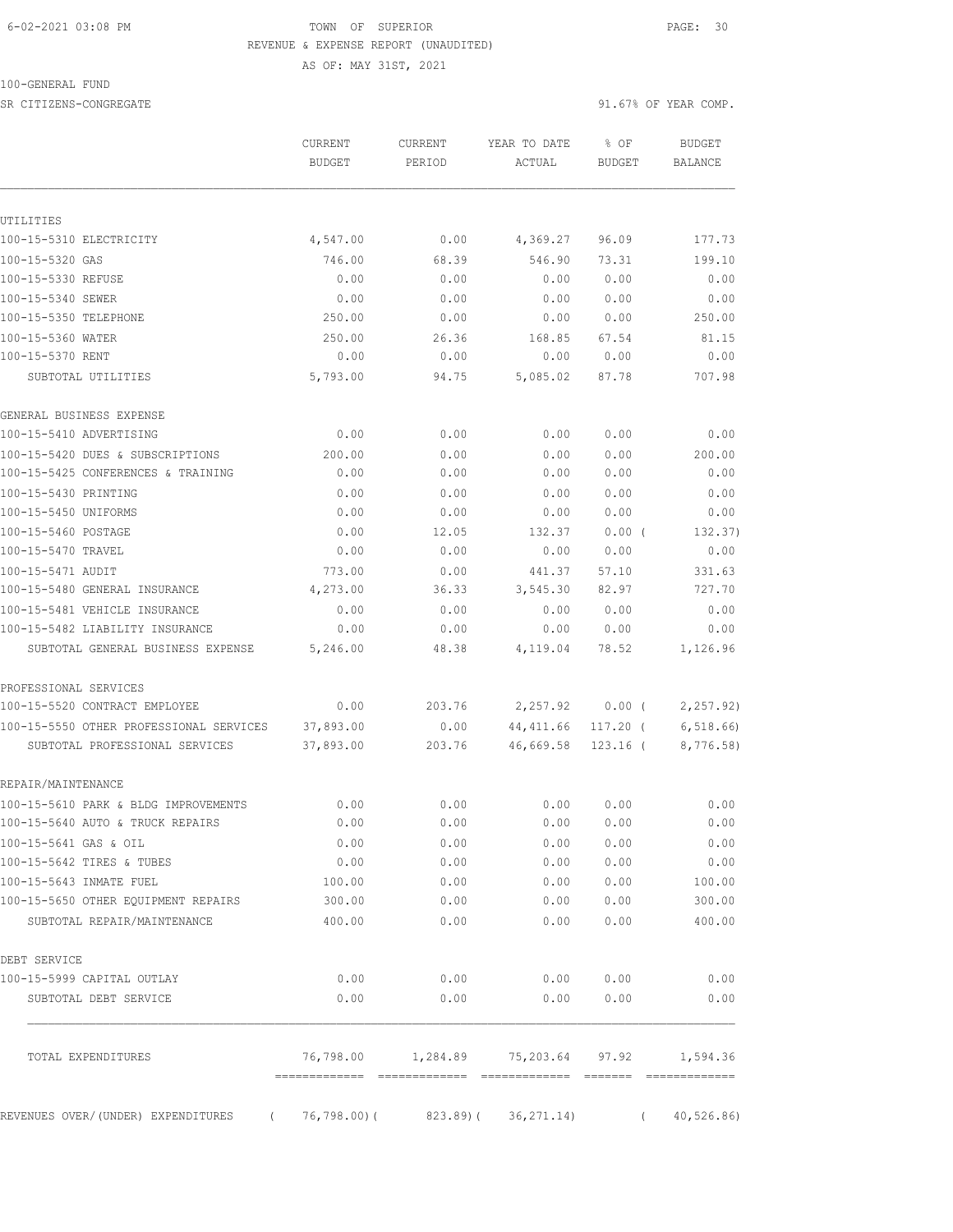#### 6-02-2021 03:08 PM TOWN OF SUPERIOR PAGE: 31 REVENUE & EXPENSE REPORT (UNAUDITED)

AS OF: MAY 31ST, 2021

#### 100-GENERAL FUND

SR CITIZENS-HOME DELIVERY 91.67% OF YEAR COMP.

|                                                                       | CURRENT<br><b>BUDGET</b> | CURRENT<br>PERIOD | YEAR TO DATE<br>ACTUAL | % OF<br><b>BUDGET</b> | <b>BUDGET</b><br><b>BALANCE</b> |
|-----------------------------------------------------------------------|--------------------------|-------------------|------------------------|-----------------------|---------------------------------|
| REVENUES                                                              |                          |                   |                        |                       |                                 |
| BUSINESS SERVICES                                                     |                          |                   |                        |                       |                                 |
| 100-16-4215 SRC AAA REVENUE                                           | 0.00                     | 0.00              | 0.00                   | 0.00                  | 0.00                            |
| 100-16-4216 SRC ALTECS REVENUE                                        | 0.00                     | 0.00              | 0.00                   | 0.00                  | 0.00                            |
| 100-16-4217 SRC PROGRAM REVENUE                                       | 0.00                     | 0.00              | 42,899.91              | $0.00$ (              | 42,899.91)                      |
| 100-16-4219 UNITED WAY                                                | 0.00                     | 0.00              | 0.00                   | 0.00                  | 0.00                            |
| 100-16-4220 FEMA                                                      | 0.00                     | 0.00              | 0.00                   | 0.00                  | 0.00                            |
| SUBTOTAL BUSINESS SERVICES                                            | 0.00                     | 0.00              | 42,899.91              | $0.00$ (              | 42,899.91)                      |
| TOTAL REVENUES                                                        | 0.00<br>=============    | 0.00              | 42,899.91              | $0.00$ (              | 42,899.91)                      |
| EXPENDITURES                                                          |                          |                   |                        |                       |                                 |
| PERSONEL                                                              |                          |                   |                        |                       |                                 |
| 100-16-5100 SALARIES                                                  | 14,748.00                | 0.00              | 11,596.03 78.63        |                       | 3, 151.97                       |
| 100-16-5101 OVERTIME                                                  | 0.00                     | 0.00              | 38.12                  | $0.00$ (              | 38.12)                          |
| 100-16-5120 INMATE LABOR                                              | 1,000.00                 | 0.00              | 0.00                   | 0.00                  | 1,000.00                        |
| 100-16-5151 FICA                                                      | 914.00                   | 0.00              | 721.29                 | 78.92                 | 192.71                          |
| 100-16-5152 MEDICARE                                                  | 214.00                   | 0.00              | 168.67                 | 78.82                 | 45.33                           |
| 100-16-5153 STATE UNEMPLOYMENT                                        | 60.00                    | 0.00              | 69.67                  | $116.12$ (            | 9.67)                           |
| 100-16-5154 WORKERS COMP INSURANCE                                    | 223.00                   | 0.00              | 426.68                 | 191.34 (              | 203.68)                         |
| 100-16-5161 ARIZONA STATE RETIREMENT                                  | 1,802.00                 | 0.00              | 1,421.71               | 78.90                 | 380.29                          |
| 100-16-5162 LIFE INSURANCE                                            | 0.00                     | 0.00              | 0.00                   | 0.00                  | 0.00                            |
| 100-16-5163 HEALTH INSURANCE                                          | 0.00                     | 0.00              | 0.00                   | 0.00                  | 0.00                            |
| 100-16-5164 DENTAL INSURANCE                                          | 0.00                     | 0.00              | 0.00                   | 0.00                  | 0.00                            |
| SUBTOTAL PERSONEL                                                     | 18,961.00                | 0.00              | 14,442.17              | 76.17                 | 4,518.83                        |
| SUPPLIES                                                              |                          |                   |                        |                       |                                 |
| 100-16-5210 OFFICE SUPPLIES                                           | 0.00                     | 0.00              | 49.98                  | $0.00$ (              | 49.98)                          |
| 100-16-5220 MEDICAL SUPPLIES<br>100-16-5225 SAFETY SUPPLIES/EQUIPMENT | 0.00<br>0.00             | 0.00<br>0.00      | 0.00<br>0.00           | 0.00<br>0.00          | 0.00<br>0.00                    |
| 100-16-5230 SANITATION SUPPLIES                                       | 0.00                     | 0.00              | 0.00                   | 0.00                  | 0.00                            |
| 100-16-5240 CHEMICALS & SUPPLIES                                      | 0.00                     | 0.00              | 0.00                   | 0.00                  | 0.00                            |
| 100-16-5250 KITCHEN SUPPLIES                                          | 0.00                     | 0.00              | 0.00                   | 0.00                  | 0.00                            |
| 100-16-5260 FOOD SUPPLIES                                             | 0.00                     | 0.00              | 0.00                   | 0.00                  | 0.00                            |
| 100-16-5299 OPERATING SUPPLIES                                        | 0.00                     | 0.00              | 0.00                   | 0.00                  | 0.00                            |
| SUBTOTAL SUPPLIES                                                     | 0.00                     | 0.00              | 49.98                  | 0.00(                 | 49.98)                          |
| UTILITIES                                                             |                          |                   |                        |                       |                                 |
| 100-16-5310 ELECTRICITY                                               | 4,547.00                 | 0.00              | 4,369.22               | 96.09                 | 177.78                          |
| 100-16-5320 GAS                                                       | 802.00                   | 68.39             | 501.79                 | 62.57                 | 300.21                          |
| 100-16-5330 REFUSE                                                    | 0.00                     | 0.00              | 0.00                   | 0.00                  | 0.00                            |
| 100-16-5340 SEWER                                                     | 0.00                     | 0.00              | 0.00                   | 0.00                  | 0.00                            |
| 100-16-5350 TELEPHONE                                                 | 250.00                   | 0.00              | 45.17                  | 18.07                 | 204.83                          |
| 100-16-5360 WATER                                                     | 200.00                   | 26.35             | 168.79                 | 84.40                 | 31.21                           |
| 100-16-5370 RENT                                                      | 0.00                     | 0.00              | 0.00                   | 0.00                  | 0.00                            |
| SUBTOTAL UTILITIES                                                    | 5,799.00                 | 94.74             | 5,084.97               | 87.69                 | 714.03                          |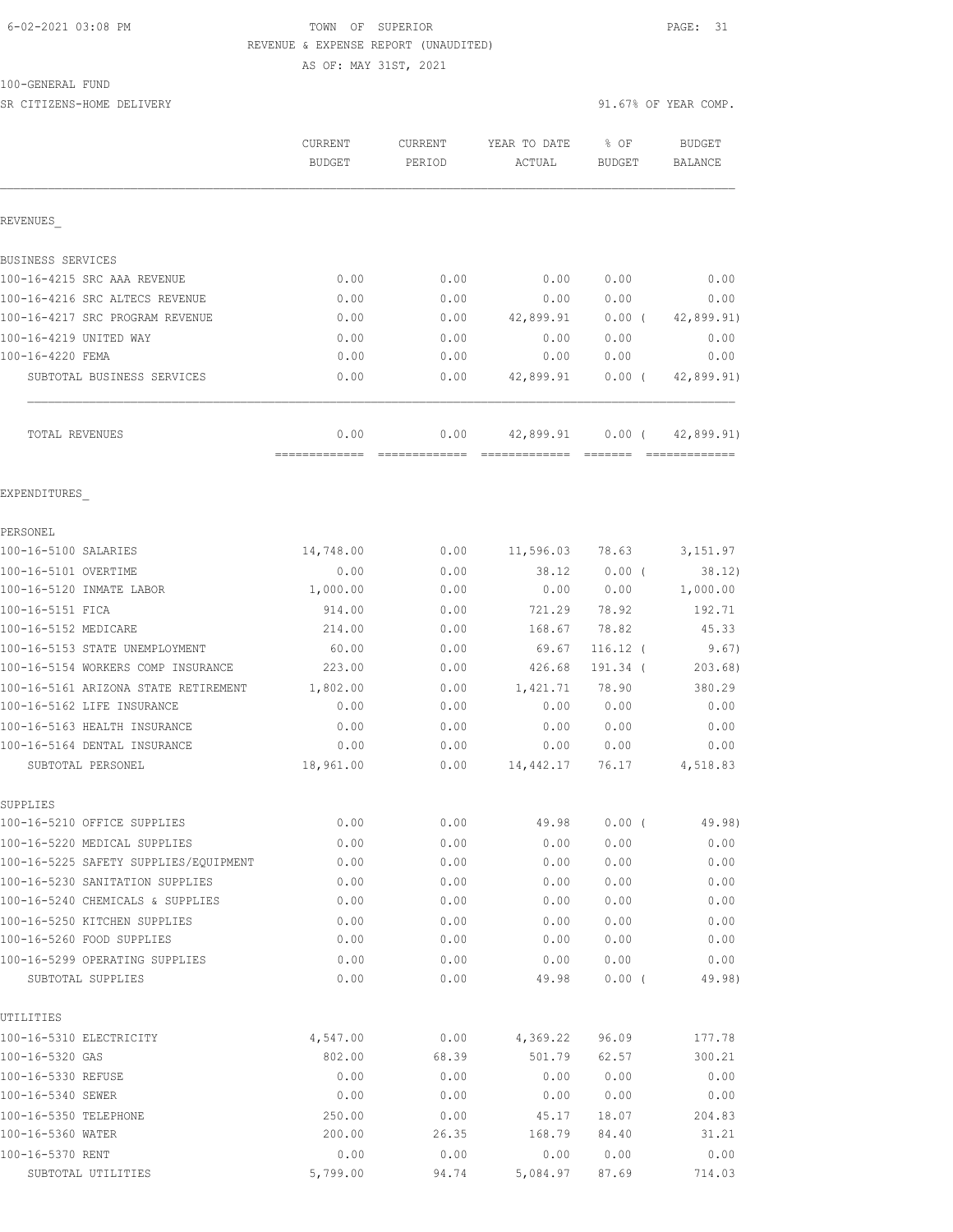### 6-02-2021 03:08 PM TOWN OF SUPERIOR PAGE: 32 REVENUE & EXPENSE REPORT (UNAUDITED)

AS OF: MAY 31ST, 2021

100-GENERAL FUND

SR CITIZENS-HOME DELIVERY 91.67% OF YEAR COMP.

|                                                     | CURRENT<br><b>BUDGET</b> | CURRENT<br>PERIOD | YEAR TO DATE<br>ACTUAL | % OF<br><b>BUDGET</b>                                                                                                                                                                                                                                                                                                                                                                                                                                                                                                            | <b>BUDGET</b><br><b>BALANCE</b> |
|-----------------------------------------------------|--------------------------|-------------------|------------------------|----------------------------------------------------------------------------------------------------------------------------------------------------------------------------------------------------------------------------------------------------------------------------------------------------------------------------------------------------------------------------------------------------------------------------------------------------------------------------------------------------------------------------------|---------------------------------|
|                                                     |                          |                   |                        |                                                                                                                                                                                                                                                                                                                                                                                                                                                                                                                                  |                                 |
| GENERAL BUSINESS EXPENSE<br>100-16-5410 ADVERTISING | 0.00                     | 0.00              | 0.00                   | 0.00                                                                                                                                                                                                                                                                                                                                                                                                                                                                                                                             | 0.00                            |
| 100-16-5420 DUES & SUBSCRIPTIONS                    | 0.00                     | 0.00              | 0.00                   | 0.00                                                                                                                                                                                                                                                                                                                                                                                                                                                                                                                             | 0.00                            |
| 100-16-5425 CONFERENCES & TRAINING                  | 0.00                     | 0.00              | 0.00                   | 0.00                                                                                                                                                                                                                                                                                                                                                                                                                                                                                                                             | 0.00                            |
| 100-16-5430 PRINTING                                | 0.00                     | 0.00              | 0.00                   | 0.00                                                                                                                                                                                                                                                                                                                                                                                                                                                                                                                             | 0.00                            |
| 100-16-5450 UNIFORMS                                | 0.00                     | 0.00              | 0.00                   | 0.00                                                                                                                                                                                                                                                                                                                                                                                                                                                                                                                             | 0.00                            |
| 100-16-5460 POSTAGE                                 | 150.00                   | 12.04             | 132.31                 | 88.21                                                                                                                                                                                                                                                                                                                                                                                                                                                                                                                            | 17.69                           |
| 100-16-5470 TRAVEL                                  | 0.00                     | 0.00              | 0.00                   | 0.00                                                                                                                                                                                                                                                                                                                                                                                                                                                                                                                             | 0.00                            |
| 100-16-5471 AUDIT                                   | 773.00                   | 0.00              | 441.37                 | 57.10                                                                                                                                                                                                                                                                                                                                                                                                                                                                                                                            | 331.63                          |
| 100-16-5480 GENERAL INSURANCE                       | 4,273.00                 | 36.33             | 3,545.30               | 82.97                                                                                                                                                                                                                                                                                                                                                                                                                                                                                                                            | 727.70                          |
| 100-16-5481 VEHICLE INSURANCE                       | 0.00                     | 0.00              | 0.00                   | 0.00                                                                                                                                                                                                                                                                                                                                                                                                                                                                                                                             | 0.00                            |
| 100-16-5482 LIABILITY INSURANCE                     | 0.00                     | 0.00              | 0.00                   | 0.00                                                                                                                                                                                                                                                                                                                                                                                                                                                                                                                             | 0.00                            |
| SUBTOTAL GENERAL BUSINESS EXPENSE                   | 5,196.00                 | 48.37             | 4,118.98               | 79.27                                                                                                                                                                                                                                                                                                                                                                                                                                                                                                                            | 1,077.02                        |
| PROFESSIONAL SERVICES                               |                          |                   |                        |                                                                                                                                                                                                                                                                                                                                                                                                                                                                                                                                  |                                 |
| 100-16-5550 OTHER PROFESSIONAL SERVICES             | 34,179.00                | 0.00              | 30,948.90              | 90.55                                                                                                                                                                                                                                                                                                                                                                                                                                                                                                                            | 3,230.10                        |
| SUBTOTAL PROFESSIONAL SERVICES                      | 34,179.00                | 0.00              | 30,948.90              | 90.55                                                                                                                                                                                                                                                                                                                                                                                                                                                                                                                            | 3,230.10                        |
| REPAIR/MAINTENANCE                                  |                          |                   |                        |                                                                                                                                                                                                                                                                                                                                                                                                                                                                                                                                  |                                 |
| 100-16-5610 PARK & BLDG IMPROVEMENTS                | 0.00                     | 0.00              | 0.00                   | 0.00                                                                                                                                                                                                                                                                                                                                                                                                                                                                                                                             | 0.00                            |
| 100-16-5640 AUTO & TRUCK REPAIRS                    | 0.00                     | 0.00              | 0.00                   | 0.00                                                                                                                                                                                                                                                                                                                                                                                                                                                                                                                             | 0.00                            |
| 100-16-5641 GAS & OIL                               | 500.00                   | 0.00              | 300.27                 | 60.05                                                                                                                                                                                                                                                                                                                                                                                                                                                                                                                            | 199.73                          |
| 100-16-5642 TIRES & TUBES                           | 0.00                     | 0.00              | 0.00                   | 0.00                                                                                                                                                                                                                                                                                                                                                                                                                                                                                                                             | 0.00                            |
| 100-16-5643 INMATE FUEL                             | 100.00                   | 0.00              | 0.00                   | 0.00                                                                                                                                                                                                                                                                                                                                                                                                                                                                                                                             | 100.00                          |
| 100-16-5650 OTHER EQUIPMENT REPAIRS                 | 0.00                     | 0.00              | 0.00                   | 0.00                                                                                                                                                                                                                                                                                                                                                                                                                                                                                                                             | 0.00                            |
| SUBTOTAL REPAIR/MAINTENANCE                         | 600.00                   | 0.00              | 300.27                 | 50.05                                                                                                                                                                                                                                                                                                                                                                                                                                                                                                                            | 299.73                          |
| DEBT SERVICE                                        |                          |                   |                        |                                                                                                                                                                                                                                                                                                                                                                                                                                                                                                                                  |                                 |
| 100-16-5999 CAPITAL OUTLAY                          | 0.00                     | 0.00              | 0.00                   | 0.00                                                                                                                                                                                                                                                                                                                                                                                                                                                                                                                             | 0.00                            |
| SUBTOTAL DEBT SERVICE                               | 0.00                     | 0.00              | 0.00                   | 0.00                                                                                                                                                                                                                                                                                                                                                                                                                                                                                                                             | 0.00                            |
| TOTAL EXPENDITURES                                  | 64,735.00                | 143.11            | 54,945.27              | 84.88<br>$\qquad \qquad = \qquad \qquad = \qquad \qquad = \qquad \qquad = \qquad \qquad = \qquad \qquad = \qquad \qquad = \qquad \qquad = \qquad \qquad = \qquad \qquad = \qquad \qquad = \qquad \qquad = \qquad \qquad = \qquad \qquad = \qquad \qquad = \qquad \qquad = \qquad \qquad = \qquad \qquad = \qquad \qquad = \qquad \qquad = \qquad \qquad = \qquad \qquad = \qquad \qquad = \qquad \qquad = \qquad \qquad = \qquad \qquad = \qquad \qquad \qquad = \qquad \qquad \qquad = \qquad \qquad \qquad = \qquad \qquad \q$ | 9,789.73                        |
| REVENUES OVER/(UNDER) EXPENDITURES<br>$\left($      | $64, 735.00$ (           | $143.11)$ (       | 12,045.36              | $\left($                                                                                                                                                                                                                                                                                                                                                                                                                                                                                                                         | 52,689.64)                      |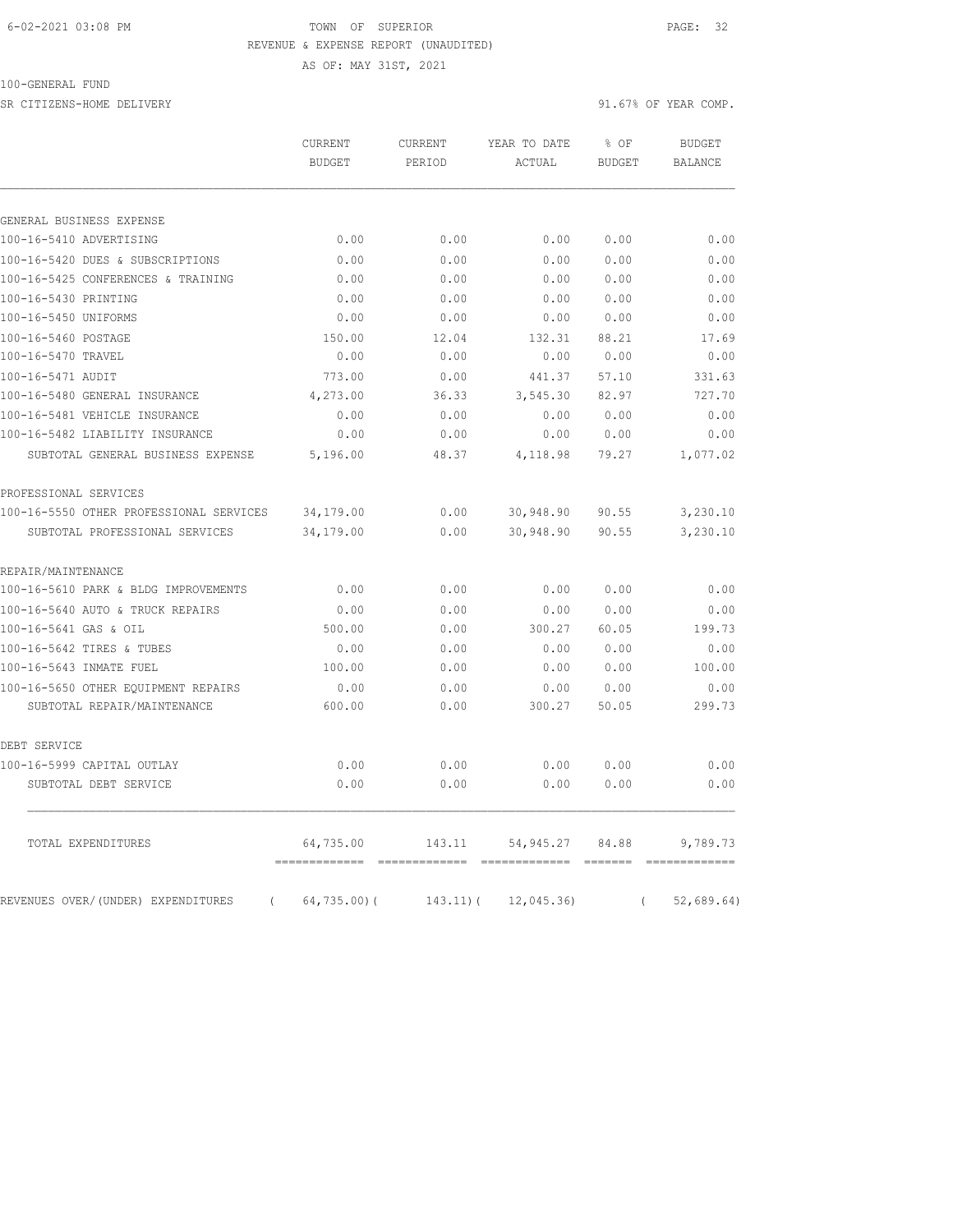## 6-02-2021 03:08 PM TOWN OF SUPERIOR PAGE: 33 REVENUE & EXPENSE REPORT (UNAUDITED)

100-GENERAL FUND

SR CITIZENS-TRANSPORTATIO 91.67% OF YEAR COMP.

AS OF: MAY 31ST, 2021

|                                                                       | CURRENT       | CURRENT      | YEAR TO DATE | % OF              | <b>BUDGET</b>  |
|-----------------------------------------------------------------------|---------------|--------------|--------------|-------------------|----------------|
|                                                                       | <b>BUDGET</b> | PERIOD       | ACTUAL       | <b>BUDGET</b>     | <b>BALANCE</b> |
| REVENUES                                                              |               |              |              |                   |                |
| BUSINESS SERVICES                                                     |               |              |              |                   |                |
| 100-17-4215 SRC AAA REVENUE                                           | 0.00          | 0.00         | 0.00         | 0.00              | 0.00           |
| 100-17-4216 SRC ALTECS REVENUE                                        | 0.00          | 0.00         | 0.00         | 0.00              | 0.00           |
| 100-17-4217 SRC PROGRAM REVENUE                                       | 0.00          | 0.00         | 8,005.32     | $0.00$ (          | 8,005.32)      |
| 100-17-4219 UNITED WAY                                                | 0.00          | 0.00         | 0.00         | 0.00              | 0.00           |
| 100-17-4220 FEMA                                                      | 0.00          | 0.00         | 0.00         | 0.00              | 0.00           |
| SUBTOTAL BUSINESS SERVICES                                            | 0.00          | 0.00         | 8,005.32     | $0.00$ (          | 8,005.32)      |
| TOTAL REVENUES                                                        | 0.00          | 0.00         | 8,005.32     | $0.00$ (          | 8,005.32)      |
| EXPENDITURES                                                          |               |              |              |                   |                |
| PERSONEL                                                              |               |              |              |                   |                |
| 100-17-5100 SALARIES                                                  | 5,238.00      | 0.00         | 4,474.90     | 85.43             | 763.10         |
| 100-17-5101 OVERTIME                                                  | 0.00          | 0.00         | 12.71        | 0.00(             | 12.71)         |
| 100-17-5120 INMATE LABOR                                              | 0.00          | 0.00         | 0.00         | 0.00              | 0.00           |
| 100-17-5151 FICA                                                      | 325.00        | 0.00         | 278.23       | 85.61             | 46.77          |
| 100-17-5152 MEDICARE                                                  | 76.00         | 0.00         | 65.09        | 85.64             | 10.91          |
| 100-17-5153 STATE UNEMPLOYMENT                                        | 52.00         | 0.00         | 26.88        | 51.69             | 25.12          |
| 100-17-5154 WORKERS COMP INSURANCE                                    | 36.00         | 0.00         |              | 425.66 1,182.39 ( | 389.66)        |
| 100-17-5161 ARIZONA STATE RETIREMENT                                  | 618.00        | 0.00         | 548.42       | 88.74             | 69.58          |
| 100-17-5162 LIFE INSURANCE                                            | 0.00          | 0.00         | 0.00         | 0.00              | 0.00           |
| 100-17-5163 HEALTH INSURANCE                                          | 0.00          | 0.00         | 0.00         | 0.00              | 0.00           |
| 100-17-5164 DENTAL INSURANCE                                          | 0.00          | 0.00         | 0.00         | 0.00              | 0.00           |
| SUBTOTAL PERSONEL                                                     | 6,345.00      | 0.00         | 5,831.89     | 91.91             | 513.11         |
| SUPPLIES                                                              | 0.00          | 0.00         | 0.00         | 0.00              | 0.00           |
| 100-17-5210 OFFICE SUPPLIES                                           |               |              |              |                   |                |
| 100-17-5220 MEDICAL SUPPLIES<br>100-17-5225 SAFETY SUPPLIES/EQUIPMENT | 0.00<br>0.00  | 0.00<br>0.00 | 0.00<br>0.00 | 0.00<br>0.00      | 0.00<br>0.00   |
| 100-17-5230 SANITATION SUPPLIES                                       | 0.00          | 0.00         | 0.00         | 0.00              | 0.00           |
| 100-17-5250 KITCHEN SUPPLIES                                          | 0.00          | 0.00         | 0.00         | 0.00              | 0.00           |
| 100-17-5260 FOOD SUPPLIES                                             | 0.00          | 0.00         | 0.00         | 0.00              | 0.00           |
| 100-17-5299 OPERATING SUPPLIES                                        | 0.00          | 0.00         | 0.00         | 0.00              | 0.00           |
| SUBTOTAL SUPPLIES                                                     | 0.00          | 0.00         | 0.00         | 0.00              | 0.00           |
| UTILITIES                                                             |               |              |              |                   |                |
| 100-17-5310 ELECTRICITY                                               | 0.00          | 0.00         | 0.00         | 0.00              | 0.00           |
| 100-17-5320 GAS                                                       | 0.00          | 0.00         | 0.00         | 0.00              | 0.00           |
| 100-17-5330 REFUSE                                                    | 0.00          | 0.00         | 0.00         | 0.00              | 0.00           |
| 100-17-5340 SEWER                                                     | 0.00          | 0.00         | 0.00         | 0.00              | 0.00           |
| 100-17-5350 TELEPHONE                                                 | 490.00        | 0.00         | 651.30       | 132.92 (          | 161.30)        |
| 100-17-5360 WATER                                                     | 0.00          | 0.00         | 0.00         | 0.00              | 0.00           |
| 100-17-5370 RENT                                                      | 0.00          | 0.00         | 0.00         | 0.00              | 0.00           |
| SUBTOTAL UTILITIES                                                    | 490.00        | 0.00         | 651.30       | 132.92 (          | 161.30)        |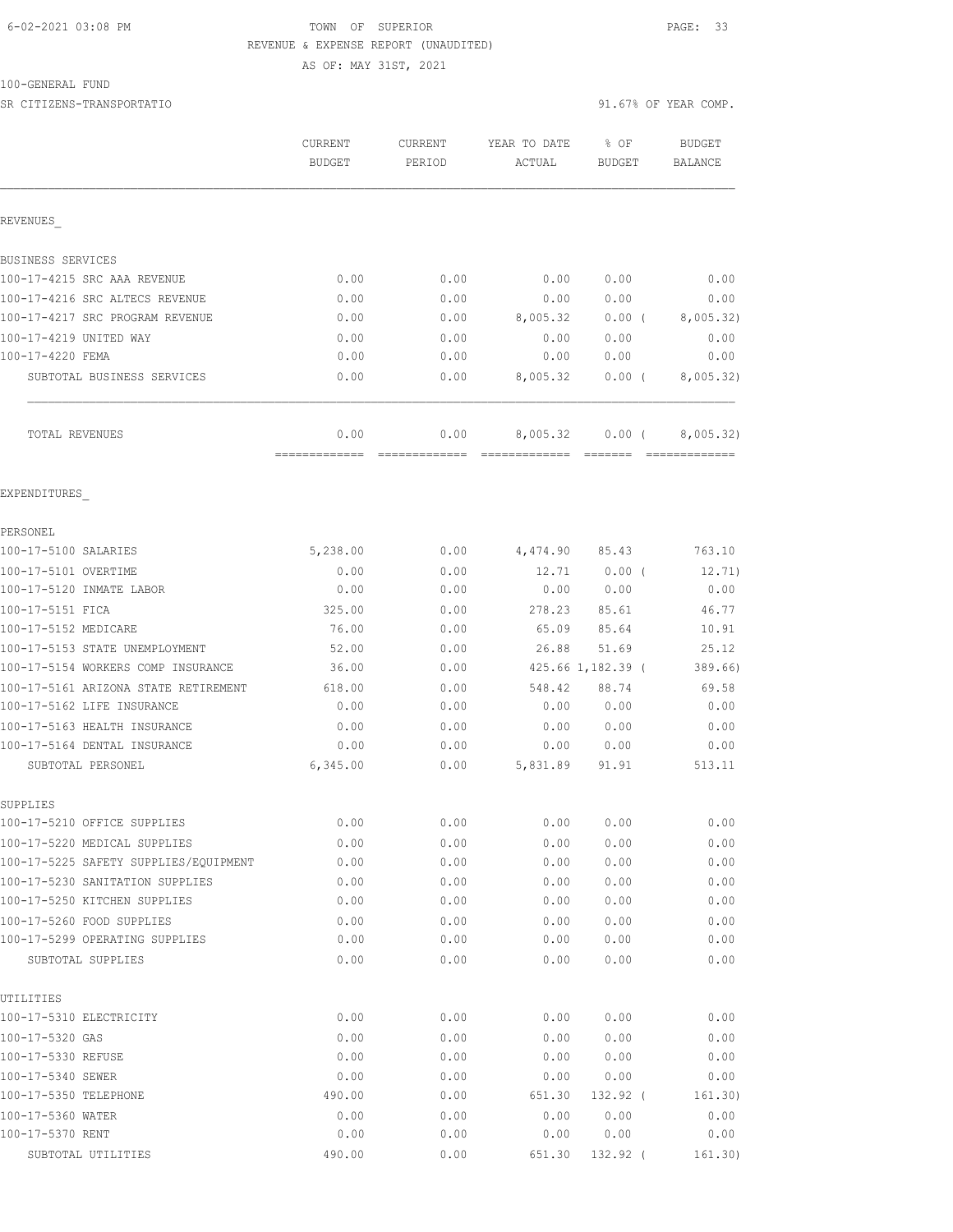### 6-02-2021 03:08 PM TOWN OF SUPERIOR PAGE: 34 REVENUE & EXPENSE REPORT (UNAUDITED)

AS OF: MAY 31ST, 2021

100-GENERAL FUND

SR CITIZENS-TRANSPORTATIO 91.67% OF YEAR COMP.

|                                         | <b>CURRENT</b><br><b>BUDGET</b> | <b>CURRENT</b><br>PERIOD | YEAR TO DATE<br>ACTUAL | % OF<br><b>BUDGET</b> | BUDGET<br><b>BALANCE</b> |
|-----------------------------------------|---------------------------------|--------------------------|------------------------|-----------------------|--------------------------|
|                                         |                                 |                          |                        |                       |                          |
| GENERAL BUSINESS EXPENSE                |                                 |                          |                        |                       |                          |
| 100-17-5410 ADVERTISING                 | 0.00                            | 0.00                     | 0.00                   | 0.00                  | 0.00                     |
| 100-17-5420 DUES & SUBSCRIPTIONS        | 0.00                            | 0.00                     | 0.00                   | 0.00                  | 0.00                     |
| 100-17-5425 CONFERENCES & TRAINING      | 0.00                            | 0.00                     | 0.00                   | 0.00                  | 0.00                     |
| 100-17-5430 PRINTING                    | 0.00                            | 0.00                     | 0.00                   | 0.00                  | 0.00                     |
| 100-17-5450 UNIFORMS                    | 0.00                            | 0.00                     | 0.00                   | 0.00                  | 0.00                     |
| 100-17-5460 POSTAGE                     | 0.00                            | 0.00                     | 0.00                   | 0.00                  | 0.00                     |
| 100-17-5470 TRAVEL                      | 0.00                            | 0.00                     | 0.00                   | 0.00                  | 0.00                     |
| 100-17-5471 AUDIT                       | 773.00                          | 0.00                     | 441.37                 | 57.10                 | 331.63                   |
| 100-17-5480 GENERAL INSURANCE           | 4,273.00                        | 36.33                    | 3,545.30               | 82.97                 | 727.70                   |
| 100-17-5481 VEHICLE INSURANCE           | 0.00                            | 0.00                     | 0.00                   | 0.00                  | 0.00                     |
| 100-17-5482 LIABILITY INSURANCE         | 0.00                            | 0.00                     | 0.00                   | 0.00                  | 0.00                     |
| SUBTOTAL GENERAL BUSINESS EXPENSE       | 5,046.00                        | 36.33                    | 3,986.67               | 79.01                 | 1,059.33                 |
| PROFESSIONAL SERVICES                   |                                 |                          |                        |                       |                          |
| 100-17-5550 OTHER PROFESSIONAL SERVICES | 1,000.00                        | 0.00                     | 0.00                   | 0.00                  | 1,000.00                 |
| SUBTOTAL PROFESSIONAL SERVICES          | 1,000.00                        | 0.00                     | 0.00                   | 0.00                  | 1,000.00                 |
| REPAIR/MAINTENANCE                      |                                 |                          |                        |                       |                          |
| 100-17-5610 PARK & BLDG IMPROVEMENTS    | 0.00                            | 0.00                     | 0.00                   | 0.00                  | 0.00                     |
| 100-17-5640 AUTO & TRUCK REPAIRS        | 2,000.00                        | 0.00                     | 83.64                  | 4.18                  | 1,916.36                 |
| 100-17-5641 GAS & OIL                   | 500.00                          | 0.00                     | 450.38                 | 90.08                 | 49.62                    |
| 100-17-5642 TIRES & TUBES               | 0.00                            | 0.00                     | 0.00                   | 0.00                  | 0.00                     |
| 100-17-5643 INMATE FUEL                 | 0.00                            | 0.00                     | 0.00                   | 0.00                  | 0.00                     |
| 100-17-5650 OTHER EOUIPMENT REPAIRS     | 0.00                            | 0.00                     | 265.07                 | 0.00(                 | 265.07                   |
| SUBTOTAL REPAIR/MAINTENANCE             | 2,500.00                        | 0.00                     | 799.09                 | 31.96                 | 1,700.91                 |

TOTAL EXPENDITURES 15,381.00 36.33 11,268.95 73.27 4,112.05

REVENUES OVER/(UNDER) EXPENDITURES ( 15,381.00)( 36.33)( 3,263.63) ( 12,117.37)

 $=$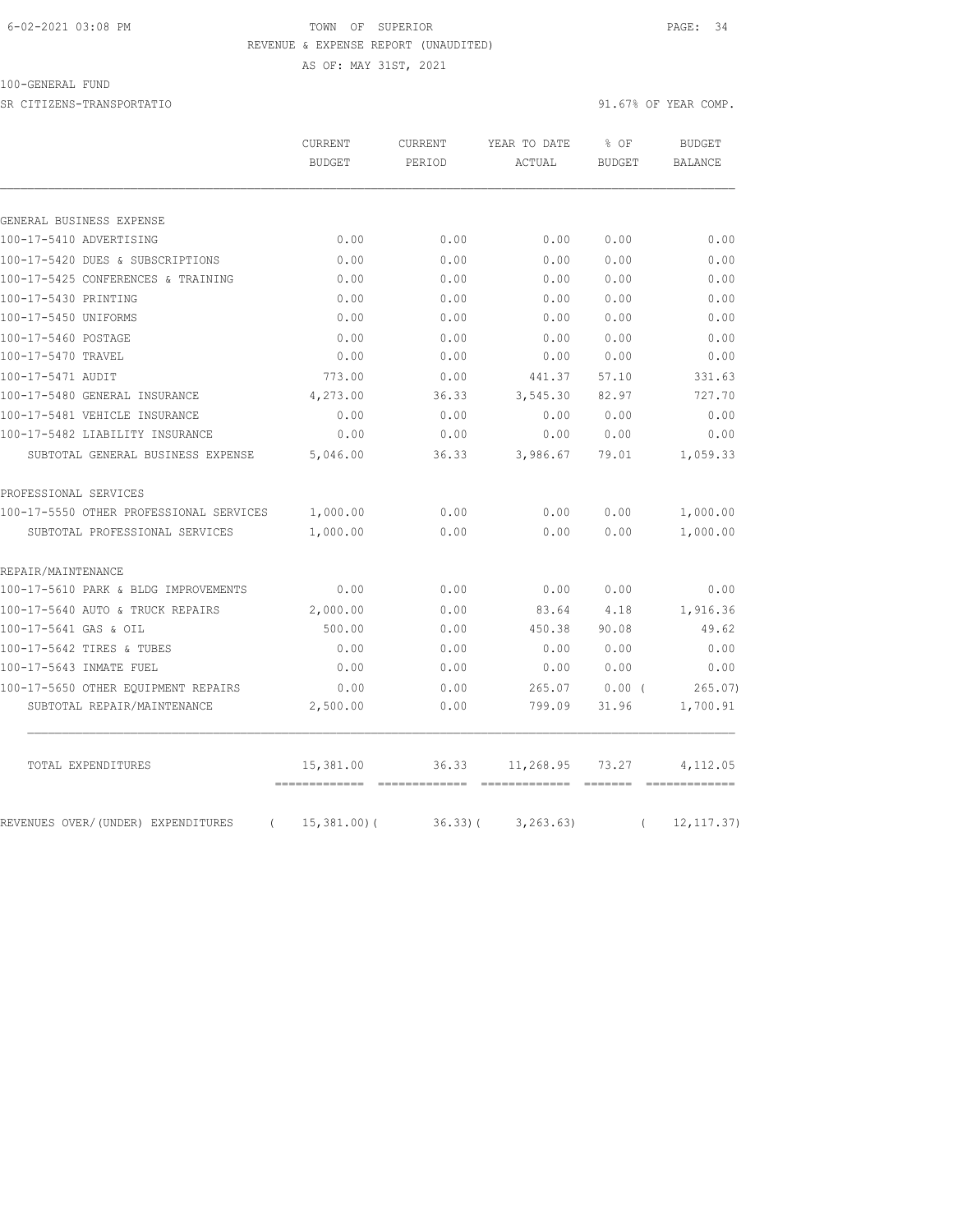100-GENERAL FUND

## TOWN OF SUPERIOR **Example 20:08 PAGE:** 35 REVENUE & EXPENSE REPORT (UNAUDITED)

AS OF: MAY 31ST, 2021

| CODE ENFORCEMENT                     |                          |                   |                                  | 91.67% OF YEAR COMP.  |                          |
|--------------------------------------|--------------------------|-------------------|----------------------------------|-----------------------|--------------------------|
|                                      | CURRENT<br><b>BUDGET</b> | CURRENT<br>PERIOD | YEAR TO DATE<br>ACTUAL           | % OF<br><b>BUDGET</b> | <b>BUDGET</b><br>BALANCE |
| REVENUES                             |                          |                   |                                  |                       |                          |
| GRANTS                               |                          |                   |                                  |                       |                          |
| 100-18-4600 BLIGHT REVENUE           | 0.00                     | 0.00              | 13,572.00                        | $0.00$ (              | 13, 572.00               |
| SUBTOTAL GRANTS                      | 0.00                     | 0.00              | 13,572.00                        | 0.00(                 | $13, 572.00$ )           |
| TOTAL REVENUES                       | 0.00<br>-------------    | 0.00              | 13,572.00                        | $0.00$ (              | 13, 572.00               |
| EXPENDITURES                         |                          |                   |                                  |                       |                          |
| PERSONEL                             |                          |                   |                                  |                       |                          |
| 100-18-5100 SALARIES                 | 21,584.00                | 0.00              | 17,909.74                        | 82.98                 | 3,674.26                 |
| 100-18-5101 OVERTIME                 | 0.00                     | 0.00              | 446.47                           | 0.00(                 | 446.47)                  |
| 100-18-5151 FICA                     | 1,338.00                 | 0.00              | 0.00                             | 0.00                  | 1,338.00                 |
| 100-18-5152 MEDICARE                 | 313.00                   | 0.00              | 266.10                           | 85.02                 | 46.90                    |
| 100-18-5153 STATE UNEMPLOYMENT       | 33.00                    | 0.00              | 47.99                            | $145.42$ (            | 14.99)                   |
| 100-18-5154 WORKERS COMP INSURANCE   | 452.00                   | 0.00              | 0.00                             | 0.00                  | 452.00                   |
| 100-18-5160 PUBLIC SAFETY RETIREMENT | 0.00                     | 0.00              | 0.00                             | 0.00                  | 0.00                     |
| 100-18-5161 ARIZONA STATE RETIREMENT | 4,477.00                 | 0.00              | 0.00                             | 0.00                  | 4,477.00                 |
| 100-18-5162 LIFE INSURANCE           | 40.00                    | 0.00              | 0.00                             | 0.00                  | 40.00                    |
| 100-18-5163 HEALTH INSURANCE         | 0.00                     | 0.00              | 0.00                             | 0.00                  | 0.00                     |
| 100-18-5164 DENTAL INSURANCE         | 189.00                   | 0.00              | 0.00                             | 0.00                  | 189.00                   |
| SUBTOTAL PERSONEL                    | 28,426.00                | 0.00              | 18,670.30                        | 65.68                 | 9,755.70                 |
| PROFESSIONAL SERVICES                |                          |                   |                                  |                       |                          |
| 100-18-5520 Blight Mitigation        | 10,000.00                | 0.00              | 1,666.61                         | 16.67                 | 8,333.39                 |
| SUBTOTAL PROFESSIONAL SERVICES       | 10,000.00                | 0.00              | 1,666.61                         | 16.67                 | 8,333.39                 |
| DEBT SERVICE                         |                          |                   |                                  |                       |                          |
| 100-18-5999 CAPITAL OUTLAY           | 0.00                     | 0.00              | 0.00                             | 0.00                  | 0.00                     |
| SUBTOTAL DEBT SERVICE                | 0.00                     | 0.00              | 0.00                             | 0.00                  | 0.00                     |
| TOTAL EXPENDITURES                   | 38,426.00                |                   | $0.00$ 20,336.91 52.92 18,089.09 |                       |                          |
| REVENUES OVER/(UNDER) EXPENDITURES   | 38,426.00)               | $0.00$ (          | 6,764.91)                        |                       | 31,661.09                |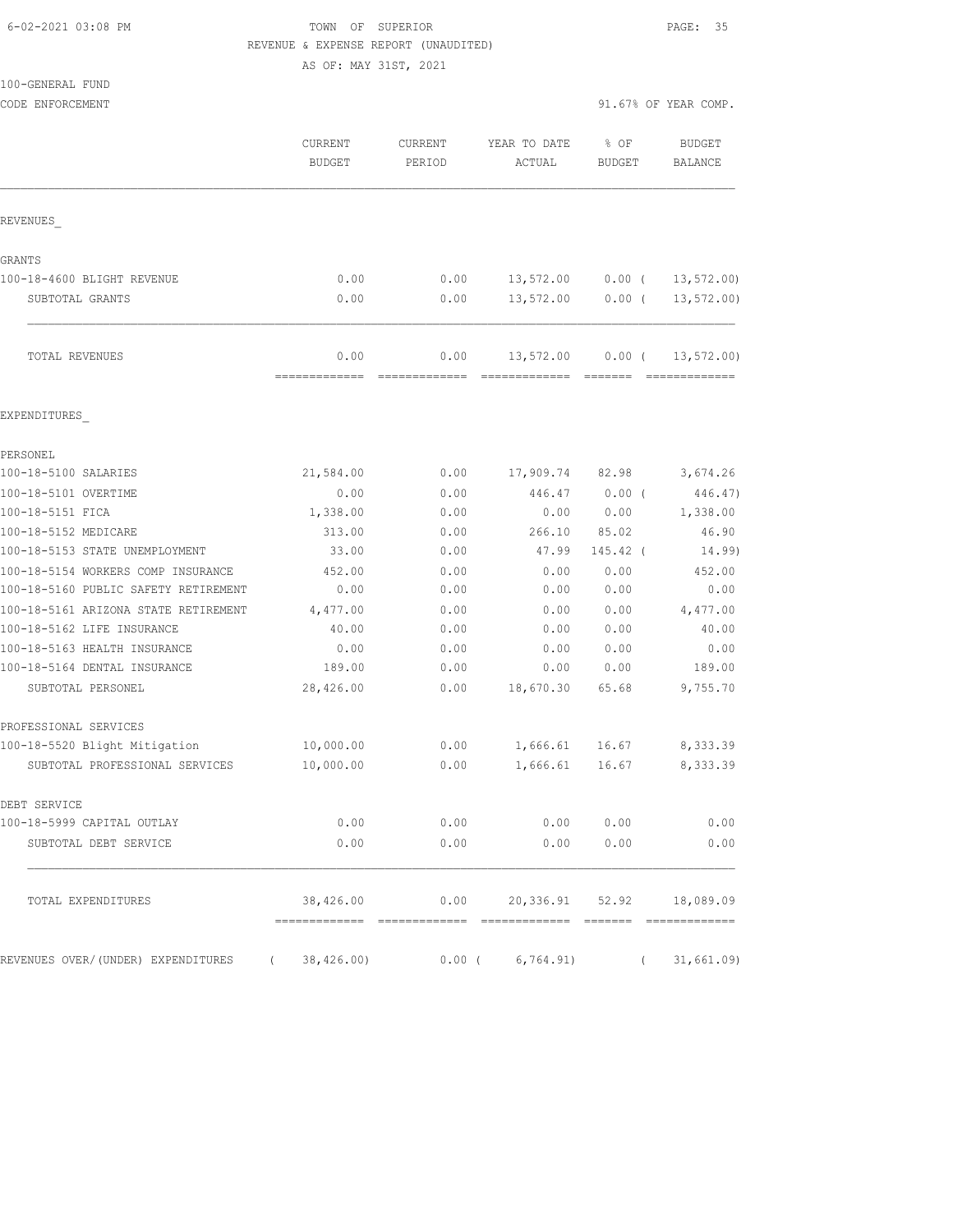| 6-02-2021 03:08 PM |  |  |
|--------------------|--|--|
|                    |  |  |

# TOWN OF SUPERIOR **Example 2018** PAGE: 36 REVENUE & EXPENSE REPORT (UNAUDITED)

AS OF: MAY 31ST, 2021

| 100-GENERAL FUND |
|------------------|
|------------------|

| EDC                                            |                                               |                   |                                                                                                                                                                                                                                                                                                                                                                                                                                                                                                               | 91.67% OF YEAR COMP.                |                                 |
|------------------------------------------------|-----------------------------------------------|-------------------|---------------------------------------------------------------------------------------------------------------------------------------------------------------------------------------------------------------------------------------------------------------------------------------------------------------------------------------------------------------------------------------------------------------------------------------------------------------------------------------------------------------|-------------------------------------|---------------------------------|
|                                                | <b>CURRENT</b><br><b>BUDGET</b>               | CURRENT<br>PERIOD | YEAR TO DATE<br>ACTUAL                                                                                                                                                                                                                                                                                                                                                                                                                                                                                        | $8$ OF<br><b>BUDGET</b>             | <b>BUDGET</b><br><b>BALANCE</b> |
|                                                |                                               |                   |                                                                                                                                                                                                                                                                                                                                                                                                                                                                                                               |                                     |                                 |
| EXPENDITURES                                   |                                               |                   |                                                                                                                                                                                                                                                                                                                                                                                                                                                                                                               |                                     |                                 |
| SUPPLIES                                       |                                               |                   |                                                                                                                                                                                                                                                                                                                                                                                                                                                                                                               |                                     |                                 |
| 100-19-5210 OFFICE SUPPLIES                    | 0.00                                          | 0.00              | 0.00                                                                                                                                                                                                                                                                                                                                                                                                                                                                                                          | 0.00                                | 0.00                            |
| 100-19-5299 OPERATING SUPPLIES                 | 0.00                                          | 0.00              | 4,000.00                                                                                                                                                                                                                                                                                                                                                                                                                                                                                                      |                                     | $0.00$ ( $4,000.00$ )           |
| SUBTOTAL SUPPLIES                              | 0.00                                          | 0.00              | 4,000.00                                                                                                                                                                                                                                                                                                                                                                                                                                                                                                      | 0.00(                               | 4,000.00)                       |
| GENERAL BUSINESS EXPENSE                       |                                               |                   |                                                                                                                                                                                                                                                                                                                                                                                                                                                                                                               |                                     |                                 |
| 100-19-5410 Advertising                        | 10,000.00                                     | 0.00              | 9,209.00                                                                                                                                                                                                                                                                                                                                                                                                                                                                                                      | 92.09                               | 791.00                          |
| 100-19-5415 Promotional Materials              | 5,000.00                                      | 0.00              | 0.00                                                                                                                                                                                                                                                                                                                                                                                                                                                                                                          | 0.00                                | 5,000.00                        |
| 100-19-5420 DUES & SUBSCRIPTIONS               | 0.00                                          | 0.00              | 0.00                                                                                                                                                                                                                                                                                                                                                                                                                                                                                                          | 0.00                                | 0.00                            |
| 100-19-5425 CONFERENCES & TRAINING             | 4,000.00                                      | 0.00              | 497.00                                                                                                                                                                                                                                                                                                                                                                                                                                                                                                        | 12.43                               | 3,503.00                        |
| 100-19-5470 TRAVEL                             | 6,000.00                                      | 0.00              | 0.00                                                                                                                                                                                                                                                                                                                                                                                                                                                                                                          | 0.00                                | 6,000.00                        |
| SUBTOTAL GENERAL BUSINESS EXPENSE              | 25,000.00                                     | 0.00              | 9,706.00                                                                                                                                                                                                                                                                                                                                                                                                                                                                                                      | 38.82                               | 15,294.00                       |
| PROFESSIONAL SERVICES                          |                                               |                   |                                                                                                                                                                                                                                                                                                                                                                                                                                                                                                               |                                     |                                 |
| 100-19-5540 LEGAL SERVICES                     | 0.00                                          | 0.00              | 0.00                                                                                                                                                                                                                                                                                                                                                                                                                                                                                                          | 0.00                                | 0.00                            |
| 100-19-5550 OTHER PROFESSIONAL SERVICE         | 0.00                                          | 0.00              | 0.00                                                                                                                                                                                                                                                                                                                                                                                                                                                                                                          | 0.00                                | 0.00                            |
| SUBTOTAL PROFESSIONAL SERVICES                 | 0.00                                          | 0.00              | 0.00                                                                                                                                                                                                                                                                                                                                                                                                                                                                                                          | 0.00                                | 0.00                            |
| TOTAL EXPENDITURES                             | 25,000.00                                     | 0.00              | 13,706.00 54.82                                                                                                                                                                                                                                                                                                                                                                                                                                                                                               |                                     | 11,294.00                       |
| REVENUES OVER/(UNDER) EXPENDITURES<br>$\left($ | ===============================<br>25,000.00) |                   | $\begin{array}{cccccccccc} \multicolumn{2}{c}{} & \multicolumn{2}{c}{} & \multicolumn{2}{c}{} & \multicolumn{2}{c}{} & \multicolumn{2}{c}{} & \multicolumn{2}{c}{} & \multicolumn{2}{c}{} & \multicolumn{2}{c}{} & \multicolumn{2}{c}{} & \multicolumn{2}{c}{} & \multicolumn{2}{c}{} & \multicolumn{2}{c}{} & \multicolumn{2}{c}{} & \multicolumn{2}{c}{} & \multicolumn{2}{c}{} & \multicolumn{2}{c}{} & \multicolumn{2}{c}{} & \multicolumn{2}{c}{} & \multicolumn{2}{c}{} & \mult$<br>$0.00$ ( 13,706.00) | $=$ $=$ $=$ $=$ $=$ $=$<br>$\left($ | -------------<br>11,294.00)     |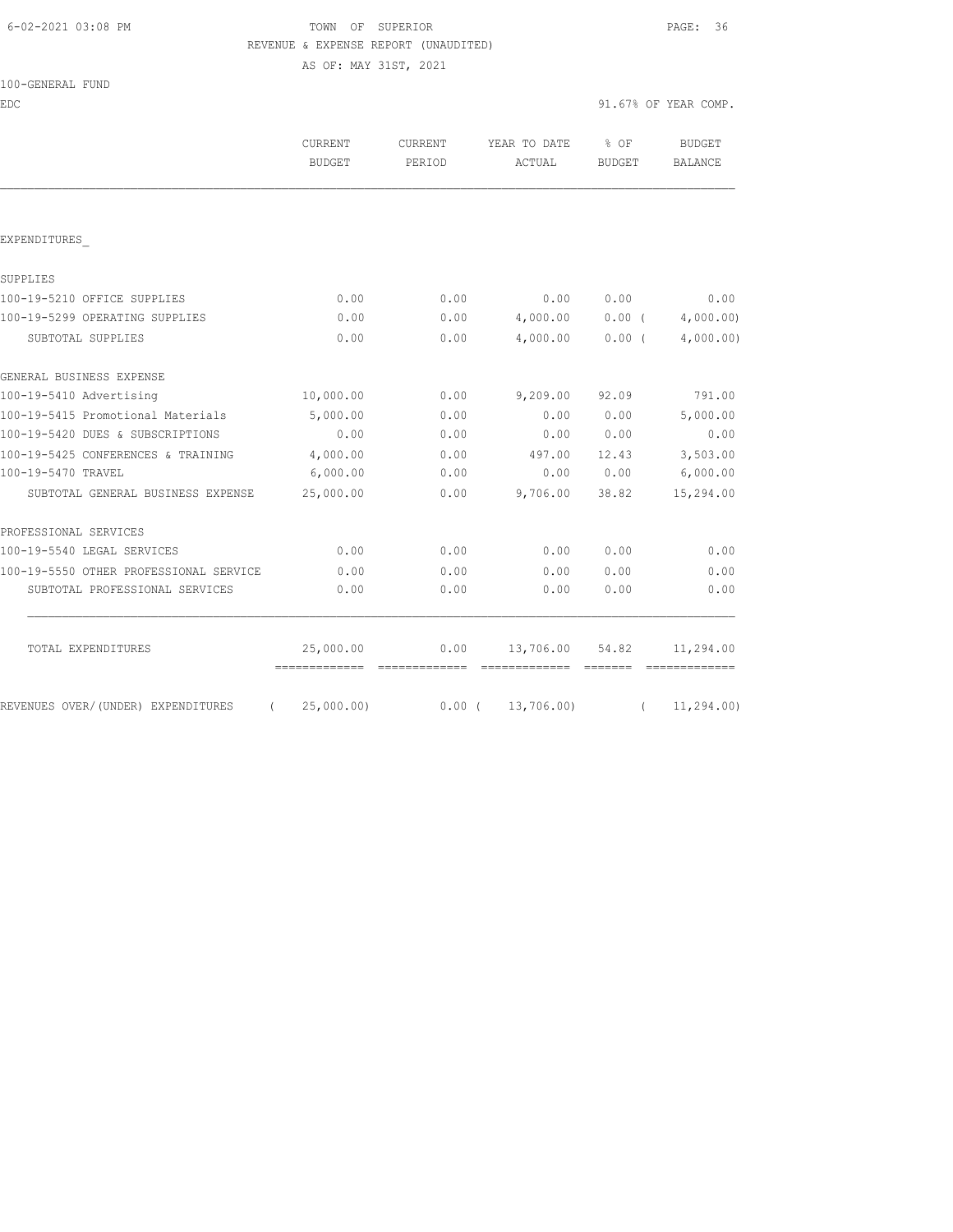| 6-02-2021 03:08 PM |  |
|--------------------|--|
|                    |  |

# TOWN OF SUPERIOR **Example 20:08 PAGE: 37** REVENUE & EXPENSE REPORT (UNAUDITED)

AS OF: MAY 31ST, 2021

100-GENERAL FUND

|                                      | CURRENT<br>BUDGET | <b>CURRENT</b><br>PERIOD | YEAR TO DATE<br>ACTUAL | % OF<br><b>BUDGET</b> | BUDGET<br><b>BALANCE</b> |
|--------------------------------------|-------------------|--------------------------|------------------------|-----------------------|--------------------------|
|                                      |                   |                          |                        |                       |                          |
| <b>EXPENDITURES</b>                  |                   |                          |                        |                       |                          |
| SUPPLIES                             |                   |                          |                        |                       |                          |
| 100-20-5299 OTHER OPERATING SUPPLIES | 0.00              | 0.00                     | 0.00                   | 0.00                  | 0.00                     |
| SUBTOTAL SUPPLIES                    | 0.00              | 0.00                     | 0.00                   | 0.00                  | 0.00                     |
| TOTAL EXPENDITURES                   | 0.00              | 0.00                     | 0.00                   | 0.00                  | 0.00                     |
| REVENUES OVER/(UNDER) EXPENDITURES   | 0.00              | 0.00                     | 0.00                   |                       | 0.00                     |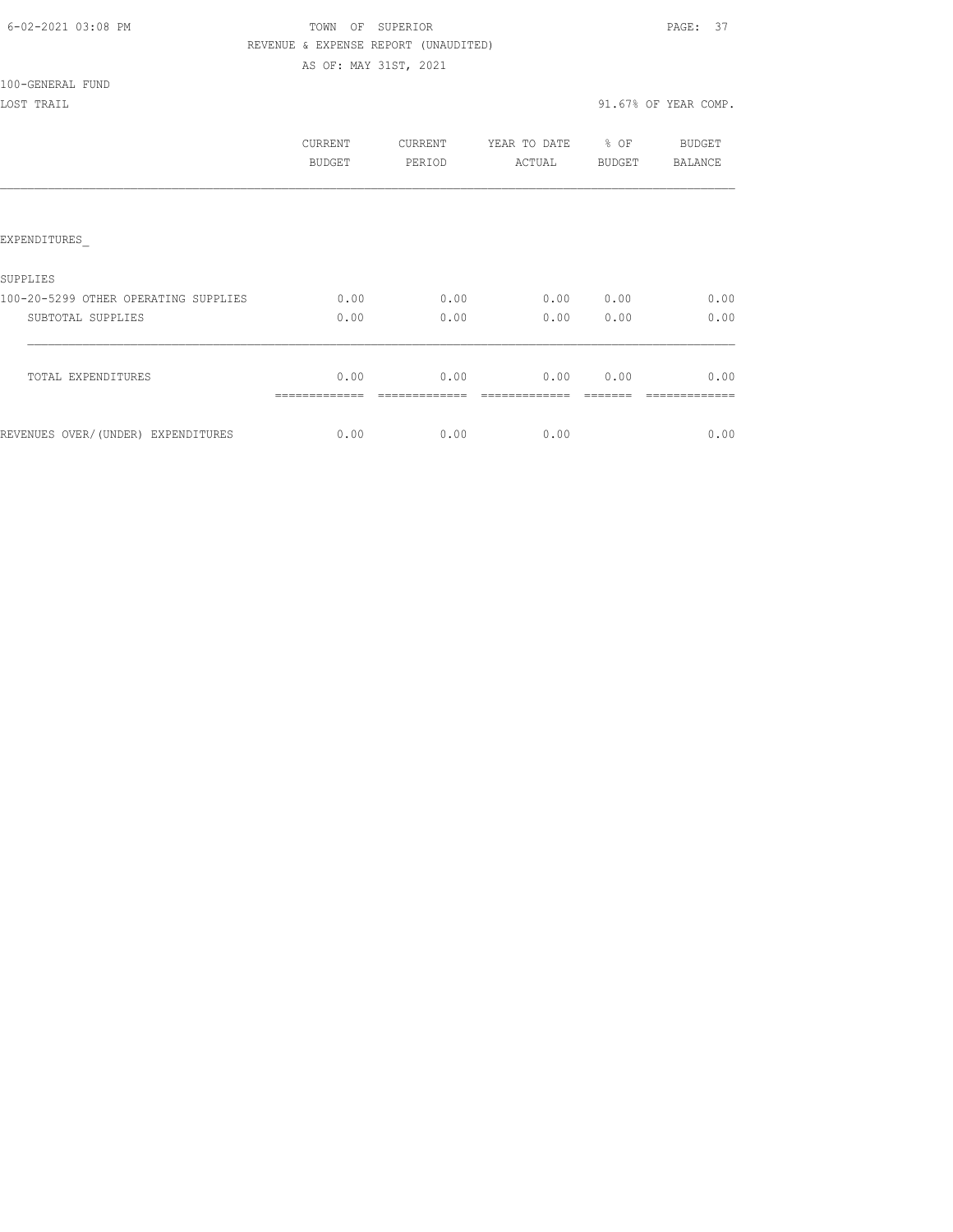| 6-02-2021 03:08 PM |  |
|--------------------|--|
|                    |  |

# TOWN OF SUPERIOR **Example 20:08 PAGE:** 38 REVENUE & EXPENSE REPORT (UNAUDITED)

AS OF: MAY 31ST, 2021

100-GENERAL FUND

SOCIO-ECONOMIC CONTINGNCY 91.67% OF YEAR COMP.

|                                        | CURRENT<br>BUDGET     | CURRENT<br>PERIOD     | YEAR TO DATE 8 OF<br>ACTUAL | BUDGET          | BUDGET<br>BALANCE     |
|----------------------------------------|-----------------------|-----------------------|-----------------------------|-----------------|-----------------------|
| REVENUES                               |                       |                       |                             |                 |                       |
| CONTRIBUTIONS                          |                       |                       |                             |                 |                       |
| 100-98-4720 SOCIO-ECONOMIC CONTINGENCY | 0.00                  | 0.00                  | 0.00                        | 0.00            | 0.00                  |
| SUBTOTAL CONTRIBUTIONS                 | 0.00                  | 0.00                  | 0.00                        | 0.00            | 0.00                  |
| <b>TOTAL REVENUES</b>                  | 0.00<br>============= | 0.00                  | 0.00                        | 0.00            | 0.00<br>============= |
| EXPENDITURES                           |                       |                       |                             |                 |                       |
| SUPPLIES                               |                       |                       |                             |                 |                       |
| 100-98-5299 OPERATING SUPPLIES         | 0.00                  | 0.00                  | 0.00                        | 0.00            | 0.00                  |
| SUBTOTAL SUPPLIES                      | 0.00                  | 0.00                  | 0.00                        | 0.00            | 0.00                  |
| TOTAL EXPENDITURES                     | 0.00<br>============= | 0.00<br>============= | 0.00<br>=============       | 0.00<br>======= | 0.00<br>============= |
| REVENUES OVER/(UNDER) EXPENDITURES     | 0.00                  | 0.00                  | 0.00                        |                 | 0.00                  |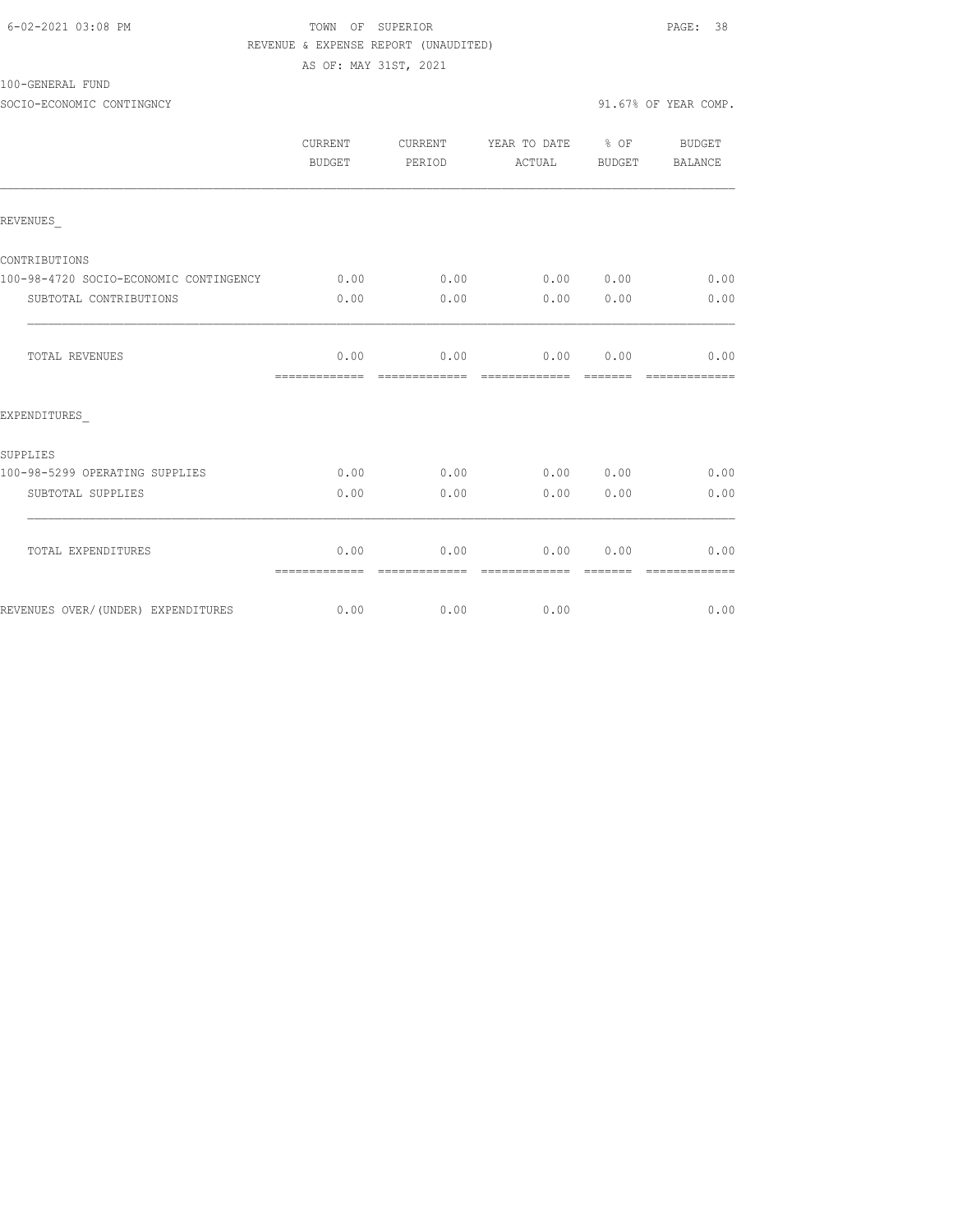| 6-02-2021 03:08 PM |  |
|--------------------|--|
|                    |  |

# TOWN OF SUPERIOR **Example 20:08 PAGE: 39** REVENUE & EXPENSE REPORT (UNAUDITED)

AS OF: MAY 31ST, 2021

## 100-GENERAL FUND

|                                    | CURRENT<br><b>BUDGET</b> | <b>CURRENT</b><br>PERIOD | YEAR TO DATE<br>ACTUAL | % OF<br><b>BUDGET</b> | BUDGET<br>BALANCE |
|------------------------------------|--------------------------|--------------------------|------------------------|-----------------------|-------------------|
|                                    |                          |                          |                        |                       |                   |
| <b>EXPENDITURES</b>                |                          |                          |                        |                       |                   |
| <b>SUPPLIES</b>                    |                          |                          |                        |                       |                   |
| 100-99-5299 OPERATING SUPPLIES     | 0.00                     | 0.00                     | 0.00                   | 0.00                  | 0.00              |
| SUBTOTAL SUPPLIES                  | 0.00                     | 0.00                     | 0.00                   | 0.00                  | 0.00              |
| TOTAL EXPENDITURES                 | 0.00                     | 0.00                     | 0.00                   | 0.00                  | 0.00              |
| REVENUES OVER/(UNDER) EXPENDITURES | 0.00                     | 0.00                     | 0.00                   |                       | 0.00              |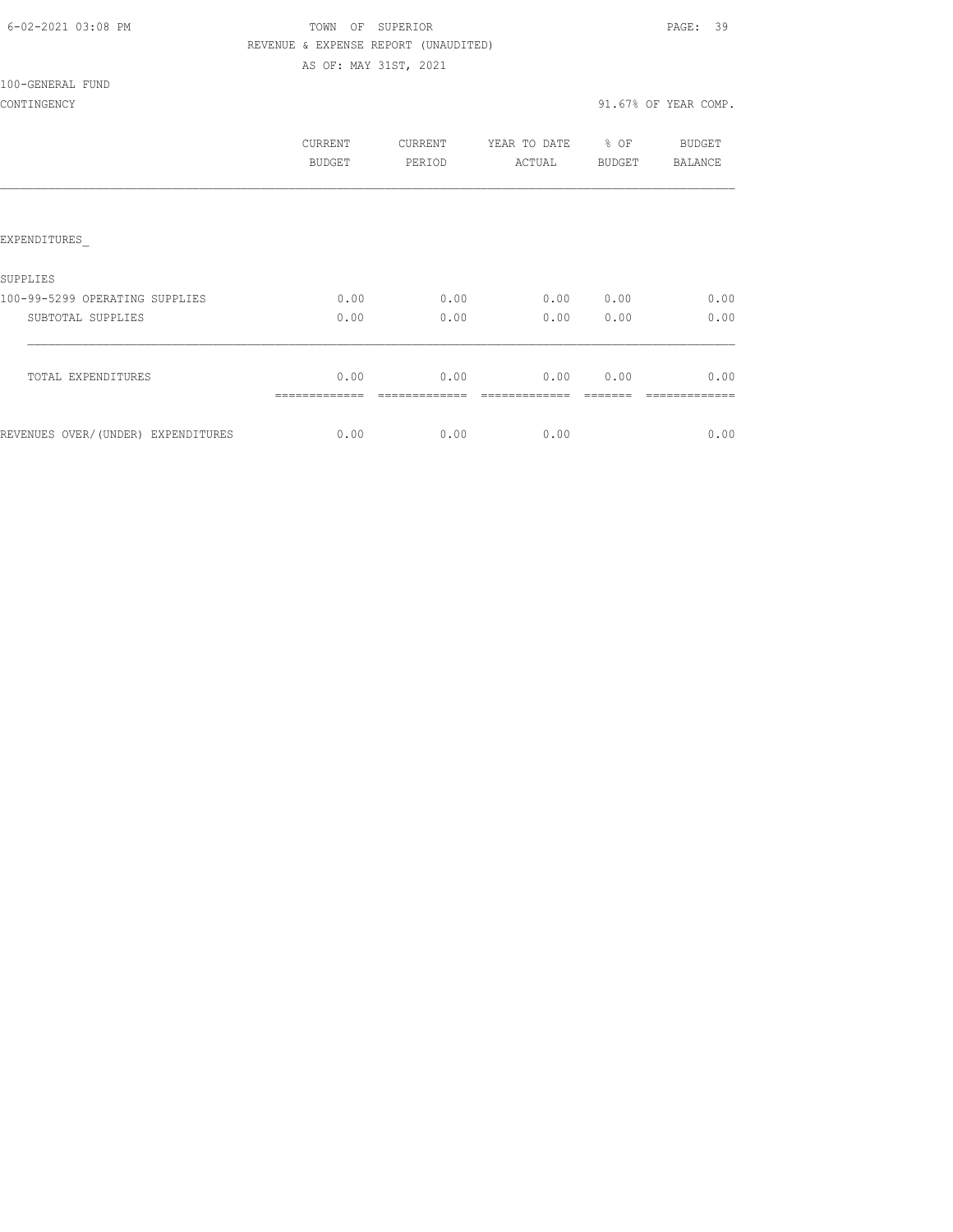| 6-02-2021 03:08 PM |  |
|--------------------|--|

## TOWN OF SUPERIOR **PAGE: 40**  REVENUE & EXPENSE REPORT (UNAUDITED) AS OF: MAY 31ST, 2021

100-GENERAL FUND

|                                                |                              |                         |                              | 91.67% OF YEAR COMP. |                            |  |
|------------------------------------------------|------------------------------|-------------------------|------------------------------|----------------------|----------------------------|--|
|                                                | CURRENT                      | CURRENT                 | YEAR TO DATE                 | % OF                 | BUDGET                     |  |
|                                                | BUDGET                       | PERIOD                  | ACTUAL                       | BUDGET               | BALANCE                    |  |
|                                                |                              |                         |                              |                      |                            |  |
| FUND TOTAL REVENUES<br>FUND TOTAL EXPENDITURES | 2,484,469.00<br>2,484,466.40 | 294,810.17<br>52,204.86 | 3,020,936.78<br>2,249,564.03 | 121.59 (<br>90.55    | 536, 467.78)<br>234,902.37 |  |
| REVENUES OVER/(UNDER) EXPENDITURES             | 2.60                         | 242,605.31              | 771, 372.75                  |                      | 771, 370.15<br>=========== |  |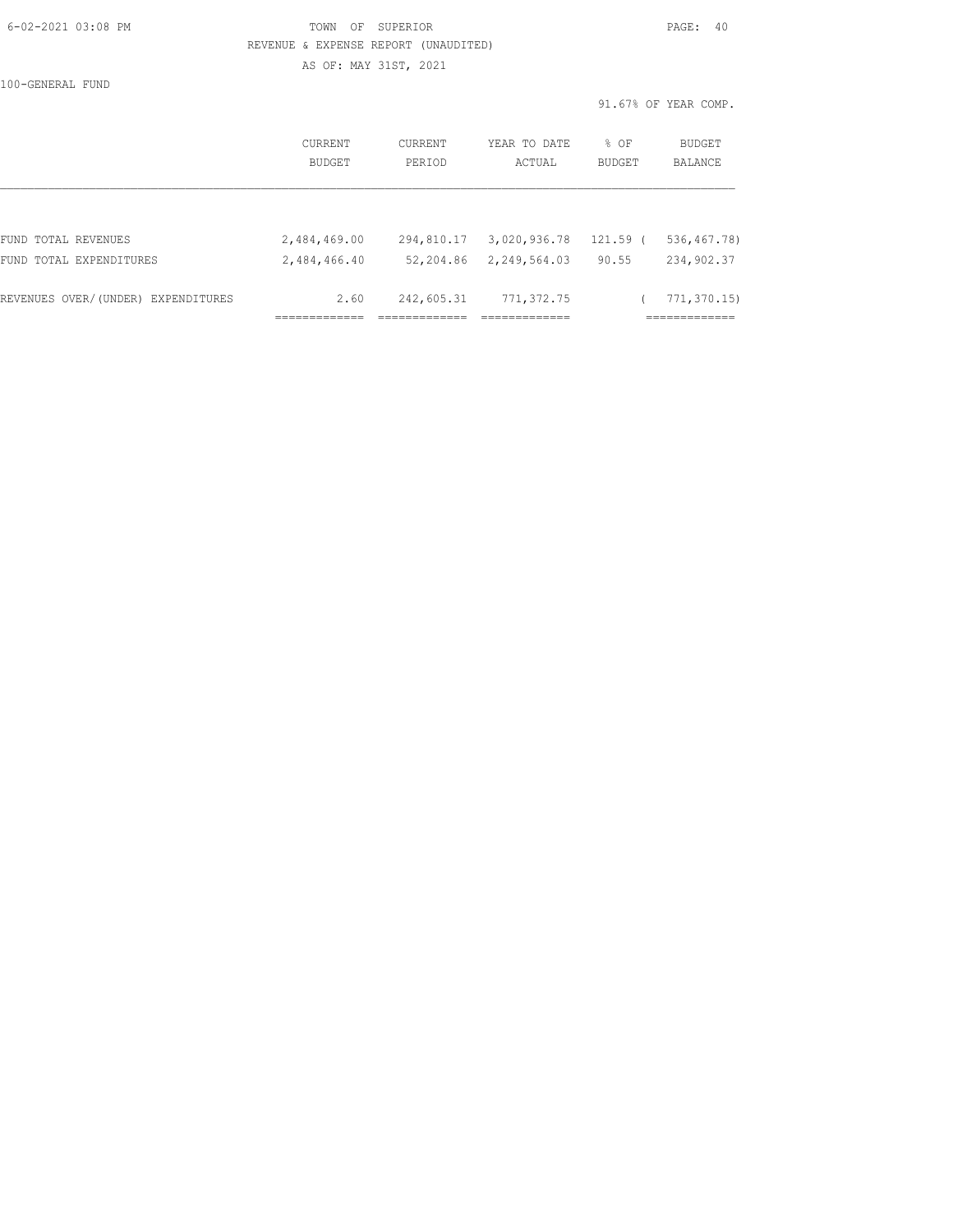AS OF: MAY 31ST, 2021

200-REFUSE SERVICE

| NON-DEPARTMENTAL                    |                                            |                   |                         |                                                                                                                                                                                                                                                                                                                                                                                                                                                                                                                                                                                                       | 91.67% OF YEAR COMP.            |  |
|-------------------------------------|--------------------------------------------|-------------------|-------------------------|-------------------------------------------------------------------------------------------------------------------------------------------------------------------------------------------------------------------------------------------------------------------------------------------------------------------------------------------------------------------------------------------------------------------------------------------------------------------------------------------------------------------------------------------------------------------------------------------------------|---------------------------------|--|
|                                     | <b>CURRENT</b><br><b>BUDGET</b>            | CURRENT<br>PERIOD | YEAR TO DATE<br>ACTUAL  | % OF<br><b>BUDGET</b>                                                                                                                                                                                                                                                                                                                                                                                                                                                                                                                                                                                 | <b>BUDGET</b><br><b>BALANCE</b> |  |
| REVENUES                            |                                            |                   |                         |                                                                                                                                                                                                                                                                                                                                                                                                                                                                                                                                                                                                       |                                 |  |
| BUSINESS SERVICES                   |                                            |                   |                         |                                                                                                                                                                                                                                                                                                                                                                                                                                                                                                                                                                                                       |                                 |  |
| 200-00-4240 REFUSE FEES             | 6,000.00                                   | 40.00             | 190.00                  | 3.17                                                                                                                                                                                                                                                                                                                                                                                                                                                                                                                                                                                                  | 5,810.00                        |  |
| 200-00-4241 TIPPING FEES-           | 15,000.00)<br>$\left($                     | 0.00              | 544.00                  | $3.63 - ($                                                                                                                                                                                                                                                                                                                                                                                                                                                                                                                                                                                            | 15,544.00)                      |  |
| 200-00-4250 PENALTIES               | 0.00                                       | 0.00              | 0.00                    | 0.00                                                                                                                                                                                                                                                                                                                                                                                                                                                                                                                                                                                                  | 0.00                            |  |
| SUBTOTAL BUSINESS SERVICES          | 9,000.00)<br>$\left($                      | 40.00             | 734.00                  | $8.16 - ($                                                                                                                                                                                                                                                                                                                                                                                                                                                                                                                                                                                            | 9,734.00)                       |  |
| ENTERPRISE SERVICES                 |                                            |                   |                         |                                                                                                                                                                                                                                                                                                                                                                                                                                                                                                                                                                                                       |                                 |  |
| 200-00-4340 COMMUNITY PICK-UPS      | 0.00                                       | 0.00              | 0.00                    | 0.00                                                                                                                                                                                                                                                                                                                                                                                                                                                                                                                                                                                                  | 0.00                            |  |
| 200-00-4350 RECYCLING INCOME        | 0.00                                       | 0.00              | 0.00                    | 0.00                                                                                                                                                                                                                                                                                                                                                                                                                                                                                                                                                                                                  | 0.00                            |  |
| SUBTOTAL ENTERPRISE SERVICES        | 0.00                                       | 0.00              | 0.00                    | 0.00                                                                                                                                                                                                                                                                                                                                                                                                                                                                                                                                                                                                  | 0.00                            |  |
| CONTINGENCY                         |                                            |                   |                         |                                                                                                                                                                                                                                                                                                                                                                                                                                                                                                                                                                                                       |                                 |  |
| 200-00-4901 TRANSFERS               | 28, 354.00                                 | 0.00              | 0.00                    | 0.00                                                                                                                                                                                                                                                                                                                                                                                                                                                                                                                                                                                                  | 28, 354.00                      |  |
| SUBTOTAL CONTINGENCY                | 28,354.00                                  | 0.00              | 0.00                    | 0.00                                                                                                                                                                                                                                                                                                                                                                                                                                                                                                                                                                                                  | 28, 354.00                      |  |
| TOTAL REVENUES                      | 19,354.00<br>-------------- -------------- | 40.00             | 734.00<br>============= | 3.79<br>$\qquad \qquad \overline{\qquad \qquad }=\overline{\qquad \qquad }=\overline{\qquad \qquad }=\overline{\qquad \qquad }=\overline{\qquad \qquad }=\overline{\qquad \qquad }=\overline{\qquad \qquad }=\overline{\qquad \qquad }=\overline{\qquad \qquad }=\overline{\qquad \qquad }=\overline{\qquad \qquad }=\overline{\qquad \qquad }=\overline{\qquad \qquad }=\overline{\qquad \qquad }=\overline{\qquad \qquad }=\overline{\qquad \qquad }=\overline{\qquad \qquad }=\overline{\qquad \qquad }=\overline{\qquad \qquad }=\overline{\qquad \qquad }=\overline{\qquad \qquad }=\overline{\$ | 18,620.00<br>--------------     |  |
| EXPENDITURES                        |                                            |                   |                         |                                                                                                                                                                                                                                                                                                                                                                                                                                                                                                                                                                                                       |                                 |  |
| PERSONEL                            |                                            |                   |                         |                                                                                                                                                                                                                                                                                                                                                                                                                                                                                                                                                                                                       |                                 |  |
| 200-00-5100 Salaries                | 13,520.00                                  | 0.00              | 13,384.00               | 98.99                                                                                                                                                                                                                                                                                                                                                                                                                                                                                                                                                                                                 | 136.00                          |  |
| 200-00-5101 OVERTIME                | 0.00                                       | 0.00              | 338.24                  | $0.00$ (                                                                                                                                                                                                                                                                                                                                                                                                                                                                                                                                                                                              | 338.24)                         |  |
| 200-00-5151 FICA                    | 361.00                                     | 0.00              | 850.80                  | $235.68$ (                                                                                                                                                                                                                                                                                                                                                                                                                                                                                                                                                                                            | 489.80)                         |  |
| 200-00-5152 Medicare                | 84.00                                      | 0.00              | 198.99                  | $236.89$ (                                                                                                                                                                                                                                                                                                                                                                                                                                                                                                                                                                                            | 114.99)                         |  |
| 200-00-5153 SUTA                    | 30.00                                      | 0.00              | 72.94                   | 243.13 (                                                                                                                                                                                                                                                                                                                                                                                                                                                                                                                                                                                              | 42.94)                          |  |
| 200-00-5154 Workers Comp            | 54.00                                      | 0.00              | 0.00                    | 0.00                                                                                                                                                                                                                                                                                                                                                                                                                                                                                                                                                                                                  | 54.00                           |  |
| 200-00-5161 ASRS                    | 687.00                                     | 0.00              | 1,676.87                | 244.09 (                                                                                                                                                                                                                                                                                                                                                                                                                                                                                                                                                                                              | 989.87)                         |  |
| 200-00-5162 Life Insurance          | 16.00                                      | 0.00              | 0.00                    | 0.00                                                                                                                                                                                                                                                                                                                                                                                                                                                                                                                                                                                                  | 16.00                           |  |
| 200-00-5163 Health Insurance        | 1,527.00                                   | 0.00              | 0.00                    | 0.00                                                                                                                                                                                                                                                                                                                                                                                                                                                                                                                                                                                                  | 1,527.00                        |  |
| 200-00-5164 Dental Insurance        | 74.00                                      | $0.00$ (          | 16.59                   | $22.42-$                                                                                                                                                                                                                                                                                                                                                                                                                                                                                                                                                                                              | 90.59                           |  |
| SUBTOTAL PERSONEL                   | 16,353.00                                  | 0.00              | 16, 505.25              | $100.93$ (                                                                                                                                                                                                                                                                                                                                                                                                                                                                                                                                                                                            | 152.25)                         |  |
| SUPPLIES                            |                                            |                   |                         |                                                                                                                                                                                                                                                                                                                                                                                                                                                                                                                                                                                                       |                                 |  |
| 200-00-5225 Safety Supplies & Equip | 1,000.00                                   | 0.00              | 0.00                    | 0.00                                                                                                                                                                                                                                                                                                                                                                                                                                                                                                                                                                                                  | 1,000.00                        |  |
| 200-00-5299 Operating Supplies      | 500.00                                     | 0.00              | 2,416.79                | 483.36 (                                                                                                                                                                                                                                                                                                                                                                                                                                                                                                                                                                                              | 1, 916.79                       |  |
| SUBTOTAL SUPPLIES                   | 1,500.00                                   | 0.00              | 2,416.79                | $161.12$ (                                                                                                                                                                                                                                                                                                                                                                                                                                                                                                                                                                                            | 916.79)                         |  |
| UTILITIES                           |                                            |                   |                         |                                                                                                                                                                                                                                                                                                                                                                                                                                                                                                                                                                                                       |                                 |  |
| 200-00-5310 Electricity             | 0.00                                       | 0.00              | 0.00                    | 0.00                                                                                                                                                                                                                                                                                                                                                                                                                                                                                                                                                                                                  | 0.00                            |  |
| 200-00-5330 REFUSE                  | 0.00                                       | 350.00            | 49,306.78               | $0.00$ (                                                                                                                                                                                                                                                                                                                                                                                                                                                                                                                                                                                              | 49,306.78)                      |  |
| SUBTOTAL UTILITIES                  | 0.00                                       | 350.00            | 49,306.78               | $0.00$ (                                                                                                                                                                                                                                                                                                                                                                                                                                                                                                                                                                                              | 49,306.78)                      |  |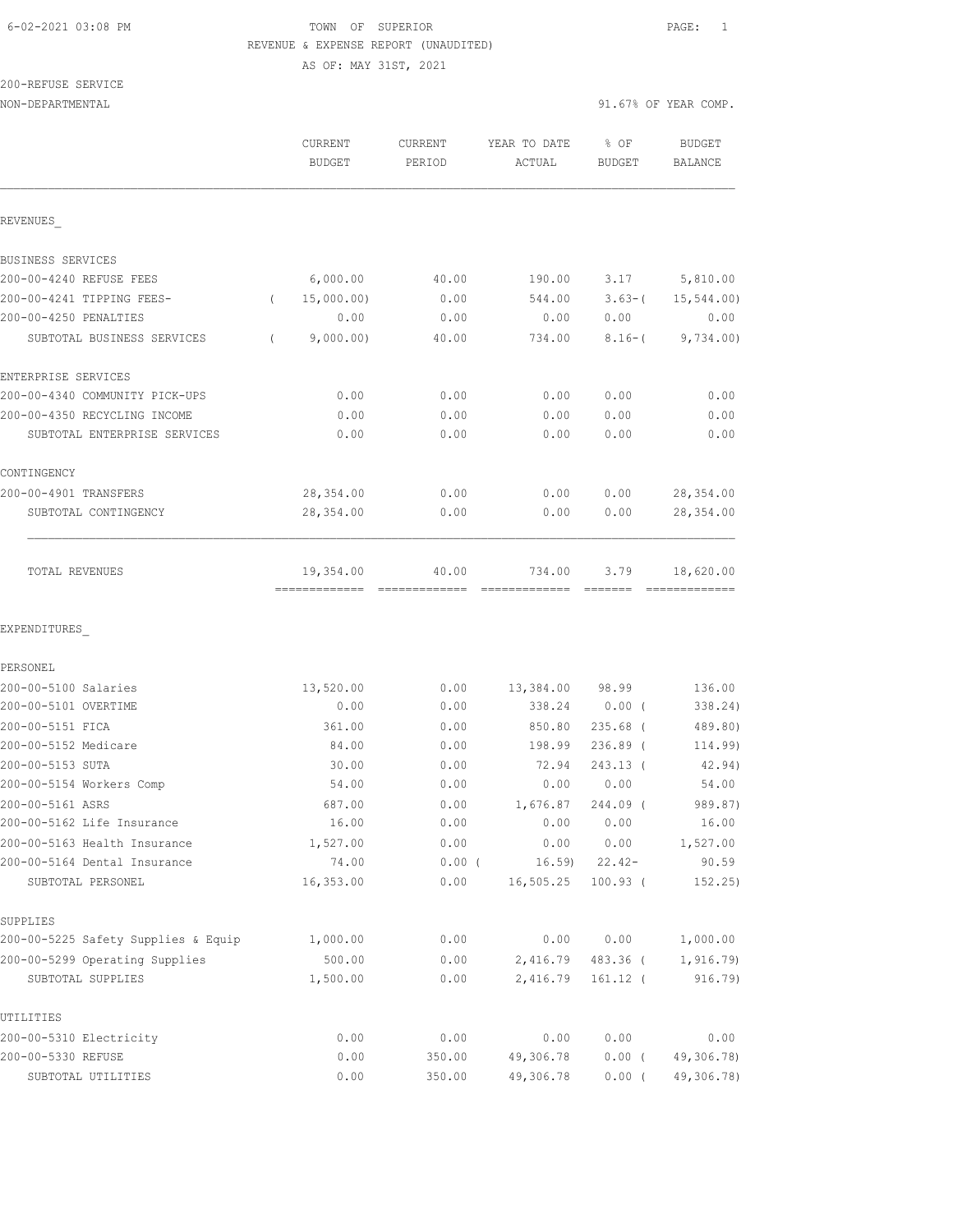AS OF: MAY 31ST, 2021

200-REFUSE SERVICE

|                                          | CURRENT<br>BUDGET | <b>CURRENT</b><br>PERIOD | YEAR TO DATE<br>ACTUAL | % OF<br><b>BUDGET</b> | <b>BUDGET</b><br>BALANCE |
|------------------------------------------|-------------------|--------------------------|------------------------|-----------------------|--------------------------|
|                                          |                   |                          |                        |                       |                          |
| GENERAL BUSINESS EXPENSE                 |                   |                          |                        |                       |                          |
| 200-00-5410 ADVERTISING                  | 0.00              | 0.00                     | 0.00                   | 0.00                  | 0.00                     |
| 200-00-5420 DUES, PERMITS, SUBSCRIPTIONS | 0.00              | 0.00                     | 0.00                   | 0.00                  | 0.00                     |
| 200-00-5425 CONFERENCE/TRAINING          | 0.00              | 0.00                     | 0.00                   | 0.00                  | 0.00                     |
| 200-00-5492 BAD DEBT EXPENSE             | 0.00              | 0.00                     | 0.00                   | 0.00                  | 0.00                     |
| SUBTOTAL GENERAL BUSINESS EXPENSE        | 0.00              | 0.00                     | 0.00                   | 0.00                  | 0.00                     |
| PROFESSIONAL SERVICES                    |                   |                          |                        |                       |                          |
| 200-00-5520 CONTRACT SERVICES            | 0.00              | 3,430.00                 | 37,535.50              | 0.00(                 | 37, 535.50               |
| 200-00-5550 Professional Services        | 0.00              | 100.00                   | 100.00                 | 0.00(                 | 100.00)                  |
| 200-00-5560 REFUSE LANDFILL TIPPING      | 0.00              | 0.00                     | 0.00                   | 0.00                  | 0.00                     |
| 200-00-5570 ROLL OFF REMOVAL             | 0.00              | 0.00                     | 0.00                   | 0.00                  | 0.00                     |
| 200-00-5599 Transfer Clean-Up            | 0.00              | 0.00                     | 0.00                   | 0.00                  | 0.00                     |
| SUBTOTAL PROFESSIONAL SERVICES           | 0.00              | 3,530.00                 | 37,635.50              | $0.00$ (              | 37,635.50)               |
| REPAIR/MAINTENANCE                       |                   |                          |                        |                       |                          |
| 200-00-5640 Auto Truck Repair            | 1,000.00          | 0.00                     | 0.00                   | 0.00                  | 1,000.00                 |
| 200-00-5641 Gas & Oil                    | 500.00            | 0.00                     | 836.06                 | $167.21$ (            | 336.06)                  |
| 200-00-5670 STREET AND SIDEWALK REPAIR   | 0.00              | 0.00                     | 462.92                 | 0.00(                 | 462.92)                  |
| SUBTOTAL REPAIR/MAINTENANCE              | 1,500.00          | 0.00                     | 1,298.98               | 86.60                 | 201.02                   |
| CAPITAL OUTLAY                           |                   |                          |                        |                       |                          |
| 200-00-5720 OFICE EQUIPMENT              | 0.00              | 0.00                     | 0.00                   | 0.00                  | 0.00                     |
| SUBTOTAL CAPITAL OUTLAY                  | 0.00              | 0.00                     | 0.00                   | 0.00                  | 0.00                     |
| DEBT SERVICE                             |                   |                          |                        |                       |                          |
| 200-00-5900 DEBT SVC - PRINCIPAL         | 0.00              | 0.00                     | 0.00                   | 0.00                  | 0.00                     |
| 200-00-5901 DEBT SVC - INTEREST          | 0.00              | 0.00                     | 0.00                   | 0.00                  | 0.00                     |
| SUBTOTAL DEBT SERVICE                    | 0.00              | 0.00                     | 0.00                   | 0.00                  | 0.00                     |
| TOTAL EXPENDITURES                       | 19,353.00         | 3,880.00                 | 107,163.30             | 553.73 (              | 87,810.30)               |
|                                          |                   |                          |                        |                       |                          |
| REVENUES OVER/(UNDER) EXPENDITURES       | $1.00$ (          | $3,840.00)$ (            | 106, 429.30)           |                       | 106,430.30               |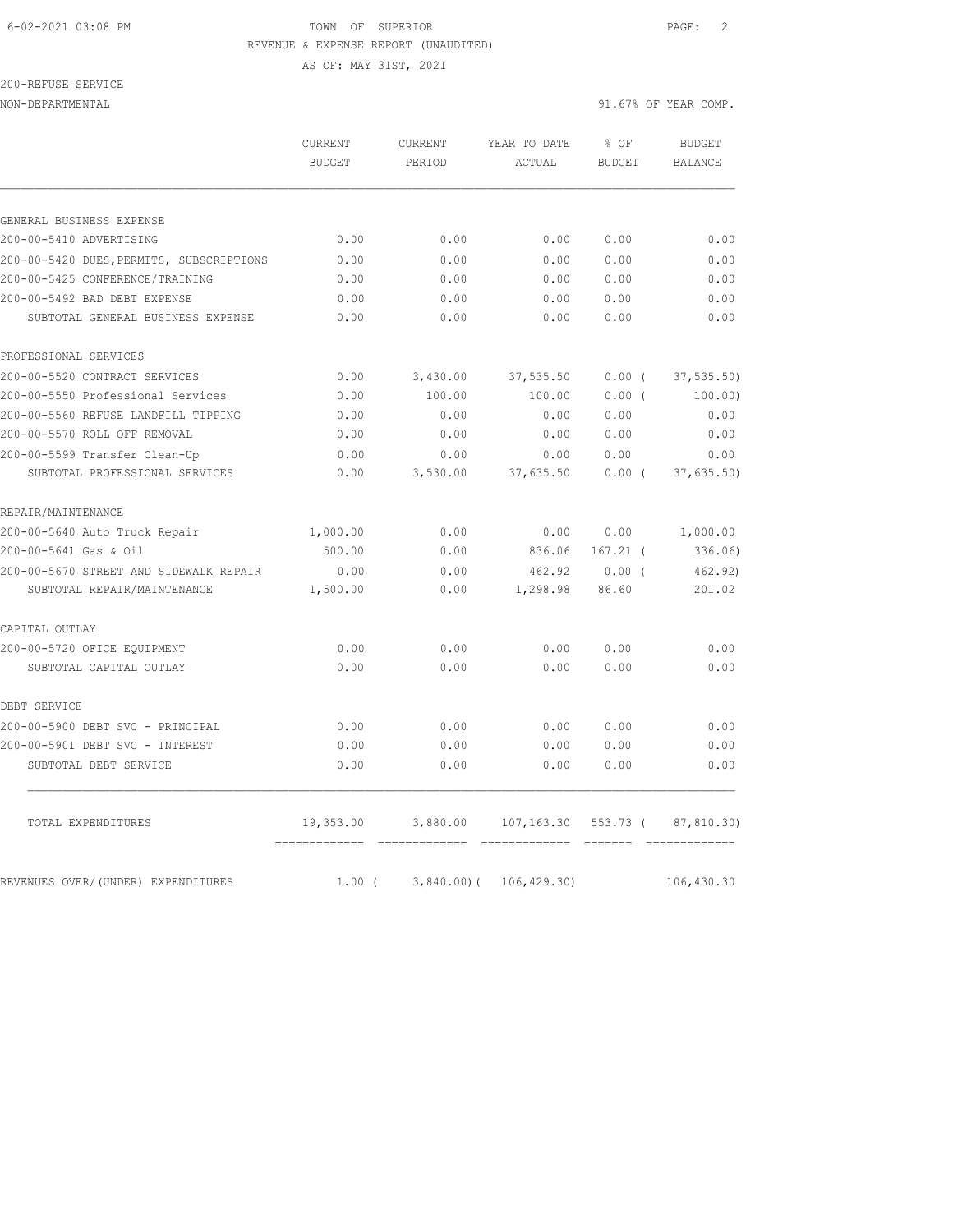| $6 - 02 - 2021$ $03:08$ PM         | TOWN<br>OF                           | SUPERIOR                         |                     |             | PAGE:<br>3           |
|------------------------------------|--------------------------------------|----------------------------------|---------------------|-------------|----------------------|
|                                    | REVENUE & EXPENSE REPORT (UNAUDITED) |                                  |                     |             |                      |
|                                    | AS OF: MAY 31ST, 2021                |                                  |                     |             |                      |
| 200-REFUSE SERVICE                 |                                      |                                  |                     |             |                      |
|                                    |                                      |                                  |                     |             | 91.67% OF YEAR COMP. |
|                                    | CURRENT                              | CURRENT                          | YEAR TO DATE        | $8$ OF      | BUDGET               |
|                                    | BUDGET                               | PERIOD                           | ACTUAL              | BUDGET      | BALANCE              |
|                                    |                                      |                                  |                     |             |                      |
| FUND TOTAL REVENUES                | 19,354.00                            | 40.00                            |                     | 734.00 3.79 | 18,620.00            |
| FUND TOTAL EXPENDITURES            | 19,353.00                            |                                  | 3,880.00 107,163.30 | 553.73 (    | 87,810.30)           |
| REVENUES OVER/(UNDER) EXPENDITURES |                                      | $1.00$ ( 3,840.00) ( 106,429.30) |                     |             | 106,430.30           |
|                                    |                                      |                                  | =============       |             | =============        |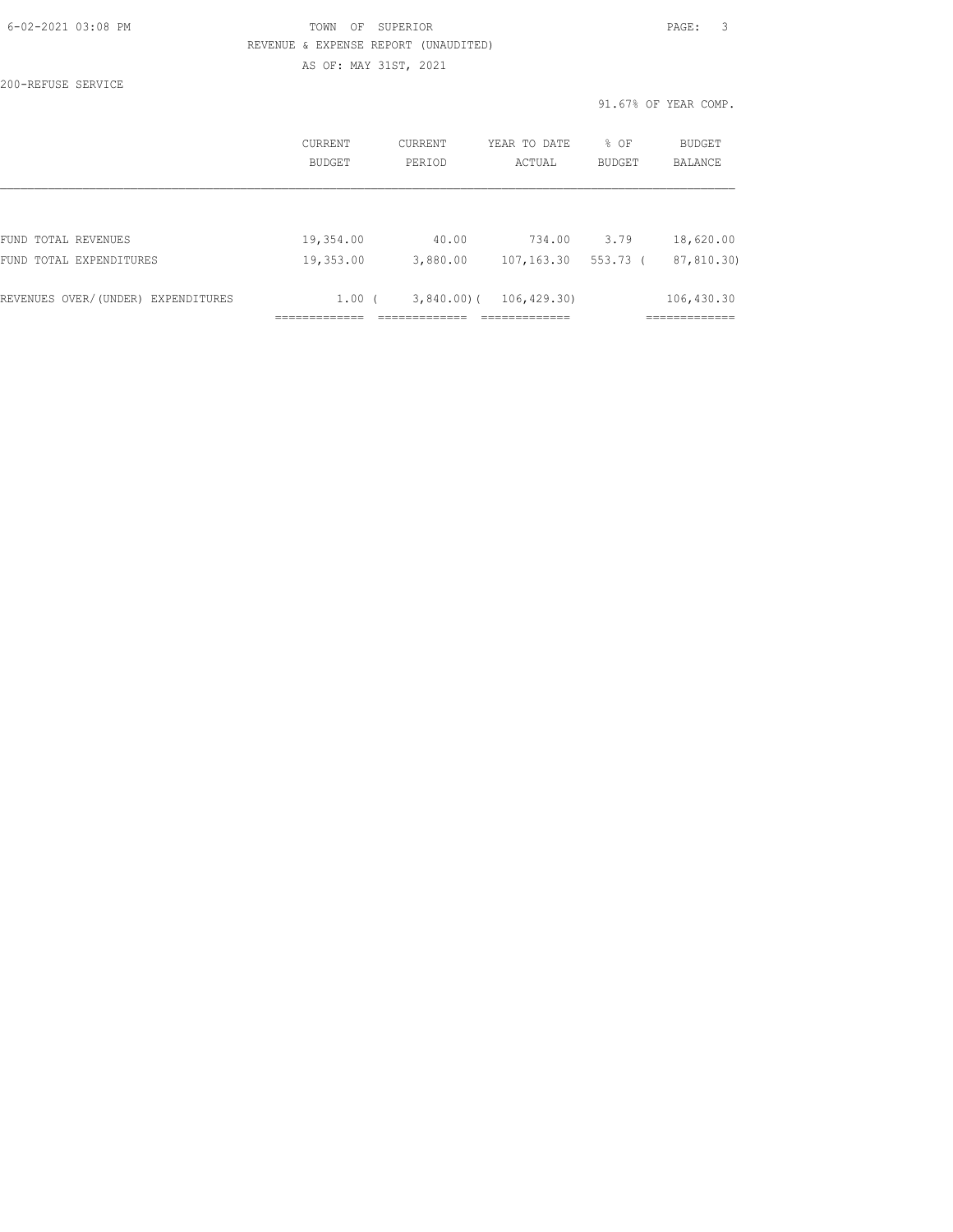AS OF: MAY 31ST, 2021

210-SEWER

|                                                                  | CURRENT<br><b>BUDGET</b>                     | CURRENT<br>PERIOD | YEAR TO DATE<br>ACTUAL          | % OF<br><b>BUDGET</b> | <b>BUDGET</b><br>BALANCE |
|------------------------------------------------------------------|----------------------------------------------|-------------------|---------------------------------|-----------------------|--------------------------|
| REVENUES                                                         |                                              |                   |                                 |                       |                          |
| TAXES                                                            |                                              |                   |                                 |                       |                          |
| 210-00-4133 PROPERTY TAX                                         | 0.00                                         | 0.00              | 0.00                            | 0.00                  | 0.00                     |
| SUBTOTAL TAXES                                                   | 0.00                                         | 0.00              | 0.00                            | 0.00                  | 0.00                     |
| <b>BUSINESS SERVICES</b>                                         |                                              |                   |                                 |                       |                          |
| 210-00-4240 SEWER FEES                                           | 380,244.00                                   |                   | 34,656.00  405,259.99  106.58 ( |                       | 25,015.99)               |
| 210-00-4250 PENALTIES                                            | 0.00                                         |                   | $0.00$ ( 493.00) 0.00           |                       | 493.00                   |
| SUBTOTAL BUSINESS SERVICES                                       | 380,244.00                                   | 34,656.00         | 404,766.99 106.45 (             |                       | 24,522.99)               |
| <b>GRANTS</b>                                                    |                                              |                   |                                 |                       |                          |
| 210-00-4600 GRANT REVENUE                                        | 0.00                                         | 0.00              | 0.00                            | 0.00                  | 0.00                     |
| 210-00-4601 NONOPERATING GRANTS                                  | 0.00                                         | 0.00              | 0.00                            | 0.00                  | 0.00                     |
| SUBTOTAL GRANTS                                                  | 0.00                                         | 0.00              | 0.00                            | 0.00                  | 0.00                     |
| CONTINGENCY                                                      |                                              |                   |                                 |                       |                          |
| 210-00-4900 CONTINGENCY                                          | 0.00                                         | 0.00              | 0.00                            | 0.00                  | 0.00                     |
| 210-00-4901 INTERFUND TRANSFER-SEWER                             | 45,047.00                                    | 0.00              | 0.00                            | 0.00                  | 45,047.00                |
| 210-00-4902 FUND BALANCE CARRYFORWARD                            | 0.00                                         | 0.00              | 0.00                            | 0.00                  | 0.00                     |
| 210-00-4950 Gain/loss on sale of assets                          | 0.00                                         | 0.00              | 0.00                            | 0.00                  | 0.00                     |
| SUBTOTAL CONTINGENCY                                             | 45,047.00                                    | 0.00              | 0.00                            | 0.00                  | 45,047.00                |
| TOTAL REVENUES                                                   | 425,291.00<br>============================== |                   | 34,656.00 404,766.99 95.17      |                       | 20,524.01                |
| EXPENDITURES                                                     |                                              |                   |                                 |                       |                          |
| PERSONEL                                                         |                                              |                   |                                 |                       |                          |
| 210-00-5100 SALARIES                                             | 85, 317.00                                   | 0.00              |                                 | 60,485.90 70.90       | 24,831.10                |
| 210-00-5101 OVERTIME                                             | 7,500.00                                     | 0.00              | 8,680.78 115.74 (               |                       | 1,180.78)                |
| 210-00-5151 FICA                                                 | 4,975.00                                     | 0.00              | 4,258.96                        | 85.61                 | 716.04                   |
| 210-00-5152 MEDICARE                                             | 1,164.00                                     | 0.00              | 996.04                          | 85.57                 | 167.96                   |
| 210-00-5153 STATE UNEMPLOYMENT                                   | 136.00                                       | 0.00              | 198.26                          | 145.78 (              | 62, 26)                  |
| 210-00-5154 WORKERS COMP INSURANCE                               | 3,613.00                                     | 0.00              | 3,703.00                        | $102.49$ (            | 90.00)                   |
| 210-00-5161 ARIZONA STATE RETIREMENT 9,806.00                    |                                              | 0.00              | 8,452.10                        | 86.19                 | 1,353.90                 |
| 210-00-5162 LIFE INSURANCE                                       | 165.00                                       | 13.40             | 160.30                          | 97.15                 | 4.70                     |
| 210-00-5163 HEALTH INSURANCE                                     | 15,407.00                                    | 0.00              | 8,917.30                        | 57.88                 | 6,489.70                 |
| 210-00-5164 DENTAL INSURANCE                                     | 777.00                                       | 63.16             | 628.42                          | 80.88                 | 148.58                   |
| SUBTOTAL PERSONEL                                                | 128,860.00                                   | 76.56             | 96,481.06                       | 74.87                 | 32, 378.94               |
| SUPPLIES                                                         |                                              |                   |                                 |                       |                          |
| 210-00-5210 OFFICE SUPPLIES                                      | 2,000.00                                     | 0.00              | 0.00                            | 0.00                  | 2,000.00                 |
| 210-00-5220 MEDICAL SUPPLIES                                     | 0.00                                         | 0.00              | 0.00                            | 0.00                  | 0.00                     |
| 210-00-5225 SAFETY SUPPLIES/EQUIPMENT                            | 0.00                                         | 0.00              | 0.00                            | 0.00                  | 0.00                     |
| 210-00-5230 SANITATION SUPPLIES<br>210-00-5240 CHEMICAL SUPPLIES | 0.00<br>15,146.00                            | 0.00<br>0.00      | 0.00<br>6,980.12                | 0.00<br>46.09         | 0.00<br>8,165.88         |
| 210-00-5299 OPERATING SUPPLIES                                   | 30,000.00                                    | 894.00            | 12,979.63                       | 43.27                 | 17,020.37                |
| SUBTOTAL SUPPLIES                                                | 47,146.00                                    | 894.00            | 19,959.75                       | 42.34                 | 27,186.25                |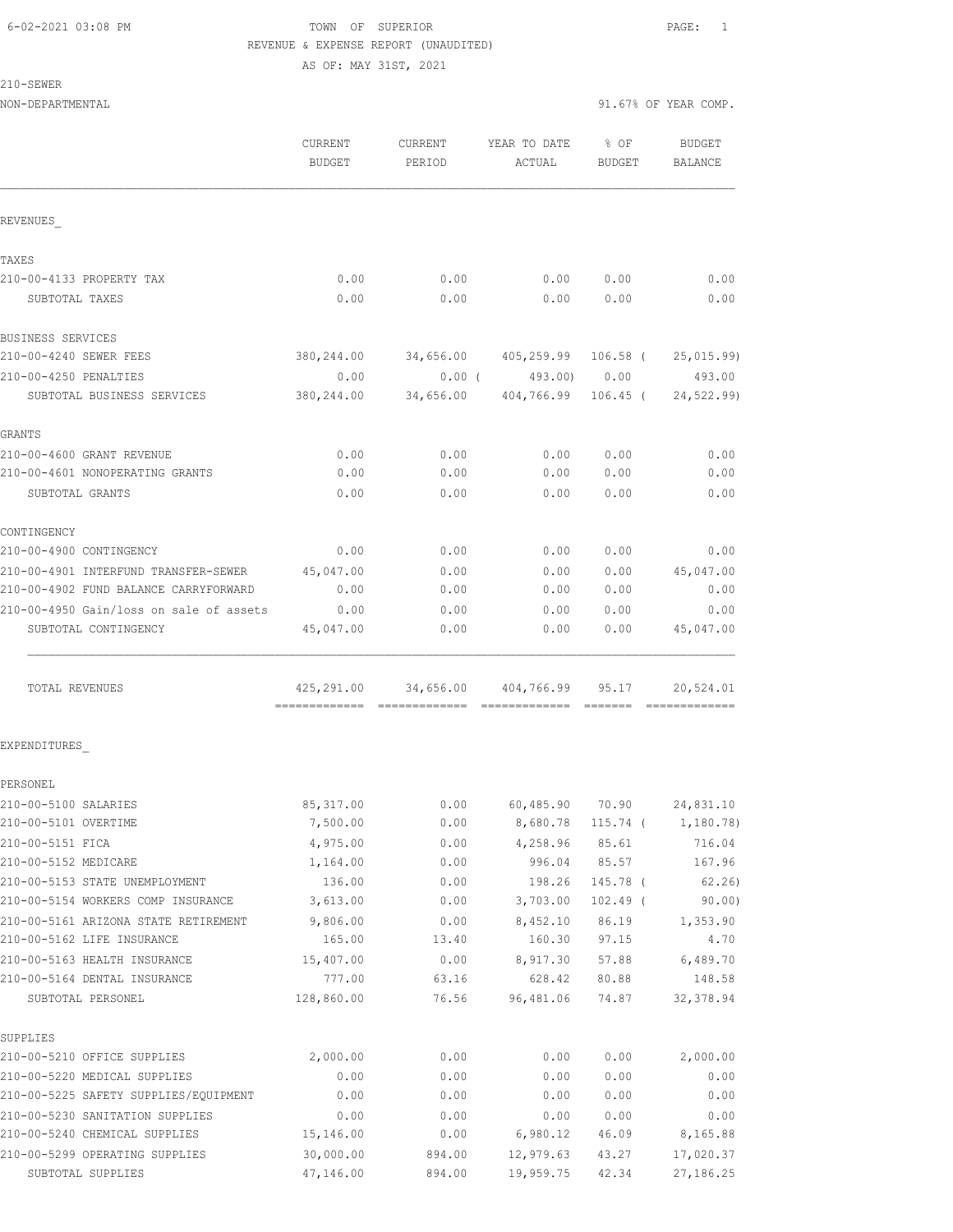AS OF: MAY 31ST, 2021

210-SEWER

UTILITIES

NON-DEPARTMENTAL 91.67% OF YEAR COMP.

 CURRENT CURRENT YEAR TO DATE % OF BUDGET BUDGET PERIOD ACTUAL BUDGET BALANCE 210-00-5310 ELECTRICITY 59,202.00 0.00 48,927.73 82.65 10,274.27 210-00-5320 GAS 0.00 0.00 0.00 0.00 0.00 210-00-5330 REFUSE 0.00 0.00 0.00 0.00 0.00 210-00-5340 SEWER 0.00 0.00 0.00 0.00 0.00 210-00-5350 TELEPHONE 1,158.00 0.00 651.04 56.22 506.96 210-00-5360 WATER 3,000.00 211.78 2,622.16 87.41 377.84 210-00-5380 SECURITY 500.00 25.00 275.00 55.00 225.00 SUBTOTAL UTILITIES 63,860.00 236.78 52,475.93 82.17 11,384.07 GENERAL BUSINESS EXPENSE 210-00-5410 ADVERTISING 0.00 0.00 0.00 0.00 0.00 210-00-5420 DUES & SUBSCRIPTIONS 5,000.00 0.00 3,753.40 75.07 1,246.60 210-00-5425 CONFERENCES & TRAINING 2,000.00 0.00 94.94 4.75 1,905.06 210-00-5430 PRINTING 0.00 0.00 0.00 0.00 0.00 210-00-5450 UNIFORMS 659.00 12.39 684.92 103.93 ( 25.92) 210-00-5460 POSTAGE 0.00 409.53 4,499.73 0.00 ( 4,499.73) 210-00-5470 TRAVEL 0.00 0.00 0.00 0.00 0.00 210-00-5471 AUDIT 1,545.00 0.00 1,324.10 85.70 220.90 210-00-5480 GENERAL INSURANCE 12,820.00 109.00 10,635.89 82.96 2,184.11 210-00-5481 VEHICLE INSURANCE 0.00 0.00 0.00 0.00 0.00 210-00-5482 LIABILITY INSURANCE 0.00 0.00 0.00 0.00 0.00 210-00-5491 Credit Card Fees 5,000.00 0.00 0.00 0.00 0.00 5,000.00<br>210-00-5492 BAD DEBT EXPENSE 15,000.00 0.00 0.00 0.00 0.00 15,000.00 210-00-5492 BAD DEBT EXPENSE 15,000.00 0.00 0.00 0.00 15,000.00 SUBTOTAL GENERAL BUSINESS EXPENSE 42,024.00 530.92 20,992.98 49.95 21,031.02 PROFESSIONAL SERVICES 210-00-5520 CONTRACTUAL SERVICES 0.00 400.00 946.00 0.00 ( 946.00) 210-00-5540 LEGAL SERVICES 0.00 0.00 0.00 0.00 0.00 210-00-5550 OTHER PROFESSIONAL SERVICE 73,161.00 400.00 57,788.35 78.99 15,372.65<br>210-00-5551 COLLECTIONS 0.00 248.19 (4,180.92) 0.00 4,180.92 210-00-5551 COLLECTIONS 0.00 248.19 ( 4,180.92) 0.00 4,180.92 210-00-5570 ROLL OFF REMOVAL 0.00 0.00 0.00 0.00 0.00 210-00-5580 SLUDGE REMOVAL 9,000.00 0.00 1,676.45 18.63 7,323.55 210-00-5581 BACKFLOW TESTING 1,439.00 0.00 3,183.00 221.20 ( 1,744.00) SUBTOTAL PROFESSIONAL SERVICES 83,600.00 1,048.19 59,412.88 71.07 24,187.12 REPAIR/MAINTENANCE 210-00-5610 PARK & BLDG IMPROVEMENTS 0.00 0.00 0.00 0.00 0.00 210-00-5640 AUTO & TRUCK REPAIRS 2,000.00 0.00 324.90 16.25 1,675.10 210-00-5641 GAS & OIL 3,000.00 0.00 742.30 24.74 2,257.70 210-00-5642 TIRES & TUBES 1,000.00 0.00 0.00 0.00 1,000.00 210-00-5650 OTHER EQUIPMENT REPAIRS 8,085.00 2,053.71 4,444.48 54.97 3,640.52

210-00-5670 STREET & SIDEWALK REPAIR 0.00 0.00 0.00 0.00 0.00 SUBTOTAL REPAIR/MAINTENANCE 14,085.00 2,053.71 5,511.68 39.13 8,573.32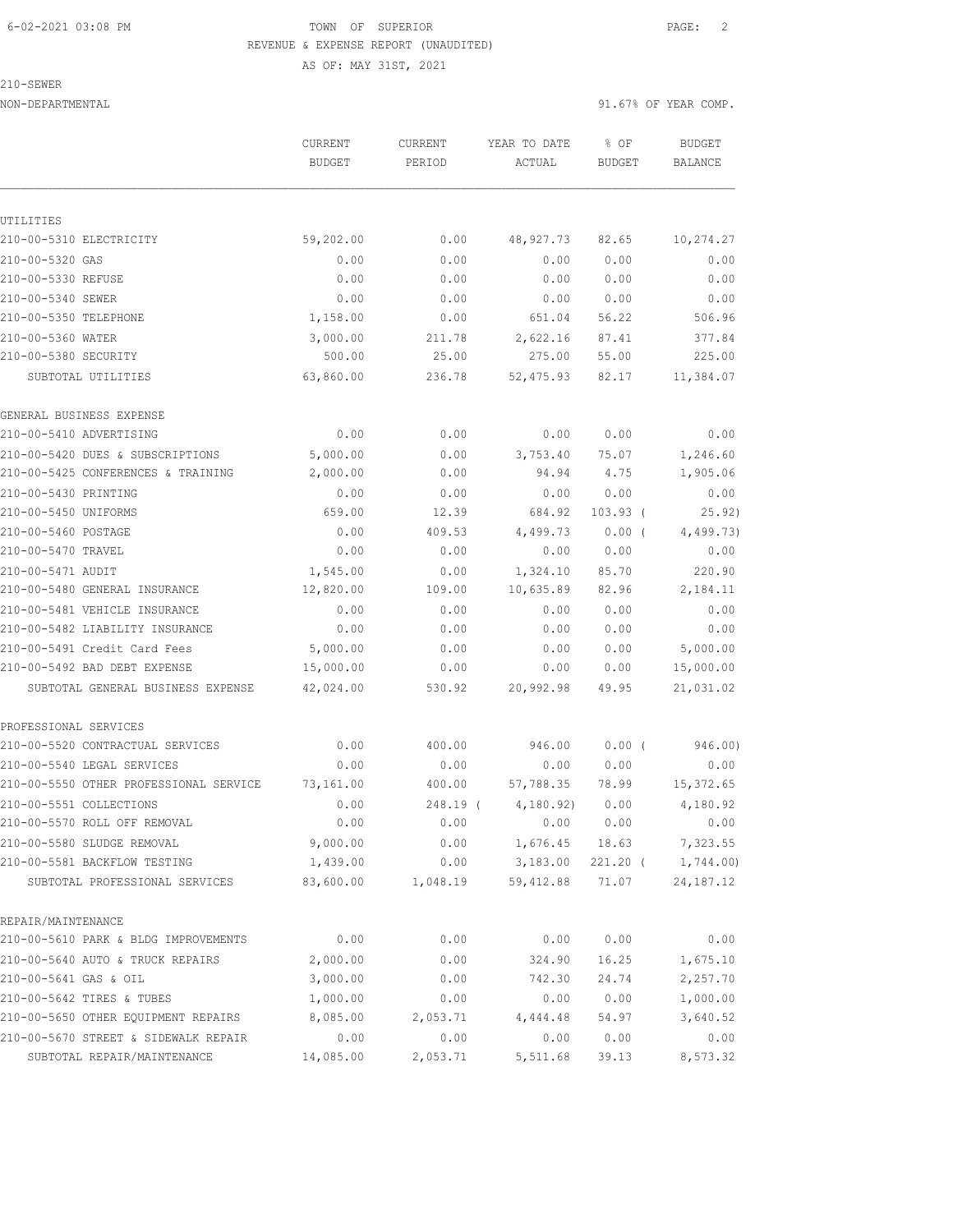## 6-02-2021 03:08 PM TOWN OF SUPERIOR PAGE: 3 REVENUE & EXPENSE REPORT (UNAUDITED) AS OF: MAY 31ST, 2021

210-SEWER

|                                     | CURRENT<br><b>BUDGET</b>      | <b>CURRENT</b><br>PERIOD | YEAR TO DATE<br>ACTUAL          | % OF<br><b>BUDGET</b> | <b>BUDGET</b><br><b>BALANCE</b> |
|-------------------------------------|-------------------------------|--------------------------|---------------------------------|-----------------------|---------------------------------|
| CAPITAL OUTLAY                      |                               |                          |                                 |                       |                                 |
| 210-00-5710 BUILDING                | 500.00                        | 0.00                     | 0.00                            | 0.00                  | 500.00                          |
| 210-00-5750 OTHER EOUIP/SMALL TOOLS | 5,000.00                      | 0.00                     |                                 |                       | 73.43 1.47 4,926.57             |
| 210-00-5760 R&M WELLS & PUMPS       | 10,000.00                     | 0.00                     | 22,344.49 223.44 (              |                       | 12, 344.49                      |
| 210-00-5790 MACHINERY AND EOUIPMENT | 0.00                          | 0.00                     | 1,453.28                        | 0.00(                 | 1,453.28)                       |
| SUBTOTAL CAPITAL OUTLAY             | 15,500.00                     | 0.00                     | 23,871.20                       | 154.01 (              | 8,371.20)                       |
| NON-OPERATING                       |                               |                          |                                 |                       |                                 |
| 210-00-5800 DEPRECIATION            | 0.00                          | 0.00                     | 0.00                            | 0.00                  | 0.00                            |
| SUBTOTAL NON-OPERATING              | 0.00                          | 0.00                     | 0.00                            | 0.00                  | 0.00                            |
| DEBT SERVICE                        |                               |                          |                                 |                       |                                 |
| 210-00-5900 INTEREST EXPENSE        | 0.00                          | 0.00                     | 0.00                            | 0.00                  | 0.00                            |
| 210-00-5999 CONTINGENCY             | 30,217.00                     | 0.00                     | 0.00                            | 0.00                  | 30,217.00                       |
| SUBTOTAL DEBT SERVICE               | 30,217.00                     | 0.00                     | 0.00                            | 0.00                  | 30,217.00                       |
| TOTAL EXPENDITURES                  | 425,292.00                    | 4,840.16                 | 278,705.48 65.53                |                       | 146,586.52                      |
|                                     | -------------- -------------- |                          | --------------                  |                       |                                 |
| REVENUES OVER/(UNDER) EXPENDITURES  | $\left($                      |                          | $1.00$ $29,815.84$ $126,061.51$ |                       | (126, 062.51)                   |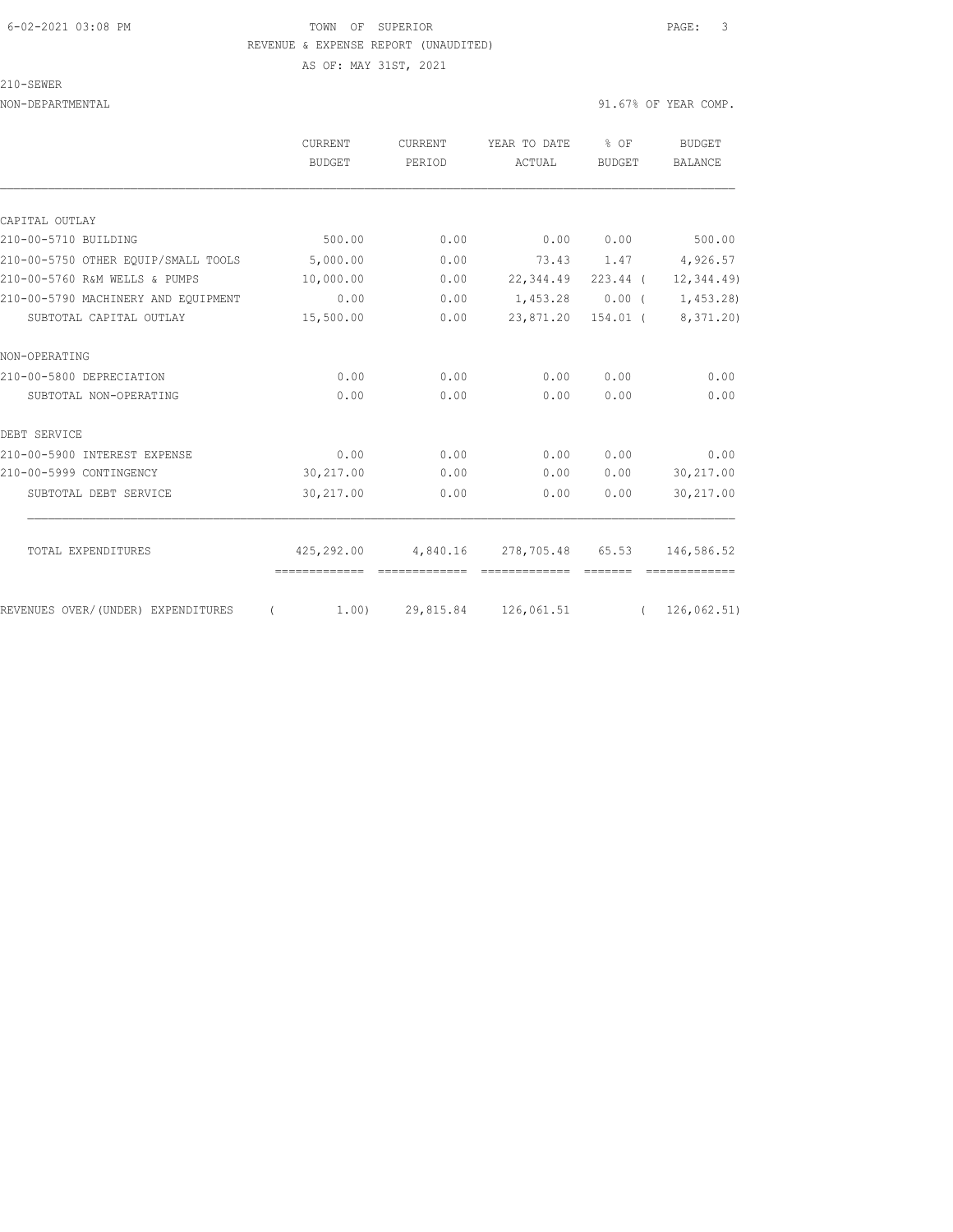#### 6-02-2021 03:08 PM TOWN OF SUPERIOR PAGE: 4 REVENUE & EXPENSE REPORT (UNAUDITED) AS OF: MAY 31ST, 2021

210-SEWER

|                                    | CURRENT<br>BUDGET | <b>CURRENT</b><br>PERIOD | YEAR TO DATE<br>ACTUAL | % OF<br><b>BUDGET</b> | BUDGET<br>BALANCE |
|------------------------------------|-------------------|--------------------------|------------------------|-----------------------|-------------------|
|                                    |                   |                          |                        |                       |                   |
| FUND TOTAL REVENUES                | 425,291.00        | 34,656.00                | 404,766.99             | 95.17                 | 20,524.01         |
| FUND TOTAL EXPENDITURES            | 425,292.00        | 4,840.16                 | 278,705.48             | 65.53                 | 146,586.52        |
| REVENUES OVER/(UNDER) EXPENDITURES | 1.00)             | 29,815.84                | 126,061.51             |                       | 126,062.51)       |
|                                    |                   |                          |                        |                       |                   |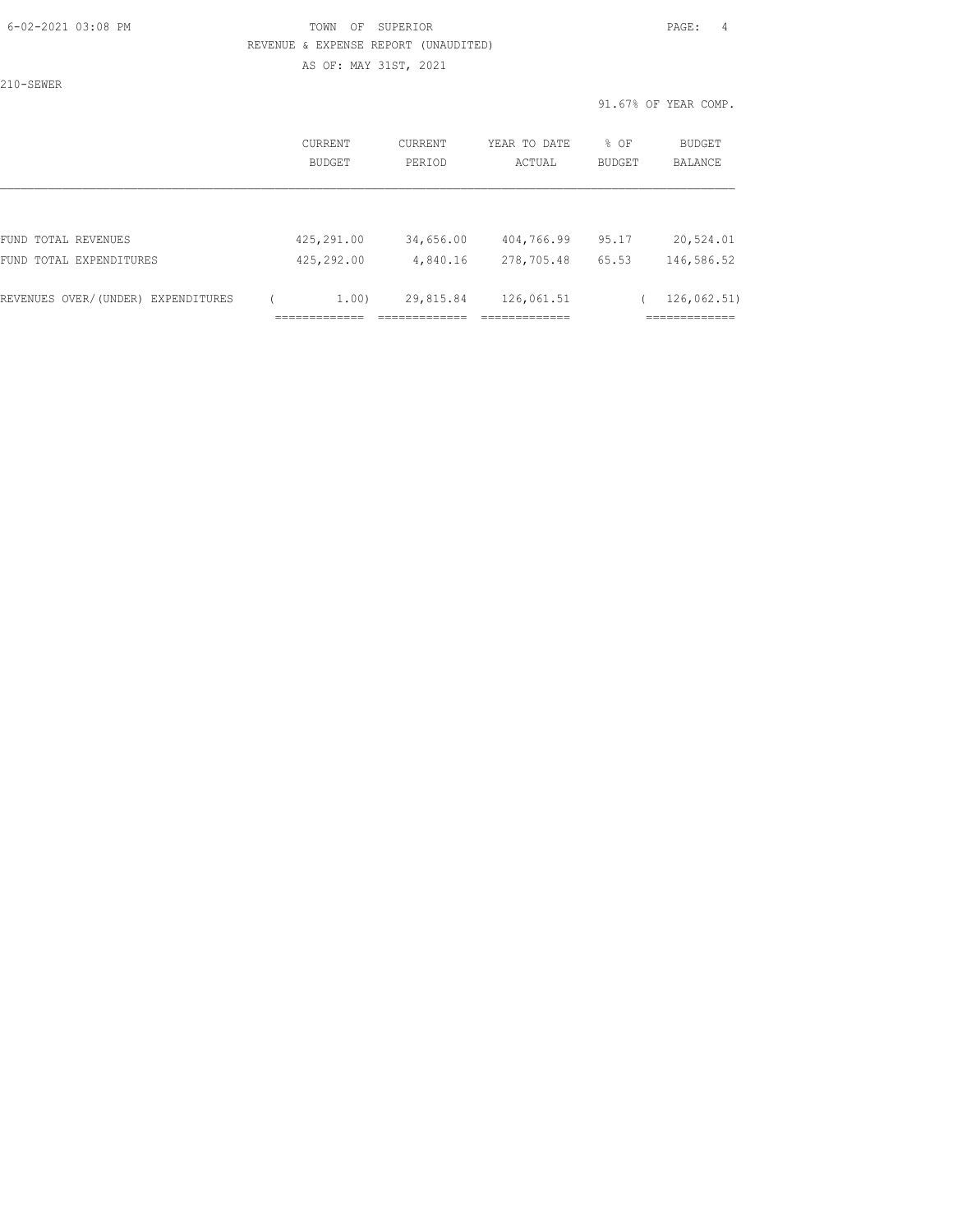AS OF: MAY 31ST, 2021

220-AMBULANCE

|                                          | <b>CURRENT</b><br><b>BUDGET</b> | CURRENT<br>PERIOD | YEAR TO DATE<br>ACTUAL     | % OF<br><b>BUDGET</b> | <b>BUDGET</b><br>BALANCE |
|------------------------------------------|---------------------------------|-------------------|----------------------------|-----------------------|--------------------------|
| REVENUES                                 |                                 |                   |                            |                       |                          |
| TAXES                                    |                                 |                   |                            |                       |                          |
| 220-00-4133 PROPERTY TAXES               | 0.00                            | 0.00              | 0.00                       | 0.00                  | 0.00                     |
| SUBTOTAL TAXES                           | 0.00                            | 0.00              | 0.00                       | 0.00                  | 0.00                     |
| BUSINESS SERVICES                        |                                 |                   |                            |                       |                          |
| 220-00-4240 RENTAL FEES                  | 0.00                            | 0.00              | 0.00                       | 0.00                  | 0.00                     |
| 220-00-4250 FINES                        | 0.00                            | 0.00              | 0.00                       | 0.00                  | 0.00                     |
| SUBTOTAL BUSINESS SERVICES               | 0.00                            | 0.00              | 0.00                       | 0.00                  | 0.00                     |
| ENTERPRISE SERVICES                      |                                 |                   |                            |                       |                          |
| 220-00-4310 AMBULANCE BILLINGS           | 380,000.00                      |                   | 23,996.94 305,947.38       | 80.51                 | 74,052.62                |
| 220-00-4311 INTERFACILITY TRANSPORTS     | 0.00                            | 0.00              | 0.00                       | 0.00                  | 0.00                     |
| SUBTOTAL ENTERPRISE SERVICES             | 380,000.00                      | 23,996.94         | 305,947.38                 | 80.51                 | 74,052.62                |
| CONTINGENCY                              |                                 |                   |                            |                       |                          |
| 220-00-4900 CONTINGENCY                  | 0.00                            | 0.00              | 0.00                       | 0.00                  | 0.00                     |
| 220-00-4901 INTERFUND TRANSFER-AMBULANCE | 90,400.00                       | 0.00              | 0.00                       | 0.00                  | 90,400.00                |
| 220-00-4950 GAIN ON SALE OF ASSETS       | 0.00                            | 0.00              | 0.00                       | 0.00                  | 0.00                     |
| 220-00-4999 CONTRACTUAL ADJUSTMENTS      | 0.00                            | 0.00              | 0.00                       | 0.00                  | 0.00                     |
| SUBTOTAL CONTINGENCY                     | 90,400.00                       | 0.00              | 0.00                       | 0.00                  | 90,400.00                |
| TOTAL REVENUES                           | 470,400.00                      |                   | 23,996.94 305,947.38 65.04 |                       | 164,452.62               |
| EXPENDITURES                             |                                 |                   |                            |                       |                          |
| PERSONEL                                 |                                 |                   |                            |                       |                          |
| 220-00-5100 SALARIES                     | 267,519.00 (                    | 10.62)            | 213,953.04 79.98           |                       | 53,565.96                |
| 220-00-5101 OVERTIME                     | 30,000.00                       | 0.00              | 26,208.29 87.36            |                       | 3,791.71                 |
| 220-00-5151 FICA                         | 16,850.00                       | 0.00              | 14,896.13                  | 88.40                 | 1,953.87                 |
| 220-00-5152 MEDICARE                     | 3,941.00                        | 0.00              | 3,483.75                   | 88.40                 | 457.25                   |
| 220-00-5153 STATE UNEMPLOYMENT           | 745.00                          | 0.00              | 837.78                     | $112.45$ (            | 92.78)                   |
| 220-00-5154 WORKERS COMP INSURANCE       | 16,070.00                       | 0.00              | 19,659.00                  | $122.33$ (            | 3,589.00                 |
| 220-00-5160 PUBLIC SAFETY RETIREMENT     | 36,219.00                       | 1,797.54          | 36,818.03                  | $101.65$ (            | 599.03)                  |
| 220-00-5161 ARIZONA STATE RETIREMENT     | 0.00                            | 0.00              | 0.00                       | 0.00                  | 0.00                     |
| 220-00-5162 LIFE INSURANCE               | 450.00                          | 37.52             | 407.36                     | 90.52                 | 42.64                    |
| 220-00-5163 HEALTH INSURANCE             | 24,651.00                       | 0.00              | 14,777.24                  | 59.95                 | 9,873.76                 |
| 220-00-5164 DENTAL INSURANCE             | 2,122.00                        | 176.85            | 1,886.93                   | 88.92                 | 235.07                   |
| SUBTOTAL PERSONEL                        | 398,567.00                      | 2,001.29          | 332, 927.55                | 83.53                 | 65,639.45                |
| SUPPLIES                                 |                                 |                   |                            |                       |                          |
| 220-00-5210 OFFICE SUPPLIES              | 0.00                            | 0.00              | 0.00                       | 0.00                  | 0.00                     |
| 220-00-5215 PUBLIC EDUCATION             | 0.00                            | 0.00              | 0.00                       | 0.00                  | 0.00                     |
| 220-00-5220 MEDICAL SUPPLIES             | 14,500.00                       | 0.00              | 11,616.12                  | 80.11                 | 2,883.88                 |
| 220-00-5225 SAFETY SUPPLIES/EQUIPMENT    | 0.00                            | 0.00              | 0.00                       | 0.00                  | 0.00                     |
| 220-00-5230 SANITATION SUPPLIES          | 0.00                            | 0.00              | 0.00                       | 0.00                  | 0.00                     |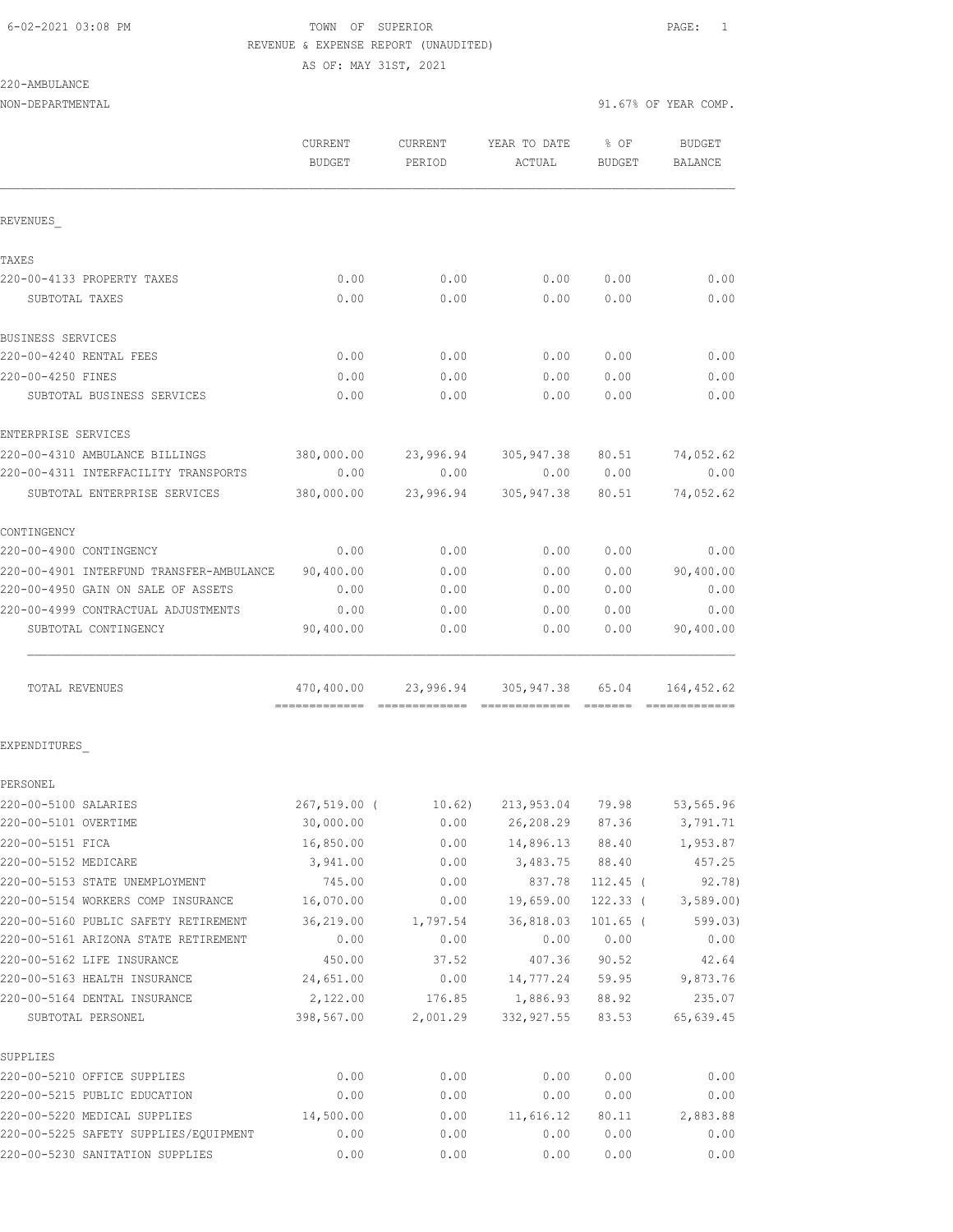AS OF: MAY 31ST, 2021

#### 220-AMBULANCE

|                                        | CURRENT<br><b>BUDGET</b> | CURRENT<br>PERIOD | YEAR TO DATE<br>ACTUAL | % OF<br>BUDGET | <b>BUDGET</b><br>BALANCE |
|----------------------------------------|--------------------------|-------------------|------------------------|----------------|--------------------------|
| 220-00-5299 OPERATING SUPPLIES         | 0.00                     | 0.00              | 0.00                   | 0.00           | 0.00                     |
|                                        | 14,500.00                | 0.00              | 11,616.12              | 80.11          | 2,883.88                 |
| SUBTOTAL SUPPLIES                      |                          |                   |                        |                |                          |
| UTILITIES                              |                          |                   |                        |                |                          |
| 220-00-5310 ELECTRICITY                | 2,783.00                 | 0.00              | 2,244.62               | 80.65          | 538.38                   |
| 220-00-5320 GAS                        | 0.00                     | 0.00              | 0.00                   | 0.00           | 0.00                     |
| 220-00-5330 REFUSE                     | 0.00                     | 0.00              | 0.00                   | 0.00           | 0.00                     |
| 220-00-5340 SEWER                      | 0.00                     | 0.00              | 0.00                   | 0.00           | 0.00                     |
| 220-00-5350 TELEPHONE                  | 1,804.00                 | 0.00              | 502.62                 | 27.86          | 1,301.38                 |
| 220-00-5360 WATER                      | 900.00                   | 49.17             | 893.29                 | 99.25          | 6.71                     |
| 220-00-5370 RADIO EQUIPMENT            | 0.00                     | 0.00              | 0.00                   | 0.00           | 0.00                     |
| SUBTOTAL UTILITIES                     | 5,487.00                 | 49.17             | 3,640.53               | 66.35          | 1,846.47                 |
| GENERAL BUSINESS EXPENSE               |                          |                   |                        |                |                          |
| 220-00-5410 ADVERTISING                | 0.00                     | 0.00              | 0.00                   | 0.00           | 0.00                     |
| 220-00-5420 DUES & SUBSCRIPTIONS       | 811.00                   | 0.00              | 996.45                 | $122.87$ (     | 185.45)                  |
| 220-00-5425 CONFERENCES & TRAINING     | 0.00                     | 0.00              | 0.00                   | 0.00           | 0.00                     |
| 220-00-5430 PRINTING                   | 0.00                     | 0.00              | 0.00                   | 0.00           | 0.00                     |
| 220-00-5450 UNIFORMS                   | 0.00                     | 0.00              | 0.00                   | 0.00           | 0.00                     |
| 220-00-5460 POSTAGE                    | 0.00                     | 0.00              | 0.00                   | 0.00           | 0.00                     |
| 220-00-5470 TRAVEL                     | 0.00                     | 0.00              | 0.00                   | 0.00           | 0.00                     |
| 220-00-5471 AUDIT                      | 0.00                     | 0.00              | 1,324.10               | $0.00$ (       | 1,324.10)                |
| 220-00-5480 GENERAL INSURANCE          | 6,410.00                 | 54.50             | 5, 317.95              | 82.96          | 1,092.05                 |
| 220-00-5481 VEHICLE INSURANCE          | 0.00                     | 0.00              | 0.00                   | 0.00           | 0.00                     |
| 220-00-5482 LIABILITY INSURANCE        | 0.00                     | 0.00              | 0.00                   | 0.00           | 0.00                     |
| 220-00-5491 BANK FEES                  | 0.00                     | 0.00              | 2,378.75               | $0.00$ (       | 2,378.75                 |
| 220-00-5492 BAD DEBT EXPENSE           | 0.00                     | 0.00              | 0.00                   | 0.00           | 0.00                     |
| 220-00-5493 CONTRACTUAL DEDUCTIONS     | 0.00                     | 0.00              | 0.00                   | 0.00           | 0.00                     |
| SUBTOTAL GENERAL BUSINESS EXPENSE      | 7,221.00                 | 54.50             | 10,017.25              | 138.72 (       | 2,796.25                 |
| PROFESSIONAL SERVICES                  |                          |                   |                        |                |                          |
| 220-00-5520 CONTRACTUAL SERVICES       | 24,000.00                | 1,990.06          | 21,901.51              | 91.26          | 2,098.49                 |
| 220-00-5540 LEGAL SERVICES             | 0.00                     | 0.00              | 0.00                   | 0.00           | 0.00                     |
| 220-00-5550 OTHER PROFESSIONAL SERVICE | 10,080.00                | 0.00              | 2,406.40               | 23.87          | 7,673.60                 |
| 220-00-5555 IMMUNIZATION               | 0.00                     | 0.00              | 0.00                   | 0.00           | 0.00                     |
| 220-00-5560 HEALTH & SAFETY            | 0.00                     | 0.00              | 0.00                   | 0.00           | 0.00                     |
| SUBTOTAL PROFESSIONAL SERVICES         | 34,080.00                | 1,990.06          | 24,307.91              | 71.33          | 9,772.09                 |
| REPAIR/MAINTENANCE                     |                          |                   |                        |                |                          |
| 220-00-5610 PARK & BLDG IMPROVEMENTS   | 0.00                     | 0.00              | 0.00                   | 0.00           | 0.00                     |
| 220-00-5640 AUTO & TRUCK REPAIRS       | 0.00                     | 0.00              | 0.00                   | 0.00           | 0.00                     |
| 220-00-5641 GAS & OIL                  | 9,000.00                 | 0.00              | 5,043.52               | 56.04          | 3,956.48                 |
| 220-00-5642 TIRES & TUBES              | 0.00                     | 0.00              | 0.00                   | 0.00           | 0.00                     |
| 220-00-5650 OTHER EQUIPMENT REPAIRS    | 0.00                     | 0.00              | 2,439.20               | 0.00(          | 2,439.20                 |
| 220-00-5670 STREET & SIDEWALK REPAIR   | 0.00                     | 0.00              | 0.00                   | 0.00           | 0.00                     |
| SUBTOTAL REPAIR/MAINTENANCE            | 9,000.00                 | 0.00              | 7,482.72               | 83.14          | 1,517.28                 |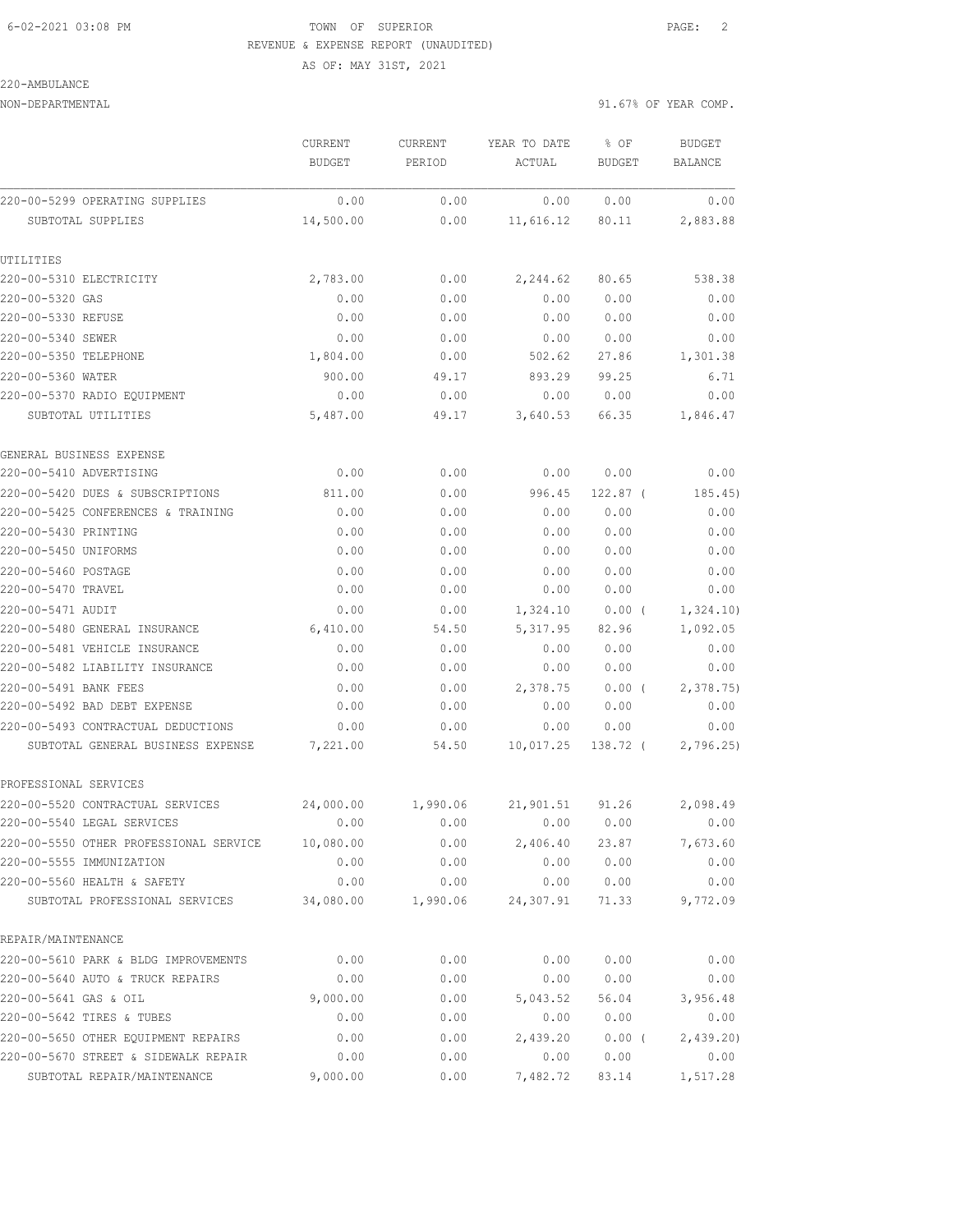220-AMBULANCE

AS OF: MAY 31ST, 2021

|                                     | CURRENT<br>BUDGET             | <b>CURRENT</b><br>PERIOD | YEAR TO DATE                                             | % OF<br><b>BUDGET</b> | BUDGET                     |
|-------------------------------------|-------------------------------|--------------------------|----------------------------------------------------------|-----------------------|----------------------------|
|                                     |                               |                          | ACTUAL                                                   |                       | <b>BALANCE</b>             |
|                                     |                               |                          |                                                          |                       |                            |
| CAPITAL OUTLAY                      |                               |                          |                                                          |                       |                            |
| 220-00-5710 BUILDING                | 0.00                          | 0.00                     | 0.00                                                     | 0.00                  | 0.00                       |
| 220-00-5715 AMBULANCE               | 0.00                          | 0.00                     | 0.00                                                     | 0.00                  | 0.00                       |
| 220-00-5730 RADIO EQUIPMENT         | 0.00                          | 0.00                     | 0.00                                                     | 0.00                  | 0.00                       |
| 220-00-5740 MEDICAL EQUIPMENT       | 0.00                          | 0.00                     | 1,157.61                                                 | 0.00(                 | 1, 157.61)                 |
| 220-00-5741 Audit                   | 1,545.00                      | 0.00                     | 0.00                                                     | 0.00                  | 1,545.00                   |
| 220-00-5750 OTHER EOUIP/SMALL TOOLS | 0.00                          | 0.00                     | 0.00                                                     | 0.00                  | 0.00                       |
| 220-00-5780 SOFTWARE                | 0.00                          | 0.00                     | 0.00                                                     | 0.00                  | 0.00                       |
| SUBTOTAL CAPITAL OUTLAY             | 1,545.00                      | 0.00                     | 1,157.61                                                 | 74.93                 | 387.39                     |
| NON-OPERATING                       |                               |                          |                                                          |                       |                            |
| 220-00-5800 DEPRECIATION            | 0.00                          | 0.00                     | 0.00                                                     | 0.00                  | 0.00                       |
| SUBTOTAL NON-OPERATING              | 0.00                          | 0.00                     | 0.00                                                     | 0.00                  | 0.00                       |
| DEBT SERVICE                        |                               |                          |                                                          |                       |                            |
| 220-00-5999 CONTINGENCY             | 0.00                          | 0.00                     | 0.00                                                     | 0.00                  | 0.00                       |
| SUBTOTAL DEBT SERVICE               | 0.00                          | 0.00                     | 0.00                                                     | 0.00                  | 0.00                       |
|                                     |                               |                          |                                                          |                       |                            |
| TOTAL EXPENDITURES                  | -------------- -------------- |                          | 470,400.00  4,095.02  391,149.69  83.15<br>============= |                       | 79,250.31<br>============= |
| REVENUES OVER/(UNDER) EXPENDITURES  | 0.00                          |                          | 19,901.92 ( 85,202.31)                                   |                       | 85, 202.31                 |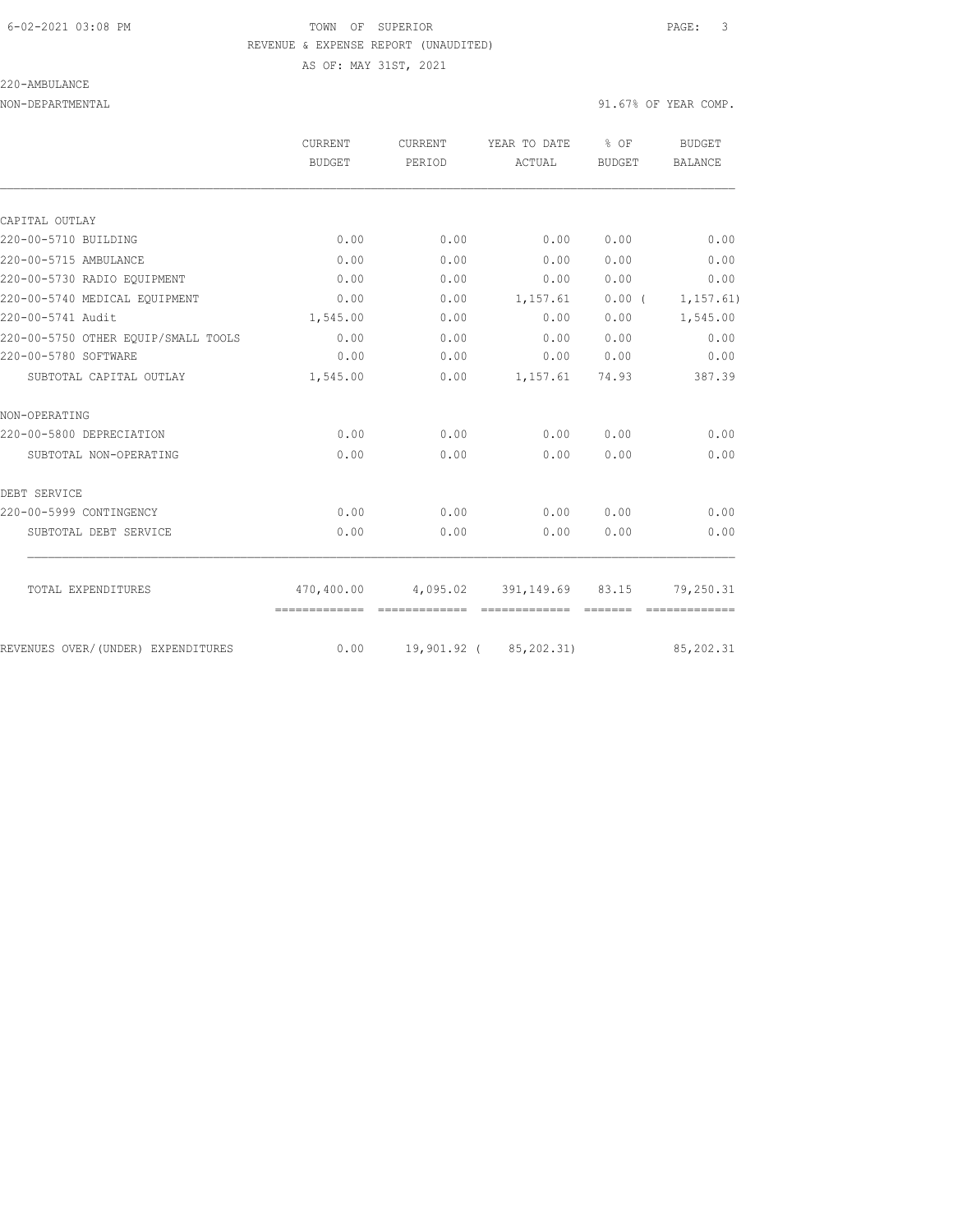### 6-02-2021 03:08 PM TOWN OF SUPERIOR PAGE: 4 REVENUE & EXPENSE REPORT (UNAUDITED) AS OF: MAY 31ST, 2021

220-AMBULANCE

|                                    | CURRENT<br>BUDGET | CURRENT<br>PERTOD | YEAR TO DATE<br>ACTUAL | % OF<br><b>BUDGET</b> | BUDGET<br>BALANCE |
|------------------------------------|-------------------|-------------------|------------------------|-----------------------|-------------------|
|                                    |                   |                   |                        |                       |                   |
| FUND TOTAL REVENUES                | 470,400.00        | 23,996.94         | 305, 947.38            | 65.04                 | 164, 452.62       |
| FUND TOTAL EXPENDITURES            | 470,400.00        | 4,095.02          | 391,149.69             | 83.15                 | 79,250.31         |
| REVENUES OVER/(UNDER) EXPENDITURES | 0.00              | 19,901.92 (       | 85, 202.31)            |                       | 85, 202.31        |
|                                    |                   |                   |                        |                       |                   |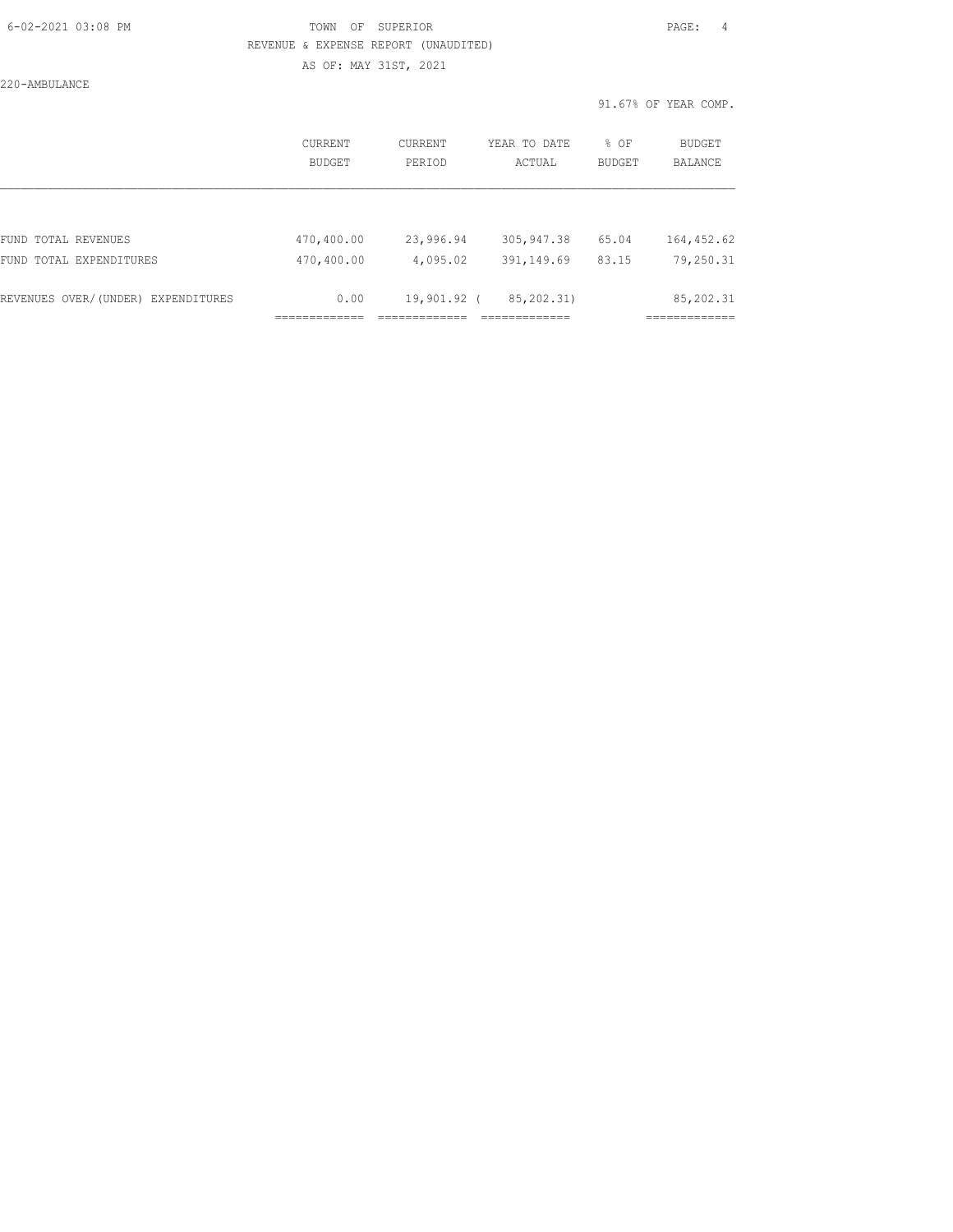AS OF: MAY 31ST, 2021

230-CEMETARY

| NON-DEPARTMENTAL                      |                                           |                   |                        | 91.67% OF YEAR COMP.  |                          |
|---------------------------------------|-------------------------------------------|-------------------|------------------------|-----------------------|--------------------------|
|                                       | <b>CURRENT</b><br><b>BUDGET</b>           | CURRENT<br>PERIOD | YEAR TO DATE<br>ACTUAL | % OF<br><b>BUDGET</b> | <b>BUDGET</b><br>BALANCE |
| REVENUES                              |                                           |                   |                        |                       |                          |
| BUSINESS SERVICES                     |                                           |                   |                        |                       |                          |
| 230-00-4220 CEMETARY WORK PERMITS     | 0.00                                      | 0.00              | 0.00                   | 0.00                  | 0.00                     |
| 230-00-4240 WEEKEND FEE               | 0.00                                      | 0.00              | 2,300.00               | $0.00$ (              | 2,300.00)                |
| 230-00-4250 FINES                     | 0.00                                      | 0.00              | 0.00                   | 0.00                  | 0.00                     |
| SUBTOTAL BUSINESS SERVICES            | 0.00                                      | 0.00              | 2,300.00               | $0.00$ (              | 2,300.00)                |
| ENTERPRISE SERVICES                   |                                           |                   |                        |                       |                          |
| 230-00-4320 PLOT PURCHASE             | 25,000.00                                 | 1,000.00          |                        | 14,000.00 56.00       | 11,000.00                |
| 230-00-4321 OPEN/CLOSE                | 0.00                                      | 150.00            | 11,650.00              | $0.00$ (              | 11,650.00                |
| SUBTOTAL ENTERPRISE SERVICES          | 25,000.00                                 | 1,150.00          | 25,650.00              | $102.60$ (            | 650.00                   |
| CONTINGENCY                           |                                           |                   |                        |                       |                          |
| 230-00-4900 CONTINGENCY               | 0.00                                      | 0.00              | 0.00                   | 0.00                  | 0.00                     |
| 230-00-4901 TRANSFERS<br>$\left($     | 7,850.00)                                 | 0.00              | 0.00                   | $0.00$ (              | 7,850.00)                |
| SUBTOTAL CONTINGENCY<br>$\left($      | 7,850.00                                  | 0.00              | 0.00                   | $0.00$ (              | 7,850.00                 |
| TOTAL REVENUES                        | 17,150.00<br>-------------- ------------- | 1,150.00          | 27,950.00              | 162.97 (              | 10,800.00)               |
| EXPENDITURES                          |                                           |                   |                        |                       |                          |
| PERSONEL                              |                                           |                   |                        |                       |                          |
| 230-00-5100 SALARIES                  | 9,521.00                                  | 0.00              | 3,151.42               | 33.10                 | 6,369.58                 |
| 230-00-5101 OVERTIME                  | 0.00                                      | 0.00              | 123.09                 | $0.00$ (              | 123.09)                  |
| 230-00-5120 INMATE LABOR              | 0.00                                      | 0.00              | 0.00                   | 0.00                  | 0.00                     |
| 230-00-5151 FICA                      | 590.00                                    | 0.00              | 203.00                 | 34.41                 | 387.00                   |
| 230-00-5152 MEDICARE                  | 138.00                                    | 0.00              | 47.42                  | 34.36                 | 90.58                    |
| 230-00-5153 STATE UNEMPLOYMENT        | 17.00                                     | 0.00              | 5.32                   | 31.29                 | 11.68                    |
| 230-00-5154 WORKERS COMP INSURANCE    | 34.00                                     | 0.00              | 0.00                   | 0.00                  | 34.00                    |
| 230-00-5161 ARIZONA STATE RETIREMENT  | 1,163.00                                  | 0.00              | 388.35                 | 33.39                 | 774.65                   |
| 230-00-5162 LIFE INSURANCE            | 20.00                                     | 0.00              | 0.00                   | 0.00                  | 20.00                    |
| 230-00-5163 HEALTH INSURANCE          | 770.00                                    | 0.00              | 0.00                   | 0.00                  | 770.00                   |
| 230-00-5164 DENTAL INSURANCE          | 95.00                                     | 0.00              | 0.00                   | 0.00                  | 95.00                    |
| SUBTOTAL PERSONEL                     | 12,348.00                                 | 0.00              | 3,918.60               | 31.73                 | 8,429.40                 |
| SUPPLIES                              |                                           |                   |                        |                       |                          |
| 230-00-5210 OFFICE SUPPLIES           | 0.00                                      | 0.00              | 0.00                   | 0.00                  | 0.00                     |
| 230-00-5225 SAFETY SUPPLIES/EQUIPMENT | 0.00                                      | 0.00              | 0.00                   | 0.00                  | 0.00                     |
| 230-00-5230 SANITATION SUPPLIES       | 0.00                                      | 0.00              | 0.00                   | 0.00                  | 0.00                     |
| 230-00-5299 OPERATING SUPPLIES        | 1,000.00                                  | 0.00              | 1,567.13               | $156.71$ (            | 567.13)                  |
| SUBTOTAL SUPPLIES                     | 1,000.00                                  | 0.00              | 1,567.13               | $156.71$ (            | 567.13)                  |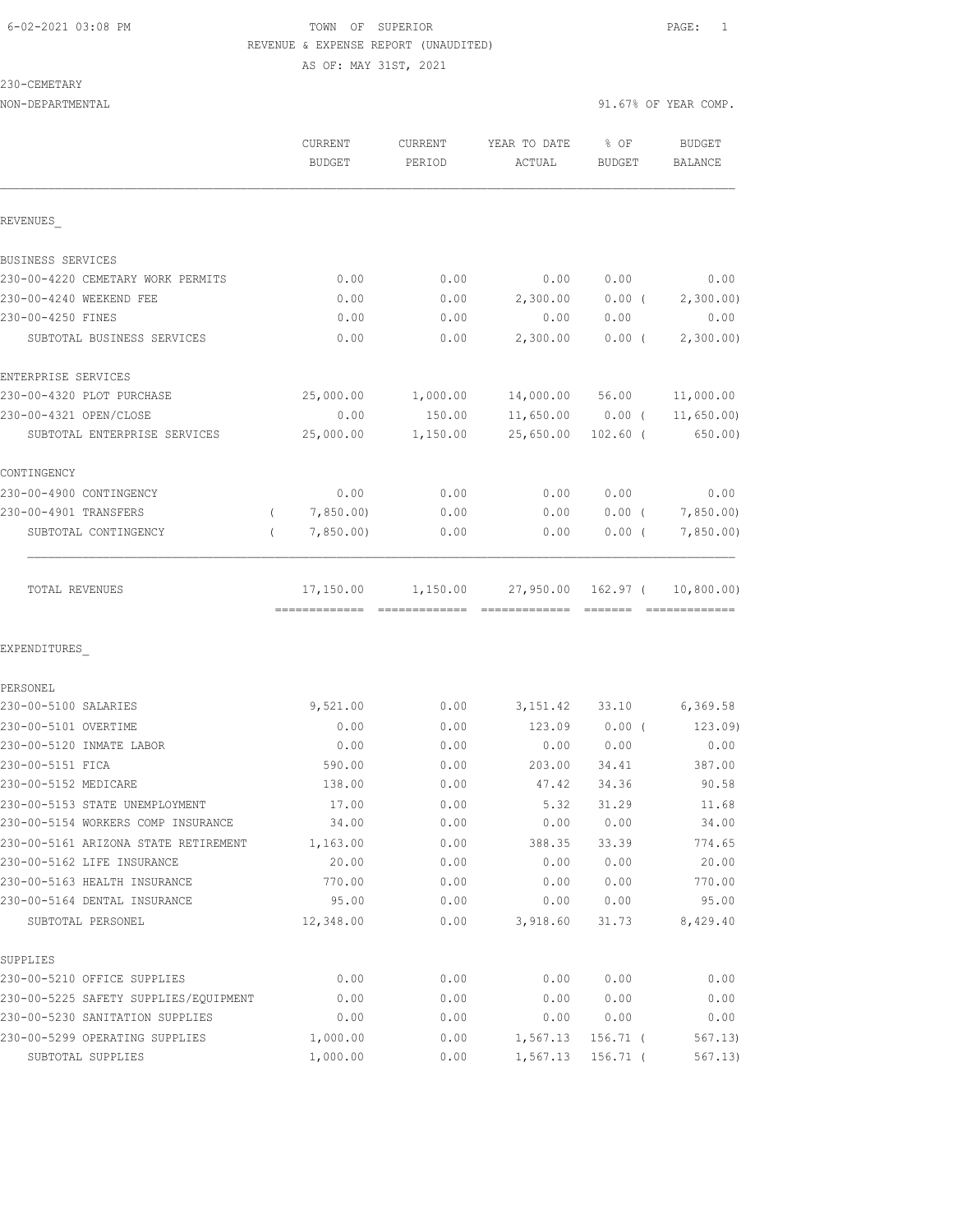AS OF: MAY 31ST, 2021

230-CEMETARY

|                                        | <b>CURRENT</b><br><b>BUDGET</b> | CURRENT<br>PERIOD | YEAR TO DATE<br>ACTUAL | % OF<br><b>BUDGET</b> | <b>BUDGET</b><br><b>BALANCE</b> |
|----------------------------------------|---------------------------------|-------------------|------------------------|-----------------------|---------------------------------|
| UTILITIES                              |                                 |                   |                        |                       |                                 |
| 230-00-5310 ELECTRICITY                | 601.00                          | 0.00              | 602.52                 | $100.25$ (            | 1.52)                           |
| 230-00-5320 GAS                        | 0.00                            | 0.00              | 0.00                   | 0.00                  | 0.00                            |
| 230-00-5330 REFUSE                     | 0.00                            | 0.00              | 4,110.50               | $0.00$ (              | 4, 110.50)                      |
| 230-00-5340 SEWER                      | 0.00                            | 0.00              | 0.00                   | 0.00                  | 0.00                            |
| 230-00-5350 TELEPHONE                  | 500.00                          | 0.00              | 0.00                   | 0.00                  | 500.00                          |
| 230-00-5360 WATER                      | 700.00                          | 0.00              | 1,556.61               | $222.37$ (            | 856.61)                         |
| SUBTOTAL UTILITIES                     | 1,801.00                        | 0.00              | 6, 269.63              | 348.12 (              | 4,468.63)                       |
| GENERAL BUSINESS EXPENSE               |                                 |                   |                        |                       |                                 |
| 230-00-5410 ADVERTISING                | 0.00                            | 0.00              | 0.00                   | 0.00                  | 0.00                            |
| 230-00-5420 DUES & SUBSCRIPTIONS       | 0.00                            | 0.00              | 0.00                   | 0.00                  | 0.00                            |
| 230-00-5425 CONFERENCES & TRAINING     | 0.00                            | 0.00              | 0.00                   | 0.00                  | 0.00                            |
| 230-00-5430 PRINTING                   | 0.00                            | 0.00              | 0.00                   | 0.00                  | 0.00                            |
| 230-00-5450 UNIFORMS                   | 0.00                            | 0.00              | 0.00                   | 0.00                  | 0.00                            |
| 230-00-5460 POSTAGE                    | 0.00                            | 0.00              | 0.00                   | 0.00                  | 0.00                            |
| 230-00-5470 TRAVEL                     | 0.00                            | 0.00              | 0.00                   | 0.00                  | 0.00                            |
| 230-00-5471 HOST/MEALS                 | 0.00                            | 0.00              | 0.00                   | 0.00                  | 0.00                            |
| 230-00-5480 GENERAL INSURANCE          | 0.00                            | 0.00              | 0.00                   | 0.00                  | 0.00                            |
| 230-00-5481 VEHICLE INSURANCE          | 0.00                            | 0.00              | 0.00                   | 0.00                  | 0.00                            |
| 230-00-5482 LIABILITY INSURANCE        | 0.00                            | 0.00              | 0.00                   | 0.00                  | 0.00                            |
| 230-00-5492 BAD DEBT EXPENSE           | 0.00                            | 0.00              | 0.00                   | 0.00                  | 0.00                            |
| SUBTOTAL GENERAL BUSINESS EXPENSE      | 0.00                            | 0.00              | 0.00                   | 0.00                  | 0.00                            |
| PROFESSIONAL SERVICES                  |                                 |                   |                        |                       |                                 |
| 230-00-5520 CONTRACTUAL SERVICES       | 0.00                            | 0.00              | 0.00                   | 0.00                  | 0.00                            |
| 230-00-5540 LEGAL SERVICES             | 0.00                            | 0.00              | 0.00                   | 0.00                  | 0.00                            |
| 230-00-5550 OTHER PROFESSIONAL SERVICE | 0.00                            | 0.00              | 5,252.00               | $0.00$ (              | 5, 252.00                       |
| SUBTOTAL PROFESSIONAL SERVICES         | 0.00                            | 0.00              | 5,252.00               | 0.00(                 | 5,252.00                        |
| REPAIR/MAINTENANCE                     |                                 |                   |                        |                       |                                 |
| 230-00-5610 PARK & BLDG IMPROVEMENTS   | 0.00                            | 0.00              | 0.00                   | 0.00                  | 0.00                            |
| 230-00-5640 AUTO & TRUCK REPAIRS       | 0.00                            | 0.00              | 0.00                   | 0.00                  | 0.00                            |
| 230-00-5641 GAS & OIL                  | 0.00                            | 0.00              | 0.00                   | 0.00                  | 0.00                            |
| 230-00-5642 TIRES & TUBES              | 0.00                            | 0.00              | 0.00                   | 0.00                  | 0.00                            |
| 230-00-5643 INMATE FUEL                | 0.00                            | 0.00              | 0.00                   | 0.00                  | 0.00                            |
| 230-00-5650 OTHER EQUIPMENT REPAIRS    | 2,000.00                        | 0.00              | 0.00                   | 0.00                  | 2,000.00                        |
| 230-00-5670 STREET & SIDEWALK REPAIR   | 0.00                            | 0.00              | 0.00                   | 0.00                  | 0.00                            |
| SUBTOTAL REPAIR/MAINTENANCE            | 2,000.00                        | 0.00              | 0.00                   | 0.00                  | 2,000.00                        |
| CAPITAL OUTLAY                         |                                 |                   |                        |                       |                                 |
| 230-00-5710 BUILDING                   | 0.00                            | 0.00              | 0.00                   | 0.00                  | 0.00                            |
| 230-00-5720 OFFICE EQUIPMENT           | 0.00                            | 0.00              | 0.00                   | 0.00                  | 0.00                            |
| 230-00-5750 OTHER EQUIP/SMALL TOOLS    | 0.00                            | 0.00              | 34.46                  | 0.00(                 | 34.46)                          |
| 230-00-5790 MACHINERY AND EQUIPMENT    | 0.00                            | 0.00              | 0.00                   | 0.00                  | 0.00                            |
| SUBTOTAL CAPITAL OUTLAY                | 0.00                            | 0.00              | 34.46                  | 0.00(                 | 34.46)                          |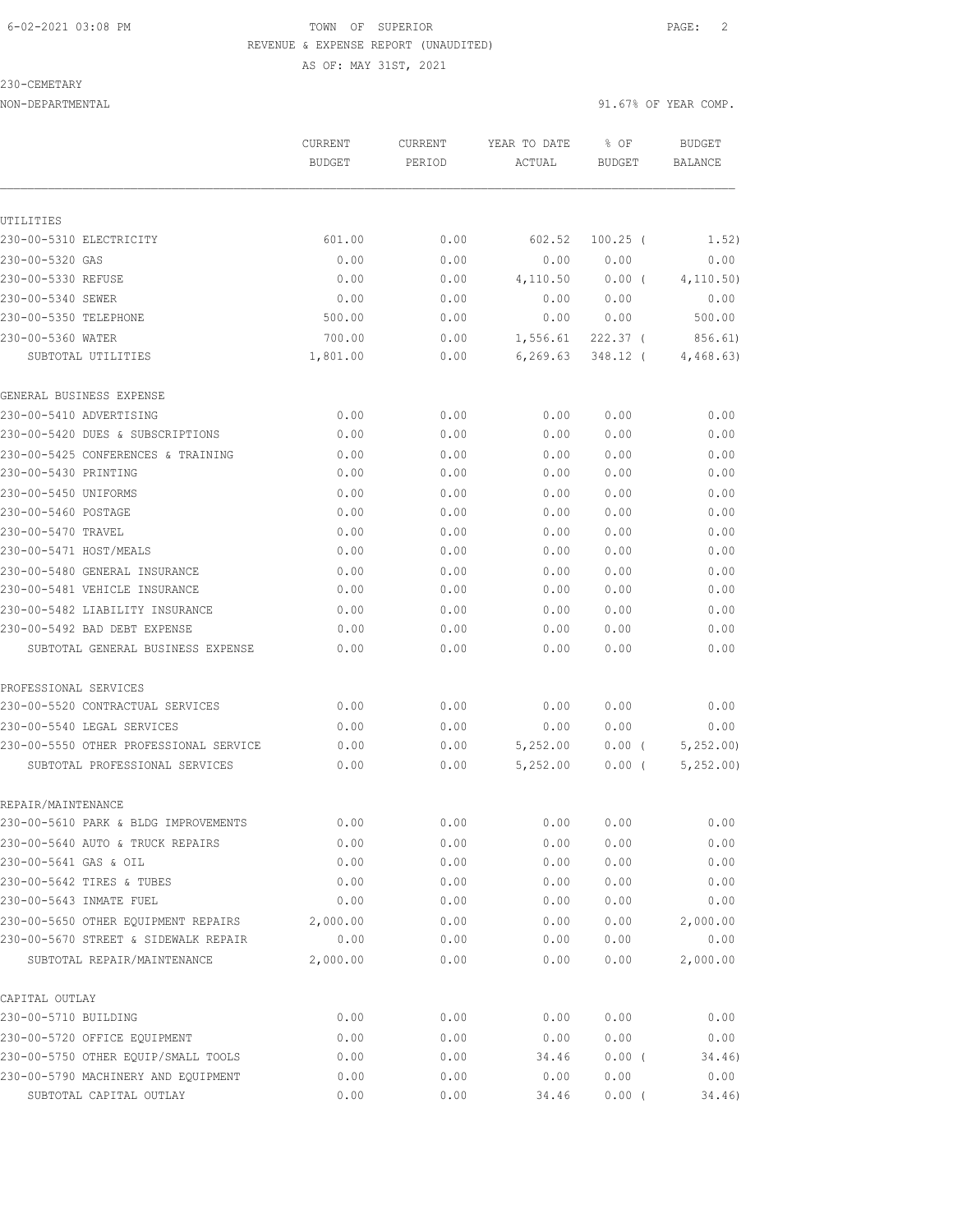#### 6-02-2021 03:08 PM TOWN OF SUPERIOR PAGE: 3 REVENUE & EXPENSE REPORT (UNAUDITED) AS OF: MAY 31ST, 2021

230-CEMETARY

|                                    | <b>CURRENT</b><br>BUDGET | <b>CURRENT</b><br>PERIOD | YEAR TO DATE<br>ACTUAL | % OF<br><b>BUDGET</b> | BUDGET<br><b>BALANCE</b> |
|------------------------------------|--------------------------|--------------------------|------------------------|-----------------------|--------------------------|
|                                    |                          |                          |                        |                       |                          |
| NON-OPERATING                      |                          |                          |                        |                       |                          |
| 230-00-5800 DEPRECIATION           | 0.00                     | 0.00                     | 0.00                   | 0.00                  | 0.00                     |
| SUBTOTAL NON-OPERATING             | 0.00                     | 0.00                     | 0.00                   | 0.00                  | 0.00                     |
| DEBT SERVICE                       |                          |                          |                        |                       |                          |
| 230-00-5999 CONTINGENCY            | 0.00                     | 0.00                     | 0.00                   | 0.00                  | 0.00                     |
| SUBTOTAL DEBT SERVICE              | 0.00                     | 0.00                     | 0.00                   | 0.00                  | 0.00                     |
| TOTAL EXPENDITURES                 | 17,149.00                | 0.00                     | 17,041.82 99.38        |                       | 107.18                   |
| REVENUES OVER/(UNDER) EXPENDITURES | 1.00                     | 1,150.00                 | 10,908.18              | $\left($              | 10, 907.18               |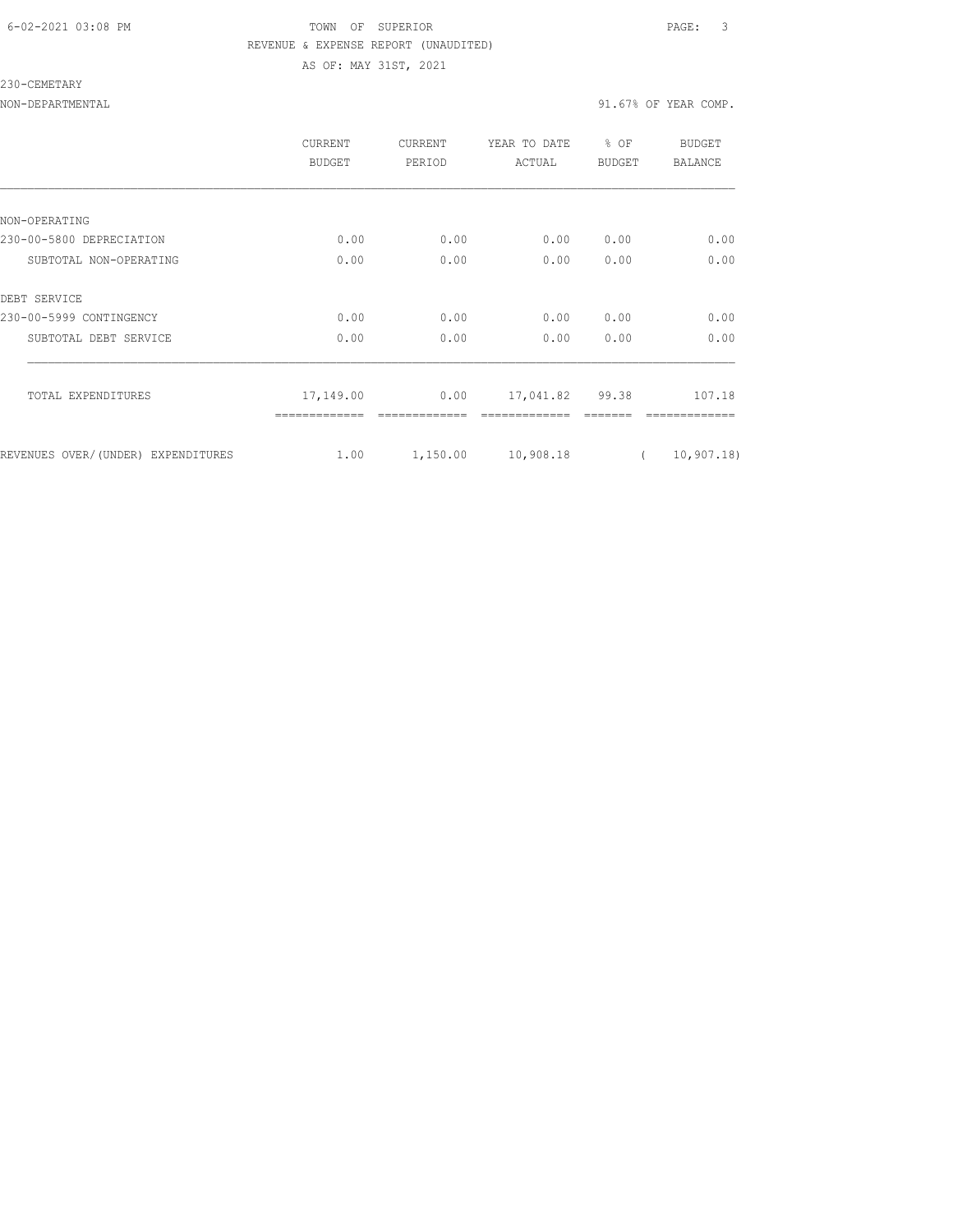| 6-02-2021 03:08 PM |  |
|--------------------|--|
|                    |  |

## FOWN OF SUPERIOR **Example 20:08 PAGE:** 4 REVENUE & EXPENSE REPORT (UNAUDITED) AS OF: MAY 31ST, 2021

230-CEMETARY

| CURRENT<br>BUDGET | CURRENT<br>PERIOD | YEAR TO DATE<br>ACTUAL | % OF<br>BUDGET | <b>BUDGET</b><br><b>BALANCE</b> |
|-------------------|-------------------|------------------------|----------------|---------------------------------|
|                   |                   |                        |                |                                 |
| 17,150.00         | 1,150.00          | 27,950.00              | 162.97 (       | 10,800.00)                      |
| 17,149.00         | 0.00              | 17,041.82              | 99.38          | 107.18                          |
| 1.00              | 1,150.00          | 10,908.18              |                | 10, 907, 18<br>------------     |
|                   |                   |                        |                |                                 |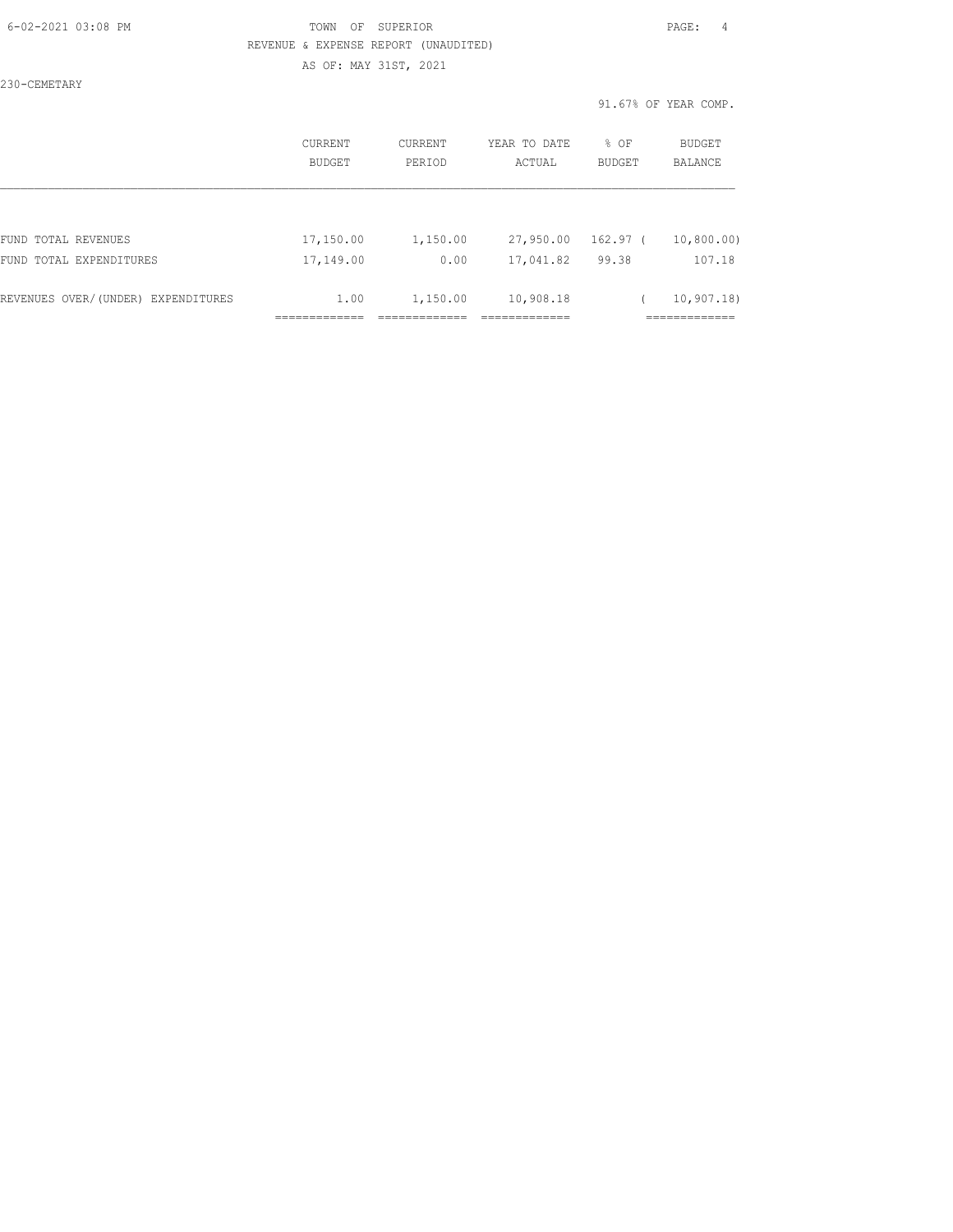AS OF: MAY 31ST, 2021

# 300-HIGHWAY USERS REVENUE

| NON-DEPARTMENTAL                                |                          |                   |                        |                | 91.67% OF YEAR COMP. |
|-------------------------------------------------|--------------------------|-------------------|------------------------|----------------|----------------------|
|                                                 | CURRENT<br><b>BUDGET</b> | CURRENT<br>PERIOD | YEAR TO DATE<br>ACTUAL | % OF<br>BUDGET | BUDGET<br>BALANCE    |
| REVENUES                                        |                          |                   |                        |                |                      |
| TAXES<br>300-00-4132 HIGHWAY USERS REVENUE FUND | 259,644.00               | 27,080.79         | 245,856.90             | 94.69          | 13,787.10            |

| 300-00-4133 PROPERTY TAX            | 0.00       | 0.00      | 0.00       | 0.00  | 0.00       |
|-------------------------------------|------------|-----------|------------|-------|------------|
| SUBTOTAL TAXES                      | 259,644.00 | 27,080.79 | 245,856.90 | 94.69 | 13,787.10  |
| CONTINGENCY                         |            |           |            |       |            |
| 300-00-4901 INTERFUND TRANSFER-HURF | 29,772.00  | 0.00      | 0.00       | 0.00  | 29,772.00  |
| 300-00-4999 OTHER FINANCING SOURCES | 600,000.00 | 0.00      | 0.00       | 0.00  | 600,000.00 |
| SUBTOTAL CONTINGENCY                | 629,772.00 | 0.00      | 0.00       | 0.00  | 629,772.00 |
|                                     |            |           |            |       |            |
| TOTAL REVENUES                      | 889,416.00 | 27,080.79 | 245,856.90 | 27.64 | 643,559.10 |
|                                     |            |           |            |       |            |

#### EXPENDITURES\_

| PERSONEL                              |            |        |            |            |            |
|---------------------------------------|------------|--------|------------|------------|------------|
| 300-00-5100 SALARIES                  | 121,376.00 | 0.00   | 79,731.36  | 65.69      | 41,644.64  |
| 300-00-5101 OVERTIME                  | 2,000.00   | 0.00   | 1,997.17   | 99.86      | 2.83       |
| 300-00-5120 INMATE LABOR              | 4,500.00   | 0.00   | 0.00       | 0.00       | 4,500.00   |
| 300-00-5151 FICA                      | 7,525.00   | 0.00   | 5,067.17   | 67.34      | 2,457.83   |
| 300-00-5152 MEDICARE                  | 1,760.00   | 0.00   | 1,185.09   | 67.33      | 574.91     |
| 300-00-5153 STATE UNEMPLOYMENT        | 180.00     | 0.00   | 180.12     | $100.07$ ( | 0.12)      |
| 300-00-5154 WORKERS COMP INSURANCE    | 1,358.00   | 0.00   | 6,160.00   | $453.61$ ( | 4,802.00   |
| 300-00-5161 ARIZONA STATE RETIREMENT  | 14,832.00  | 0.00   | 8,625.81   | 58.16      | 6,206.19   |
| 300-00-5162 LIFE INSURANCE            | 217.00     | 0.00   | 0.00       | 0.00       | 217.00     |
| 300-00-5163 HEALTH INSURANCE          | 10,785.00  | 0.00   | 0.00       | 0.00       | 10,785.00  |
| 300-00-5164 DENTAL INSURANCE          | 1,023.00   | 0.00   | 0.00       | 0.00       | 1,023.00   |
| SUBTOTAL PERSONEL                     | 165,556.00 | 0.00   | 102,946.72 | 62.18      | 62,609.28  |
| SUPPLIES                              |            |        |            |            |            |
| 300-00-5210 OFFICE SUPPLIES           | 0.00       | 0.00   | 0.00       | 0.00       | 0.00       |
| 300-00-5225 SAFETY SUPPLIES/EQUIPMENT | 1,000.00   | 0.00   | 0.00       | 0.00       | 1,000.00   |
| 300-00-5230 SANITATION SUPPLIES       | 0.00       | 0.00   | 0.00       | 0.00       | 0.00       |
| 300-00-5299 OPERATING SUPPLIES        | 7,500.00   | 945.00 | 4,373.76   | 58.32      | 3,126.24   |
| SUBTOTAL SUPPLIES                     | 8,500.00   | 945.00 | 4,373.76   | 51.46      | 4,126.24   |
| UTILITIES                             |            |        |            |            |            |
| 300-00-5310 ELECTRICITY               | 42,246.00  | 0.00   | 20,733.39  | 49.08      | 21,512.61  |
| 300-00-5315 APS CONTRACT              | 13,000.00  | 0.00   | 997.52     | 7.67       | 12,002.48  |
| 300-00-5320 GAS                       | 0.00       | 0.00   | 0.00       | 0.00       | 0.00       |
| 300-00-5330 REFUSE                    | 0.00       | 0.00   | 0.00       | 0.00       | 0.00       |
| 300-00-5340 SEWER                     | 0.00       | 0.00   | 0.00       | 0.00       | 0.00       |
| 300-00-5350 TELEPHONE                 | 0.00       | 0.00   | 1,280.31   | $0.00$ (   | 1, 280.31) |
| 300-00-5360 WATER                     | 3,000.00   | 0.00   | 1,123.06   | 37.44      | 1,876.94   |
| SUBTOTAL UTILITIES                    | 58,246.00  | 0.00   | 24, 134.28 | 41.44      | 34, 111.72 |
|                                       |            |        |            |            |            |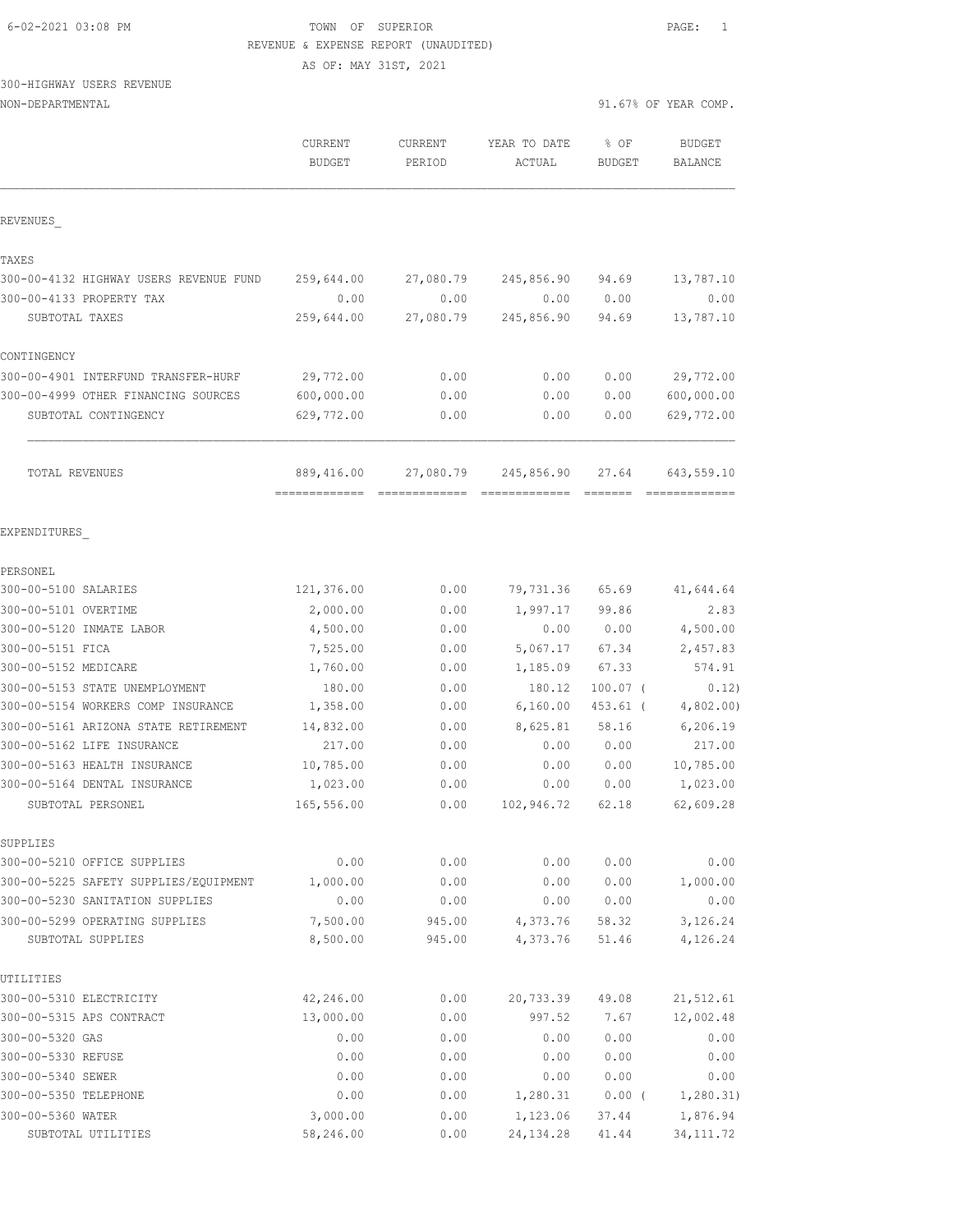AS OF: MAY 31ST, 2021

# 300-HIGHWAY USERS REVENUE

|                                           | CURRENT<br><b>BUDGET</b>                    | CURRENT<br>PERIOD | YEAR TO DATE<br>ACTUAL    | % OF<br>BUDGET | <b>BUDGET</b><br>BALANCE    |
|-------------------------------------------|---------------------------------------------|-------------------|---------------------------|----------------|-----------------------------|
|                                           |                                             |                   |                           |                |                             |
| GENERAL BUSINESS EXPENSE                  |                                             |                   |                           |                |                             |
| 300-00-5420 DUES & SUBSCRIPTIONS          | 0.00                                        | 0.00              | 271.08                    | $0.00$ (       | 271.08)                     |
| 300-00-5450 UNIFORMS<br>300-00-5471 AUDIT | 0.00<br>1,545.00                            | 0.00<br>0.00      | 0.00<br>1,324.10          | 0.00<br>85.70  | 0.00<br>220.90              |
| 300-00-5480 GENERAL INSURANCE             | 12,205.00                                   |                   | 10,635.90                 |                | 1,569.10                    |
| SUBTOTAL GENERAL BUSINESS EXPENSE         | 13,750.00                                   | 109.01<br>109.01  | 12,231.08                 | 87.14<br>88.95 | 1,518.92                    |
| PROFESSIONAL SERVICES                     |                                             |                   |                           |                |                             |
| 300-00-5520 CONTRACTUAL SERVICES          | 0.00                                        | 0.00              | 4,190.37                  | $0.00$ (       | 4,190.37)                   |
| 300-00-5550 OTHER PROFESSIONAL SERVICES   | 20,000.00                                   | 1,167.68          | 43,191.42                 | $215.96$ (     | 23, 191.42)                 |
| SUBTOTAL PROFESSIONAL SERVICES            | 20,000.00                                   | 1,167.68          | 47,381.79                 | $236.91$ (     | 27, 381.79)                 |
| REPAIR/MAINTENANCE                        |                                             |                   |                           |                |                             |
| 300-00-5610 PARK & BLDG IMPROVEMENTS      | 0.00                                        | 0.00              | 0.00                      | 0.00           | 0.00                        |
| 300-00-5640 AUTO & TRUCK REPAIRS          | 5,000.00                                    | 0.00              | 0.00                      | 0.00           | 5,000.00                    |
| 300-00-5641 GAS & OIL                     | 5,700.00                                    | 0.00              | 4,006.43                  | 70.29          | 1,693.57                    |
| 300-00-5642 TIRES & TUBES                 | 0.00                                        | 0.00              | 0.00                      | 0.00           | 0.00                        |
| 300-00-5643 INMATE FUEL                   | 1,000.00                                    | 0.00              | 0.00                      | 0.00           | 1,000.00                    |
| 300-00-5650 OTHER EQUIPMENT REPAIRS       | 4,664.00                                    | 0.00              | 1,548.80                  | 33.21          | 3, 115.20                   |
| 300-00-5670 STREET & SIDEWALK REPAIR      | 0.00                                        | 6,676.26          | 102,653.63                | $0.00$ (       | 102, 653.63)                |
| 300-00-5671 CRACKSEAL                     | 6,000.00                                    | 0.00              | 1,000.47                  | 16.67          | 4,999.53                    |
| SUBTOTAL REPAIR/MAINTENANCE               | 22,364.00                                   | 6,676.26          | 109,209.33                | 488.33 (       | 86,845.33)                  |
| CAPITAL OUTLAY                            |                                             |                   |                           |                |                             |
| 300-00-5750 OTHER EQUIP/SMALL TOOLS       | 1,000.00                                    | 0.00              | 4,365.72                  | 436.57 (       | 3,365.72)                   |
| 300-00-5770 TRAFFIC SIGNS                 | 0.00                                        | 0.00              | 2,812.92                  | $0.00$ (       | 2,812.92)                   |
| 300-00-5790 MACHINERY & EQUIPMENT         | 600,000.00                                  | 139.87            | 3,269.97                  | 0.54           | 596,730.03                  |
| SUBTOTAL CAPITAL OUTLAY                   | 601,000.00                                  | 139.87            | 10,448.61                 | 1.74           | 590,551.39                  |
| NON-OPERATING                             |                                             |                   |                           |                |                             |
| 300-00-5800 DEPRECIATION                  | 0.00                                        | 0.00              | 0.00                      | 0.00           | 0.00                        |
| SUBTOTAL NON-OPERATING                    | 0.00                                        | 0.00              | 0.00                      | 0.00           | 0.00                        |
| DEBT SERVICE                              |                                             |                   |                           |                |                             |
| 300-00-5900 PAYBACK FROM GF               | 0.00                                        | 0.00              |                           |                | 593.38 0.00 (593.38)        |
| 300-00-5901 DEBT SERVICE INTEREST         | 0.00                                        | 0.00              | 11.15                     | $0.00$ (       | 11.15)                      |
| 300-00-5999 CONTINGENCY                   | 0.00                                        | 0.00              | 0.00                      | 0.00           | 0.00                        |
| SUBTOTAL DEBT SERVICE                     | 0.00                                        | 0.00              | 604.53                    | $0.00$ (       | 604.53)                     |
| TOTAL EXPENDITURES                        | 889,416.00<br>-------------- -------------- |                   | 9,037.82 311,330.10 35.00 |                | 578,085.90<br>============= |
| REVENUES OVER/(UNDER) EXPENDITURES        | 0.00                                        |                   | 18,042.97 ( 65,473.20)    |                | 65,473.20                   |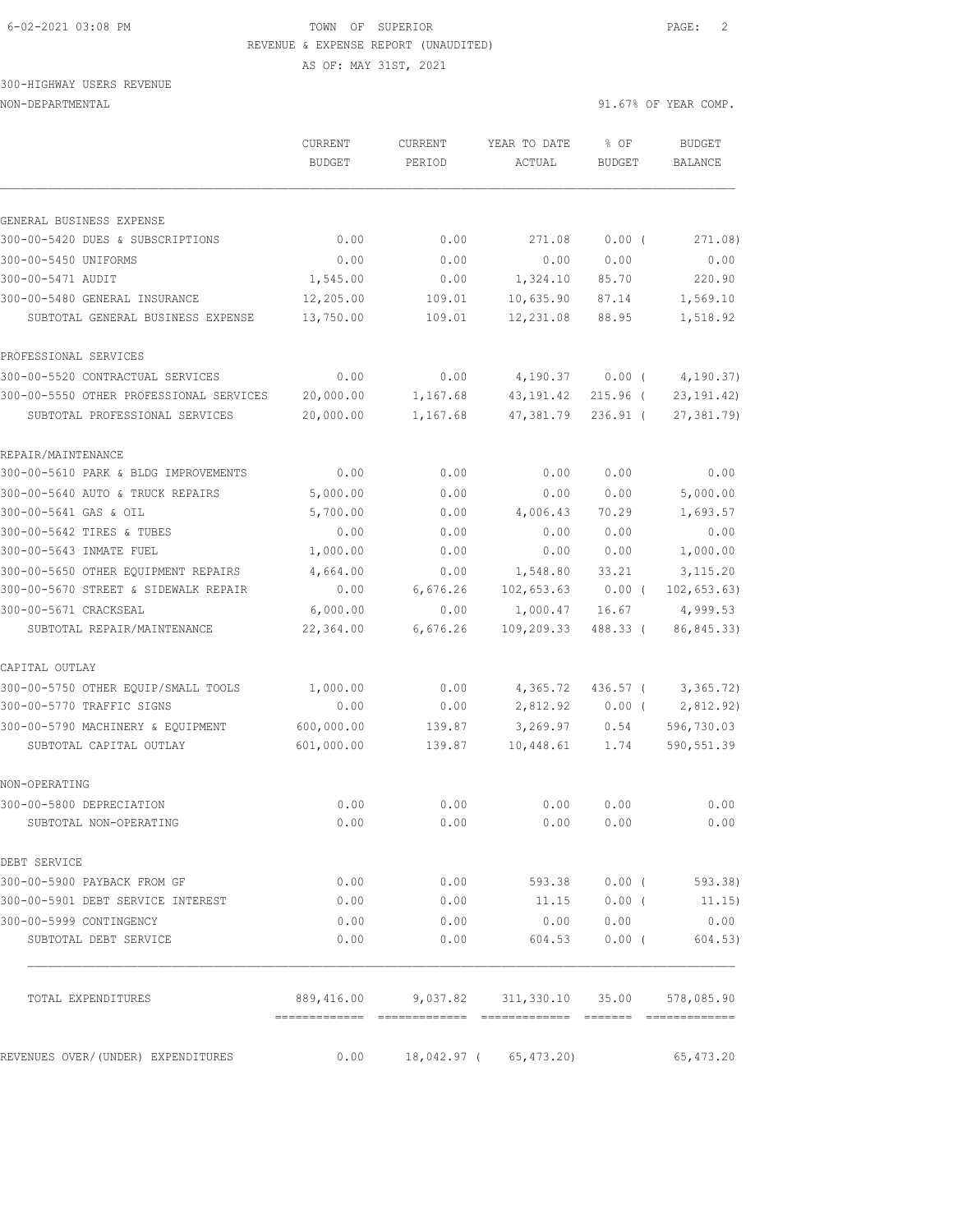| 6-02-2021 03:08 PM |  |
|--------------------|--|
|                    |  |

## TOWN OF SUPERIOR **Example 2021** PAGE: 3 REVENUE & EXPENSE REPORT (UNAUDITED) AS OF: MAY 31ST, 2021

300-HIGHWAY USERS REVENUE

|                     |                   |                   |                        |                  | 91.67% OF YEAR COMP.     |
|---------------------|-------------------|-------------------|------------------------|------------------|--------------------------|
|                     | CURRENT<br>BUDGET | CURRENT<br>PERIOD | YEAR TO DATE<br>ACTUAL | $8$ OF<br>BUDGET | <b>BUDGET</b><br>BALANCE |
|                     |                   |                   |                        |                  |                          |
|                     |                   |                   |                        |                  |                          |
| FUND TOTAL REVENUES | 889,416.00        | 27,080.79         | 245,856.90             | 27.64            | 643,559.10               |

| REVENUES OVER/(UNDER) EXPENDITURES |  | 0.00       |          | 18,042.97 (65,473.20) |                  | 65,473.20  |
|------------------------------------|--|------------|----------|-----------------------|------------------|------------|
| FUND TOTAL EXPENDITURES            |  | 889,416.00 | 9,037.82 |                       | 311,330.10 35.00 | 578,085.90 |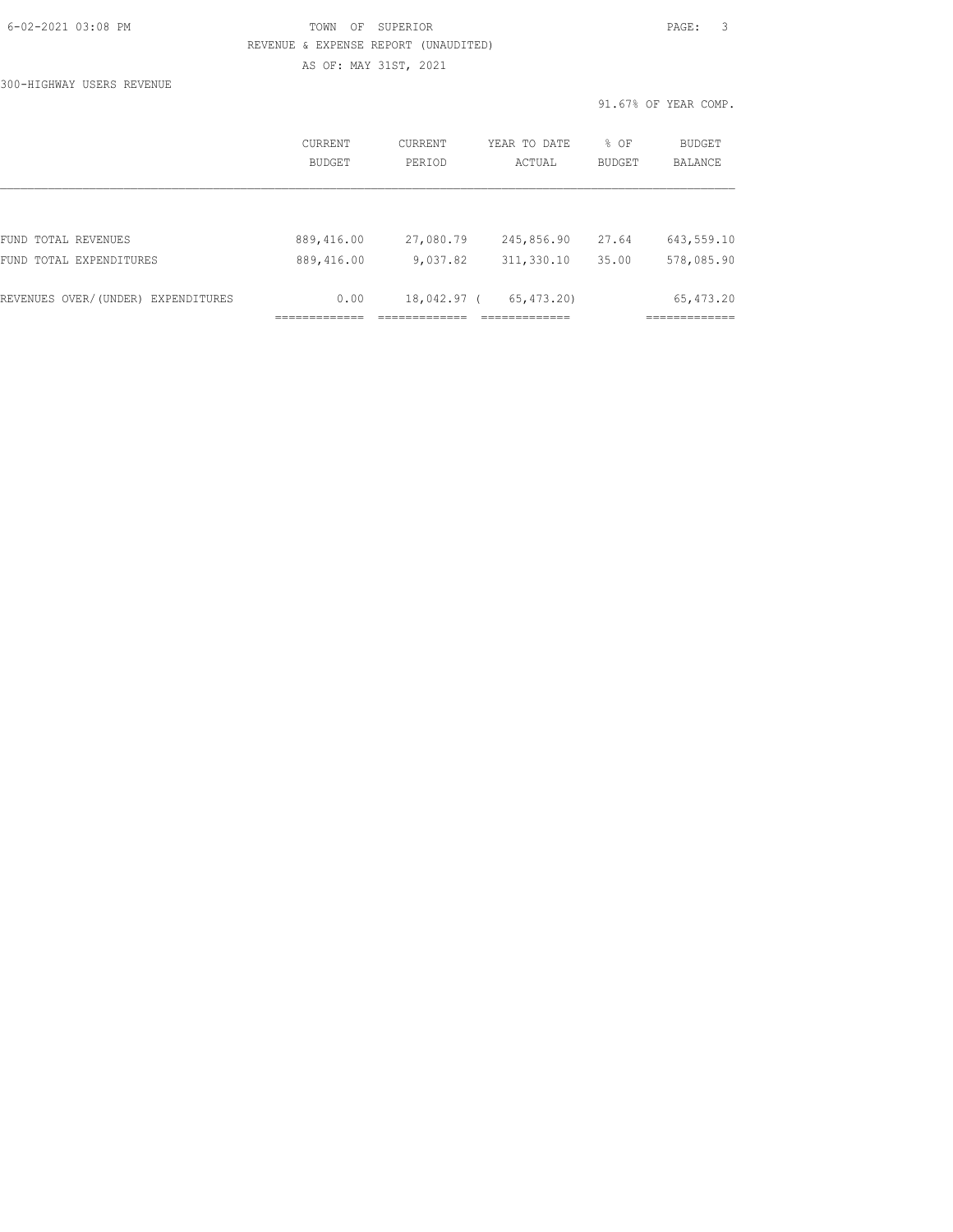AS OF: MAY 31ST, 2021

310-EXCISE TAX

|                                        | <b>CURRENT</b><br><b>BUDGET</b> | <b>CURRENT</b><br>PERIOD  | YEAR TO DATE<br>ACTUAL          | % OF<br>BUDGET | <b>BUDGET</b><br><b>BALANCE</b> |
|----------------------------------------|---------------------------------|---------------------------|---------------------------------|----------------|---------------------------------|
|                                        |                                 |                           |                                 |                |                                 |
| REVENUES                               |                                 |                           |                                 |                |                                 |
| TAXES                                  |                                 |                           |                                 |                |                                 |
| 310-00-4130 EXCISE TAX-1/2 SALES PINAL | 115,771.00                      | 0.00                      | 85,495.83                       | 73.85          | 30, 275.17                      |
| SUBTOTAL TAXES                         | 115,771.00                      | 0.00                      | 85,495.83                       | 73.85          | 30, 275.17                      |
| CONTINGENCY                            |                                 |                           |                                 |                |                                 |
| 310-00-4901 INTERFUND TRANSFER         | 0.00                            | 3,927.94                  | 3,927.94                        | $0.00$ (       | 3,927.94)                       |
| 310-00-4999 OTHER FINANCING SOURCES    | 86,833.00                       | 0.00                      | 0.00                            | 0.00           | 86,833.00                       |
| SUBTOTAL CONTINGENCY                   | 86,833.00                       | 3,927.94                  | 3,927.94                        | 4.52           | 82,905.06                       |
| TOTAL REVENUES                         | 202,604.00<br>--------------    | 3,927.94<br>============= | 89,423.77<br><b>CONSECTIONS</b> | 44.14          | 113,180.23<br>=============     |
| EXPENDITURES                           |                                 |                           |                                 |                |                                 |
|                                        |                                 |                           |                                 |                |                                 |
| PERSONEL<br>310-00-5100 SALARIES       | 85,309.00                       | 0.00                      | 58, 154. 33                     | 68.17          | 27, 154.67                      |
| 310-00-5101 OVERTIME                   | 0.00                            | 0.00                      | 1,328.38                        | $0.00$ (       | 1,328.38)                       |
| 310-00-5120 INMATE LABOR               | 4,000.00                        | 0.00                      | 0.00                            | 0.00           | 4,000.00                        |
| 310-00-5151 FICA                       | 5,289.00                        | 0.00                      | 3,687.95                        | 69.73          | 1,601.05                        |
| 310-00-5152 MEDICARE                   | 1,237.00                        | 0.00                      | 862.49                          | 69.72          | 374.51                          |
| 310-00-5153 STATE UNEMPLOYMENT         | 123.00                          | 0.00                      | 123.68                          | $100.55$ (     | 0.68)                           |
| 310-00-5154 WORKERS COMP INSURANCE     | 528.00                          | 0.00                      | 0.00                            | 0.00           | 528.00                          |
| 310-00-5161 ARIZONA STATE RETIREMENT   | 10,425.00                       | 0.00                      | 6, 365.11                       | 61.06          | 4,059.89                        |
| 310-00-5162 LIFE INSURANCE             | 149.00                          | 0.00                      | 0.00                            | 0.00           | 149.00                          |
| 310-00-5163 HEALTH INSURANCE           | 7,703.00                        | 0.00                      | 0.00                            | 0.00           | 7,703.00                        |
| 310-00-5164 DENTAL INSURANCE           | 701.00                          | 0.00                      | 0.00                            | 0.00           | 701.00                          |
| SUBTOTAL PERSONEL                      | 115,464.00                      | 0.00                      | 70,521.94                       | 61.08          | 44,942.06                       |
| SUPPLIES                               |                                 |                           |                                 |                |                                 |
| 310-00-5210 OFFICE SUPPLIES            | 0.00                            | 0.00                      | 0.00                            | 0.00           | 0.00                            |
| 310-00-5225 SAFETY SUPPLIES/EQUIPMENT  | 0.00                            | 0.00                      | 0.00                            | 0.00           | 0.00                            |
| 310-00-5230 SANITATION SUPPLIES        | 0.00                            | 0.00                      | 0.00                            | 0.00           | 0.00                            |
| 310-00-5299 OPERATING SUPPLIES         | 0.00                            | 945.00                    | 4,560.03                        | $0.00$ (       | 4,560.03                        |
| SUBTOTAL SUPPLIES                      | 0.00                            | 945.00                    | 4,560.03                        | $0.00$ (       | 4,560.03                        |
| UTILITIES                              |                                 |                           |                                 |                |                                 |
| 310-00-5310 ELECTRICITY                | 1,666.00                        | 0.00                      | 1,573.16                        | 94.43          | 92.84                           |
| 310-00-5360 WATER                      | 0.00                            | 0.00                      | 1,122.97                        | $0.00$ (       | 1, 122.97)                      |
| SUBTOTAL UTILITIES                     | 1,666.00                        | 0.00                      | 2,696.13                        | $161.83$ (     | 1,030.13)                       |
| GENERAL BUSINESS EXPENSE               |                                 |                           |                                 |                |                                 |
| 310-00-5420 DUES & SUBSCRIPTIONS       | 0.00                            | 0.00                      | 0.00                            | 0.00           | 0.00                            |
| 310-00-5450 UNIFORMS                   | 0.00                            | 0.00                      | 0.00                            | 0.00           | 0.00                            |
| 310-00-5471 Audit                      | 1,545.00                        | 0.00                      | 0.00                            | 0.00           | 1,545.00                        |
| 310-00-5480 GENERAL INSURANCE          | 0.00                            | 0.00                      | 0.00                            | 0.00           | 0.00                            |
| SUBTOTAL GENERAL BUSINESS EXPENSE      | 1,545.00                        | 0.00                      | 0.00                            | 0.00           | 1,545.00                        |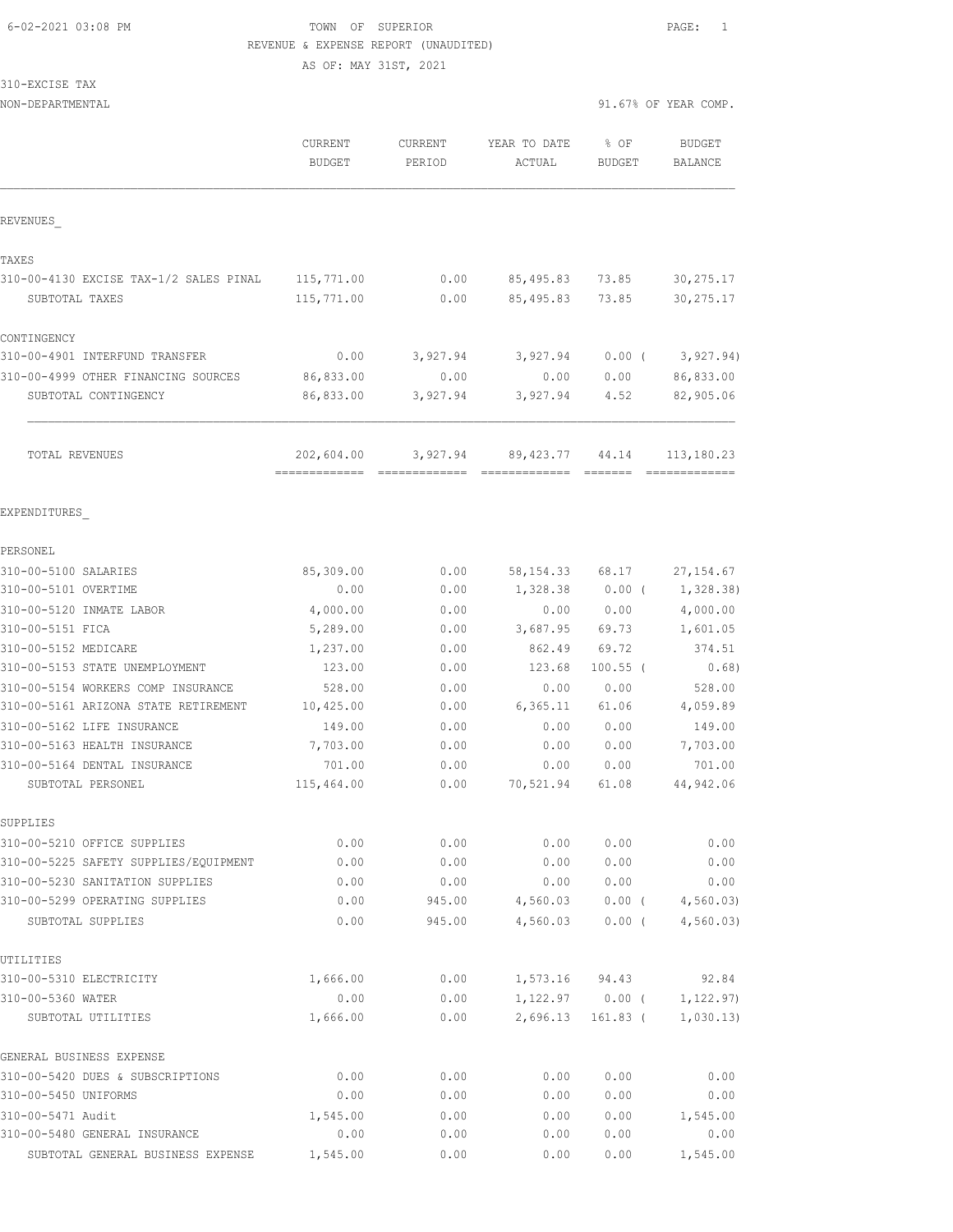AS OF: MAY 31ST, 2021

310-EXCISE TAX

|                                         | CURRENT<br><b>BUDGET</b>      | <b>CURRENT</b><br>PERIOD                       | YEAR TO DATE<br>ACTUAL | % OF<br>BUDGET | <b>BUDGET</b><br>BALANCE |
|-----------------------------------------|-------------------------------|------------------------------------------------|------------------------|----------------|--------------------------|
|                                         |                               |                                                |                        |                |                          |
| PROFESSIONAL SERVICES                   |                               |                                                |                        |                |                          |
| 310-00-5520 CONTRACTUAL SERVICES        | 0.00                          | 0.00                                           | 4,085.58               | $0.00$ (       | 4,085.58)                |
| 310-00-5550 OTHER PROFESSIONAL SERVICES | 5,000.00                      | 348.67                                         | 17,599.36              | $351.99$ (     | 12, 599.36               |
| SUBTOTAL PROFESSIONAL SERVICES          | 5,000.00                      | 348.67                                         | 21,684.94              | 433.70 (       | 16,684.94)               |
| REPAIR/MAINTENANCE                      |                               |                                                |                        |                |                          |
| 310-00-5610 PARK & BLDG IMPROVEMENTS    | 0.00                          | 0.00                                           | 0.00                   | 0.00           | 0.00                     |
| 310-00-5640 AUTO & TRUCK REPAIRS        | 2,000.00                      | 0.00                                           | 0.00                   | 0.00           | 2,000.00                 |
| 310-00-5641 GAS & OIL                   | 3,000.00                      | 0.00                                           | 4,006.40               | $133.55$ (     | 1,006.40)                |
| 310-00-5642 TIRES & TUBES               | 0.00                          | 0.00                                           | 0.00                   | 0.00           | 0.00                     |
| 310-00-5643 INMATE FUEL                 | 1,000.00                      | 0.00                                           | 0.00                   | 0.00           | 1,000.00                 |
| 310-00-5650 OTHER EQUIPMENT REPAIRS     | 5,000.00                      | 0.00                                           | 3,919.62               | 78.39          | 1,080.38                 |
| 310-00-5670 STREET & SIDEWALK REPAIR    | 60,929.00                     | 6,676.26                                       | 69,885.02              | $114.70$ $($   | 8,956.02)                |
| 310-00-5671 CRACKSEAL                   | 0.00                          | 0.00                                           | 9,620.56               | $0.00$ (       | 9,620.56                 |
| SUBTOTAL REPAIR/MAINTENANCE             | 71,929.00                     | 6,676.26                                       | 87,431.60              | $121.55$ (     | 15, 502.60               |
| CAPITAL OUTLAY                          |                               |                                                |                        |                |                          |
| 310-00-5750 OTHER EQUIP/SMALL TOOLS     | 7,000.00                      | 0.00                                           | 298.27                 | 4.26           | 6,701.73                 |
| 310-00-5770 TRAFFIC SIGNS               | 0.00                          | 0.00                                           | 2,563.05               | 0.00(          | 2, 563.05                |
| 310-00-5790 MACHINERY & EQUIPMENT       | 0.00                          | 139.86                                         | 6,180.40               | $0.00$ (       | 6, 180.40                |
| SUBTOTAL CAPITAL OUTLAY                 | 7,000.00                      | 139.86                                         | 9,041.72               | $129.17-$      | 2,041.72)                |
| NON-OPERATING                           |                               |                                                |                        |                |                          |
| 310-00-5800 DEPRECIATION                | 0.00                          | 0.00                                           | 0.00                   | 0.00           | 0.00                     |
| SUBTOTAL NON-OPERATING                  | 0.00                          | 0.00                                           | 0.00                   | 0.00           | 0.00                     |
| DEBT SERVICE                            |                               |                                                |                        |                |                          |
| 310-00-5900 DEBT SERVICE: PRINCIPAL     | 0.00                          | 0.00                                           | 6,594.36               | $0.00$ (       | 6, 594.36)               |
| 310-00-5901 DEBT SERVICE: INTEREST      | 0.00                          | 0.00                                           | 634.19                 | $0.00$ (       | 634.19)                  |
| 310-00-5999 CONTINGENCY                 | 0.00                          | 0.00                                           | 0.00                   | 0.00           | 0.00                     |
| SUBTOTAL DEBT SERVICE                   | 0.00                          | 0.00                                           | 7,228.55               | 0.00(          | 7,228.55                 |
| TOTAL EXPENDITURES                      | ============================= | 202,604.00 8,109.79 203,164.91 100.28 (560.91) |                        |                |                          |
| REVENUES OVER/(UNDER) EXPENDITURES      |                               | $0.00$ ( $4,181.85$ ) ( $113,741.14$ )         |                        |                | 113,741.14               |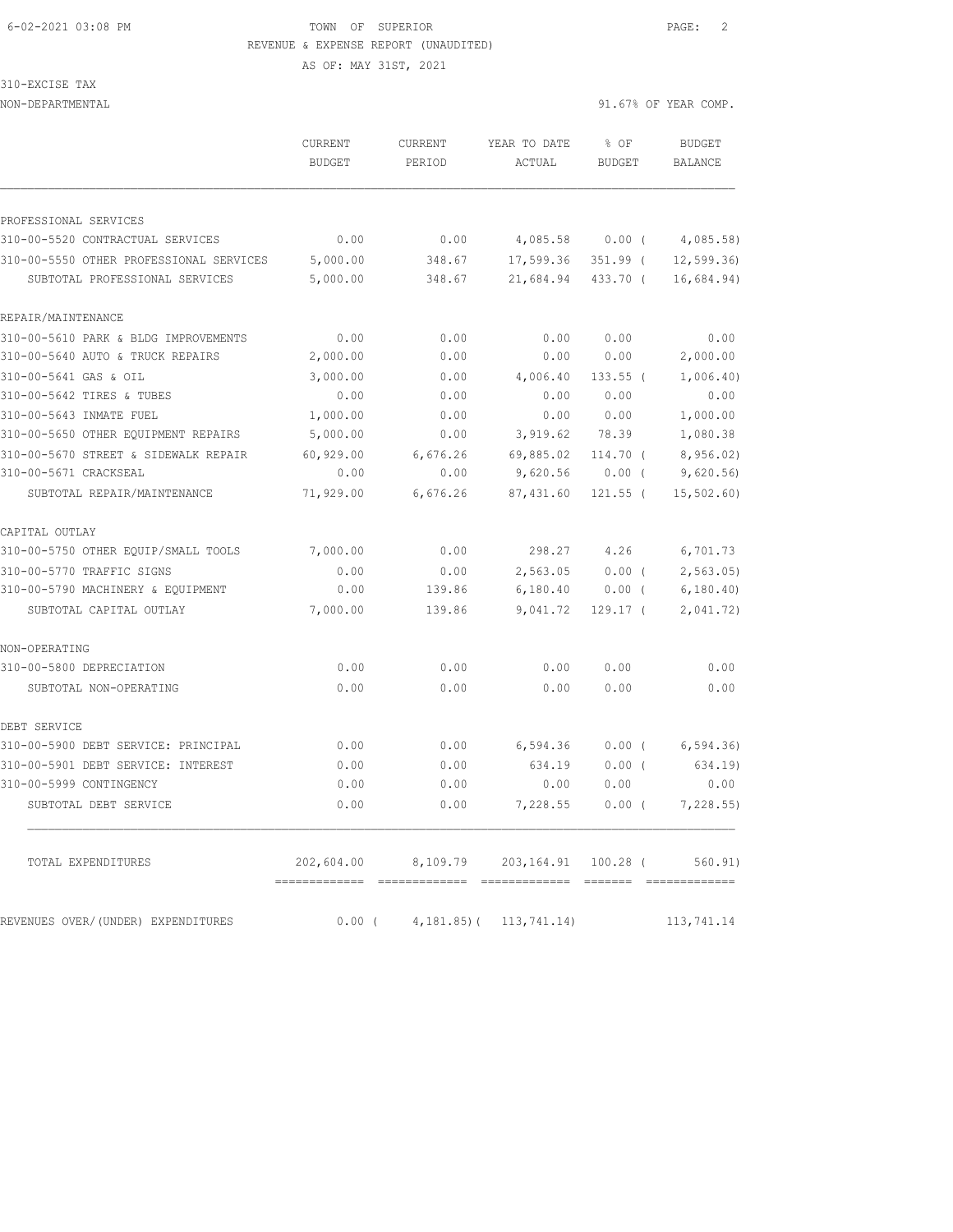| 6-02-2021 03:08 PM |  |
|--------------------|--|

## FOWN OF SUPERIOR **Example 20:08 PAGE:** 3 REVENUE & EXPENSE REPORT (UNAUDITED) AS OF: MAY 31ST, 2021

310-EXCISE TAX

|                                    | CURRENT<br><b>BUDGET</b> | CURRENT<br>PERIOD | YEAR TO DATE<br>ACTUAL | $8$ OF<br>BUDGET | BUDGET<br><b>BALANCE</b> |
|------------------------------------|--------------------------|-------------------|------------------------|------------------|--------------------------|
|                                    |                          |                   |                        |                  |                          |
| FUND TOTAL REVENUES                | 202,604.00               | 3,927.94          | 89,423.77              | 44.14            | 113,180.23               |
| FUND TOTAL EXPENDITURES            | 202,604.00               | 8,109.79          | 203, 164.91            | $100.28$ (       | 560.91                   |
| REVENUES OVER/(UNDER) EXPENDITURES | 0.00(                    | $4,181,85$ ) (    | 113,741.14)            |                  | 113,741.14               |
|                                    |                          |                   |                        |                  |                          |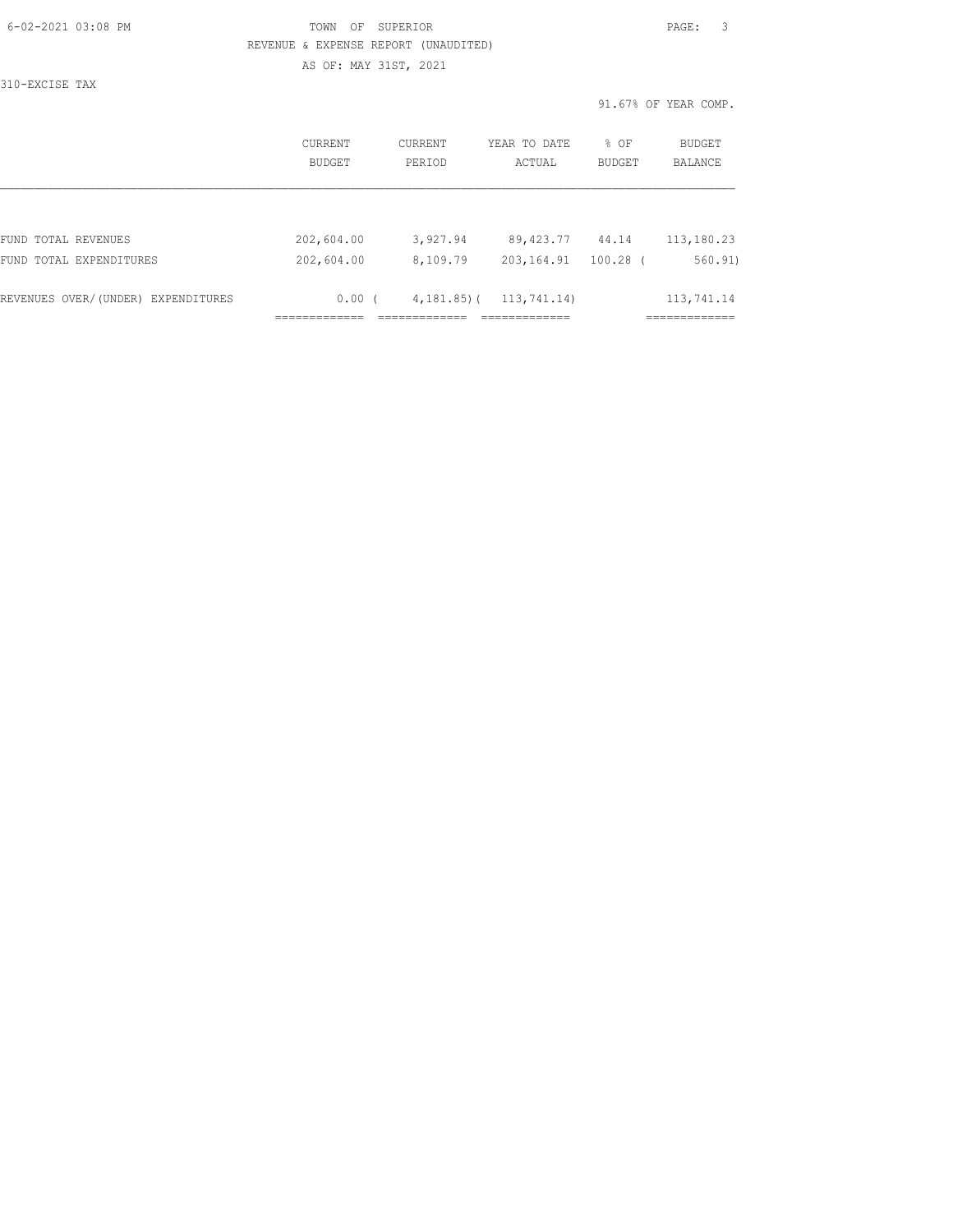AS OF: MAY 31ST, 2021

# 320-LOCAL TRANS ASSISTANCE

|                                         | CURRENT<br><b>BUDGET</b> | CURRENT<br>PERIOD | YEAR TO DATE<br>ACTUAL                                                                                                                                                                                                                                                                                                                                                                                                                                                                 | % OF<br><b>BUDGET</b> | <b>BUDGET</b><br>BALANCE |
|-----------------------------------------|--------------------------|-------------------|----------------------------------------------------------------------------------------------------------------------------------------------------------------------------------------------------------------------------------------------------------------------------------------------------------------------------------------------------------------------------------------------------------------------------------------------------------------------------------------|-----------------------|--------------------------|
| REVENUES                                |                          |                   |                                                                                                                                                                                                                                                                                                                                                                                                                                                                                        |                       |                          |
| TAXES                                   |                          |                   |                                                                                                                                                                                                                                                                                                                                                                                                                                                                                        |                       |                          |
| 320-00-4131 LOCAL TRANS ASSISTANCE FUND | 0.00                     | 0.00              | 0.00                                                                                                                                                                                                                                                                                                                                                                                                                                                                                   | 0.00                  | 0.00                     |
| SUBTOTAL TAXES                          | 0.00                     | 0.00              | 0.00                                                                                                                                                                                                                                                                                                                                                                                                                                                                                   | 0.00                  | 0.00                     |
| TOTAL REVENUES                          | 0.00                     | 0.00              | 0.00                                                                                                                                                                                                                                                                                                                                                                                                                                                                                   | 0.00                  | 0.00                     |
| EXPENDITURES                            | =============            | -------------     | $\begin{array}{cccccccccc} \multicolumn{2}{c}{} & \multicolumn{2}{c}{} & \multicolumn{2}{c}{} & \multicolumn{2}{c}{} & \multicolumn{2}{c}{} & \multicolumn{2}{c}{} & \multicolumn{2}{c}{} & \multicolumn{2}{c}{} & \multicolumn{2}{c}{} & \multicolumn{2}{c}{} & \multicolumn{2}{c}{} & \multicolumn{2}{c}{} & \multicolumn{2}{c}{} & \multicolumn{2}{c}{} & \multicolumn{2}{c}{} & \multicolumn{2}{c}{} & \multicolumn{2}{c}{} & \multicolumn{2}{c}{} & \multicolumn{2}{c}{} & \mult$ |                       |                          |
|                                         |                          |                   |                                                                                                                                                                                                                                                                                                                                                                                                                                                                                        |                       |                          |
| SUPPLIES                                |                          |                   |                                                                                                                                                                                                                                                                                                                                                                                                                                                                                        |                       |                          |
| 320-00-5210 OFFICE SUPPLIES             | 0.00                     | 0.00              | 0.00                                                                                                                                                                                                                                                                                                                                                                                                                                                                                   | 0.00                  | 0.00                     |
| 320-00-5225 SAFETY SUPPLIES/EQUIPMENT   | 0.00                     | 0.00              | 0.00                                                                                                                                                                                                                                                                                                                                                                                                                                                                                   | 0.00                  | 0.00                     |
| 320-00-5230 SANITATION SUPPLIES         | 0.00                     | 0.00              | 0.00                                                                                                                                                                                                                                                                                                                                                                                                                                                                                   | 0.00                  | 0.00                     |
| 320-00-5299 OPERATING SUPPLIES          | 0.00                     | 0.00              | 0.00                                                                                                                                                                                                                                                                                                                                                                                                                                                                                   | 0.00                  | 0.00                     |
| SUBTOTAL SUPPLIES                       | 0.00                     | 0.00              | 0.00                                                                                                                                                                                                                                                                                                                                                                                                                                                                                   | 0.00                  | 0.00                     |
| PROFESSIONAL SERVICES                   |                          |                   |                                                                                                                                                                                                                                                                                                                                                                                                                                                                                        |                       |                          |
| 320-00-5520 CONTRACTUAL SERVICES        | 0.00                     | 0.00              | 0.00                                                                                                                                                                                                                                                                                                                                                                                                                                                                                   | 0.00                  | 0.00                     |
| 320-00-5540 LEGAL SERVICES              | 0.00                     | 0.00              | 0.00                                                                                                                                                                                                                                                                                                                                                                                                                                                                                   | 0.00                  | 0.00                     |
| 320-00-5550 OTHER PROFESSIONAL SERVICE  | 0.00                     | 0.00              | 0.00                                                                                                                                                                                                                                                                                                                                                                                                                                                                                   | 0.00                  | 0.00                     |
| SUBTOTAL PROFESSIONAL SERVICES          | 0.00                     | 0.00              | 0.00                                                                                                                                                                                                                                                                                                                                                                                                                                                                                   | 0.00                  | 0.00                     |
| REPAIR/MAINTENANCE                      |                          |                   |                                                                                                                                                                                                                                                                                                                                                                                                                                                                                        |                       |                          |
| 320-00-5610 PARK & BLDG IMPROVEMENTS    | 0.00                     | 0.00              | 0.00                                                                                                                                                                                                                                                                                                                                                                                                                                                                                   | 0.00                  | 0.00                     |
| 320-00-5640 AUTO & TRUCK REPAIRS        | 0.00                     | 0.00              | 0.00                                                                                                                                                                                                                                                                                                                                                                                                                                                                                   | 0.00                  | 0.00                     |
| 320-00-5641 GAS & OIL                   | 0.00                     | 0.00              | 0.00                                                                                                                                                                                                                                                                                                                                                                                                                                                                                   | 0.00                  | 0.00                     |
| 320-00-5642 TIRES & TUBES               | 0.00                     | 0.00              | 0.00                                                                                                                                                                                                                                                                                                                                                                                                                                                                                   | 0.00                  | 0.00                     |
| 320-00-5650 OTHER EQUIPMENT REPAIRS     | 0.00                     | 0.00              | 0.00                                                                                                                                                                                                                                                                                                                                                                                                                                                                                   | 0.00                  | 0.00                     |
| 320-00-5670 STREET & SIDEWALK REPAIR    | 0.00                     | 0.00              |                                                                                                                                                                                                                                                                                                                                                                                                                                                                                        | 0.00 0.00             | 0.00                     |
| SUBTOTAL REPAIR/MAINTENANCE             | 0.00                     | 0.00              | 0.00                                                                                                                                                                                                                                                                                                                                                                                                                                                                                   | 0.00                  | 0.00                     |
| CAPITAL OUTLAY                          |                          |                   |                                                                                                                                                                                                                                                                                                                                                                                                                                                                                        |                       |                          |
| 320-00-5770 TRAFFIC SIGNS               | 0.00                     | 0.00              | 0.00                                                                                                                                                                                                                                                                                                                                                                                                                                                                                   | 0.00                  | 0.00                     |
| SUBTOTAL CAPITAL OUTLAY                 | 0.00                     | 0.00              | 0.00                                                                                                                                                                                                                                                                                                                                                                                                                                                                                   | 0.00                  | 0.00                     |
| NON-OPERATING                           |                          |                   |                                                                                                                                                                                                                                                                                                                                                                                                                                                                                        |                       |                          |
| 320-00-5800 DEPRECIATION                | 0.00                     | 0.00              | 0.00                                                                                                                                                                                                                                                                                                                                                                                                                                                                                   | 0.00                  | 0.00                     |
| SUBTOTAL NON-OPERATING                  | 0.00                     | 0.00              | 0.00                                                                                                                                                                                                                                                                                                                                                                                                                                                                                   | 0.00                  | 0.00                     |
|                                         |                          |                   |                                                                                                                                                                                                                                                                                                                                                                                                                                                                                        |                       |                          |
| DEBT SERVICE                            |                          |                   |                                                                                                                                                                                                                                                                                                                                                                                                                                                                                        |                       |                          |
| 320-00-5999 CONTINGENCY                 | 0.00                     | 0.00              | 0.00                                                                                                                                                                                                                                                                                                                                                                                                                                                                                   | 0.00                  | 0.00                     |
| SUBTOTAL DEBT SERVICE                   | 0.00                     | 0.00              | 0.00                                                                                                                                                                                                                                                                                                                                                                                                                                                                                   | 0.00                  | 0.00                     |
| TOTAL EXPENDITURES                      | 0.00                     | 0.00              | 0.00                                                                                                                                                                                                                                                                                                                                                                                                                                                                                   | 0.00                  | 0.00                     |
| REVENUES OVER/ (UNDER) EXPENDITURES     | 0.00                     | 0.00              | 0.00                                                                                                                                                                                                                                                                                                                                                                                                                                                                                   |                       | 0.00                     |
|                                         |                          |                   |                                                                                                                                                                                                                                                                                                                                                                                                                                                                                        |                       |                          |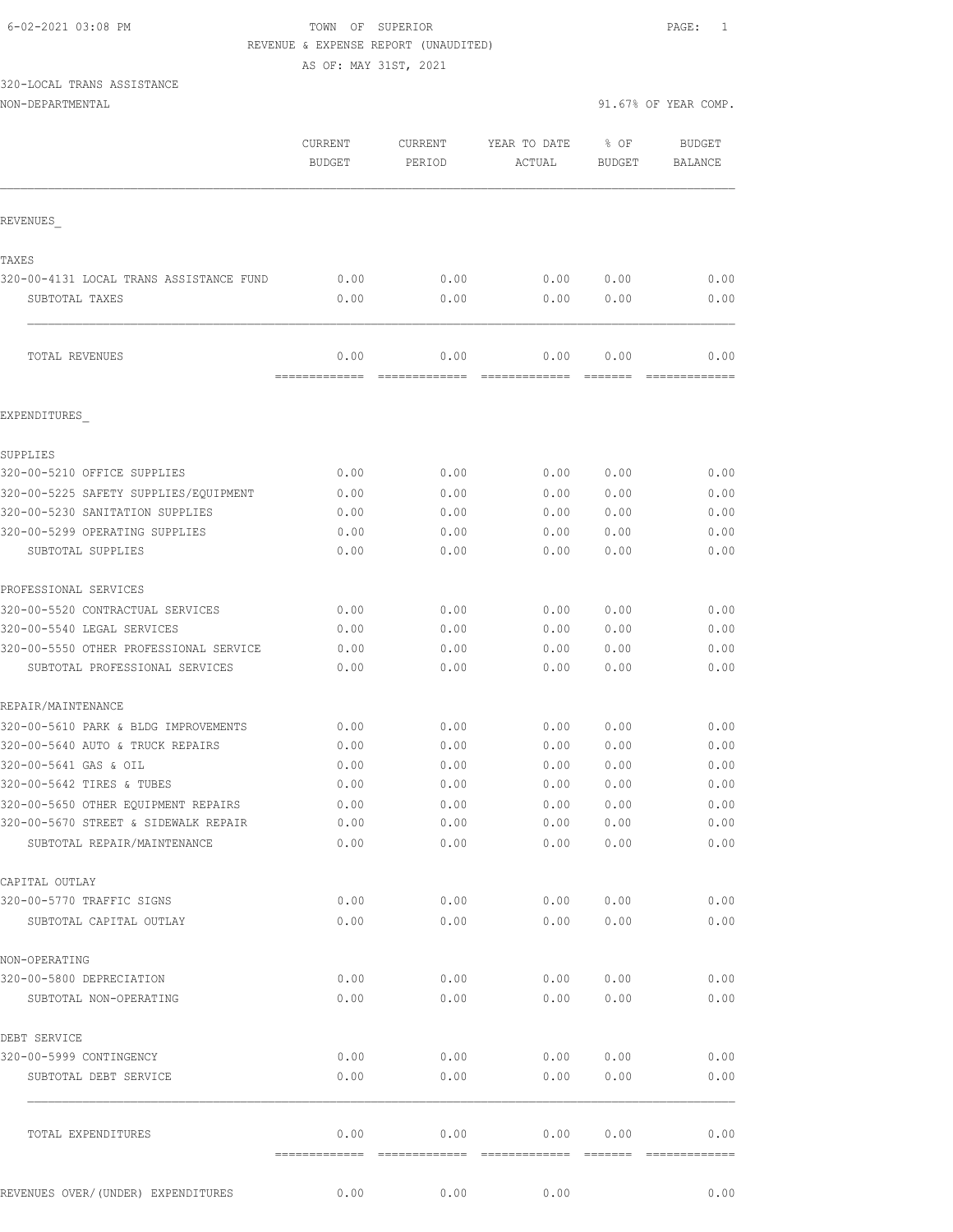#### 6-02-2021 03:08 PM TOWN OF SUPERIOR PAGE: 2 REVENUE & EXPENSE REPORT (UNAUDITED) AS OF: MAY 31ST, 2021

320-LOCAL TRANS ASSISTANCE

|                                    | CURRENT<br><b>BUDGET</b> | CURRENT<br>PERIOD | YEAR TO DATE<br>ACTUAL | % OF<br><b>BUDGET</b> | <b>BUDGET</b><br><b>BALANCE</b> |
|------------------------------------|--------------------------|-------------------|------------------------|-----------------------|---------------------------------|
|                                    |                          |                   |                        |                       |                                 |
| FUND TOTAL REVENUES                | 0.00                     | 0.00              | 0.00                   | 0.00                  | 0.00                            |
| FUND TOTAL EXPENDITURES            | 0.00                     | 0.00              | 0.00                   | 0.00                  | 0.00                            |
| REVENUES OVER/(UNDER) EXPENDITURES | 0.00                     | 0.00              | 0.00                   |                       | 0.00                            |
|                                    |                          |                   |                        |                       |                                 |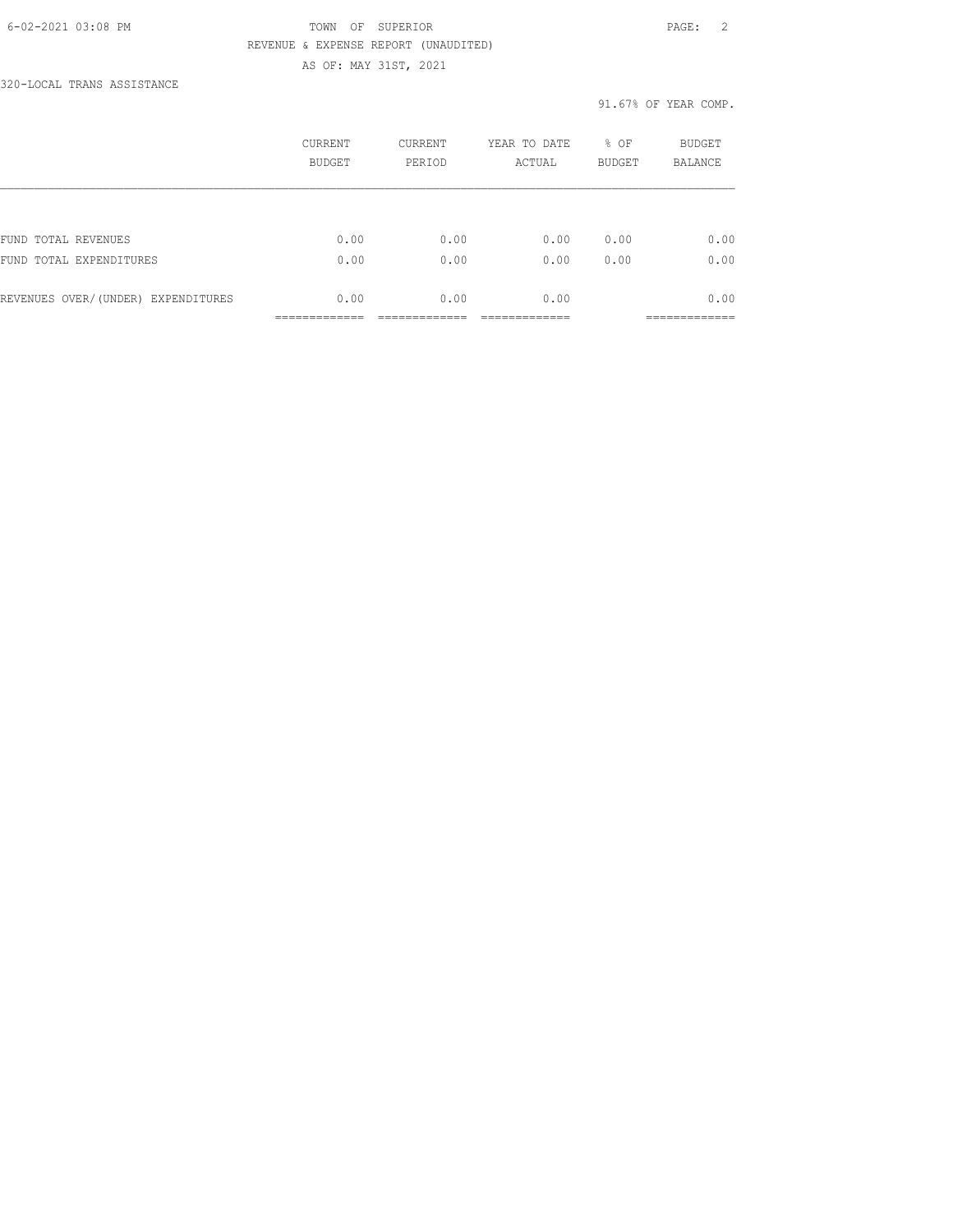AS OF: MAY 31ST, 2021

400-GADA BOND

NON-DEPARTMENTAL 91.67% OF YEAR COMP.

 CURRENT CURRENT YEAR TO DATE % OF BUDGET BUDGET PERIOD ACTUAL BUDGET BALANCE REVENUES\_ CONTINGENCY 400-00-4901 INTERFUND TRANSFER-GADA 0.00 0.00 0.00 0.00 0.00 SUBTOTAL CONTINGENCY  $0.00$  0.00 0.00 0.00 0.00 0.00 TOTAL REVENUES 0.00 0.00 0.00 0.00 0.00 ============= ============= ============= ======= ============= EXPENDITURES\_ SUPPLIES 400-00-5299 OPERATING SUPPLIES 0.00 0.00 0.00 0.00 0.00 SUBTOTAL SUPPLIES 0.00 0.00 0.00 0.00 0.00 GENERAL BUSINESS EXPENSE 400-00-5491 FINANCE/BANK FEES 0.00 0.00 0.00 0.00 0.00 SUBTOTAL GENERAL BUSINESS EXPENSE  $0.00$  0.00 0.00 0.00 0.00 0.00 NON-OPERATING 400-00-5810 BOND AMORTIZATIONS 0.00 0.00 0.00 0.00 0.00 SUBTOTAL NON-OPERATING  $0.00$  0.00 0.00 0.00 0.00 0.00 DEBT SERVICE 400-00-5900 DEBT SERVICE: PRINCIPAL 0.00 0.00 0.00 0.00 0.00 400-00-5910 GADA LOAN DEBT:SERVICE 0.00 0.00 0.00 0.00 0.00 SUBTOTAL DEBT SERVICE  $0.00$  0.00 0.00 0.00 0.00 0.00 TOTAL EXPENDITURES 0.00 0.00 0.00 0.00 0.00 ============= ============= ============= ======= =============

REVENUES OVER/(UNDER) EXPENDITURES  $0.00$  0.00 0.00 0.00 0.00 0.00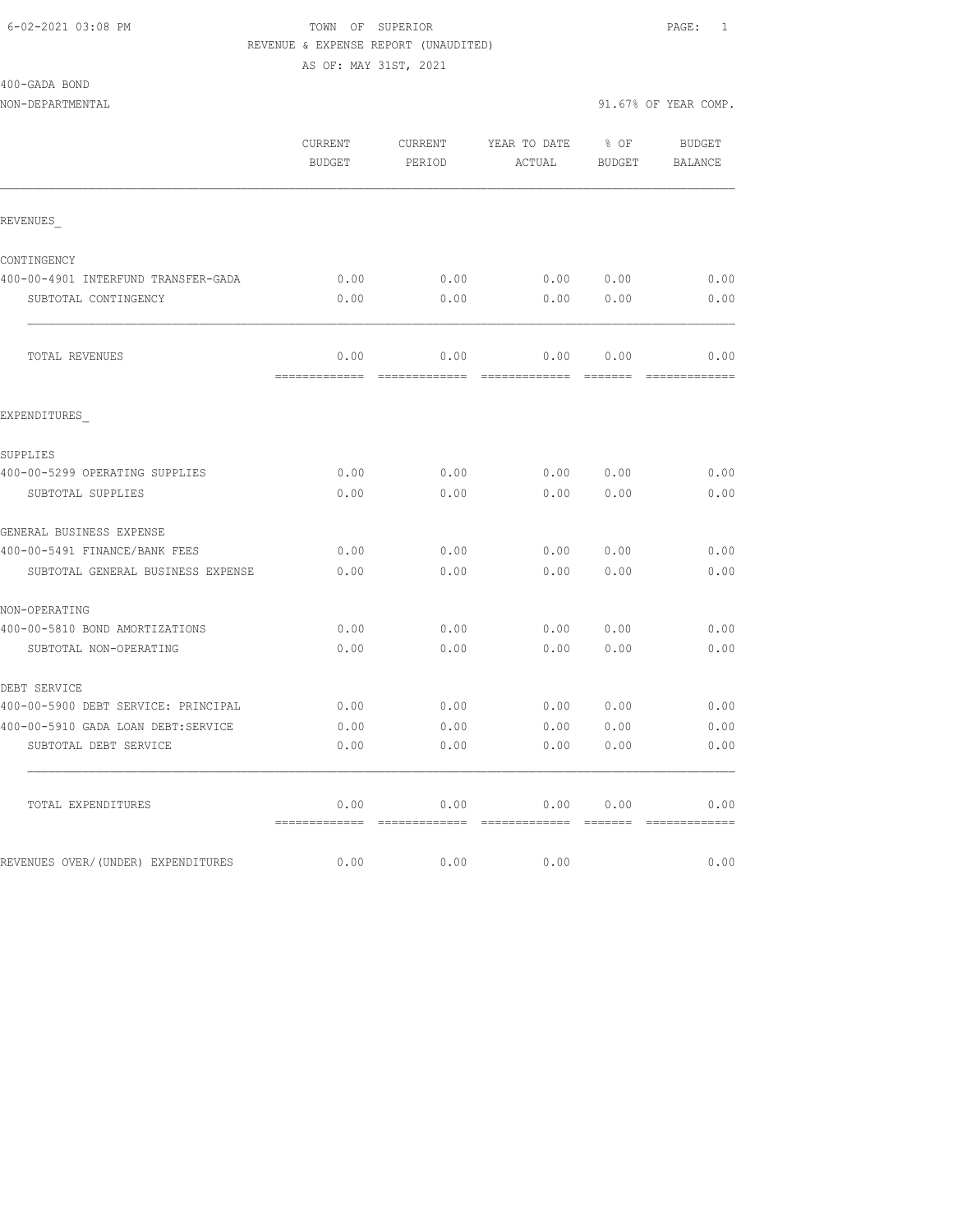#### 6-02-2021 03:08 PM TOWN OF SUPERIOR PAGE: 2 REVENUE & EXPENSE REPORT (UNAUDITED) AS OF: MAY 31ST, 2021

400-GADA BOND

|                                    | CURRENT<br><b>BUDGET</b> | CURRENT<br>PERIOD | YEAR TO DATE<br>ACTUAL | % OF<br><b>BUDGET</b> | <b>BUDGET</b><br><b>BALANCE</b> |
|------------------------------------|--------------------------|-------------------|------------------------|-----------------------|---------------------------------|
|                                    |                          |                   |                        |                       |                                 |
| FUND TOTAL REVENUES                | 0.00                     | 0.00              | 0.00                   | 0.00                  | 0.00                            |
| FUND TOTAL EXPENDITURES            | 0.00                     | 0.00              | 0.00                   | 0.00                  | 0.00                            |
| REVENUES OVER/(UNDER) EXPENDITURES | 0.00                     | 0.00              | 0.00                   |                       | 0.00                            |
|                                    |                          |                   |                        |                       |                                 |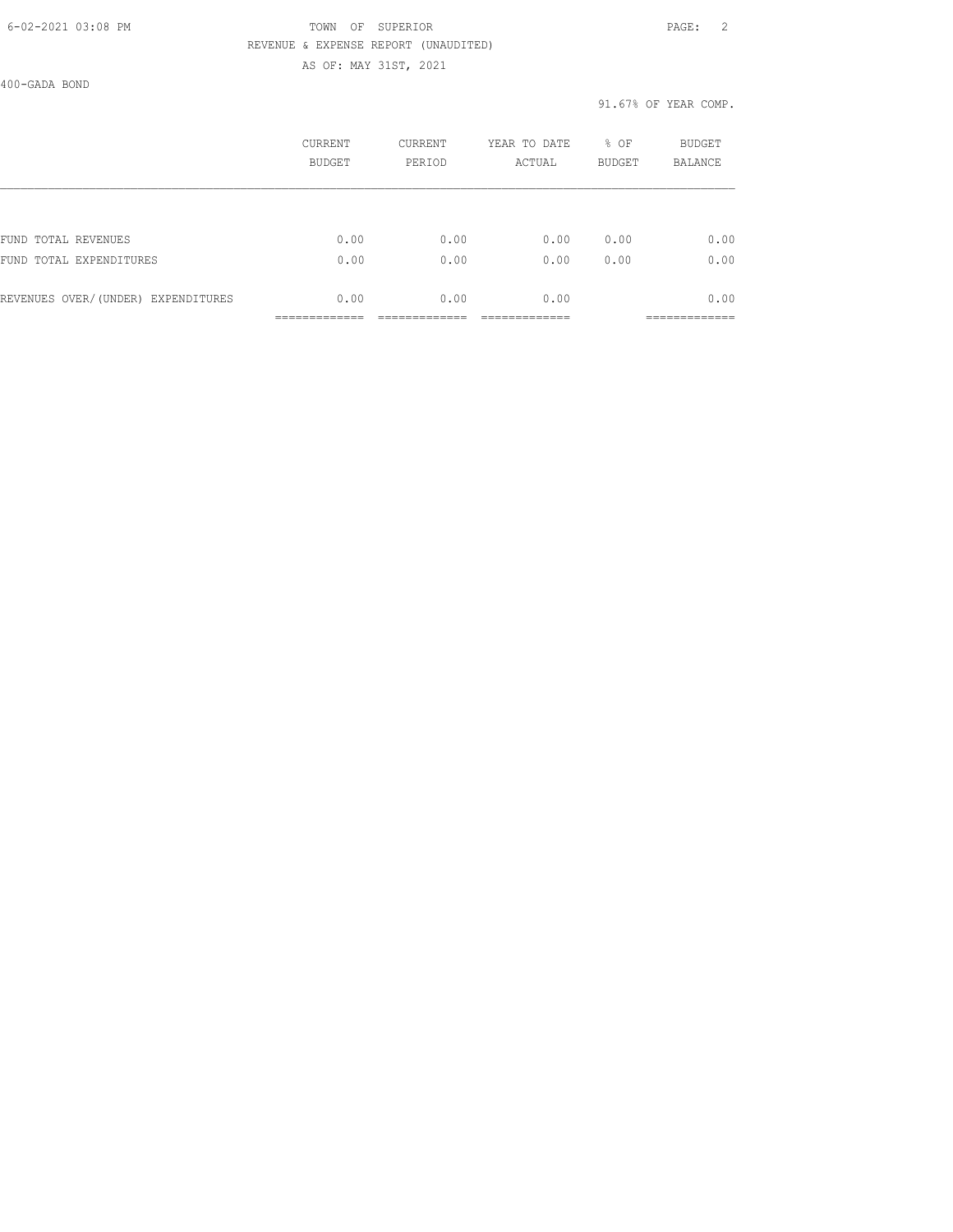410-MPC BOND

|                                     | CURRENT<br><b>BUDGET</b> | CURRENT<br>PERIOD | YEAR TO DATE<br>ACTUAL           | % OF<br><b>BUDGET</b> | <b>BUDGET</b><br><b>BALANCE</b> |
|-------------------------------------|--------------------------|-------------------|----------------------------------|-----------------------|---------------------------------|
| REVENUES                            |                          |                   |                                  |                       |                                 |
| BUSINESS SERVICES                   |                          |                   |                                  |                       |                                 |
| 410-00-4270 INTEREST INCOME         | 0.00                     | 0.00              | 0.00                             | 0.00                  | 0.00                            |
| SUBTOTAL BUSINESS SERVICES          | 0.00                     | 0.00              | 0.00                             | 0.00                  | 0.00                            |
| CONTINGENCY                         |                          |                   |                                  |                       |                                 |
| 410-00-4901 INTERFUND TRANSFER-MPC  | 0.00                     | 0.00              | 0.00                             | 0.00                  | 0.00                            |
| 410-00-4950 Debt proceeds           | 0.00                     | 0.00              | 0.00                             | 0.00                  | 0.00                            |
| SUBTOTAL CONTINGENCY                | 0.00                     | 0.00              | 0.00                             | 0.00                  | 0.00                            |
| TOTAL REVENUES                      | 0.00                     | 0.00              | 0.00                             | 0.00<br>--------      | 0.00                            |
| EXPENDITURES                        |                          |                   |                                  |                       |                                 |
| SUPPLIES                            |                          |                   |                                  |                       |                                 |
| 410-00-5299 OPERATING SUPPLIES      | 0.00                     | 0.00              | 0.00                             | 0.00                  | 0.00                            |
| SUBTOTAL SUPPLIES                   | 0.00                     | 0.00              | 0.00                             | 0.00                  | 0.00                            |
| GENERAL BUSINESS EXPENSE            |                          |                   |                                  |                       |                                 |
| 410-00-5491 FINANCE/BANK FEES       | 0.00                     | 0.00              | 0.00                             | 0.00                  | 0.00                            |
| SUBTOTAL GENERAL BUSINESS EXPENSE   | 0.00                     | 0.00              | 0.00                             | 0.00                  | 0.00                            |
| NON-OPERATING                       |                          |                   |                                  |                       |                                 |
| 410-00-5810 BOND AMORTIZATIONS      | 0.00                     | 0.00              | 0.00                             | 0.00                  | 0.00                            |
| SUBTOTAL NON-OPERATING              | 0.00                     | 0.00              | 0.00                             | 0.00                  | 0.00                            |
| DEBT SERVICE                        |                          |                   |                                  |                       |                                 |
| 410-00-5900 DEBT SERVICE: PRINCIPAL | 0.00                     | 0.00              | 4,510.90                         |                       | $0.00$ ( $4,510.90$ )           |
| 410-00-5920 MPC BOND DEBT: SERVICE  | 0.00                     | 0.00              | 2,458.31                         |                       | $0.00$ ( $2,458.31$ )           |
| SUBTOTAL DEBT SERVICE               | 0.00                     |                   | $0.00$ 6,969.21 0.00 ( 6,969.21) |                       |                                 |
| TOTAL EXPENDITURES                  | 0.00                     |                   | $0.00$ 6,969.21 0.00 ( 6,969.21) |                       |                                 |
| REVENUES OVER/(UNDER) EXPENDITURES  | 0.00                     | $0.00$ (          | 6, 969.21)                       |                       | 6,969.21                        |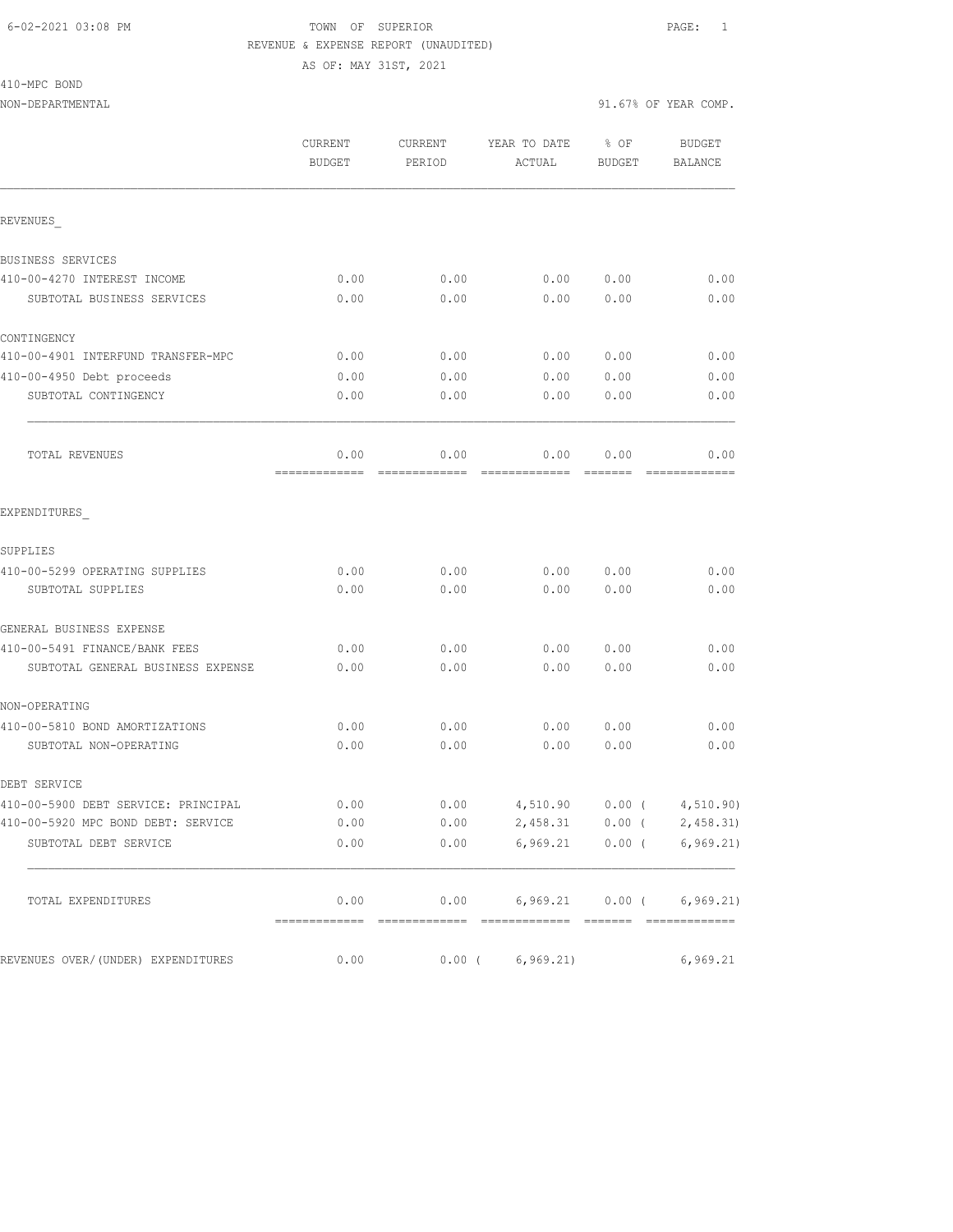#### 6-02-2021 03:08 PM TOWN OF SUPERIOR PAGE: 2 REVENUE & EXPENSE REPORT (UNAUDITED) AS OF: MAY 31ST, 2021

410-MPC BOND

|                                    | CURRENT<br><b>BUDGET</b> | CURRENT<br>PERIOD | YEAR TO DATE<br>ACTUAL | % OF<br><b>BUDGET</b> | BUDGET<br><b>BALANCE</b> |
|------------------------------------|--------------------------|-------------------|------------------------|-----------------------|--------------------------|
|                                    |                          |                   |                        |                       |                          |
| FUND TOTAL REVENUES                | 0.00                     | 0.00              | 0.00                   | 0.00                  | 0.00                     |
| FUND TOTAL EXPENDITURES            | 0.00                     | 0.00              | 6,969.21               | 0.00                  | 6, 969.21                |
| REVENUES OVER/(UNDER) EXPENDITURES | 0.00                     | 0.00(             | 6, 969.21)             |                       | 6,969.21                 |
|                                    |                          |                   |                        |                       |                          |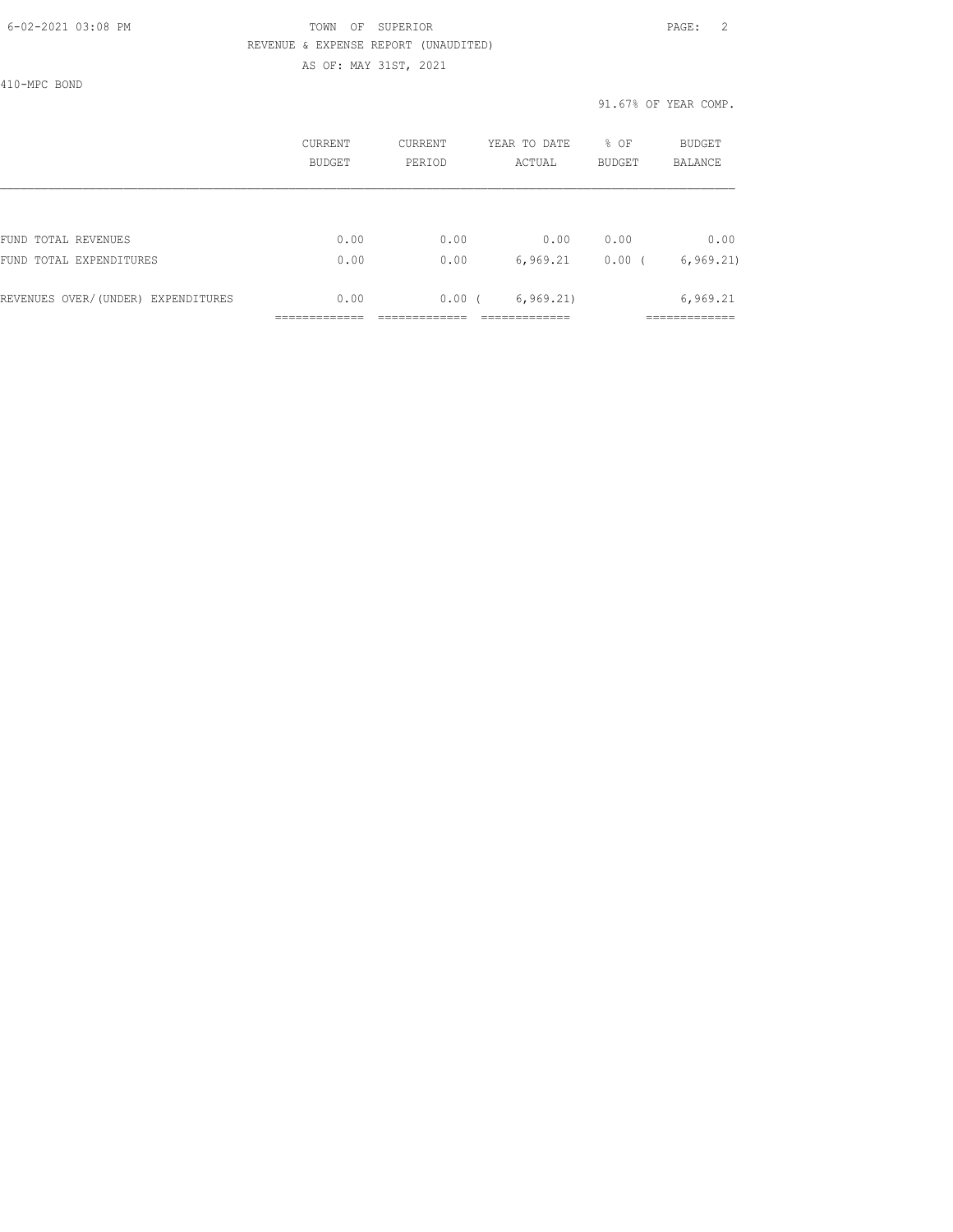AS OF: MAY 31ST, 2021

# 500-GRANTS

| OUU ULUILU                          |                               |                   |                        |                |                           |
|-------------------------------------|-------------------------------|-------------------|------------------------|----------------|---------------------------|
| NON-DEPARTMENTAL                    |                               |                   |                        |                | 91.67% OF YEAR COMP.      |
|                                     | CURRENT<br><b>BUDGET</b>      | CURRENT<br>PERIOD | YEAR TO DATE<br>ACTUAL | % OF<br>BUDGET | <b>BUDGET</b><br>BALANCE  |
| REVENUES                            |                               |                   |                        |                |                           |
| GRANTS                              |                               |                   |                        |                |                           |
| 500-00-4600 GRANT REVENUES          | 1,381,382.00                  | 0.00              | 0.00                   | 0.00           | 1,381,382.00              |
| SUBTOTAL GRANTS                     | 1,381,382.00                  | 0.00              | 0.00                   | 0.00           | 1,381,382.00              |
| CONTINGENCY                         |                               |                   |                        |                |                           |
| 500-00-4900 CONTINGENCY             | 0.00                          | 0.00              | 0.00                   | 0.00           | 0.00                      |
| 500-00-4901 Transfers               | 0.00                          | 0.00              | 0.00                   | 0.00           | 0.00                      |
| 500-00-4999 OTHER FINANCING SOURCES | 0.00                          | 0.00              | 0.00                   | 0.00           | 0.00                      |
| SUBTOTAL CONTINGENCY                | 0.00                          | 0.00              | 0.00                   | 0.00           | 0.00                      |
| TOTAL REVENUES                      | 1,381,382.00<br>============= | 0.00              | 0.00                   | 0.00           | 1,381,382.00              |
| EXPENDITURES                        |                               |                   |                        |                |                           |
| PERSONEL                            |                               |                   |                        |                |                           |
| 500-00-5100 SALARIES                | 0.00                          | 0.00              | 0.00                   | 0.00           | 0.00                      |
| 500-00-5101 OVERTIME                | 0.00                          | 0.00              | 0.00                   | 0.00           | 0.00                      |
| 500-00-5151 FICA                    | 0.00                          | 0.00              | 0.00                   | 0.00           | 0.00                      |
| 500-00-5152 MEDICARE                | 0.00                          | 0.00              | 0.00                   | 0.00           | 0.00                      |
| 500-00-5153 STATE UNEMPLOYMENT      | 0.00                          | 0.00              | 0.00                   | 0.00           | 0.00                      |
| 500-00-5154 WORKERS COMP INSURANCE  | 0.00                          | 0.00              | 0.00                   | 0.00           | 0.00                      |
| SUBTOTAL PERSONEL                   | 0.00                          | 0.00              | 0.00                   | 0.00           | 0.00                      |
| SUPPLIES                            |                               |                   |                        |                |                           |
| 500-00-5299 OPERATING SUPPLIES      | 1,381,382.00                  | 0.00              | 0.00                   |                | 0.00 1,381,382.00         |
| SUBTOTAL SUPPLIES                   | 1,381,382.00                  | 0.00              | 0.00                   |                | $0.00 \quad 1,381,382.00$ |
| GENERAL BUSINESS EXPENSE            |                               |                   |                        |                |                           |
| 500-00-5494 GRANT MATCHING          | 0.00                          | 0.00              | 0.00 0.00              |                | 0.00                      |
| SUBTOTAL GENERAL BUSINESS EXPENSE   | 0.00                          | 0.00              | 0.00                   | 0.00           | 0.00                      |
|                                     |                               |                   |                        |                |                           |

REVENUES OVER/(UNDER) EXPENDITURES  $0.00$  0.00 0.00 0.00 0.00 0.00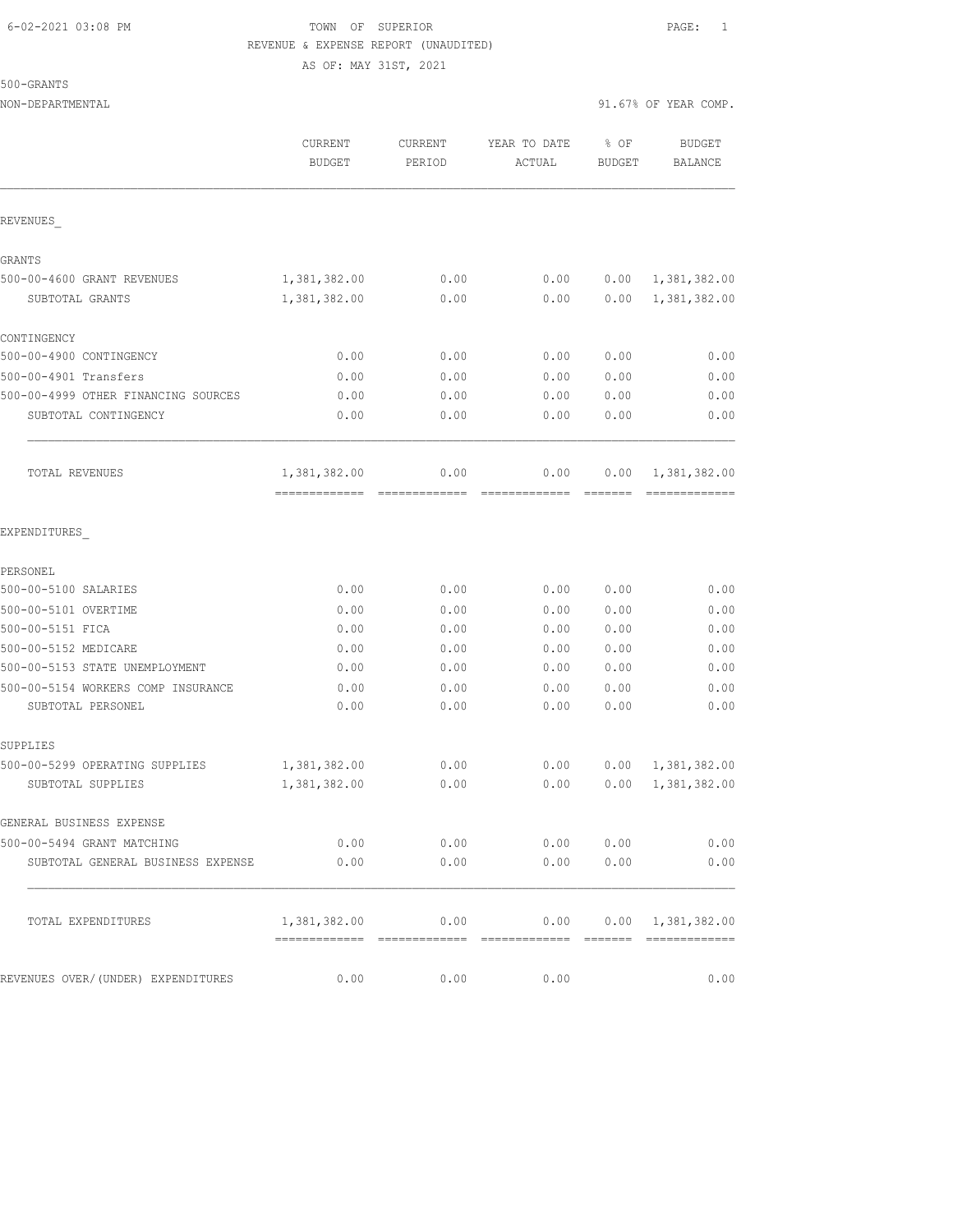## FOWN OF SUPERIOR **Example 2** PAGE: 2 REVENUE & EXPENSE REPORT (UNAUDITED)

AS OF: MAY 31ST, 2021

|                                    | CURRENT<br><b>BUDGET</b> | CURRENT<br>PERIOD                    | YEAR TO DATE<br>ACTUAL        | $\frac{1}{2}$ OF<br><b>BUDGET</b> | BUDGET<br>BALANCE                                                                                                                                                                                                                                                                                                                                                                                                                                                                              |
|------------------------------------|--------------------------|--------------------------------------|-------------------------------|-----------------------------------|------------------------------------------------------------------------------------------------------------------------------------------------------------------------------------------------------------------------------------------------------------------------------------------------------------------------------------------------------------------------------------------------------------------------------------------------------------------------------------------------|
| REVENUES                           |                          |                                      |                               |                                   |                                                                                                                                                                                                                                                                                                                                                                                                                                                                                                |
| GRANTS                             |                          |                                      |                               |                                   |                                                                                                                                                                                                                                                                                                                                                                                                                                                                                                |
| 500-07-4600 GRANT REVENUE          | 0.00                     | 0.00                                 | 0.00 0.00                     |                                   | 0.00                                                                                                                                                                                                                                                                                                                                                                                                                                                                                           |
| SUBTOTAL GRANTS                    | 0.00                     | 0.00                                 | 0.00                          | 0.00                              | 0.00                                                                                                                                                                                                                                                                                                                                                                                                                                                                                           |
| TOTAL REVENUES                     | 0.00<br>=============    | =============                        | $0.00$ 0.00<br>-------------- | 0.00<br>- =======                 | 0.00<br>=============                                                                                                                                                                                                                                                                                                                                                                                                                                                                          |
| EXPENDITURES                       |                          |                                      |                               |                                   |                                                                                                                                                                                                                                                                                                                                                                                                                                                                                                |
| SUPPLIES                           |                          |                                      |                               |                                   |                                                                                                                                                                                                                                                                                                                                                                                                                                                                                                |
| 500-07-5299 GRANT - POLICE         | 0.00                     | 0.00                                 | 0.00                          | 0.00                              | 0.00                                                                                                                                                                                                                                                                                                                                                                                                                                                                                           |
| SUBTOTAL SUPPLIES                  | 0.00                     | 0.00                                 | 0.00                          | 0.00                              | 0.00                                                                                                                                                                                                                                                                                                                                                                                                                                                                                           |
| DEBT SERVICE                       |                          |                                      |                               |                                   |                                                                                                                                                                                                                                                                                                                                                                                                                                                                                                |
| 500-07-5999 CAPITAL OUTLAY         | 0.00                     | 0.00                                 | 0.00                          | 0.00                              | 0.00                                                                                                                                                                                                                                                                                                                                                                                                                                                                                           |
| SUBTOTAL DEBT SERVICE              | 0.00                     | 0.00                                 | 0.00                          | 0.00                              | 0.00                                                                                                                                                                                                                                                                                                                                                                                                                                                                                           |
| TOTAL EXPENDITURES                 | 0.00<br>=============    | 0.00<br>-------------- ------------- | 0.00                          | 0.00<br>--------                  | 0.00<br>$\begin{array}{cccccccccccccc} \multicolumn{2}{c}{} & \multicolumn{2}{c}{} & \multicolumn{2}{c}{} & \multicolumn{2}{c}{} & \multicolumn{2}{c}{} & \multicolumn{2}{c}{} & \multicolumn{2}{c}{} & \multicolumn{2}{c}{} & \multicolumn{2}{c}{} & \multicolumn{2}{c}{} & \multicolumn{2}{c}{} & \multicolumn{2}{c}{} & \multicolumn{2}{c}{} & \multicolumn{2}{c}{} & \multicolumn{2}{c}{} & \multicolumn{2}{c}{} & \multicolumn{2}{c}{} & \multicolumn{2}{c}{} & \multicolumn{2}{c}{} & \$ |
| REVENUES OVER/(UNDER) EXPENDITURES | 0.00                     | 0.00                                 | 0.00                          |                                   | 0.00                                                                                                                                                                                                                                                                                                                                                                                                                                                                                           |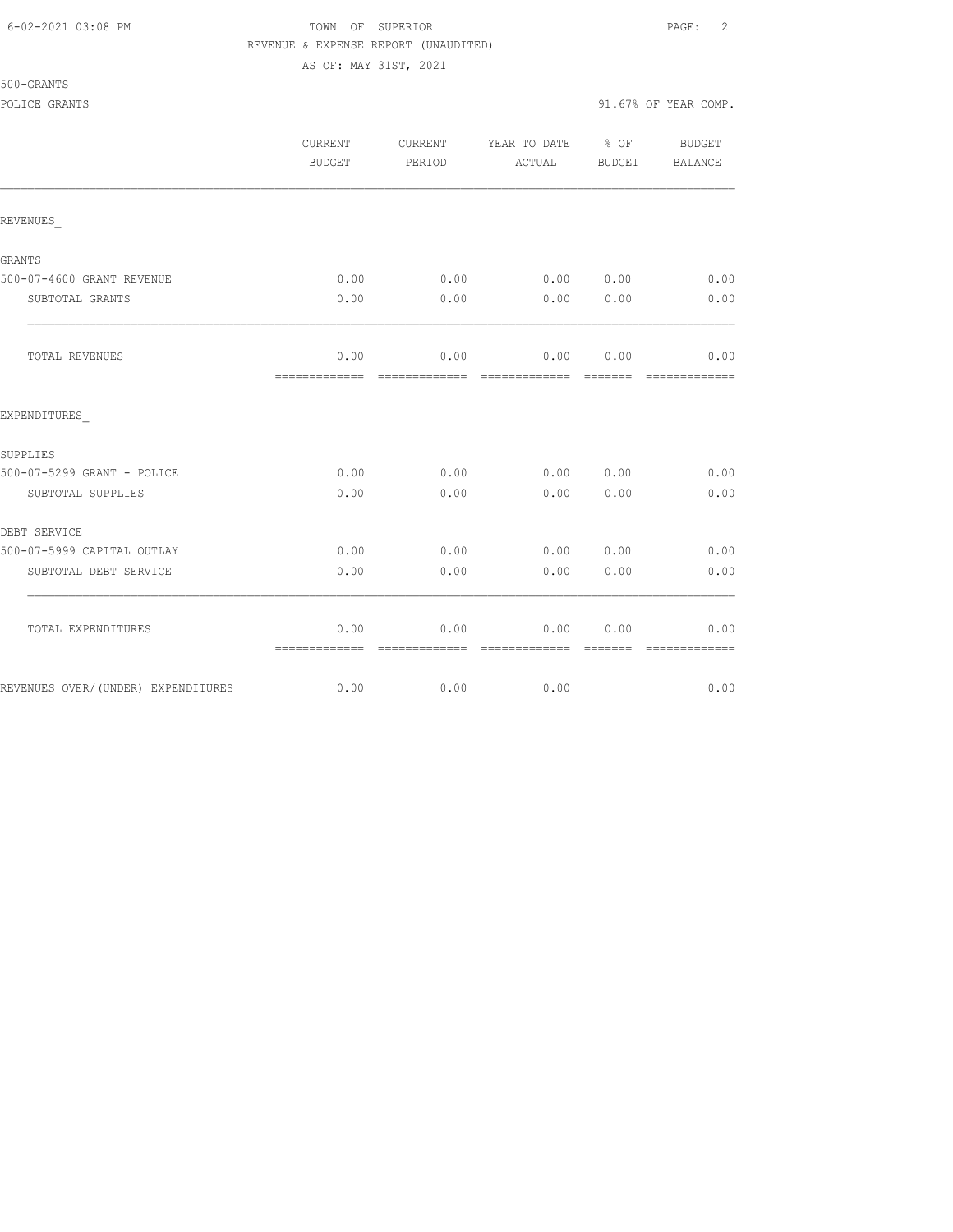AS OF: MAY 31ST, 2021

500-GRANTS

|                                      | CURRENT<br>BUDGET     | CURRENT<br>PERIOD      | YEAR TO DATE % OF<br>ACTUAL | BUDGET                | BUDGET<br>BALANCE      |
|--------------------------------------|-----------------------|------------------------|-----------------------------|-----------------------|------------------------|
| REVENUES                             |                       |                        |                             |                       |                        |
| GRANTS                               |                       |                        |                             |                       |                        |
| 500-08-4600 FIRE DEPT GRANT          | 0.00                  | 0.00                   | 0.00 0.00                   |                       | 0.00                   |
| SUBTOTAL GRANTS                      | 0.00                  | 0.00                   | 0.00                        | 0.00                  | 0.00                   |
| TOTAL REVENUES                       | 0.00<br>============= | 0.00<br>=============  | 0.00<br>-------------       | 0.00<br><b>BEBEER</b> | 0.00<br>=============  |
| EXPENDITURES                         |                       |                        |                             |                       |                        |
| SUPPLIES                             |                       |                        |                             |                       |                        |
| 500-08-5299 FIRE DEPT GRANT EXPENSES | 0.00                  | 0.00                   | 0.00 0.00                   |                       | 0.00                   |
| SUBTOTAL SUPPLIES                    | 0.00                  | 0.00                   | 0.00                        | 0.00                  | 0.00                   |
| TOTAL EXPENDITURES                   | 0.00<br>============= | 0.00<br>-------------- | 0.00<br>--------------      | 0.00                  | 0.00<br>-------------- |
| REVENUES OVER/(UNDER) EXPENDITURES   | 0.00                  | 0.00                   | 0.00                        |                       | 0.00                   |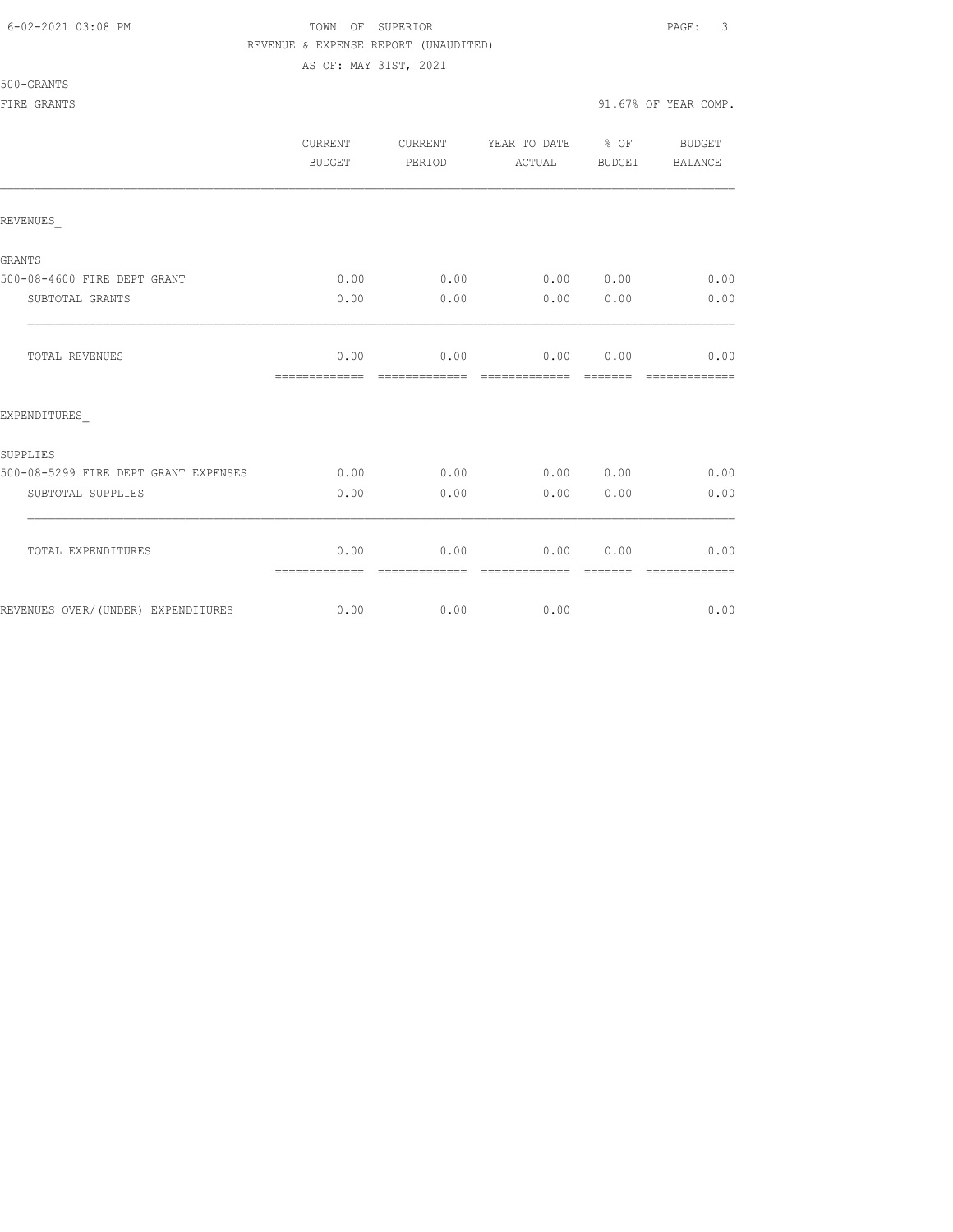# TOWN OF SUPERIOR **Example 2008** PAGE: 4 REVENUE & EXPENSE REPORT (UNAUDITED)

AS OF: MAY 31ST, 2021

500-GRANTS

|                                       | <b>CURRENT</b><br>BUDGET | CURRENT<br>PERIOD               | YEAR TO DATE % OF<br>ACTUAL          | BUDGET | <b>BUDGET</b><br>BALANCE   |
|---------------------------------------|--------------------------|---------------------------------|--------------------------------------|--------|----------------------------|
| REVENUES                              |                          |                                 |                                      |        |                            |
| GRANTS                                |                          |                                 |                                      |        |                            |
| 500-12-4600 GRANT REVENUE             | 0.00                     |                                 | $0.00$ 27,365.20 0.00 ( 27,365.20)   |        |                            |
| SUBTOTAL GRANTS                       | 0.00                     |                                 | $0.00$ 27,365.20 0.00 ( 27,365.20)   |        |                            |
| TOTAL REVENUES                        | 0.00                     |                                 | $0.00$ 27,365.20 0.00 ( 27,365.20)   |        |                            |
| EXPENDITURES                          |                          |                                 |                                      |        |                            |
| SUPPLIES                              |                          |                                 |                                      |        |                            |
| 500-12-5299 OPERATING SUPPLIES        | 0.00                     |                                 | $0.00$ $426.72$ $0.00$ (             |        | 426.72                     |
| SUBTOTAL SUPPLIES                     | 0.00                     | 0.00                            | 426.72 0.00 (                        |        | 426.72)                    |
| PROFESSIONAL SERVICES                 |                          |                                 |                                      |        |                            |
| 500-12-5550 PARKS IMPROVEMENT PROJECT | 0.00                     |                                 | $0.00$ 28,432.20 0.00 ( 28,432.20)   |        |                            |
| SUBTOTAL PROFESSIONAL SERVICES        | 0.00                     | 0.00                            |                                      |        | 28,432.20 0.00 (28,432.20) |
| TOTAL EXPENDITURES                    | 0.00<br>=============    | ------------------------------- | $0.00$ 28,858.92 $0.00$ ( 28,858.92) |        | - 2222222 - 22222222222222 |
| REVENUES OVER/(UNDER) EXPENDITURES    | 0.00                     |                                 | $0.00$ ( $1,493.72$ )                |        | 1,493.72                   |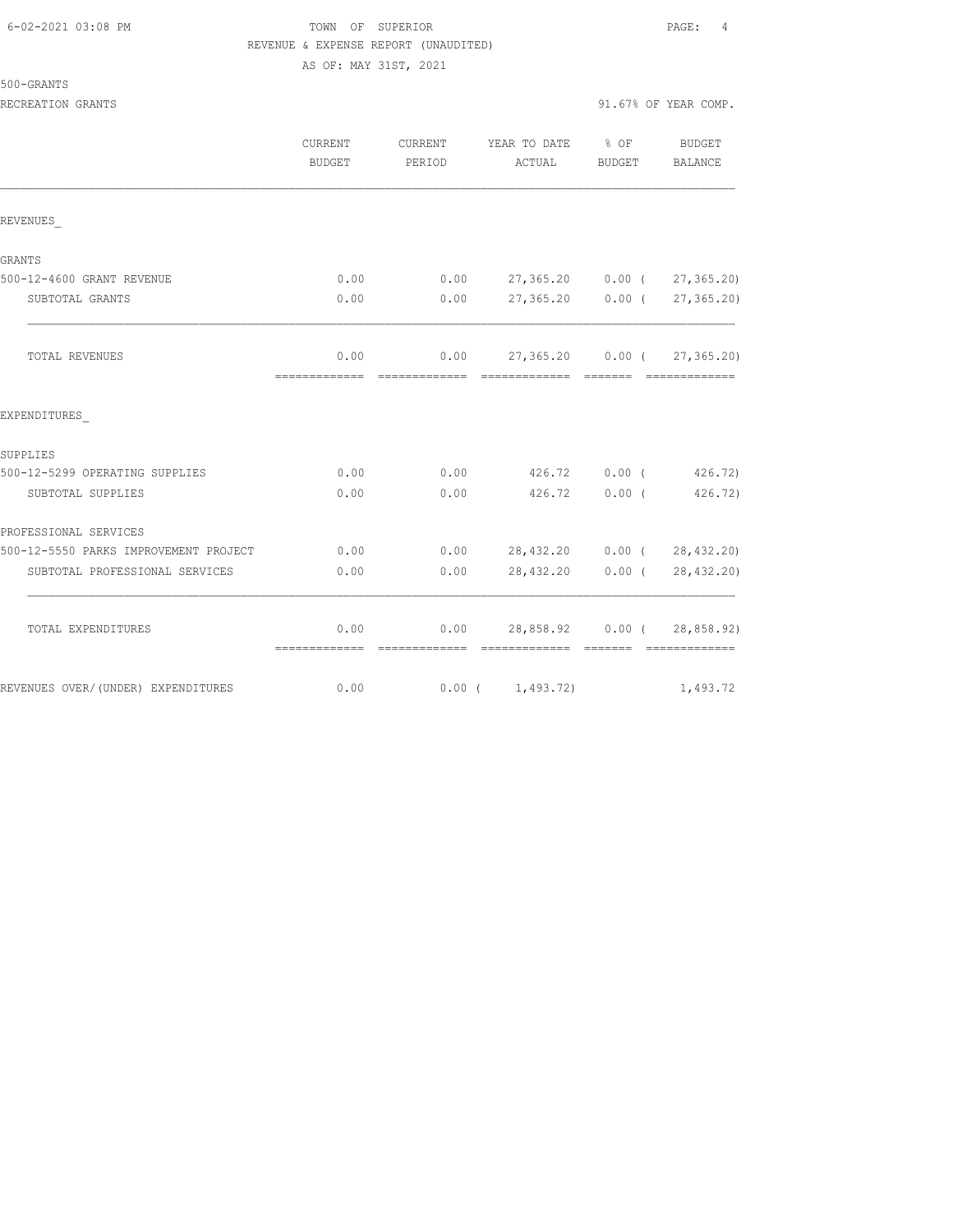#### 6-02-2021 03:08 PM TOWN OF SUPERIOR PAGE: 5 REVENUE & EXPENSE REPORT (UNAUDITED) AS OF: MAY 31ST, 2021

# 500-GRANTS

|                                    | CURRENT<br>BUDGET     | CURRENT<br>PERIOD      | YEAR TO DATE % OF<br>ACTUAL | BUDGET          | BUDGET<br>BALANCE      |
|------------------------------------|-----------------------|------------------------|-----------------------------|-----------------|------------------------|
| REVENUES                           |                       |                        |                             |                 |                        |
| GRANTS                             |                       |                        |                             |                 |                        |
| 500-30-4600 GRANT REVENUE          | 0.00                  | 0.00                   | 0.00 0.00                   |                 | 0.00                   |
| SUBTOTAL GRANTS                    | 0.00                  | 0.00                   | 0.00                        | 0.00            | 0.00                   |
| TOTAL REVENUES                     | 0.00<br>============= | 0.00<br>=============  | 0.00<br>=============       | 0.00<br>======= | 0.00<br>=============  |
| EXPENDITURES                       |                       |                        |                             |                 |                        |
| SUPPLIES                           |                       |                        |                             |                 |                        |
| 500-30-5299 OPERATING SUPPLIES     | 0.00                  | 0.00                   | 0.00 0.00                   |                 | 0.00                   |
| SUBTOTAL SUPPLIES                  | 0.00                  | 0.00                   | 0.00                        | 0.00            | 0.00                   |
| TOTAL EXPENDITURES                 | 0.00<br>============= | 0.00<br>-------------- | 0.00<br>--------------      | 0.00            | 0.00<br>-------------- |
| REVENUES OVER/(UNDER) EXPENDITURES | 0.00                  | 0.00                   | 0.00                        |                 | 0.00                   |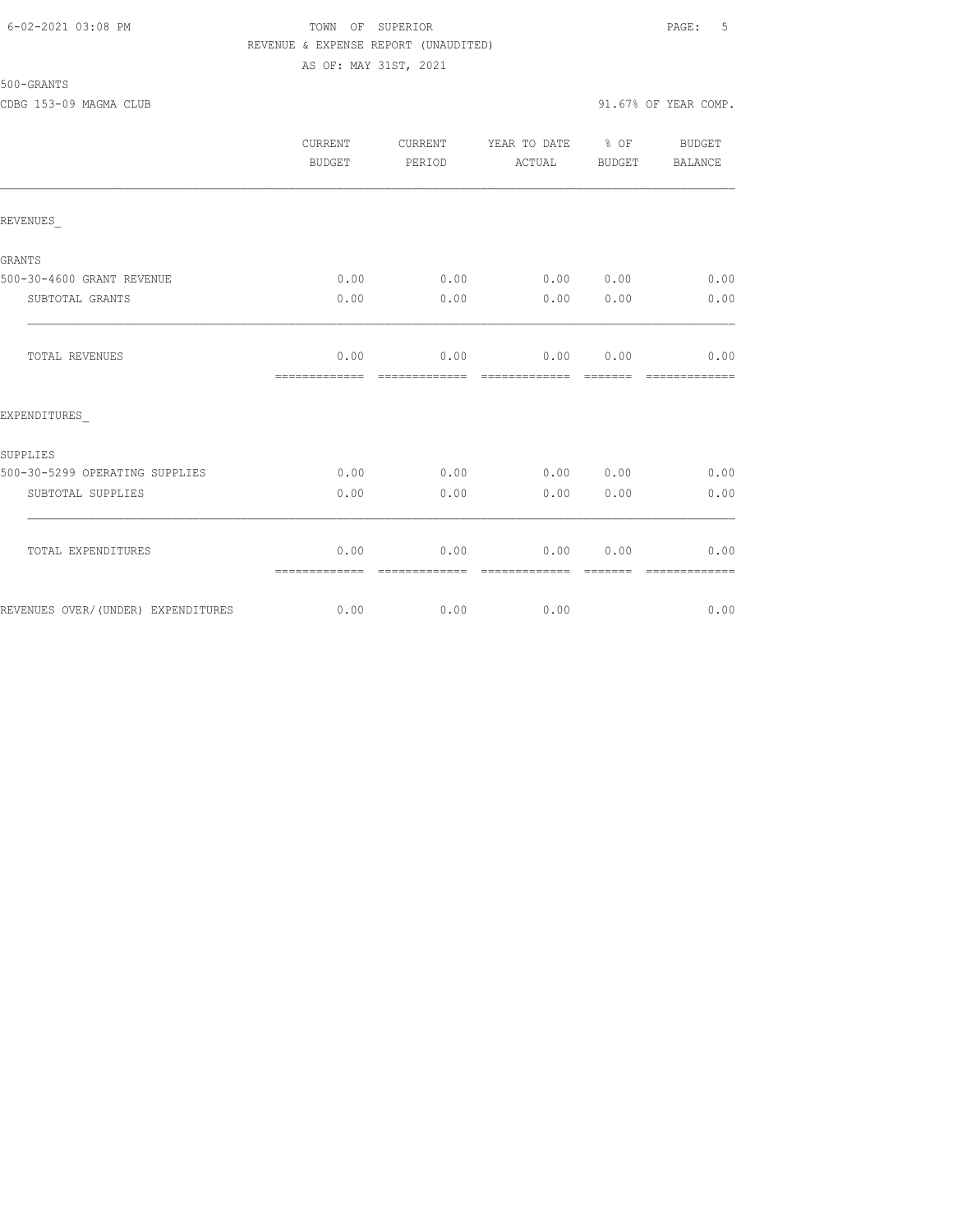### 6-02-2021 03:08 PM TOWN OF SUPERIOR PAGE: 6 REVENUE & EXPENSE REPORT (UNAUDITED) AS OF: MAY 31ST, 2021

|                                    | <b>CURRENT</b><br><b>BUDGET</b> | CURRENT<br>PERIOD | YEAR TO DATE<br>ACTUAL | $\frac{6}{6}$ OF<br><b>BUDGET</b> | <b>BUDGET</b><br>BALANCE |
|------------------------------------|---------------------------------|-------------------|------------------------|-----------------------------------|--------------------------|
| REVENUES                           |                                 |                   |                        |                                   |                          |
| GRANTS                             |                                 |                   |                        |                                   |                          |
| 500-31-4600 GRANT REVENUE          | 0.00                            | 0.00              | 0.00 0.00              |                                   | 0.00                     |
| SUBTOTAL GRANTS                    | 0.00                            | 0.00              | 0.00                   | 0.00                              | 0.00                     |
| TOTAL REVENUES                     | 0.00<br>=============           | 0.00              | 0.00<br>-------------  | 0.00                              | 0.00                     |
| EXPENDITURES                       |                                 |                   |                        |                                   |                          |
| SUPPLIES                           |                                 |                   |                        |                                   |                          |
| 500-31-5299 OPERATING SUPPLIES     | 0.00                            | 0.00              | 0.00                   | 0.00                              | 0.00                     |
| SUBTOTAL SUPPLIES                  | 0.00                            | 0.00              | 0.00                   | 0.00                              | 0.00                     |
| TOTAL EXPENDITURES                 | 0.00<br>=============           | 0.00              | 0.00<br>-------------- | 0.00                              | 0.00                     |
| REVENUES OVER/(UNDER) EXPENDITURES | 0.00                            | 0.00              | 0.00                   |                                   | 0.00                     |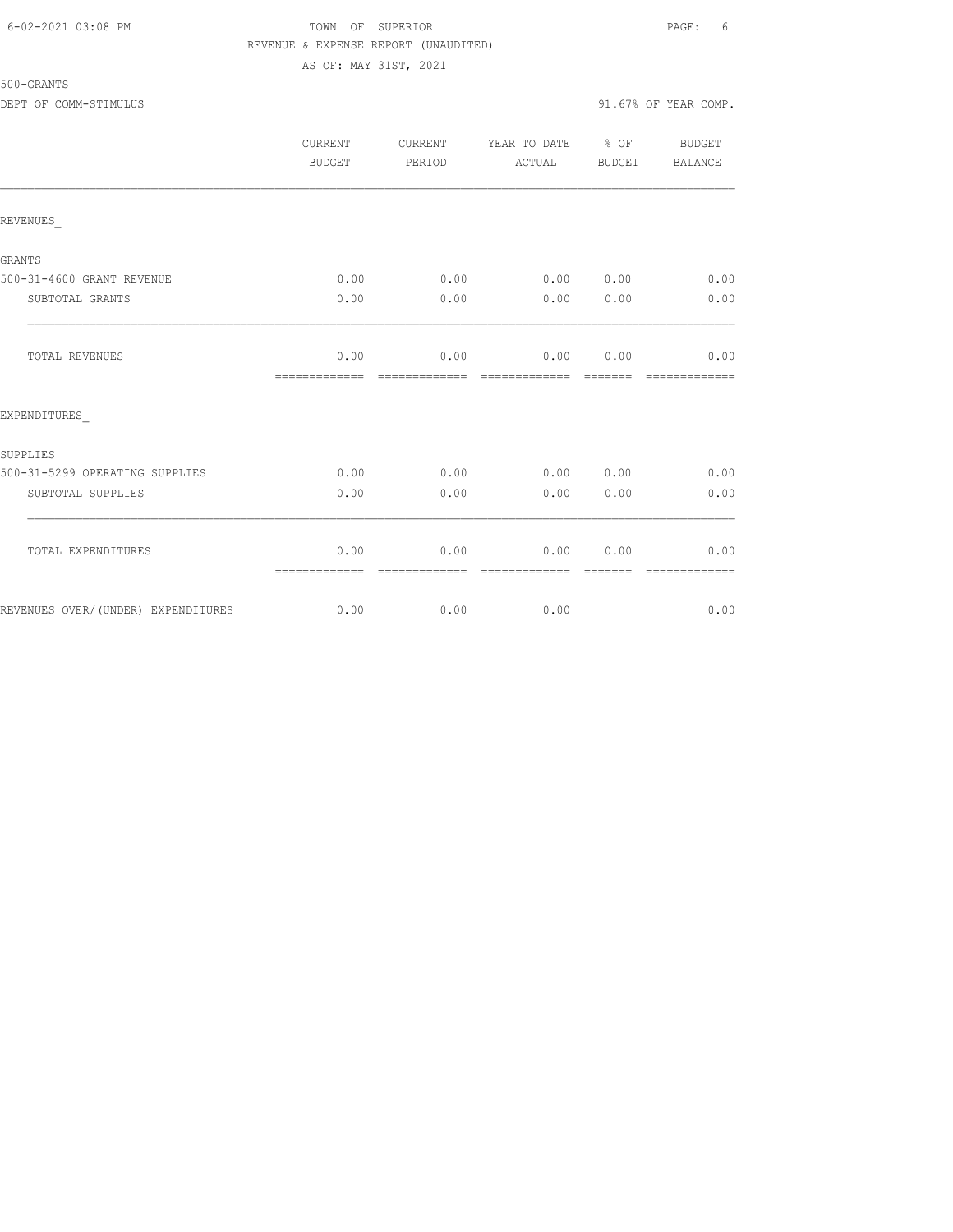### 6-02-2021 03:08 PM TOWN OF SUPERIOR PAGE: 7 REVENUE & EXPENSE REPORT (UNAUDITED) AS OF: MAY 31ST, 2021

|                                     | <b>CURRENT</b><br><b>BUDGET</b> | CURRENT<br>PERIOD | YEAR TO DATE % OF<br>ACTUAL | <b>BUDGET</b> | <b>BUDGET</b><br>BALANCE |
|-------------------------------------|---------------------------------|-------------------|-----------------------------|---------------|--------------------------|
| REVENUES                            |                                 |                   |                             |               |                          |
| GRANTS                              |                                 |                   |                             |               |                          |
| 500-32-4600 GRANT REVENUE-POOL      | 0.00                            | 0.00              | $0.00$ $0.00$               |               | 0.00                     |
| SUBTOTAL GRANTS                     | 0.00                            | 0.00              | 0.00                        | 0.00          | 0.00                     |
| <b>TOTAL REVENUES</b>               | 0.00<br>=============           | 0.00              | 0.00<br>-------------       | 0.00          | 0.00                     |
| EXPENDITURES                        |                                 |                   |                             |               |                          |
| SUPPLIES                            |                                 |                   |                             |               |                          |
| 500-32-5299 OPERATING SUPPLIES-POOL | 0.00                            | 0.00              | 0.00                        | 0.00          | 0.00                     |
| SUBTOTAL SUPPLIES                   | 0.00                            | 0.00              | 0.00                        | 0.00          | 0.00                     |
| TOTAL EXPENDITURES                  | 0.00<br>=============           | 0.00              | 0.00<br>--------------      | 0.00          | 0.00                     |
| REVENUES OVER/(UNDER) EXPENDITURES  | 0.00                            | 0.00              | 0.00                        |               | 0.00                     |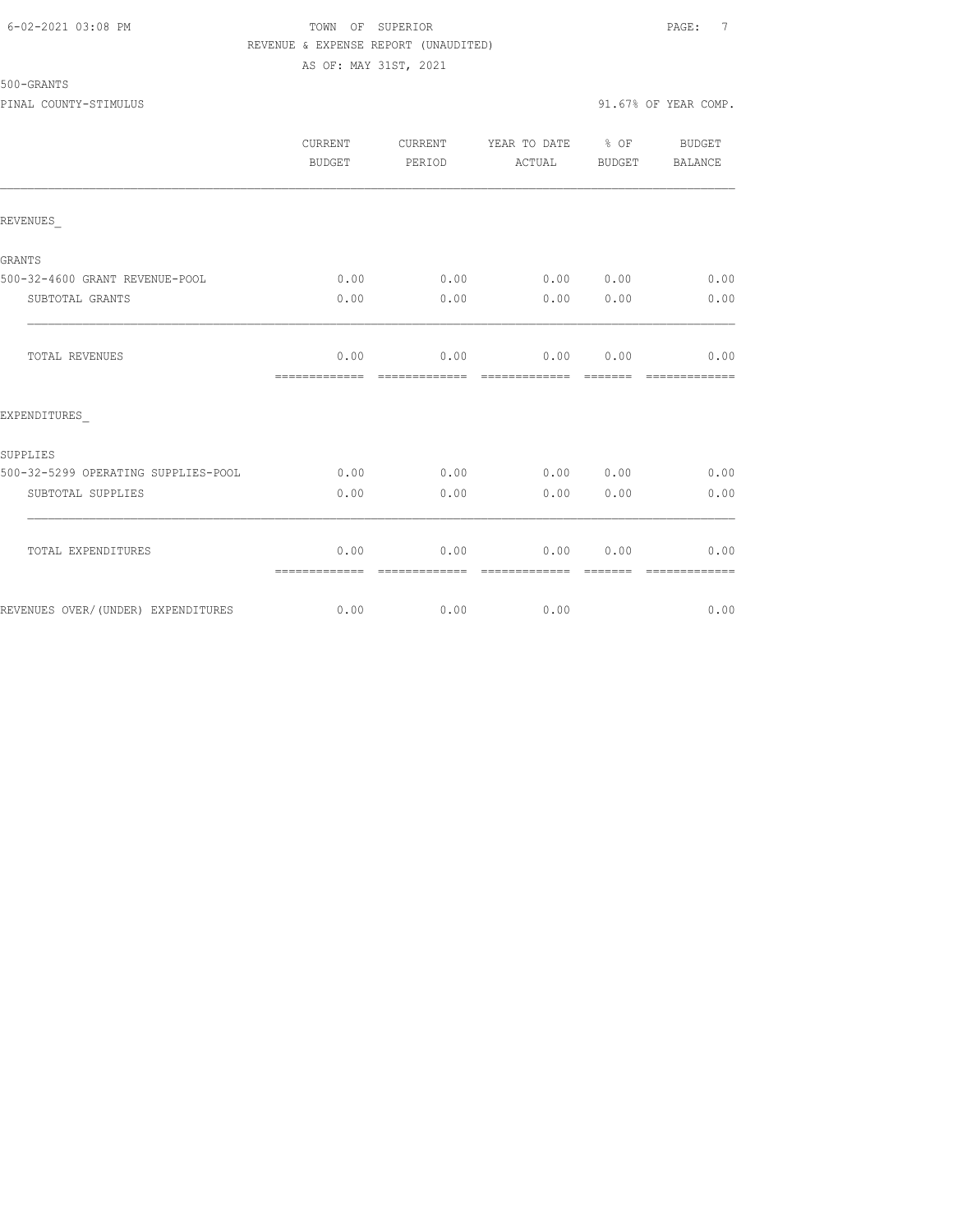### 6-02-2021 03:08 PM TOWN OF SUPERIOR PAGE: 8 REVENUE & EXPENSE REPORT (UNAUDITED) AS OF: MAY 31ST, 2021

500-GRANTS

AZ DEPT OF HOMELAND SRTY 91.67% OF YEAR COMP.

|                                    | <b>CURRENT</b><br>BUDGET                                                                                                                                                                                                                                                                                                                                                                                                                                                                       | <b>CURRENT</b><br>PERIOD | YEAR TO DATE<br>ACTUAL | $8$ OF<br>BUDGET | <b>BUDGET</b><br><b>BALANCE</b> |
|------------------------------------|------------------------------------------------------------------------------------------------------------------------------------------------------------------------------------------------------------------------------------------------------------------------------------------------------------------------------------------------------------------------------------------------------------------------------------------------------------------------------------------------|--------------------------|------------------------|------------------|---------------------------------|
| REVENUES                           |                                                                                                                                                                                                                                                                                                                                                                                                                                                                                                |                          |                        |                  |                                 |
| <b>GRANTS</b>                      |                                                                                                                                                                                                                                                                                                                                                                                                                                                                                                |                          |                        |                  |                                 |
| 500-34-4600 GRANT REVENUE          | 0.00                                                                                                                                                                                                                                                                                                                                                                                                                                                                                           | 0.00                     | 0.00                   | 0.00             | 0.00                            |
| SUBTOTAL GRANTS                    | 0.00                                                                                                                                                                                                                                                                                                                                                                                                                                                                                           | 0.00                     | 0.00                   | 0.00             | 0.00                            |
| TOTAL REVENUES                     | 0.00<br>=============                                                                                                                                                                                                                                                                                                                                                                                                                                                                          | 0.00<br>-------------    | 0.00<br>-------------- | 0.00<br>———      | 0.00                            |
| EXPENDITURES                       |                                                                                                                                                                                                                                                                                                                                                                                                                                                                                                |                          |                        |                  |                                 |
| SUPPLIES                           |                                                                                                                                                                                                                                                                                                                                                                                                                                                                                                |                          |                        |                  |                                 |
| 500-34-5299 OPERATING SUPPLIES     | 0.00                                                                                                                                                                                                                                                                                                                                                                                                                                                                                           | 0.00                     | 0.00                   | 0.00             | 0.00                            |
| SUBTOTAL SUPPLIES                  | 0.00                                                                                                                                                                                                                                                                                                                                                                                                                                                                                           | 0.00                     | 0.00                   | 0.00             | 0.00                            |
| TOTAL EXPENDITURES                 | 0.00<br>$\begin{array}{cccccccccccccc} \multicolumn{2}{c}{} & \multicolumn{2}{c}{} & \multicolumn{2}{c}{} & \multicolumn{2}{c}{} & \multicolumn{2}{c}{} & \multicolumn{2}{c}{} & \multicolumn{2}{c}{} & \multicolumn{2}{c}{} & \multicolumn{2}{c}{} & \multicolumn{2}{c}{} & \multicolumn{2}{c}{} & \multicolumn{2}{c}{} & \multicolumn{2}{c}{} & \multicolumn{2}{c}{} & \multicolumn{2}{c}{} & \multicolumn{2}{c}{} & \multicolumn{2}{c}{} & \multicolumn{2}{c}{} & \multicolumn{2}{c}{} & \$ | 0.00<br>-------------    | 0.00<br>-------------- | 0.00<br>-------  | 0.00<br>-------------           |
| REVENUES OVER/(UNDER) EXPENDITURES | 0.00                                                                                                                                                                                                                                                                                                                                                                                                                                                                                           | 0.00                     | 0.00                   |                  | 0.00                            |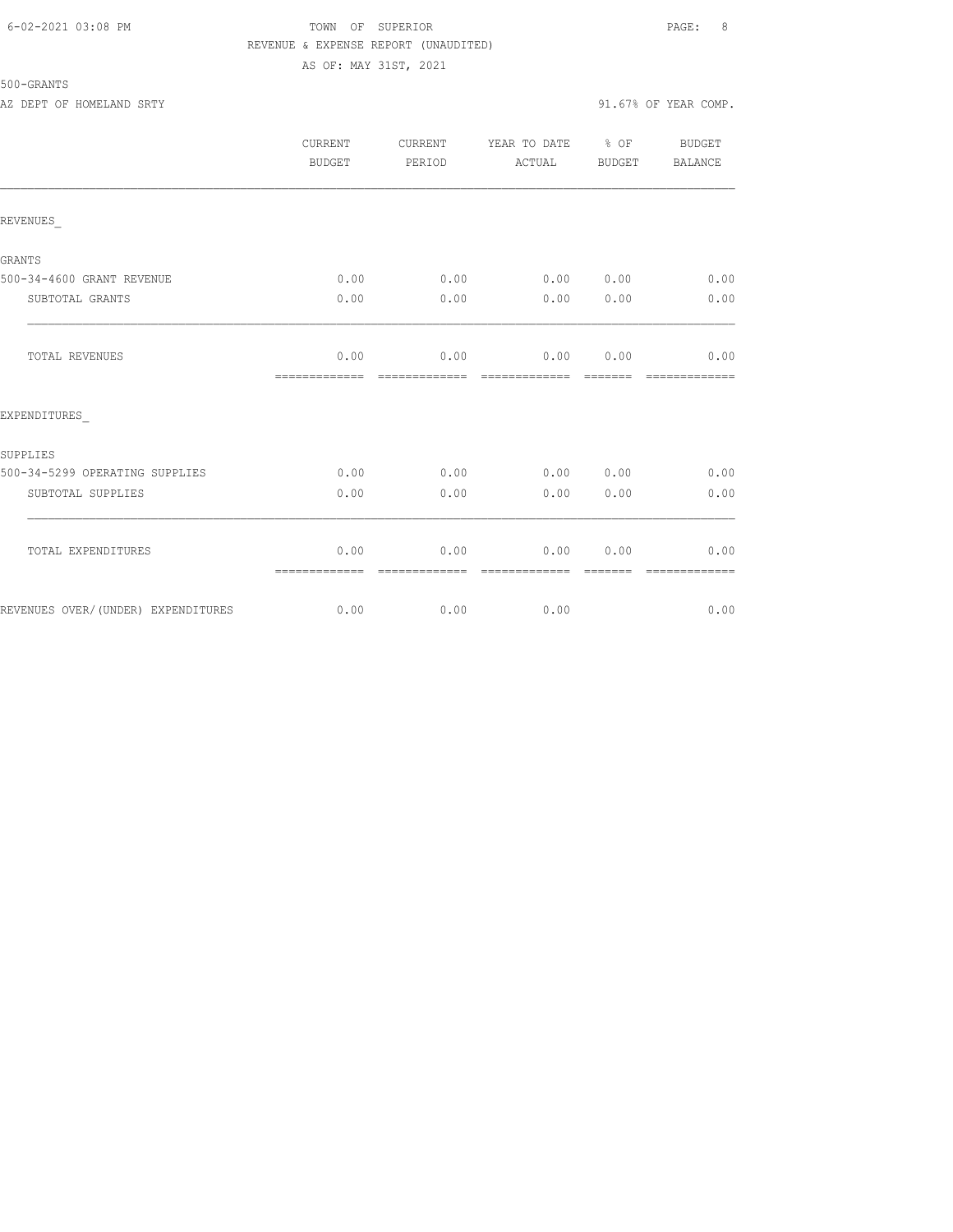#### 6-02-2021 03:08 PM TOWN OF SUPERIOR PAGE: 9 REVENUE & EXPENSE REPORT (UNAUDITED)

AS OF: MAY 31ST, 2021

|                                    | <b>CURRENT</b><br>BUDGET | <b>CURRENT</b><br>PERIOD | YEAR TO DATE % OF<br>ACTUAL | BUDGET           | <b>BUDGET</b><br>BALANCE |
|------------------------------------|--------------------------|--------------------------|-----------------------------|------------------|--------------------------|
| REVENUES                           |                          |                          |                             |                  |                          |
| GRANTS                             |                          |                          |                             |                  |                          |
| 500-36-4600 GRANT REVENUE-FEMA     | 0.00                     | 0.00                     | 0.00 0.00                   |                  | 0.00                     |
| SUBTOTAL GRANTS                    | 0.00                     | 0.00                     | 0.00                        | 0.00             | 0.00                     |
| TOTAL REVENUES                     | 0.00<br>=============    | 0.00                     | 0.00 0.00<br>-------------  |                  | 0.00                     |
| EXPENDITURES                       |                          |                          |                             |                  |                          |
| SUPPLIES                           |                          |                          |                             |                  |                          |
| 500-36-5299 OPERATING SUPPLIES     | 0.00                     | 0.00                     | $0.00$ $0.00$               |                  | 0.00                     |
| SUBTOTAL SUPPLIES                  | 0.00                     | 0.00                     | 0.00                        | 0.00             | 0.00                     |
| TOTAL EXPENDITURES                 | 0.00<br>=============    | 0.00<br>-------------    | 0.00<br>-------------       | 0.00<br>-------- | 0.00<br>-------------    |
| REVENUES OVER/(UNDER) EXPENDITURES | 0.00                     | 0.00                     | 0.00                        |                  | 0.00                     |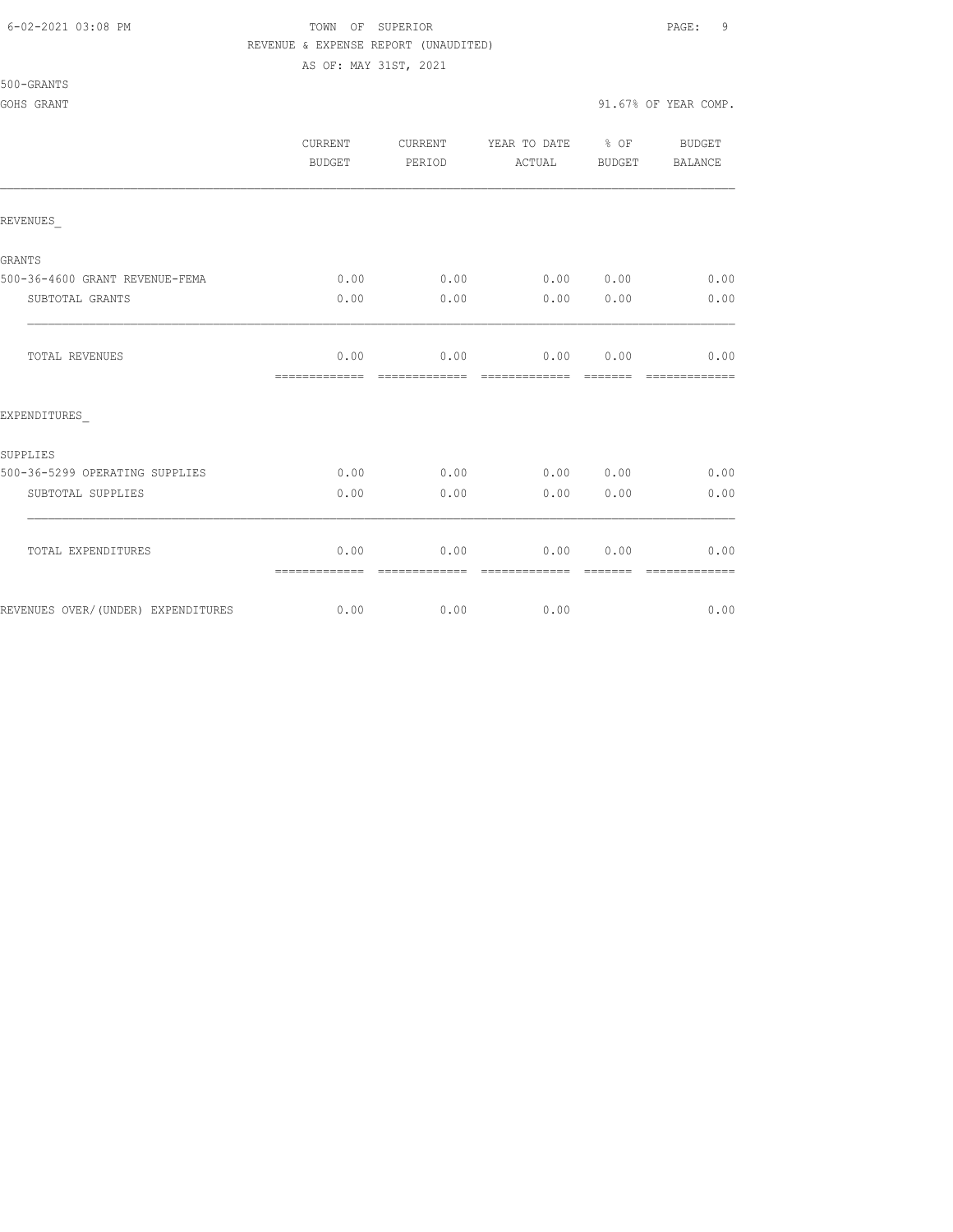### 6-02-2021 03:08 PM TOWN OF SUPERIOR PAGE: 10 REVENUE & EXPENSE REPORT (UNAUDITED) AS OF: MAY 31ST, 2021

# 500-GRANTS

ENERGY EFFICIENCY GRANT 91.67% OF YEAR COMP.

|                                    | CURRENT<br>BUDGET     | CURRENT<br>PERIOD | YEAR TO DATE % OF<br>ACTUAL    | BUDGET | <b>BUDGET</b><br><b>BALANCE</b> |
|------------------------------------|-----------------------|-------------------|--------------------------------|--------|---------------------------------|
| REVENUES                           |                       |                   |                                |        |                                 |
| <b>GRANTS</b>                      |                       |                   |                                |        |                                 |
| 500-37-4600 GRANT REVENUE          | 0.00                  |                   | $0.00$ 0.00 0.00               |        | 0.00                            |
| SUBTOTAL GRANTS                    | 0.00                  | 0.00              | 0.00                           | 0.00   | 0.00                            |
| <b>TOTAL REVENUES</b>              | 0.00<br>============= | 0.00              | $0.00$ $0.00$<br>============= |        | 0.00<br>-------------           |
| EXPENDITURES                       |                       |                   |                                |        |                                 |
| SUPPLIES                           |                       |                   |                                |        |                                 |
| 500-37-5299 OPERATING SUPPLIES     | 0.00                  | 0.00              | 0.00 0.00                      |        | 0.00                            |
| SUBTOTAL SUPPLIES                  | 0.00                  | 0.00              | 0.00                           | 0.00   | 0.00                            |
| TOTAL EXPENDITURES                 | 0.00<br>============= | 0.00              | 0.00<br>=============          | 0.00   | 0.00                            |
| REVENUES OVER/(UNDER) EXPENDITURES | 0.00                  | 0.00              | 0.00                           |        | 0.00                            |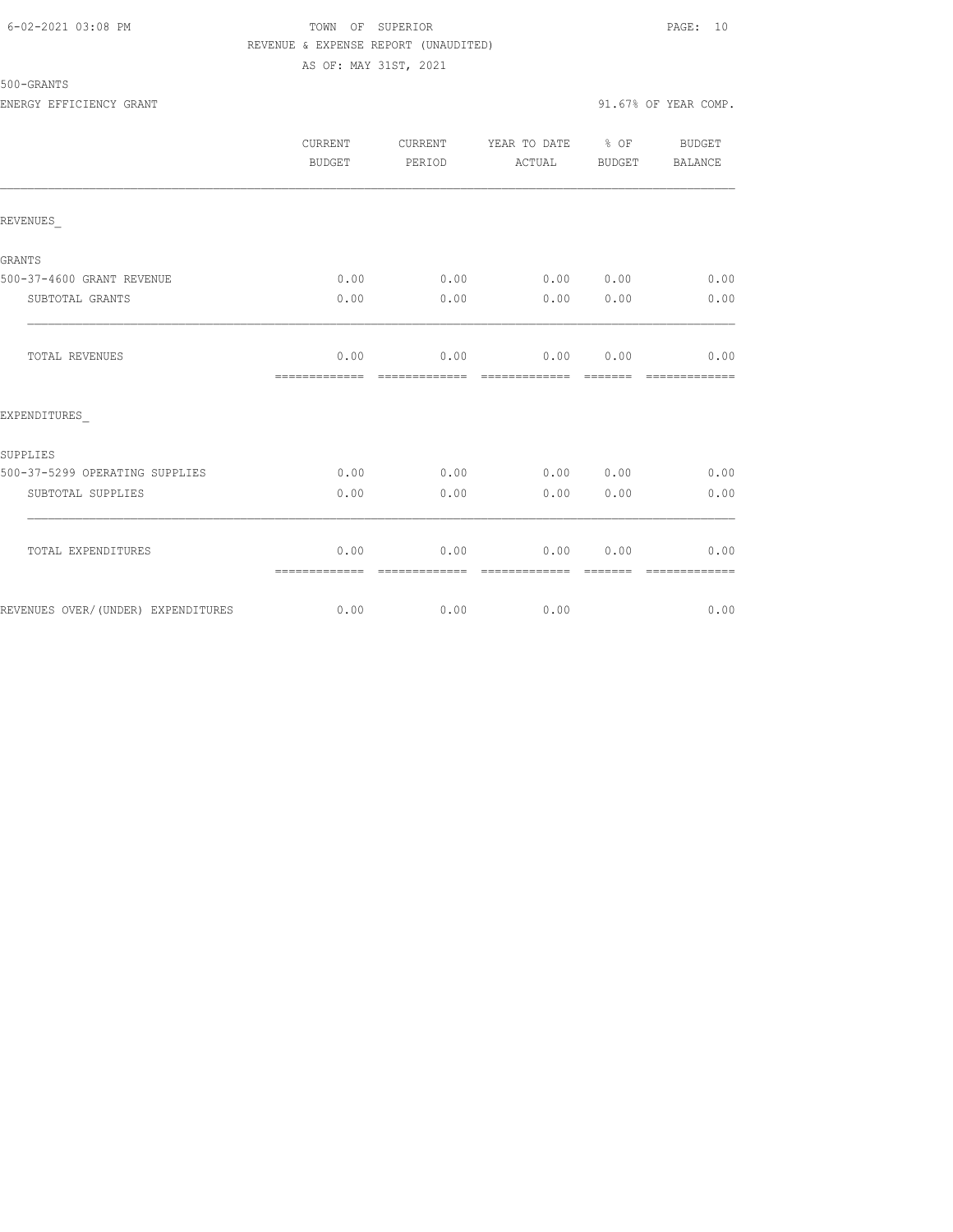#### 6-02-2021 03:08 PM TOWN OF SUPERIOR PAGE: 11 REVENUE & EXPENSE REPORT (UNAUDITED)

AS OF: MAY 31ST, 2021

500-GRANTS

TTAC GRANT 91.67% OF YEAR COMP.

|                                    | <b>CURRENT</b><br>BUDGET | <b>CURRENT</b><br>PERIOD | YEAR TO DATE<br>ACTUAL | $8$ OF<br>BUDGET | <b>BUDGET</b><br><b>BALANCE</b> |
|------------------------------------|--------------------------|--------------------------|------------------------|------------------|---------------------------------|
| REVENUES                           |                          |                          |                        |                  |                                 |
| GRANTS                             |                          |                          |                        |                  |                                 |
| 500-38-4600 TTAC GRANT REVENUE     | 0.00                     | 0.00                     | 0.00 0.00              |                  | 0.00                            |
| SUBTOTAL GRANTS                    | 0.00                     | 0.00                     | 0.00                   | 0.00             | 0.00                            |
| TOTAL REVENUES                     | 0.00<br>=============    | 0.00                     | 0.00                   | 0.00             | 0.00                            |
| EXPENDITURES                       |                          |                          |                        |                  |                                 |
| SUPPLIES                           |                          |                          |                        |                  |                                 |
| 500-38-5299 TTAC GRANT EXPENES     | 0.00                     | 0.00                     | 0.00 0.00              |                  | 0.00                            |
| SUBTOTAL SUPPLIES                  | 0.00                     | 0.00                     | 0.00                   | 0.00             | 0.00                            |
| TOTAL EXPENDITURES                 | 0.00<br>=============    | 0.00                     | 0.00                   | 0.00             | 0.00                            |
| REVENUES OVER/(UNDER) EXPENDITURES | 0.00                     | 0.00                     | 0.00                   |                  | 0.00                            |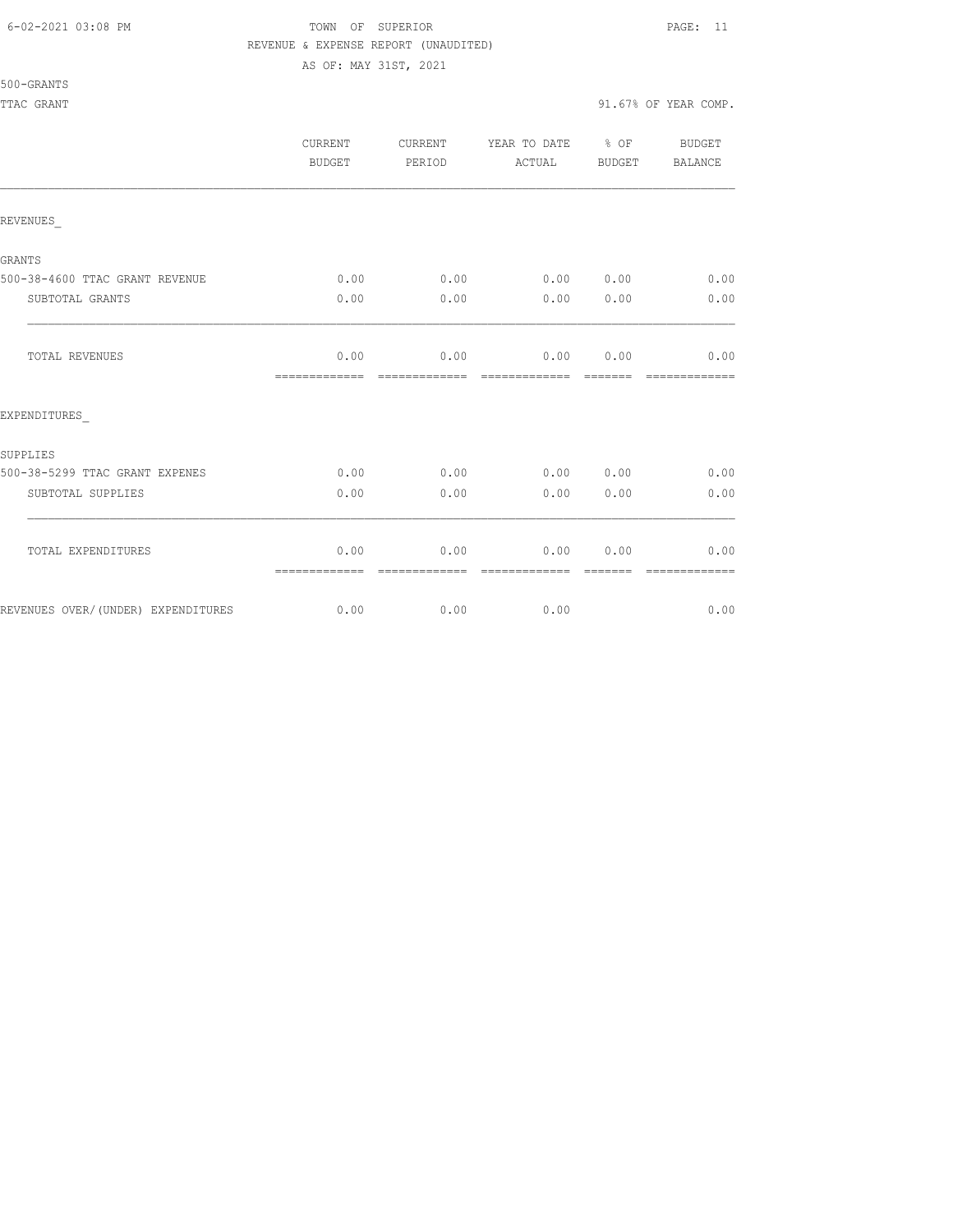### 6-02-2021 03:08 PM TOWN OF SUPERIOR PAGE: 12 REVENUE & EXPENSE REPORT (UNAUDITED) AS OF: MAY 31ST, 2021

### 500-GRANTS

CDBG 2011 WWTP 91.67% OF YEAR COMP.

|                                    | CURRENT<br><b>BUDGET</b> | <b>CURRENT</b><br>PERIOD | YEAR TO DATE % OF<br>ACTUAL | BUDGET   | <b>BUDGET</b><br><b>BALANCE</b> |
|------------------------------------|--------------------------|--------------------------|-----------------------------|----------|---------------------------------|
| REVENUES                           |                          |                          |                             |          |                                 |
| <b>GRANTS</b>                      |                          |                          |                             |          |                                 |
| 500-39-4600 GRANT REVENUE          | 0.00                     |                          | $0.00$ 0.00 0.00            |          | 0.00                            |
| SUBTOTAL GRANTS                    | 0.00                     | 0.00                     | 0.00                        | 0.00     | 0.00                            |
| TOTAL REVENUES                     | 0.00<br>-------------    | 0.00<br>-------------    | 0.00 0.00<br>-------------  | -------- | 0.00<br>-------------           |
| EXPENDITURES                       |                          |                          |                             |          |                                 |
| SUPPLIES                           |                          |                          |                             |          |                                 |
| 500-39-5299 OPERATING SUPPLIES     | 0.00                     | 0.00                     | 0.00 0.00                   |          | 0.00                            |
| SUBTOTAL SUPPLIES                  | 0.00                     | 0.00                     | 0.00                        | 0.00     | 0.00                            |
| TOTAL EXPENDITURES                 | 0.00<br>=============    | 0.00                     | 0.00                        | 0.00     | 0.00                            |
| REVENUES OVER/(UNDER) EXPENDITURES | 0.00                     | 0.00                     | 0.00                        |          | 0.00                            |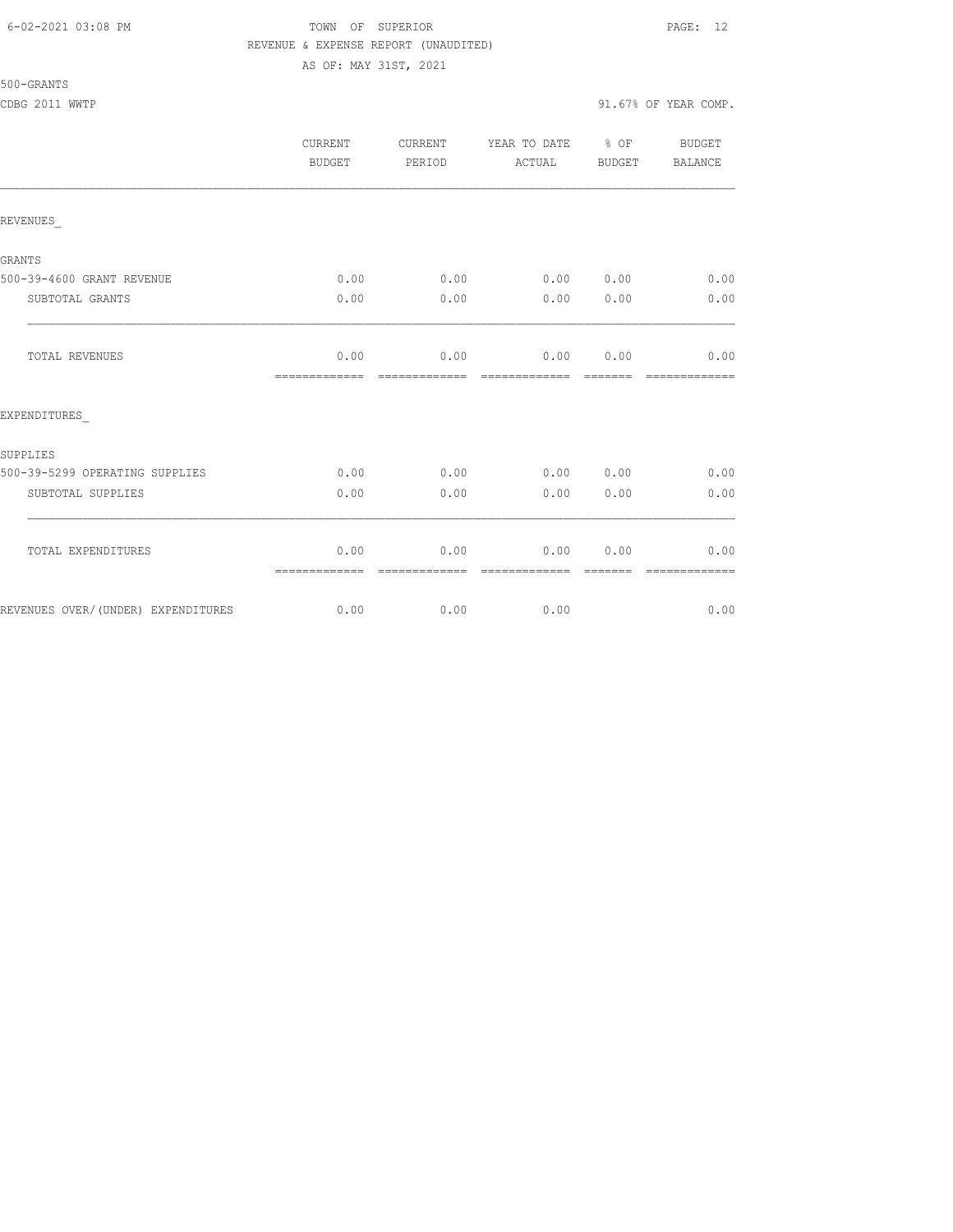#### 6-02-2021 03:08 PM TOWN OF SUPERIOR PAGE: 13 REVENUE & EXPENSE REPORT (UNAUDITED)

AS OF: MAY 31ST, 2021

|                                    | <b>CURRENT</b><br><b>BUDGET</b> | <b>CURRENT</b><br>PERIOD | YEAR TO DATE<br>ACTUAL      | $8$ OF<br><b>BUDGET</b> | <b>BUDGET</b><br>BALANCE |
|------------------------------------|---------------------------------|--------------------------|-----------------------------|-------------------------|--------------------------|
| REVENUES                           |                                 |                          |                             |                         |                          |
| GRANTS                             |                                 |                          |                             |                         |                          |
| 500-40-4600 GRANT REVENUE          | 0.00                            | 0.00                     | 0.00 0.00                   |                         | 0.00                     |
| SUBTOTAL GRANTS                    | 0.00                            | 0.00                     | 0.00                        | 0.00                    | 0.00                     |
| TOTAL REVENUES                     | 0.00<br>--------------          | 0.00<br>-------------    | 0.00 0.00<br>-------------- | --------                | 0.00<br>-------------    |
| EXPENDITURES                       |                                 |                          |                             |                         |                          |
| SUPPLIES                           |                                 |                          |                             |                         |                          |
| 500-40-5299 OPERATING EXPENSES     | 0.00                            | 0.00                     | 0.00 0.00                   |                         | 0.00                     |
| SUBTOTAL SUPPLIES                  | 0.00                            | 0.00                     | 0.00                        | 0.00                    | 0.00                     |
| TOTAL EXPENDITURES                 | 0.00<br>=============           | 0.00                     | 0.00                        | 0.00                    | 0.00                     |
| REVENUES OVER/(UNDER) EXPENDITURES | 0.00                            | 0.00                     | 0.00                        |                         | 0.00                     |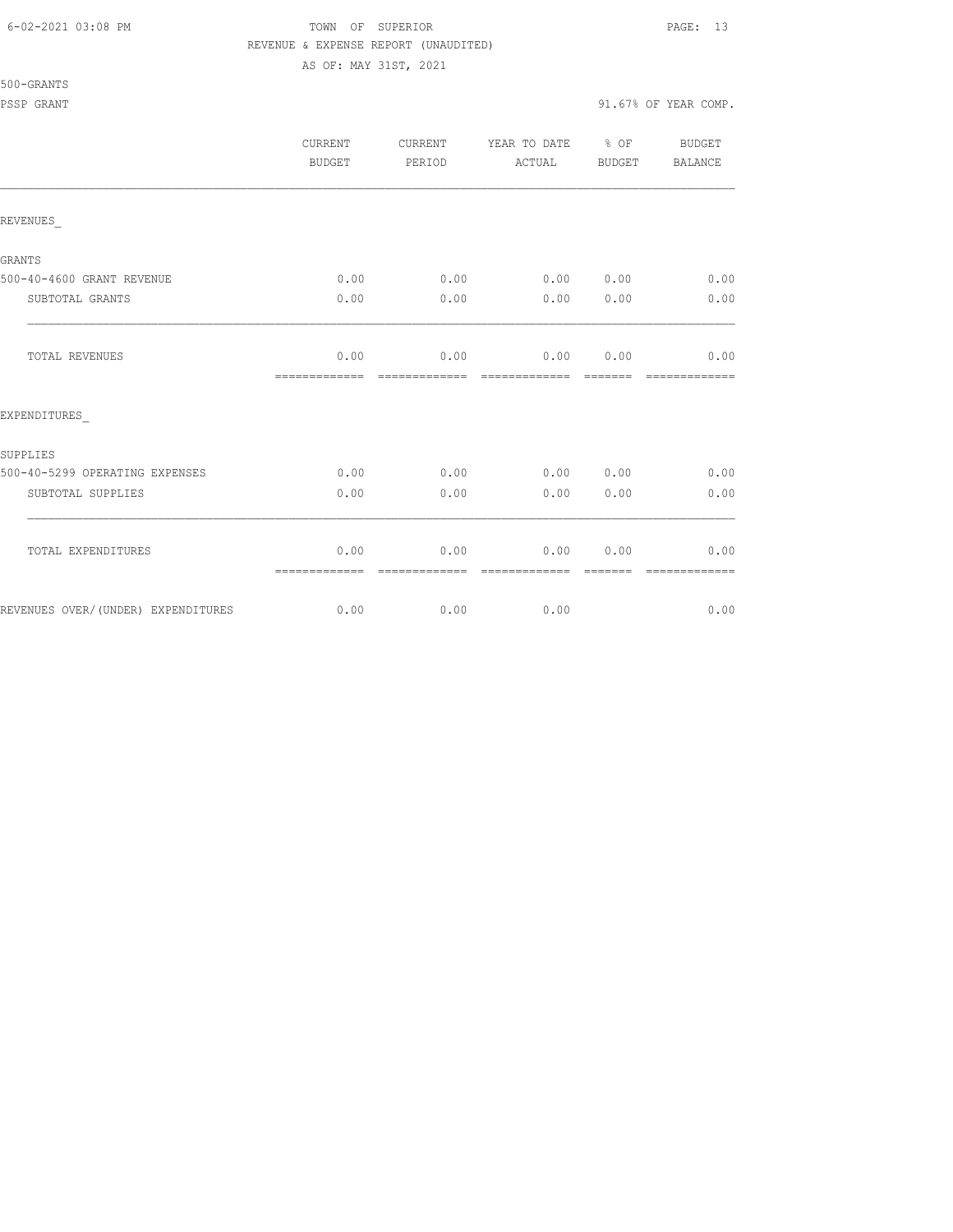#### 6-02-2021 03:08 PM TOWN OF SUPERIOR PAGE: 14 REVENUE & EXPENSE REPORT (UNAUDITED)

AS OF: MAY 31ST, 2021

500-GRANTS

RESOLUTION COPPER GIVING **EXECUTE A** SERVING **91.67%** OF YEAR COMP.

|                                                                   | CURRENT<br><b>BUDGET</b> | <b>CURRENT</b><br>PERIOD | YEAR TO DATE<br>ACTUAL | % OF<br><b>BUDGET</b> | <b>BUDGET</b><br><b>BALANCE</b> |
|-------------------------------------------------------------------|--------------------------|--------------------------|------------------------|-----------------------|---------------------------------|
| REVENUES                                                          |                          |                          |                        |                       |                                 |
| GRANTS                                                            |                          |                          |                        |                       |                                 |
| 500-41-4600 GRANT REVENUE-RCC EMRGNCY                             | 0.00                     | 0.00                     | 0.00                   | 0.00                  | 0.00                            |
| SUBTOTAL GRANTS                                                   | 0.00                     | 0.00                     | 0.00                   | 0.00                  | 0.00                            |
| TOTAL REVENUES                                                    | 0.00<br>=============    | 0.00<br>==========       | 0.00                   | 0.00<br>=======       | 0.00                            |
| EXPENDITURES                                                      |                          |                          |                        |                       |                                 |
| PERSONEL                                                          |                          |                          |                        |                       |                                 |
| 500-41-5100 SALARIES                                              | 0.00                     | 0.00                     | 0.00                   | 0.00                  | 0.00                            |
| 500-41-5101 OVERTIME                                              | 0.00                     | 0.00                     | 0.00                   | 0.00                  | 0.00                            |
| 500-41-5151 F.I.C.A.                                              | 0.00                     | 0.00                     | 0.00                   | 0.00                  | 0.00                            |
| 500-41-5152 MEDICARE                                              | 0.00                     | 0.00                     | 0.00                   | 0.00                  | 0.00                            |
| 500-41-5153 STATE UNEMPLOYMENT INS                                | 0.00                     | 0.00                     | 0.00                   | 0.00                  | 0.00                            |
| 500-41-5154 WORKMENS COMPENSATION                                 | 0.00                     | 0.00                     | 0.00                   | 0.00                  | 0.00                            |
| 500-41-5160 A.P.S.R.S.                                            | 0.00                     | 0.00                     | 0.00                   | 0.00                  | 0.00                            |
| 500-41-5161 AZ STATE RETIREMENT                                   | 0.00                     | 0.00                     | 0.00                   | 0.00                  | 0.00                            |
| SUBTOTAL PERSONEL                                                 | 0.00                     | 0.00                     | 0.00                   | 0.00                  | 0.00                            |
| SUPPLIES                                                          |                          |                          |                        |                       |                                 |
| 500-41-5299 OPERATING SUPPLIES-RCC EMRGN                          | 0.00                     | 0.00                     | 0.00                   | 0.00                  | 0.00                            |
| SUBTOTAL SUPPLIES                                                 | 0.00                     | 0.00                     | 0.00                   | 0.00                  | 0.00                            |
| UTILITIES                                                         |                          |                          |                        |                       |                                 |
| 500-41-5370 RADIO EQUIPMENT                                       | 0.00                     | 0.00                     | 0.00                   | 0.00                  | 0.00                            |
| SUBTOTAL UTILITIES                                                | 0.00                     | 0.00                     | 0.00                   | 0.00                  | 0.00                            |
| GENERAL BUSINESS EXPENSE                                          |                          |                          |                        |                       |                                 |
| 500-41-5425 CONFERENCES & TRAINING                                | 0.00                     | 0.00                     | 0.00                   | 0.00                  | 0.00                            |
| 500-41-5450 UNIFORM PURCHASE<br>SUBTOTAL GENERAL BUSINESS EXPENSE | 0.00<br>0.00             | 0.00<br>0.00             | 0.00<br>0.00           | 0.00<br>0.00          | 0.00<br>0.00                    |
|                                                                   |                          |                          |                        |                       |                                 |
| PROFESSIONAL SERVICES<br>500-41-5550 PROFESSIONAL SERVICES        | 0.00                     | 0.00                     | 0.00                   | 0.00                  | 0.00                            |
| 500-41-5555 HEALTH AND SAFETY                                     | 0.00                     | 0.00                     | 0.00                   | 0.00                  | 0.00                            |
| SUBTOTAL PROFESSIONAL SERVICES                                    | 0.00                     | 0.00                     | 0.00                   | 0.00                  | 0.00                            |
| REPAIR/MAINTENANCE                                                |                          |                          |                        |                       |                                 |
| 500-41-5640 VEHICLE REPAIRS                                       | 0.00                     | 0.00                     | 0.00                   | 0.00                  | 0.00                            |
| 500-41-5642 TIRES AND TUBES                                       | 0.00                     | 0.00                     | 0.00                   | 0.00                  | 0.00                            |
| 500-41-5650 OTHER EQUIPMENT REPAIRS                               | 0.00                     | 0.00                     | 0.00                   | 0.00                  | 0.00                            |
| SUBTOTAL REPAIR/MAINTENANCE                                       | 0.00                     | 0.00                     | 0.00                   | 0.00                  | 0.00                            |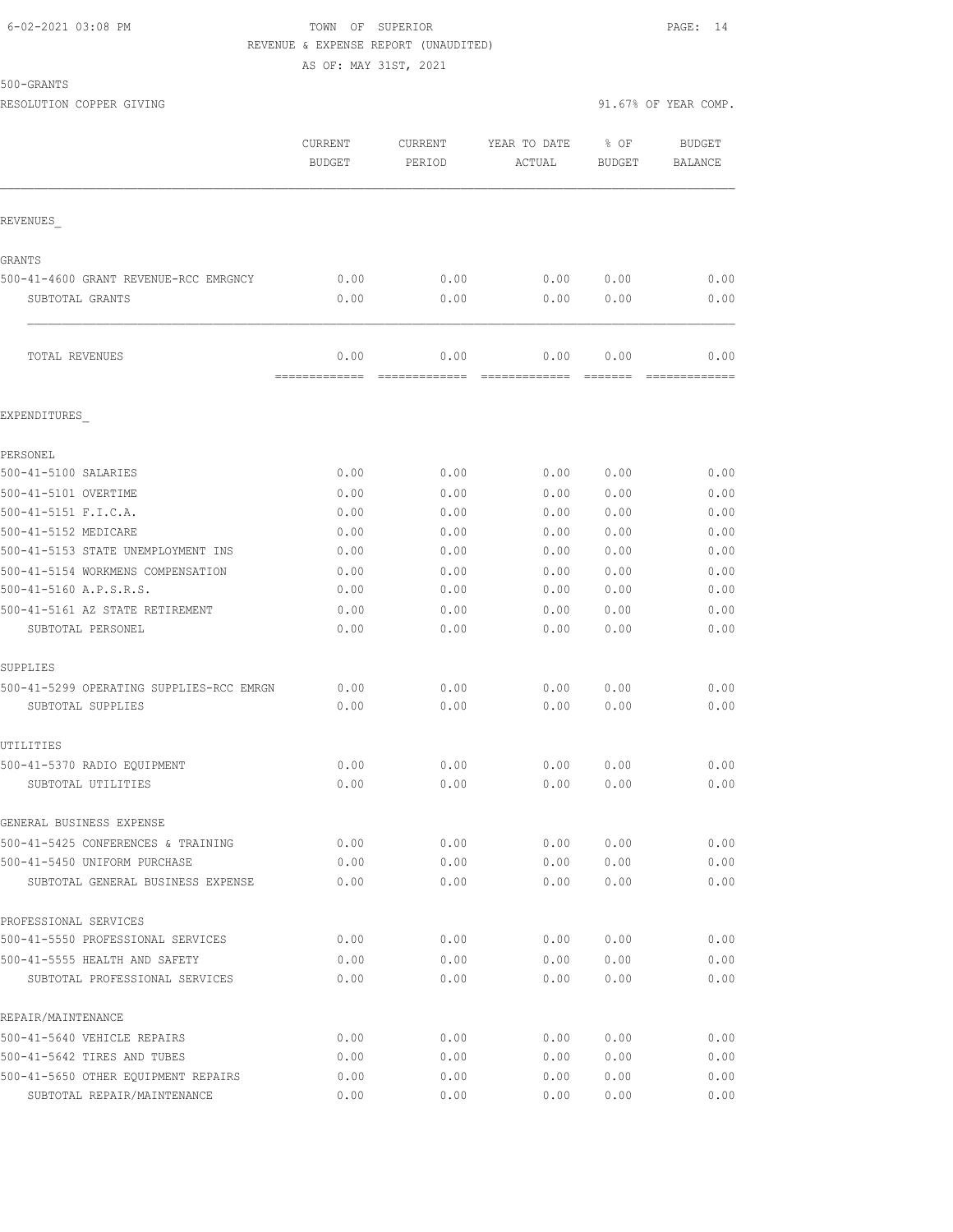### 6-02-2021 03:08 PM TOWN OF SUPERIOR PAGE: 15 REVENUE & EXPENSE REPORT (UNAUDITED) AS OF: MAY 31ST, 2021

#### 500-GRANTS

RESOLUTION COPPER GIVING  $91.67\%$  OF YEAR COMP.

|                                    | <b>CURRENT</b><br><b>BUDGET</b> | <b>CURRENT</b><br>PERIOD | YEAR TO DATE<br>ACTUAL | % OF<br><b>BUDGET</b> | <b>BUDGET</b><br><b>BALANCE</b> |
|------------------------------------|---------------------------------|--------------------------|------------------------|-----------------------|---------------------------------|
|                                    |                                 |                          |                        |                       |                                 |
| CAPITAL OUTLAY                     |                                 |                          |                        |                       |                                 |
| 500-41-5740 MEDICAL EQUIPMENT      | 0.00                            | 0.00                     | 0.00                   | 0.00                  | 0.00                            |
| 500-41-5750 FIRE/PPE               | 0.00                            | 0.00                     | 0.00                   | 0.00                  | 0.00                            |
| 500-41-5780 SOFTWARE               | 0.00                            | 0.00                     | 0.00                   | 0.00                  | 0.00                            |
| SUBTOTAL CAPITAL OUTLAY            | 0.00                            | 0.00                     | 0.00                   | 0.00                  | 0.00                            |
| DEBT SERVICE                       |                                 |                          |                        |                       |                                 |
| 500-41-5999 CAPITAL OUTLAY         | 0.00                            | 0.00                     | 0.00                   | 0.00                  | 0.00                            |
| SUBTOTAL DEBT SERVICE              | 0.00                            | 0.00                     | 0.00                   | 0.00                  | 0.00                            |
| TOTAL EXPENDITURES                 | 0.00                            | 0.00                     | 0.00                   | 0.00                  | 0.00                            |
|                                    |                                 |                          |                        |                       |                                 |
| REVENUES OVER/(UNDER) EXPENDITURES | 0.00                            | 0.00                     | 0.00                   |                       | 0.00                            |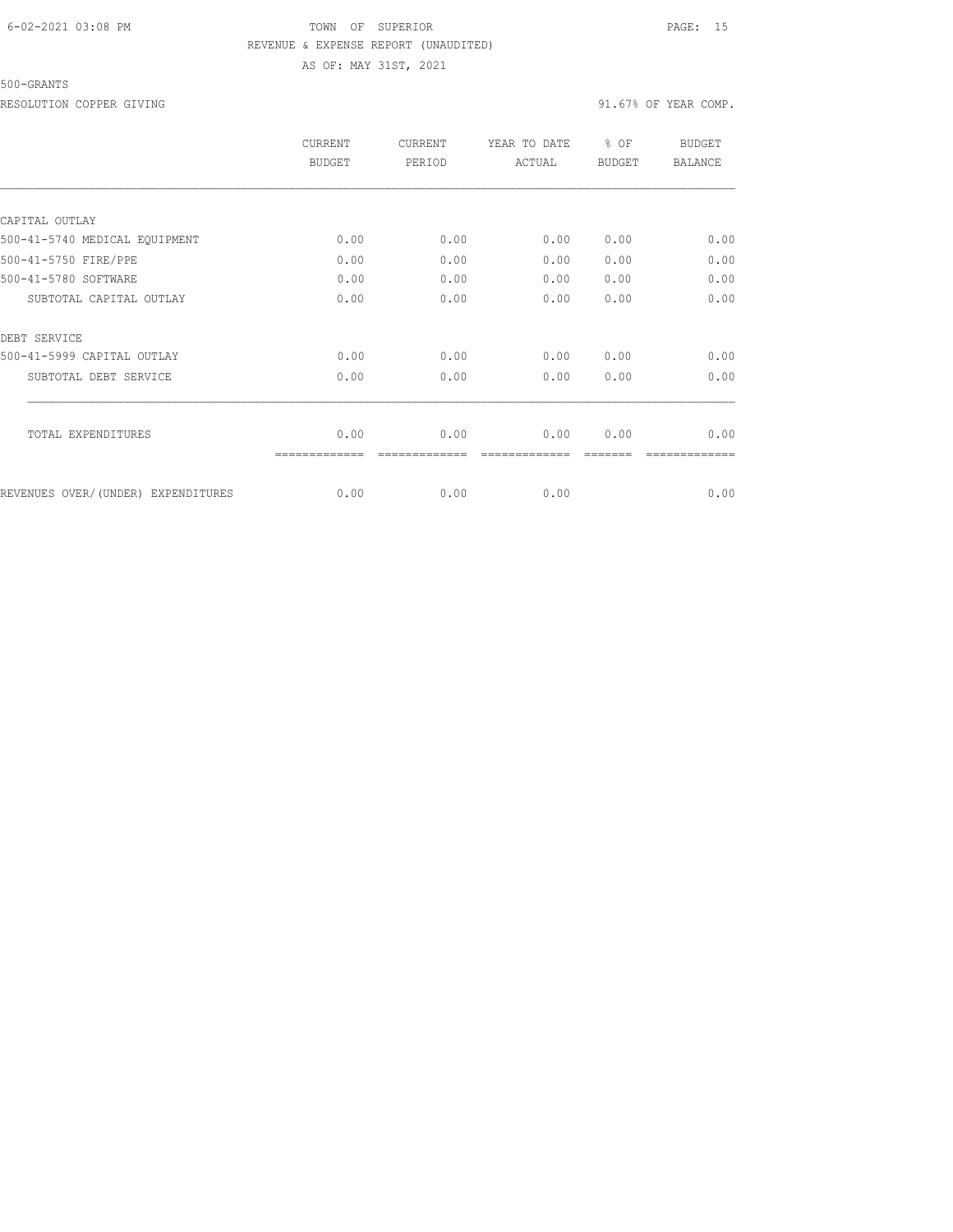#### 6-02-2021 03:08 PM TOWN OF SUPERIOR PAGE: 16 REVENUE & EXPENSE REPORT (UNAUDITED)

AS OF: MAY 31ST, 2021

|                                    | CURRENT<br><b>BUDGET</b>             | <b>CURRENT</b><br>PERIOD | YEAR TO DATE % OF<br>ACTUAL        | BUDGET | BUDGET<br>BALANCE      |
|------------------------------------|--------------------------------------|--------------------------|------------------------------------|--------|------------------------|
| REVENUES                           |                                      |                          |                                    |        |                        |
| GRANTS                             |                                      |                          |                                    |        |                        |
| 500-42-4600 REVENUE                | 0.00                                 |                          | $0.00$ $0.00$ $0.00$ $0.00$ $0.00$ |        |                        |
| SUBTOTAL GRANTS                    | 0.00                                 | 0.00                     | 0.00 0.00                          |        | 0.00                   |
| <b>TOTAL REVENUES</b>              | 0.00<br>============================ | 0.00                     | $0.00$ 0.00                        |        | 0.00<br>-------------- |
| EXPENDITURES                       |                                      |                          |                                    |        |                        |
| SUPPLIES                           |                                      |                          |                                    |        |                        |
| 500-42-5299 OPERATING SUPPLIES     | 0.00                                 | 0.00                     |                                    |        | $0.00$ $0.00$ $0.00$   |
| SUBTOTAL SUPPLIES                  | 0.00                                 | 0.00                     | 0.00                               | 0.00   | 0.00                   |
| TOTAL EXPENDITURES                 | 0.00<br>=============                | 0.00                     | 0.00<br>-------------              | 0.00   | 0.00<br>-------------  |
| REVENUES OVER/(UNDER) EXPENDITURES | 0.00                                 | 0.00                     | 0.00                               |        | 0.00                   |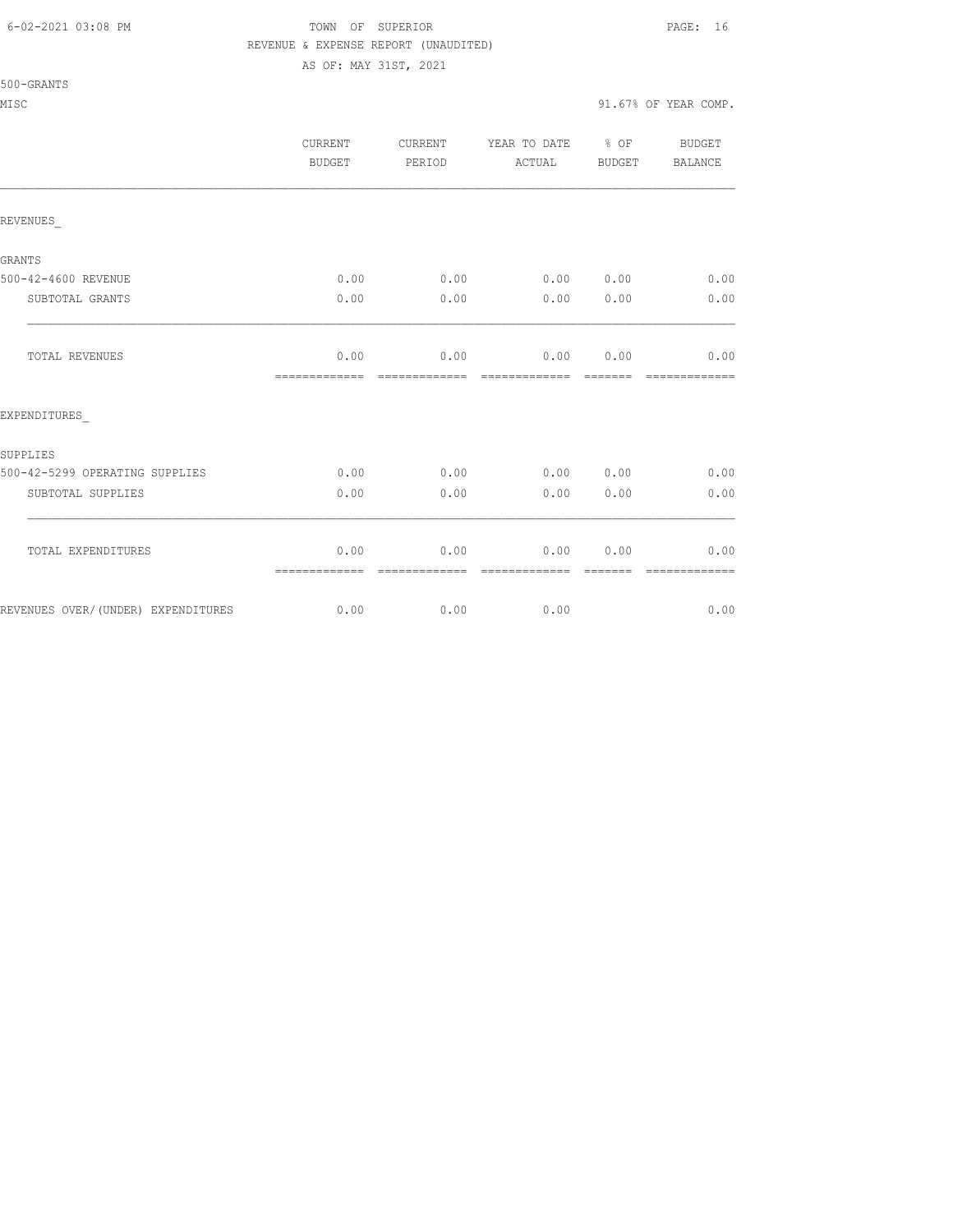|  | 6-02-2021 03:08 PM |  |
|--|--------------------|--|
|  |                    |  |

# FOWN OF SUPERIOR **Example 20:09 PAGE:** 17 REVENUE & EXPENSE REPORT (UNAUDITED)

AS OF: MAY 31ST, 2021

|                                     | <b>CURRENT</b><br><b>BUDGET</b> | CURRENT<br>PERIOD      | YEAR TO DATE % OF<br>ACTUAL                       | BUDGET            | BUDGET<br>BALANCE      |
|-------------------------------------|---------------------------------|------------------------|---------------------------------------------------|-------------------|------------------------|
| REVENUES                            |                                 |                        |                                                   |                   |                        |
| <b>GRANTS</b>                       |                                 |                        |                                                   |                   |                        |
| 500-45-4600 Airport Master Plan     | 0.00                            | 0.00                   | $1,000.00$ 0.00 ( 1,000.00)                       |                   |                        |
| SUBTOTAL GRANTS                     | 0.00                            | 0.00                   |                                                   | $1,000.00$ 0.00 ( | 1,000.00)              |
| TOTAL REVENUES                      | 0.00<br>=============           |                        | $0.00$ 1,000.00 0.00 ( 1,000.00)<br>------------- | _______           | <b>COOSSESSESSES</b>   |
| EXPENDITURES                        |                                 |                        |                                                   |                   |                        |
| SUPPLIES                            |                                 |                        |                                                   |                   |                        |
| 500-45-5299 AIRPORT MASTER PLAN     | 0.00                            | 0.00                   |                                                   | 0.00 0.00         | 0.00                   |
| SUBTOTAL SUPPLIES                   | 0.00                            | 0.00                   | 0.00                                              | 0.00              | 0.00                   |
| TOTAL EXPENDITURES                  | 0.00<br>--------------          | 0.00<br>-------------- | 0.00                                              | 0.00<br>--------  | 0.00<br>-------------- |
| REVENUES OVER/ (UNDER) EXPENDITURES | 0.00                            | 0.00                   | 1,000.00                                          |                   | (1,000.00)             |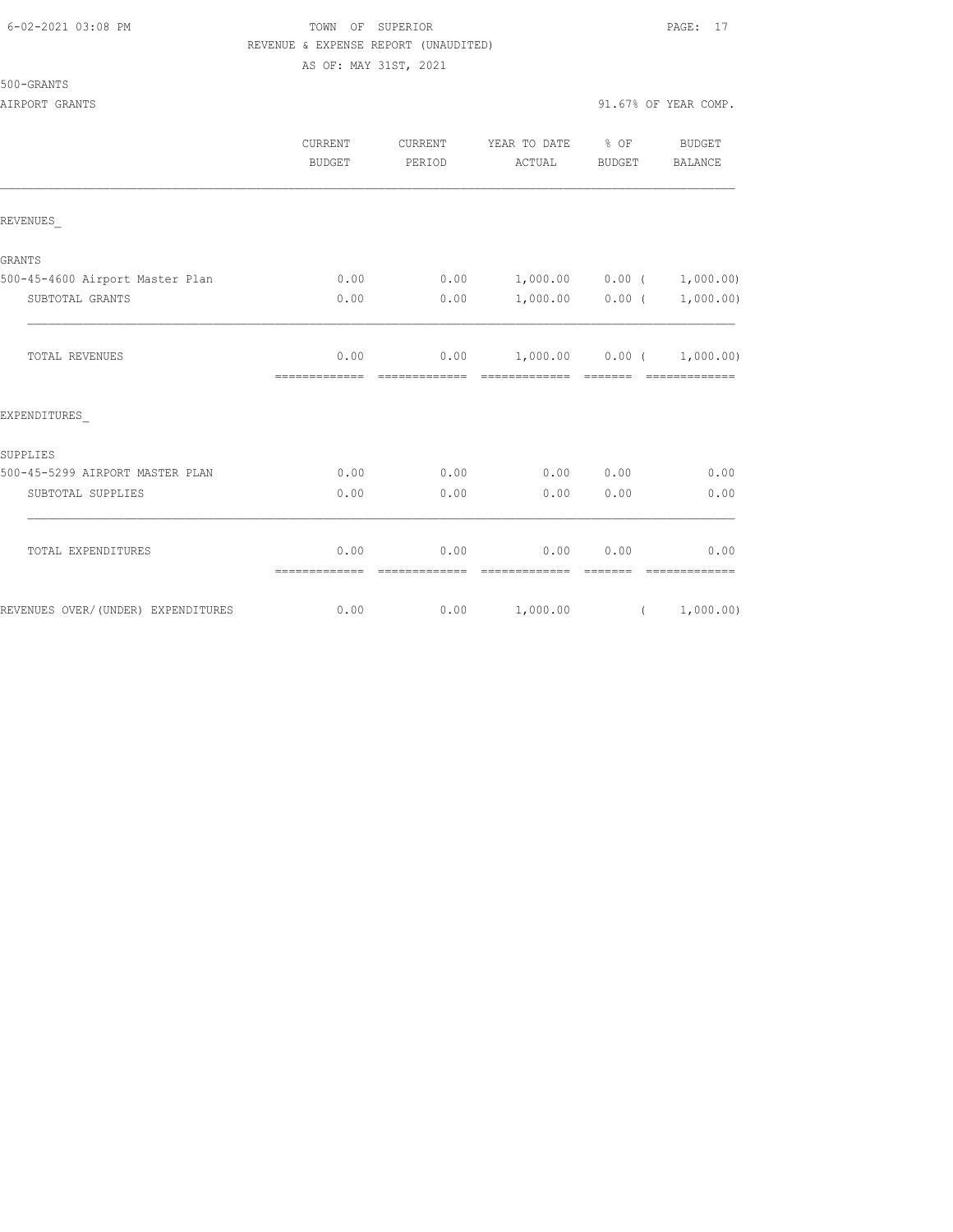### 6-02-2021 03:08 PM TOWN OF SUPERIOR PAGE: 18 REVENUE & EXPENSE REPORT (UNAUDITED) AS OF: MAY 31ST, 2021

|                                    | <b>CURRENT</b><br>BUDGET | CURRENT<br>PERIOD     | YEAR TO DATE % OF<br>ACTUAL  | BUDGET   | BUDGET<br><b>BALANCE</b> |
|------------------------------------|--------------------------|-----------------------|------------------------------|----------|--------------------------|
| REVENUES                           |                          |                       |                              |          |                          |
| <b>GRANTS</b>                      |                          |                       |                              |          |                          |
| 500-46-4600 FIRE TRUCK RESTORATION | 0.00                     | 0.00                  | 0.00 0.00                    |          | 0.00                     |
| SUBTOTAL GRANTS                    | 0.00                     | 0.00                  | 0.00                         | 0.00     | 0.00                     |
| <b>TOTAL REVENUES</b>              | 0.00<br>=============    | 0.00<br>------------- | 0.00000000<br>-------------- | -------- | 0.00                     |
| EXPENDITURES                       |                          |                       |                              |          |                          |
| SUPPLIES                           |                          |                       |                              |          |                          |
| 500-46-5299 FIRE TRUCK RESTORATION | 0.00                     | 0.00                  | 0.00 0.00                    |          | 0.00                     |
| SUBTOTAL SUPPLIES                  | 0.00                     | 0.00                  | 0.00                         | 0.00     | 0.00                     |
| TOTAL EXPENDITURES                 | 0.00<br>=============    | 0.00<br>------------- | 0.00<br>-------------        | 0.00     | 0.00                     |
| REVENUES OVER/(UNDER) EXPENDITURES | 0.00                     | 0.00                  | 0.00                         |          | 0.00                     |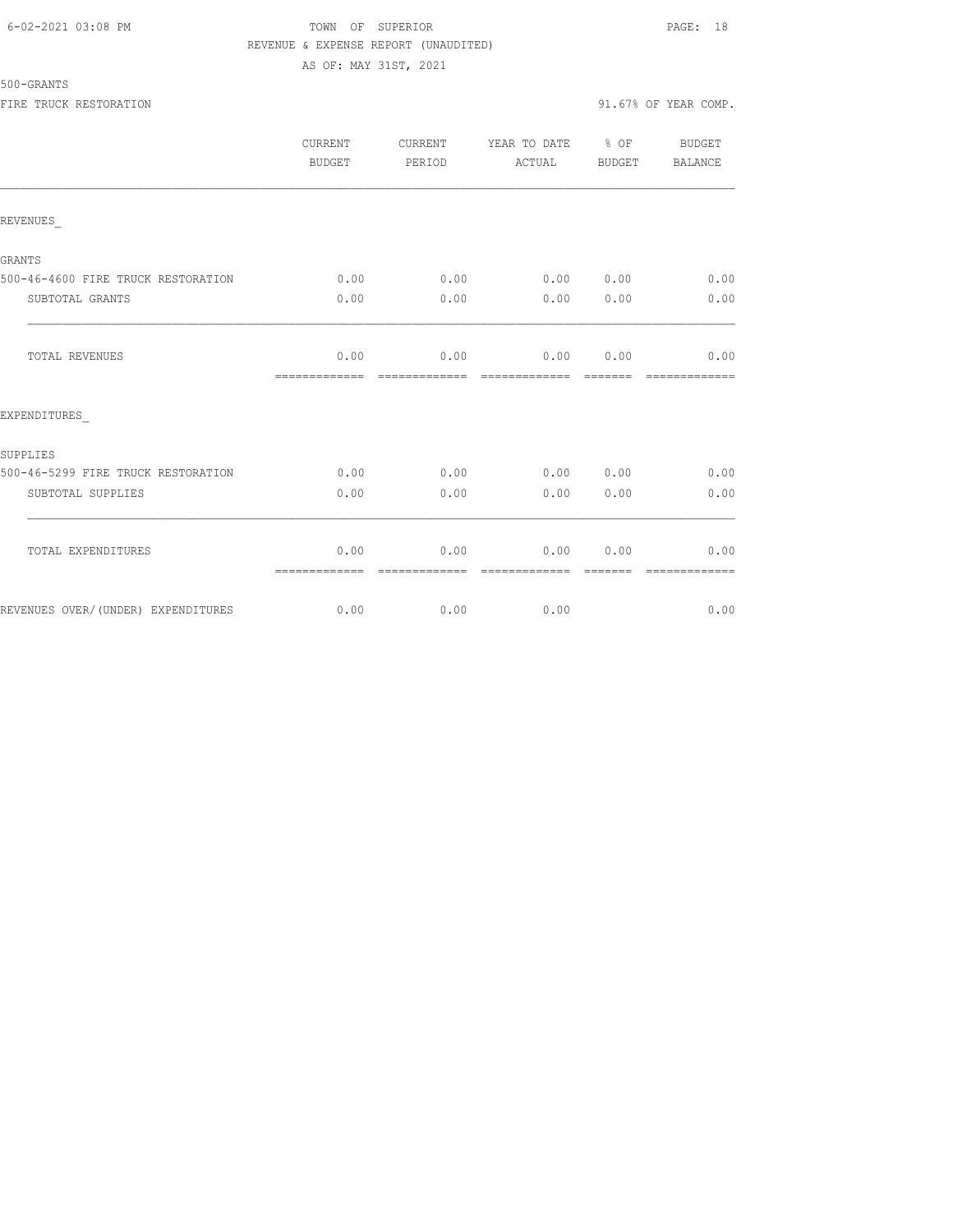#### 6-02-2021 03:08 PM TOWN OF SUPERIOR PAGE: 19 REVENUE & EXPENSE REPORT (UNAUDITED)

AS OF: MAY 31ST, 2021

| 500-GRANTS |  |
|------------|--|

|                                     | <b>CURRENT</b><br>BUDGET | <b>CURRENT</b><br>PERIOD | YEAR TO DATE % OF<br>ACTUAL | BUDGET           | <b>BUDGET</b><br><b>BALANCE</b> |
|-------------------------------------|--------------------------|--------------------------|-----------------------------|------------------|---------------------------------|
| REVENUES                            |                          |                          |                             |                  |                                 |
| GRANTS                              |                          |                          |                             |                  |                                 |
| 500-47-4600 FOURTH OF JULY REVENUE  | 0.00                     | 0.00                     | 0.00 0.00                   |                  | 0.00                            |
| SUBTOTAL GRANTS                     | 0.00                     | 0.00                     | 0.00                        | 0.00             | 0.00                            |
| TOTAL REVENUES                      | 0.00<br>=============    | 0.00                     | 0.00<br>-------------       | 0.00             | 0.00                            |
| EXPENDITURES                        |                          |                          |                             |                  |                                 |
| SUPPLIES                            |                          |                          |                             |                  |                                 |
| 500-47-5299 FOURTH OF JULY EXPENSES | 0.00                     | 0.00                     | 0.00 0.00                   |                  | 0.00                            |
| SUBTOTAL SUPPLIES                   | 0.00                     | 0.00                     | 0.00                        | 0.00             | 0.00                            |
| TOTAL EXPENDITURES                  | 0.00<br>=============    | 0.00<br>-------------    | 0.00<br>--------------      | 0.00<br>-------- | 0.00<br>-------------           |
| REVENUES OVER/(UNDER) EXPENDITURES  | 0.00                     | 0.00                     | 0.00                        |                  | 0.00                            |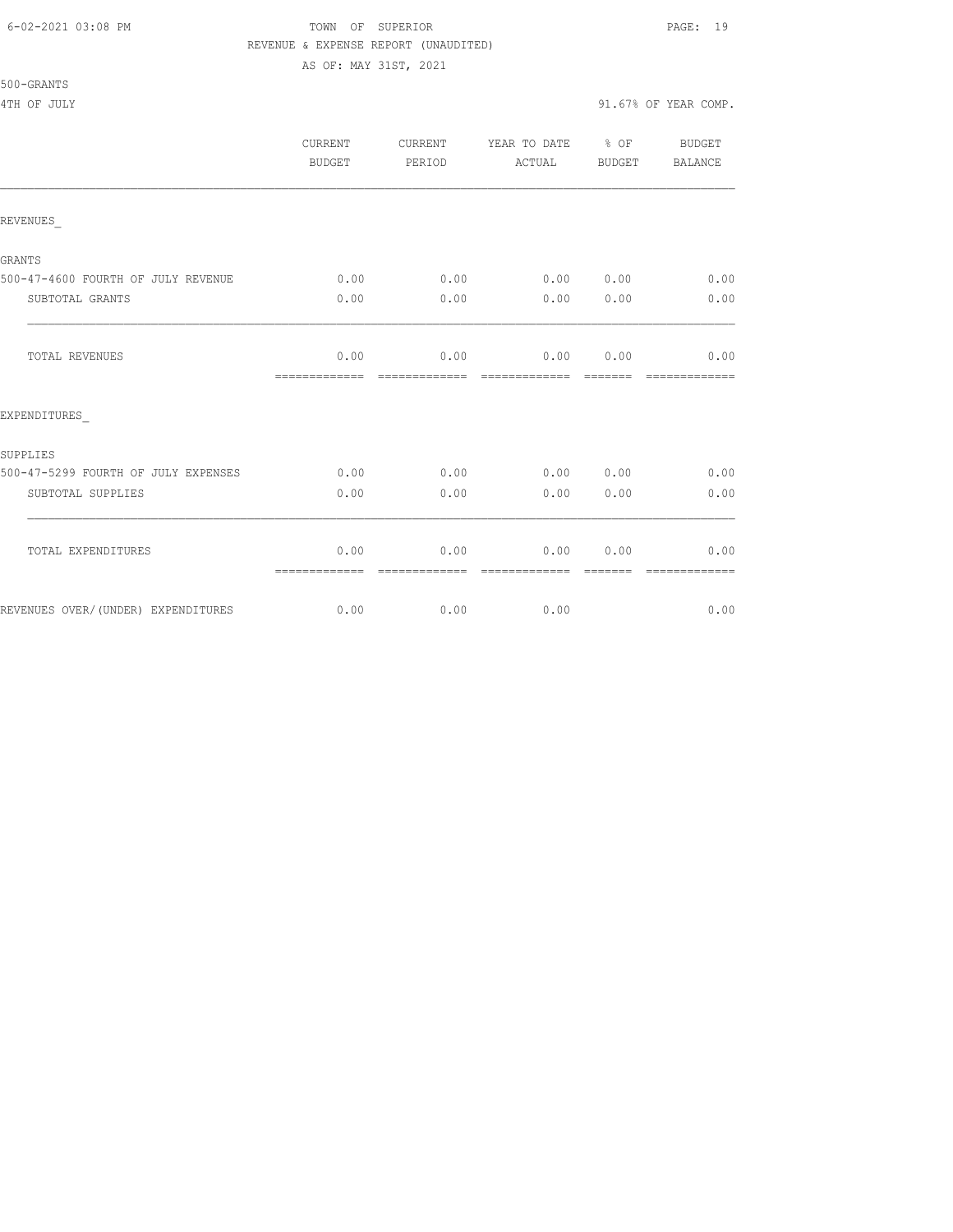### 6-02-2021 03:08 PM TOWN OF SUPERIOR PAGE: 20 REVENUE & EXPENSE REPORT (UNAUDITED) AS OF: MAY 31ST, 2021

|                                       | CURRENT<br><b>BUDGET</b> | CURRENT<br>PERIOD     | YEAR TO DATE % OF<br>ACTUAL | BUDGET   | <b>BUDGET</b><br>BALANCE |
|---------------------------------------|--------------------------|-----------------------|-----------------------------|----------|--------------------------|
| REVENUES                              |                          |                       |                             |          |                          |
| <b>GRANTS</b>                         |                          |                       |                             |          |                          |
| 500-48-4600 FIRE DEPT GRANT REVENUE   | 0.00                     | 0.00                  | 0.00                        | 0.00     | 0.00                     |
| SUBTOTAL GRANTS                       | 0.00                     | 0.00                  | 0.00                        | 0.00     | 0.00                     |
| TOTAL REVENUES                        | 0.00<br>=============    | 0.00<br>------------- | 0.00 0.00<br>-------------- | -------- | 0.00                     |
| EXPENDITURES                          |                          |                       |                             |          |                          |
| <b>SUPPLIES</b>                       |                          |                       |                             |          |                          |
| 500-48-5299 FIRE DEPT - GRANT EXPENSE | 0.00                     | 0.00                  | 0.00                        | 0.00     | 0.00                     |
| SUBTOTAL SUPPLIES                     | 0.00                     | 0.00                  | 0.00                        | 0.00     | 0.00                     |
| TOTAL EXPENDITURES                    | 0.00<br>=============    | 0.00<br>------------- | 0.00<br>-------------       | 0.00     | 0.00<br>=============    |
| REVENUES OVER/(UNDER) EXPENDITURES    | 0.00                     | 0.00                  | 0.00                        |          | 0.00                     |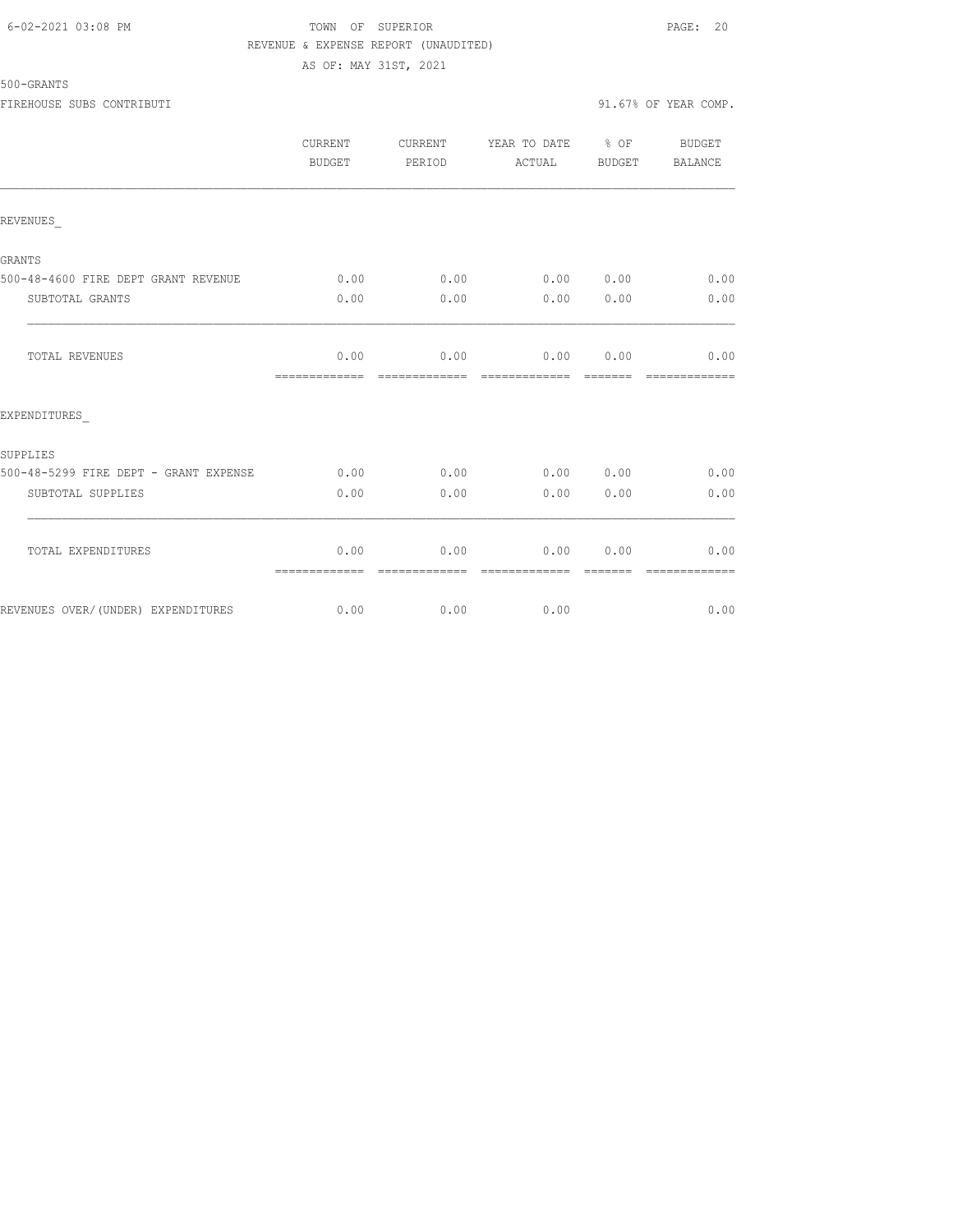#### 6-02-2021 03:08 PM TOWN OF SUPERIOR PAGE: 21 REVENUE & EXPENSE REPORT (UNAUDITED)

AS OF: MAY 31ST, 2021

| 500-GRANTS |  |
|------------|--|
|------------|--|

|                                      | CURRENT<br>BUDGET     | CURRENT<br>PERIOD     | YEAR TO DATE % OF<br>ACTUAL | BUDGET           | BUDGET<br>BALANCE     |
|--------------------------------------|-----------------------|-----------------------|-----------------------------|------------------|-----------------------|
| REVENUES                             |                       |                       |                             |                  |                       |
| GRANTS                               |                       |                       |                             |                  |                       |
| 500-49-4600 ECONOMIC DEVELOP PROJECT | 0.00                  | 0.00                  | 0.00 0.00                   |                  | 0.00                  |
| SUBTOTAL GRANTS                      | 0.00                  | 0.00                  | 0.00                        | 0.00             | 0.00                  |
| TOTAL REVENUES                       | 0.00<br>============= | 0.00<br>============= | 0.00 0.00<br>=============  |                  | 0.00<br>============= |
| EXPENDITURES                         |                       |                       |                             |                  |                       |
| SUPPLIES                             |                       |                       |                             |                  |                       |
| 500-49-5299 ED EXPENDITURES          | 0.00                  | 0.00                  | 0.00 0.00                   |                  | 0.00                  |
| SUBTOTAL SUPPLIES                    | 0.00                  | 0.00                  | 0.00                        | 0.00             | 0.00                  |
| TOTAL EXPENDITURES                   | 0.00<br>============= | 0.00<br>============= | 0.00<br>-------------       | 0.00<br>-------- | 0.00<br>============= |
| REVENUES OVER/(UNDER) EXPENDITURES   | 0.00                  | 0.00                  | 0.00                        |                  | 0.00                  |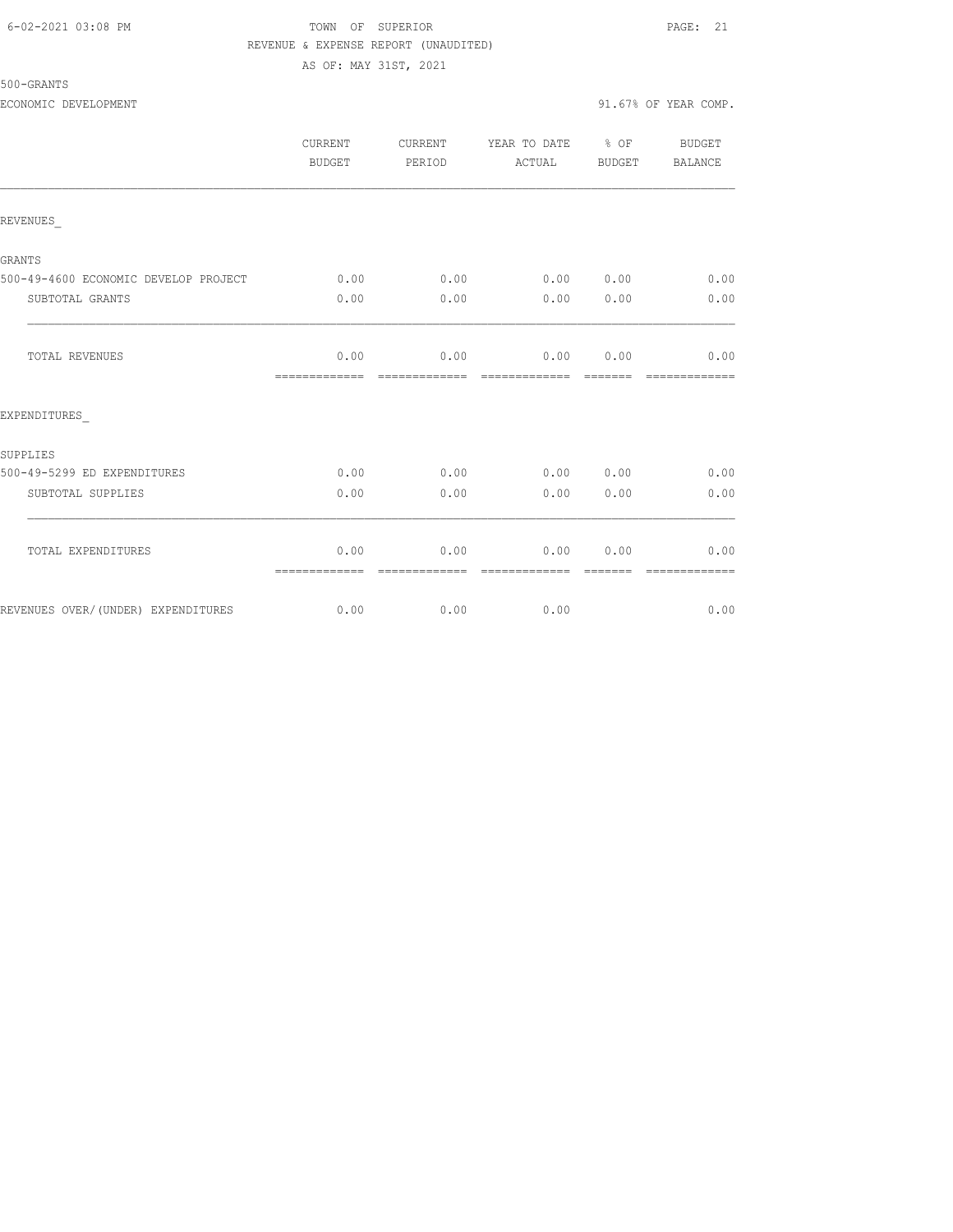#### 6-02-2021 03:08 PM TOWN OF SUPERIOR PAGE: 22 REVENUE & EXPENSE REPORT (UNAUDITED)

AS OF: MAY 31ST, 2021

|                                    | <b>CURRENT</b><br>BUDGET | CURRENT<br>PERIOD | YEAR TO DATE % OF<br>ACTUAL | BUDGET | <b>BUDGET</b><br>BALANCE |
|------------------------------------|--------------------------|-------------------|-----------------------------|--------|--------------------------|
| REVENUES                           |                          |                   |                             |        |                          |
| GRANTS                             |                          |                   |                             |        |                          |
| 500-99-4600 GRANT REVENUE          | 0.00                     | 0.00              | 0.00 0.00                   |        | 0.00                     |
| SUBTOTAL GRANTS                    | 0.00                     | 0.00              | 0.00                        | 0.00   | 0.00                     |
| TOTAL REVENUES                     | 0.00<br>=============    | =============     | $0.00$ $0.00$ $0.00$        |        | 0.00<br>=============    |
| EXPENDITURES                       |                          |                   |                             |        |                          |
| SUPPLIES                           |                          |                   |                             |        |                          |
| 500-99-5299 OPERATING SUPPLIES     | 0.00                     | 0.00              | 0.00                        | 0.00   | 0.00                     |
| SUBTOTAL SUPPLIES                  | 0.00                     | 0.00              | 0.00                        | 0.00   | 0.00                     |
| TOTAL EXPENDITURES                 | 0.00<br>=============    | 0.00              | 0.00<br>-------------       | 0.00   | 0.00<br>-------------    |
| REVENUES OVER/(UNDER) EXPENDITURES | 0.00                     | 0.00              | 0.00                        |        | 0.00                     |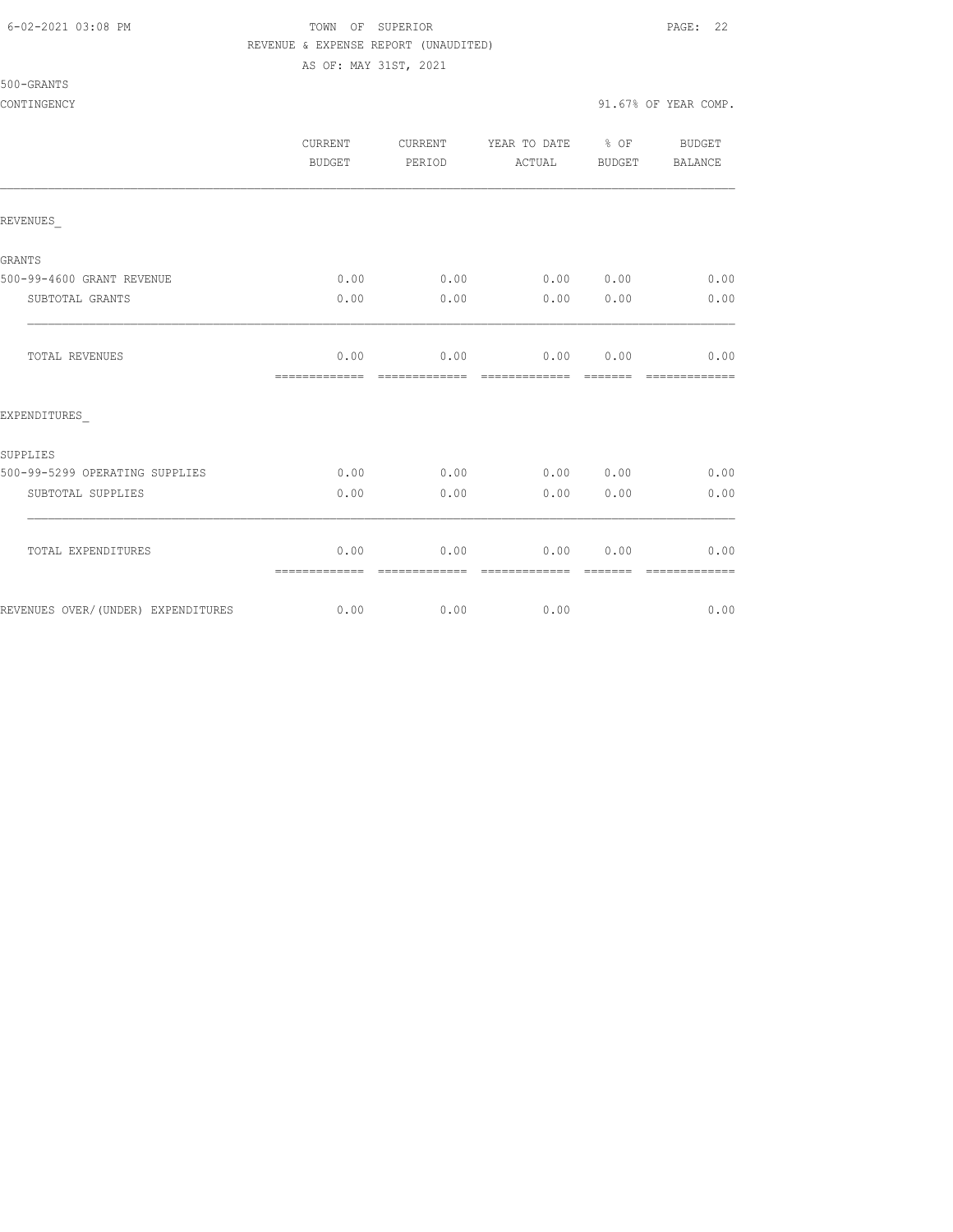### 6-02-2021 03:08 PM TOWN OF SUPERIOR PAGE: 23 REVENUE & EXPENSE REPORT (UNAUDITED) AS OF: MAY 31ST, 2021

500-GRANTS

91.67% OF YEAR COMP.

|                                    | CURRENT<br><b>BUDGET</b> | CURRENT<br>PERIOD | YEAR TO DATE<br>ACTUAL | % OF<br><b>BUDGET</b> | <b>BUDGET</b><br><b>BALANCE</b> |
|------------------------------------|--------------------------|-------------------|------------------------|-----------------------|---------------------------------|
| FUND TOTAL REVENUES                | 1,381,382.00             | 0.00              | 28,365.20              | 2.05                  | 1,353,016.80                    |
| FUND TOTAL EXPENDITURES            | 1,381,382.00             | 0.00              | 28,858.92              | 2.09                  | 1,352,523.08                    |
| REVENUES OVER/(UNDER) EXPENDITURES | 0.00                     | 0.00(             | 493.72)                |                       | 493.72                          |
|                                    |                          |                   |                        |                       |                                 |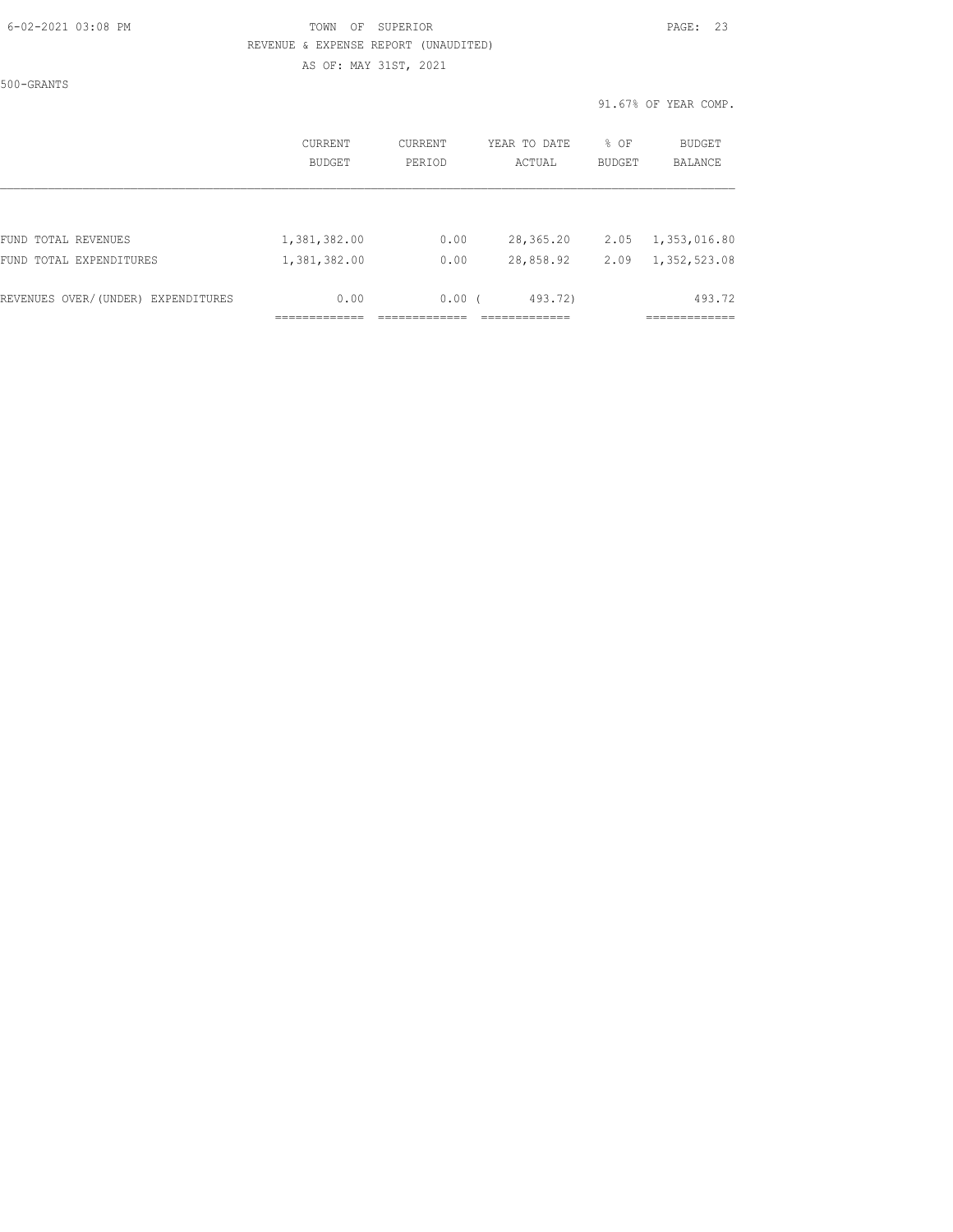| 6-02-2021 03:08 PM |  |  |
|--------------------|--|--|

510-Emergency Services

## TOWN OF SUPERIOR **Example 20:08 PAGE:** 1 REVENUE & EXPENSE REPORT (UNAUDITED) AS OF: MAY 31ST, 2021

NON-DEPARTMENTAL 31.67% OF YEAR COMP.

|                                     | <b>CURRENT</b><br><b>BUDGET</b> | CURRENT<br>PERIOD | YEAR TO DATE<br>ACTUAL | % OF<br><b>BUDGET</b> | BUDGET<br>BALANCE |
|-------------------------------------|---------------------------------|-------------------|------------------------|-----------------------|-------------------|
| REVENUES                            |                                 |                   |                        |                       |                   |
| CONTINGENCY                         |                                 |                   |                        |                       |                   |
| 510-00-4901 Transfers               | 0.00                            | 0.00              | 0.00                   | 0.00                  | 0.00              |
| SUBTOTAL CONTINGENCY                | 0.00                            | 0.00              | 0.00                   | 0.00                  | 0.00              |
| <b>TOTAL REVENUES</b>               | 0.00                            | 0.00              | 0.00                   | 0.00                  | 0.00              |
| REVENUES OVER/ (UNDER) EXPENDITURES | 0.00                            | 0.00              | 0.00                   |                       | 0.00              |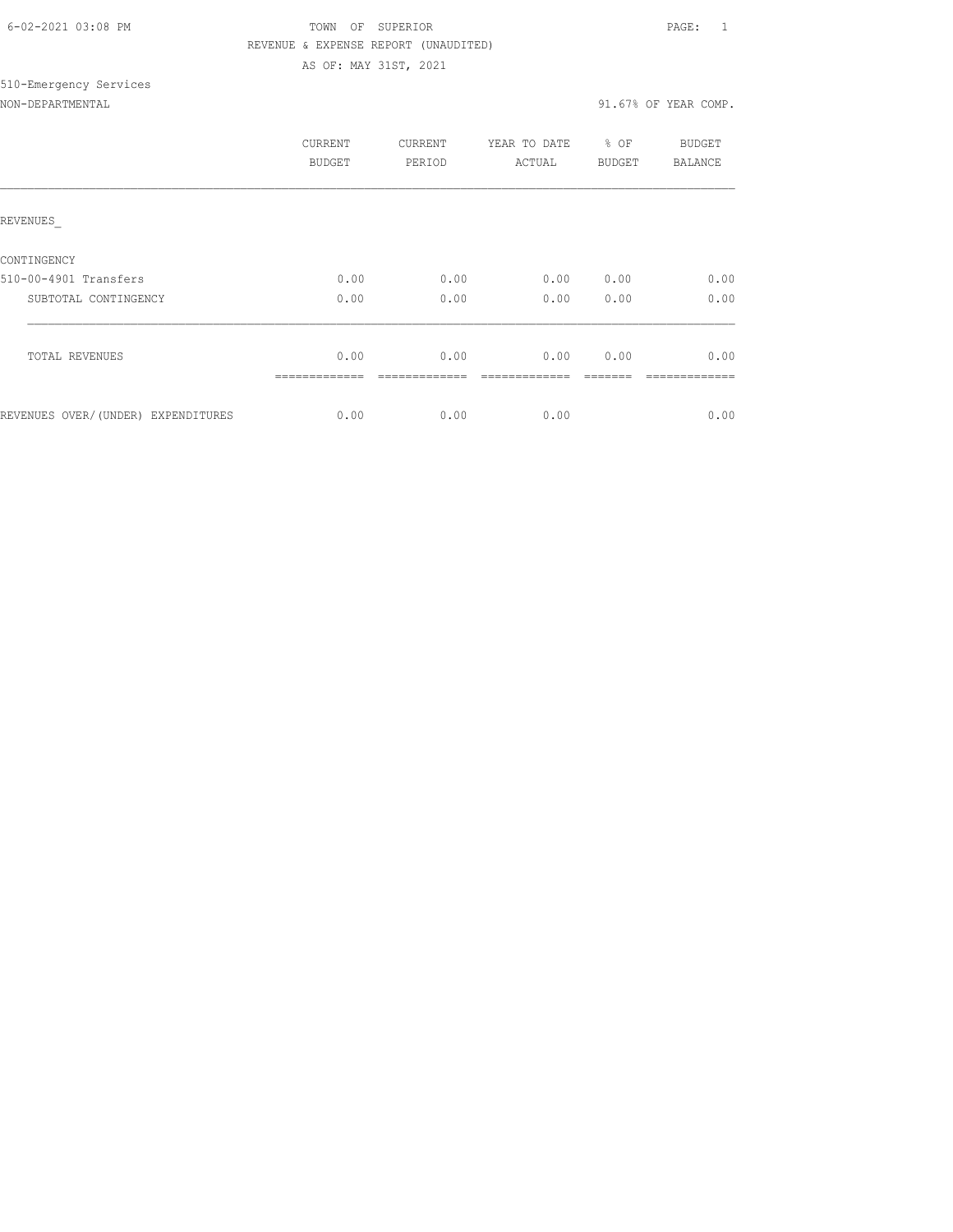### 6-02-2021 03:08 PM TOWN OF SUPERIOR PAGE: 2 REVENUE & EXPENSE REPORT (UNAUDITED)

AS OF: MAY 31ST, 2021

# 510-Emergency Services

|  | RC. | EMERGENCY SERV-FIRE |  |
|--|-----|---------------------|--|
|--|-----|---------------------|--|

|                                                   | CURRENT<br><b>BUDGET</b> | CURRENT<br>PERIOD | YEAR TO DATE<br><b>ACTUAL</b> | % OF<br><b>BUDGET</b> | <b>BUDGET</b><br><b>BALANCE</b> |
|---------------------------------------------------|--------------------------|-------------------|-------------------------------|-----------------------|---------------------------------|
| REVENUES                                          |                          |                   |                               |                       |                                 |
| BUSINESS SERVICES                                 |                          |                   |                               |                       |                                 |
| 510-42-4252 OTHER OPERATING SUPPLIES              | 0.00                     | 0.00              | 0.00                          | 0.00                  | 0.00                            |
| SUBTOTAL BUSINESS SERVICES                        | 0.00                     | 0.00              | 0.00                          | 0.00                  | 0.00                            |
| <b>GRANTS</b>                                     |                          |                   |                               |                       |                                 |
| 510-42-4600 GRANT REVENUE                         | 0.00                     | 0.00              | 128,500.00                    |                       | $0.00$ ( 128,500.00)            |
| SUBTOTAL GRANTS                                   | 0.00                     | 0.00              | 128,500.00                    | $0.00$ (              | 128, 500.00                     |
| TOTAL REVENUES                                    | 0.00                     | 0.00              | 128,500.00                    | $0.00$ (              | 128, 500.00)                    |
| EXPENDITURES                                      |                          |                   |                               |                       |                                 |
| PERSONEL                                          |                          |                   |                               |                       |                                 |
| 510-42-5100 SALARIES<br>510-42-5152 MEDICARE      | 0.00<br>0.00             | 0.00<br>0.00      | 0.00<br>0.00                  | 0.00<br>0.00          | 0.00<br>0.00                    |
| 510-42-5153 State Unemployment Insurance          | 0.00                     | 0.00              | 0.00                          | 0.00                  | 0.00                            |
| 510-42-5154 Workmen's Compensation                | 0.00                     | 0.00              | 0.00                          | 0.00                  | 0.00                            |
| 510-42-5160 A.P.S.R.S.                            | 0.00                     | 0.00              | 0.00                          | 0.00                  | 0.00                            |
| 510-42-5161 AZ STATE RETIREMENT                   | 0.00                     | 0.00              | 0.00                          | 0.00                  | 0.00                            |
| SUBTOTAL PERSONEL                                 | 0.00                     | 0.00              | 0.00                          | 0.00                  | 0.00                            |
| SUPPLIES                                          |                          |                   |                               |                       |                                 |
| 510-42-5299 OTHER OPERATING SUPPLIES              | 0.00                     | 0.00              | 1, 118.61                     | $0.00$ (              | 1, 118.61)                      |
| SUBTOTAL SUPPLIES                                 | 0.00                     | 0.00              | 1,118.61                      | $0.00$ (              | 1, 118.61)                      |
| UTILITIES                                         |                          |                   |                               |                       |                                 |
| 510-42-5370 RADIO EQUIPMENT<br>SUBTOTAL UTILITIES | 0.00<br>0.00             | 0.00<br>0.00      | 114.00<br>114.00              | $0.00$ (<br>$0.00$ (  | 114,00)<br>114.00)              |
| GENERAL BUSINESS EXPENSE                          |                          |                   |                               |                       |                                 |
| 510-42-5425 CONFERENCE & TRAINING                 | 5,000.00                 | 0.00              | 2,518.75                      | 50.38                 | 2,481.25                        |
| 510-42-5430 PRINTING                              | 0.00                     | 100.16            | 1,118.84                      | $0.00$ (              | 1, 118.84)                      |
| 510-42-5450 UNIFORM PURCHASE                      | 3,000.00                 | 0.00              | 2,644.97                      | 88.17                 | 355.03                          |
| SUBTOTAL GENERAL BUSINESS EXPENSE                 | 8,000.00                 | 100.16            | 6,282.56                      | 78.53                 | 1,717.44                        |
| PROFESSIONAL SERVICES                             |                          |                   |                               |                       |                                 |
| 510-42-5550 PROFESSIONAL SERVICES                 | 4,000.00                 | 0.00              | 442.00                        | 11.05                 | 3,558.00                        |
| 510-42-5555 HEALTH & SAFETY                       | 12,500.00                | 3,694.00          | 8,848.31                      | 70.79                 | 3,651.69                        |
| SUBTOTAL PROFESSIONAL SERVICES                    | 16,500.00                | 3,694.00          | 9,290.31                      | 56.30                 | 7,209.69                        |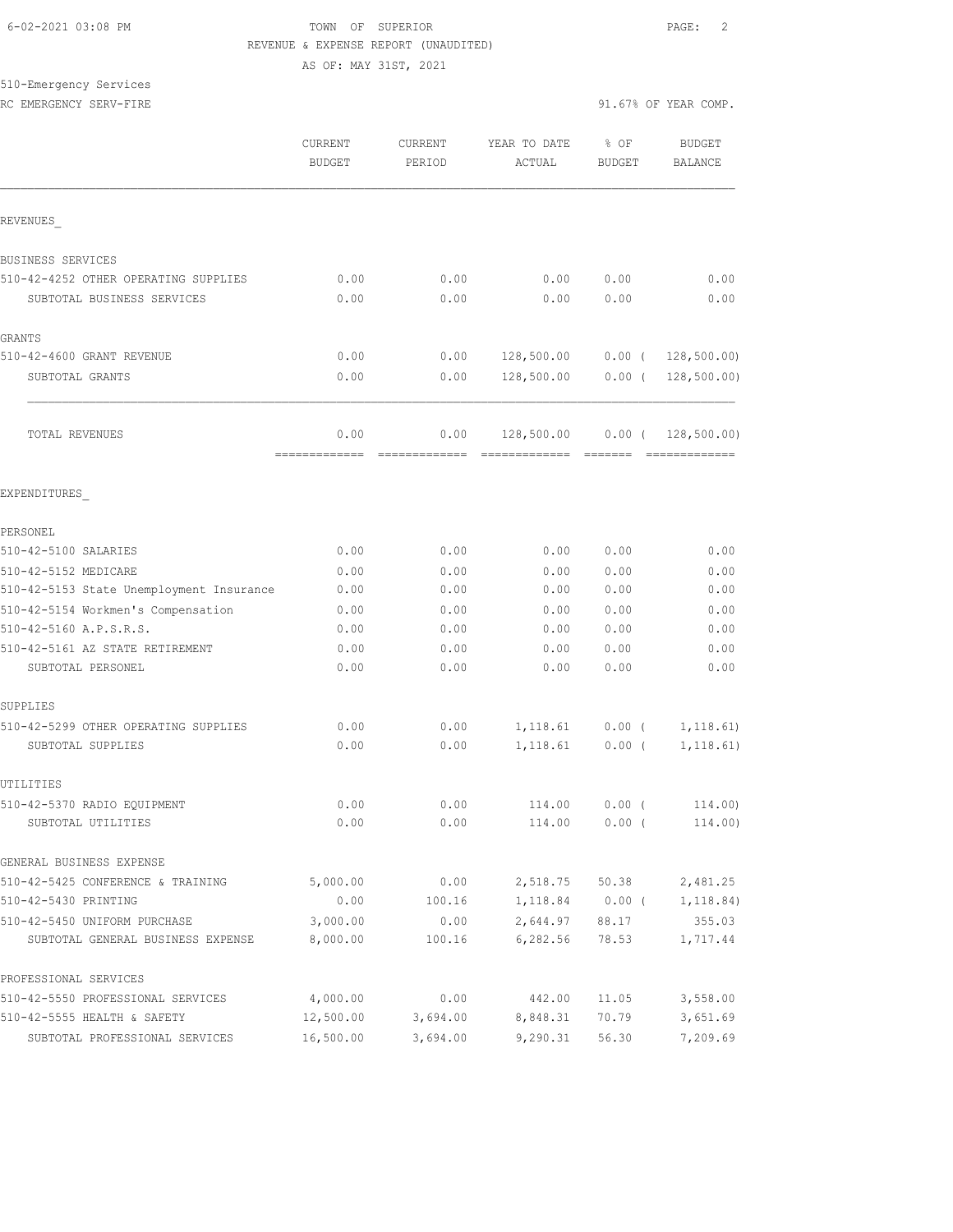#### 6-02-2021 03:08 PM TOWN OF SUPERIOR PAGE: 3 REVENUE & EXPENSE REPORT (UNAUDITED)

AS OF: MAY 31ST, 2021

510-Emergency Services

RC EMERGENCY SERV-FIRE **First** extending the series of the series of the series of the series of the series of the series of the series of the series of the series of the series of the series of the series of the series of

|                                     | <b>CURRENT</b><br>BUDGET                               | <b>CURRENT</b><br>PERIOD  | YEAR TO DATE<br>ACTUAL | % OF<br>BUDGET       | BUDGET<br><b>BALANCE</b> |
|-------------------------------------|--------------------------------------------------------|---------------------------|------------------------|----------------------|--------------------------|
| REPAIR/MAINTENANCE                  |                                                        |                           |                        |                      |                          |
| 510-42-5640 VEHICLE REPAIRS         | 41,500.00                                              | 220.00                    | 40,814.33 98.35        |                      | 685.67                   |
| 510-42-5642 TIRES & TUBES           | 0.00                                                   | 0.00                      | 0.00                   | 0.00                 | 0.00                     |
| 510-42-5650 OTHER EQUIPMENT REPAIRS | 3,000.00                                               |                           | $0.00$ 2,068.06        | 68.94                | 931.94                   |
| SUBTOTAL REPAIR/MAINTENANCE         | 44,500.00                                              | 220.00                    | 42,882.39              | 96.36                | 1,617.61                 |
| CAPITAL OUTLAY                      |                                                        |                           |                        |                      |                          |
| 510-42-5740 MEDICAL EQUIPMENT       | 0.00                                                   | 0.00                      | 0.00                   | 0.00                 | 0.00                     |
| 510-42-5750 FIRE/PPE                | 0.00                                                   | 0.00                      | 53,482.92              | $0.00$ (             | 53,482.92)               |
| 510-42-5780 SOFTWARE                | 3,500.00                                               | 0.00                      | 0.00                   | 0.00                 | 3,500.00                 |
| SUBTOTAL CAPITAL OUTLAY             | 3,500.00                                               | 0.00                      |                        | 53,482.92 1,528.08 ( | 49,982.92)               |
| DEBT SERVICE                        |                                                        |                           |                        |                      |                          |
| 510-42-5999 CAPITAL OUTLAY          | 56,000.00                                              | 0.00                      | 0.00                   | 0.00                 | 56,000.00                |
| SUBTOTAL DEBT SERVICE               | 56,000.00                                              | 0.00                      | 0.00                   | 0.00                 | 56,000.00                |
| TOTAL EXPENDITURES                  | 128,500.00                                             | 4,014.16 113,170.79 88.07 |                        |                      | 15,329.21                |
|                                     |                                                        |                           |                        |                      |                          |
| REVENUES OVER/(UNDER) EXPENDITURES  | $(128,500.00)$ $(4,014.16)$ $15,329.21$ $(143,829.21)$ |                           |                        |                      |                          |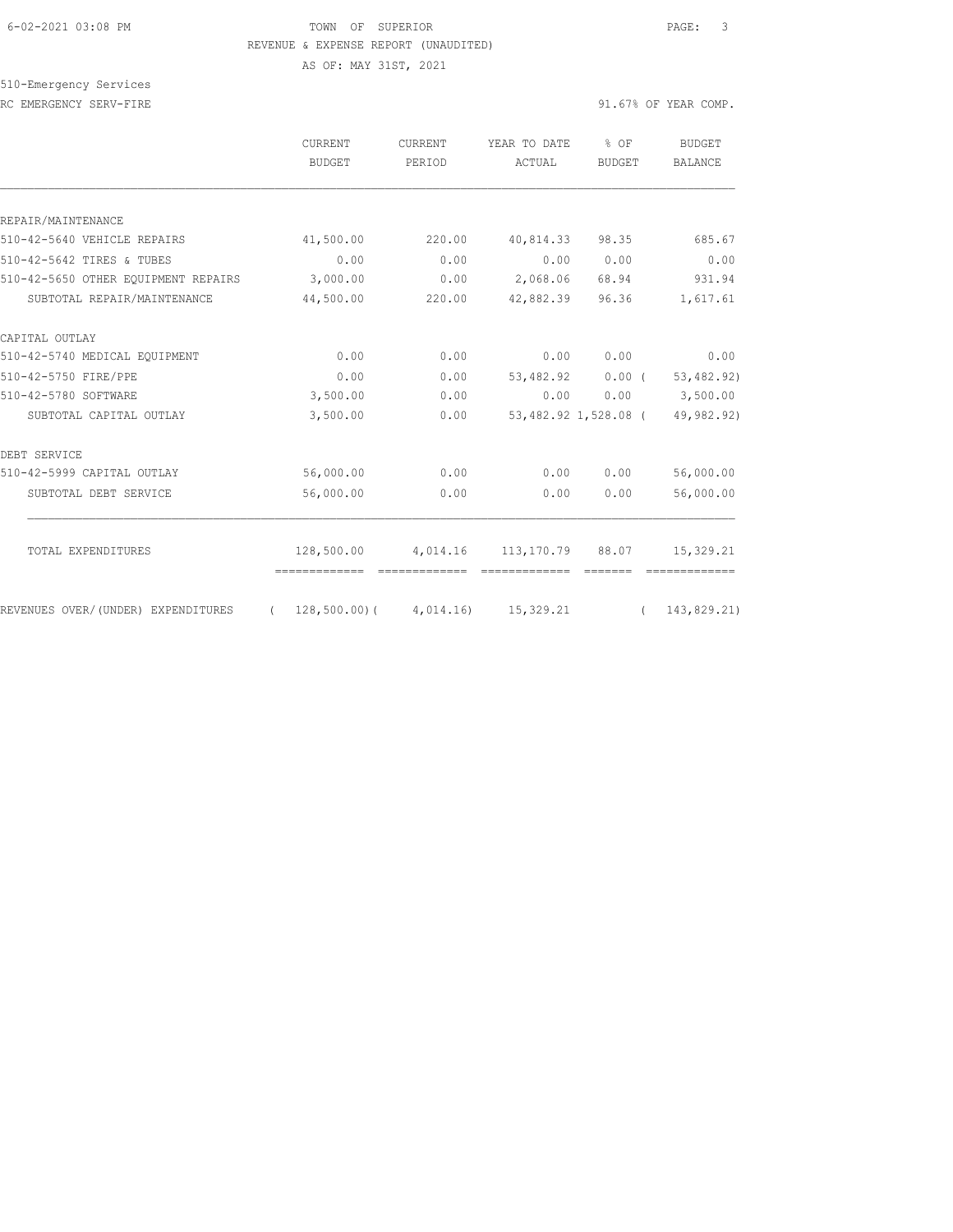### 6-02-2021 03:08 PM TOWN OF SUPERIOR PAGE: 4 REVENUE & EXPENSE REPORT (UNAUDITED) AS OF: MAY 31ST, 2021

510-Emergency Services

RC EMERGENCY SERV-POLICE **EXECUTE:** The series of the series of the series of the series of the series of the series of the series of the series of the series of the series of the series of the series of the series of the

|                                                               | CURRENT<br><b>BUDGET</b>    | CURRENT<br>PERIOD | YEAR TO DATE<br>ACTUAL      | % OF<br><b>BUDGET</b> | <b>BUDGET</b><br><b>BALANCE</b> |                  |
|---------------------------------------------------------------|-----------------------------|-------------------|-----------------------------|-----------------------|---------------------------------|------------------|
| REVENUES                                                      |                             |                   |                             |                       |                                 |                  |
| GRANTS                                                        |                             |                   |                             |                       |                                 |                  |
| 510-41-4600 Grant Revenue                                     | 200,000.00                  | 0.00              | 71,500.00                   | 35.75                 | 128,500.00                      |                  |
| SUBTOTAL GRANTS                                               | 200,000.00                  | 0.00              | 71,500.00                   | 35.75                 | 128,500.00                      |                  |
| CONTINGENCY                                                   |                             |                   |                             |                       |                                 |                  |
| 510-41-4999 OTHER FINANCING SOURCE                            | 0.00                        | 0.00              | 64,057.80                   | $0.00$ (              | 64,057.80                       |                  |
| SUBTOTAL CONTINGENCY                                          | 0.00                        | 0.00              | 64,057.80                   | $0.00$ (              | 64,057.80)                      |                  |
| TOTAL REVENUES                                                | 200,000.00<br>============= | 0.00              | 135,557.80<br>============= | 67.78                 | 64,442.20<br>=============      |                  |
| EXPENDITURES                                                  |                             |                   |                             |                       |                                 |                  |
| SUPPLIES                                                      |                             |                   |                             |                       |                                 |                  |
| 510-41-5299 Other Operating Supplies                          | 4,000.00                    | 13,776.27         | 19,860.57                   | 496.51 (              | 15,860.57                       |                  |
| SUBTOTAL SUPPLIES                                             | 4,000.00                    | 13,776.27         | 19,860.57                   | 496.51 (              | 15,860.57)                      |                  |
| UTILITIES                                                     |                             |                   |                             |                       |                                 |                  |
| 510-41-5370 Radio Equipment                                   | 3,000.00                    | 0.00              | 3,248.12                    | $108.27$ (            |                                 | 248.12)          |
| SUBTOTAL UTILITIES                                            | 3,000.00                    | 0.00              | 3,248.12                    | $108.27$ (            |                                 | 248.12)          |
| GENERAL BUSINESS EXPENSE                                      |                             |                   |                             |                       |                                 |                  |
| 510-41-5425 Conferences & Training                            | 10,000.00                   | 0.00              | 5,629.67                    | 56.30                 | 4,370.33                        |                  |
| 510-41-5430 PRINTING                                          | 2,000.00                    | 224.45            | 3,020.56                    | $151.03$ (            | 1,020.56                        |                  |
| 510-41-5450 Uniform Purchases                                 | 8,500.00                    | 0.00              | 18,203.81                   | 214.16 (              | 9,703.81                        |                  |
| SUBTOTAL GENERAL BUSINESS EXPENSE                             | 20,500.00                   | 224.45            | 26,854.04                   | $131.00$ (            | 6, 354.04)                      |                  |
| PROFESSIONAL SERVICES                                         |                             |                   |                             |                       |                                 |                  |
| 510-41-5550 Professional Services                             | 0.00                        | 0.00              | 300.00                      | $0.00$ (              |                                 | $300.00$ )       |
| 510-41-5555 Health & Safety<br>SUBTOTAL PROFESSIONAL SERVICES | 1,000.00<br>1,000.00        | 0.00<br>0.00      | 432.28<br>732.28            | 43.23<br>73.23        |                                 | 567.72<br>267.72 |
| REPAIR/MAINTENANCE                                            |                             |                   |                             |                       |                                 |                  |
| 510-41-5640 Vehicle Repairs                                   | 10,000.00                   | 0.00              | 5,781.76                    | 57.82                 | 4,218.24                        |                  |
| 510-41-5642 Tires and Tubes                                   | 3,000.00                    | 0.00              | 5,428.12                    | 180.94 (              | 2,428.12)                       |                  |
| 510-41-5650 OTHER EOUIPMENT REPAIRS                           | 0.00                        | 0.00              | 0.00                        | 0.00                  |                                 | 0.00             |
| SUBTOTAL REPAIR/MAINTENANCE                                   | 13,000.00                   | 0.00              | 11,209.88                   | 86.23                 | 1,790.12                        |                  |
| CAPITAL OUTLAY                                                |                             |                   |                             |                       |                                 |                  |
| 510-41-5740 Medical Equipment                                 | 0.00                        | 0.00              | 0.00                        | 0.00                  |                                 | 0.00             |
| 510-41-5750 Fire/PPE                                          | 0.00                        | 0.00              | 0.00                        | 0.00                  |                                 | 0.00             |
| 510-41-5780 Software                                          | 0.00                        | 0.00              | 2,171.96                    | $0.00$ (              | 2, 171.96                       |                  |
| SUBTOTAL CAPITAL OUTLAY                                       | 0.00                        | 0.00              | 2,171.96                    | $0.00$ (              | 2,171.96                        |                  |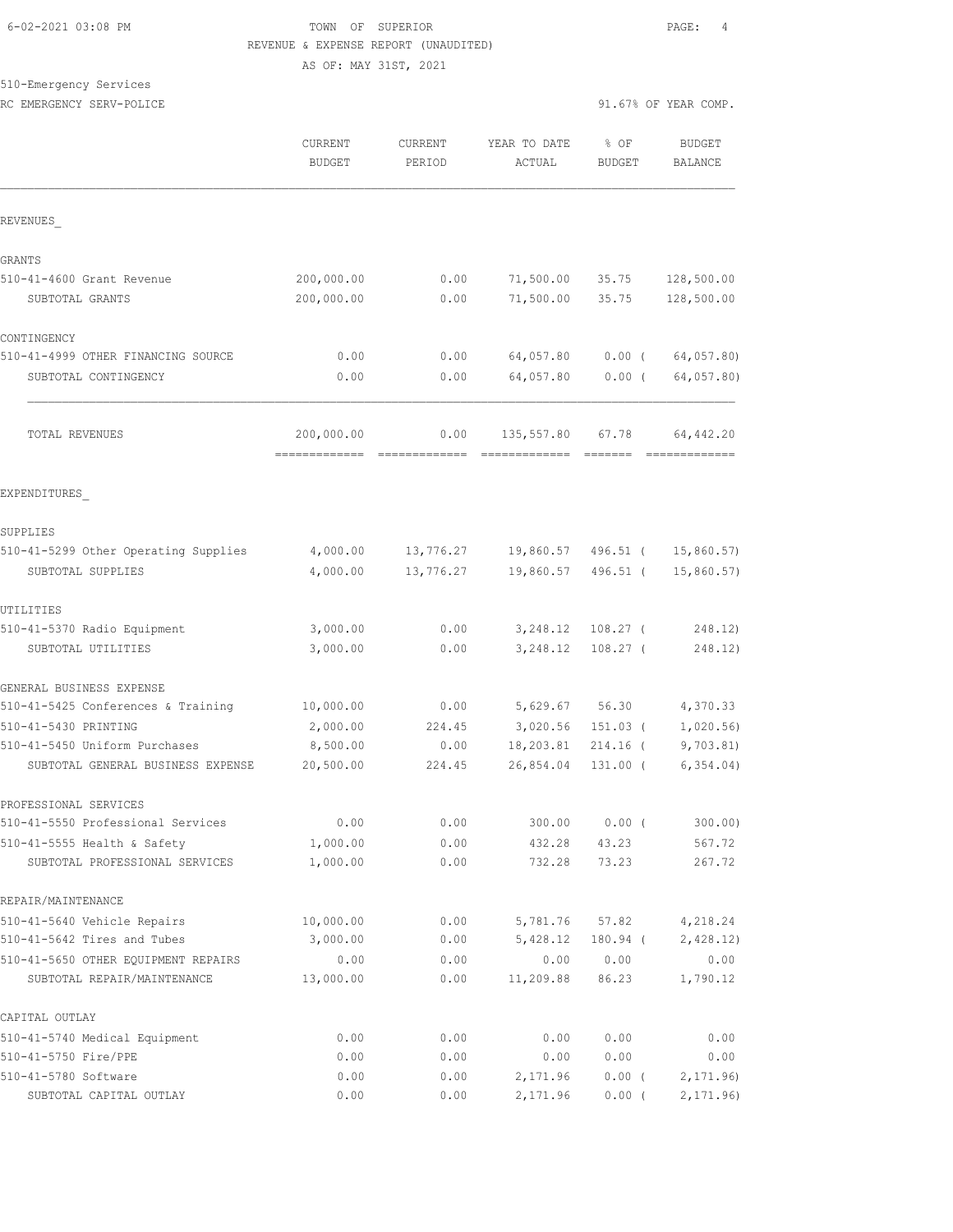### 6-02-2021 03:08 PM TOWN OF SUPERIOR PAGE: 5 REVENUE & EXPENSE REPORT (UNAUDITED) AS OF: MAY 31ST, 2021

510-Emergency Services

RC EMERGENCY SERV-POLICE **EXECUTE:** The series of the series of the series of the series of the series of the series of the series of the series of the series of the series of the series of the series of the series of the

|                                     | CURRENT<br>BUDGET           | CURRENT<br>PERIOD | YEAR TO DATE<br>ACTUAL | % OF<br><b>BUDGET</b> | BUDGET<br>BALANCE |
|-------------------------------------|-----------------------------|-------------------|------------------------|-----------------------|-------------------|
| DEBT SERVICE                        |                             |                   |                        |                       |                   |
| 510-41-5900 DEBT SERVICE: PRINCIPAL | 0.00                        | 0.00              | 13,966.49              | 0.00(                 | 13, 966.49        |
| 510-41-5901 DEBT SERVICE: INTEREST  | 0.00                        | 0.00              | 0.00                   | 0.00                  | 0.00              |
| 510-41-5999 Capital Outlay          | 30,000.00                   | 0.00              | 64,057.80              | $213.53$ (            | 34,057.80)        |
| SUBTOTAL DEBT SERVICE               | 30,000.00                   | 0.00              | 78,024.29              | $260.08$ (            | 48,024.29)        |
| TOTAL EXPENDITURES                  | 71,500.00                   | 14,000.72         | 142,101.14 198.74 (    |                       | 70,601.14)        |
| REVENUES OVER/(UNDER) EXPENDITURES  | -----------<br>128,500.00 ( | 14,000.72)(       | 6, 543.34)             |                       | 135,043.34        |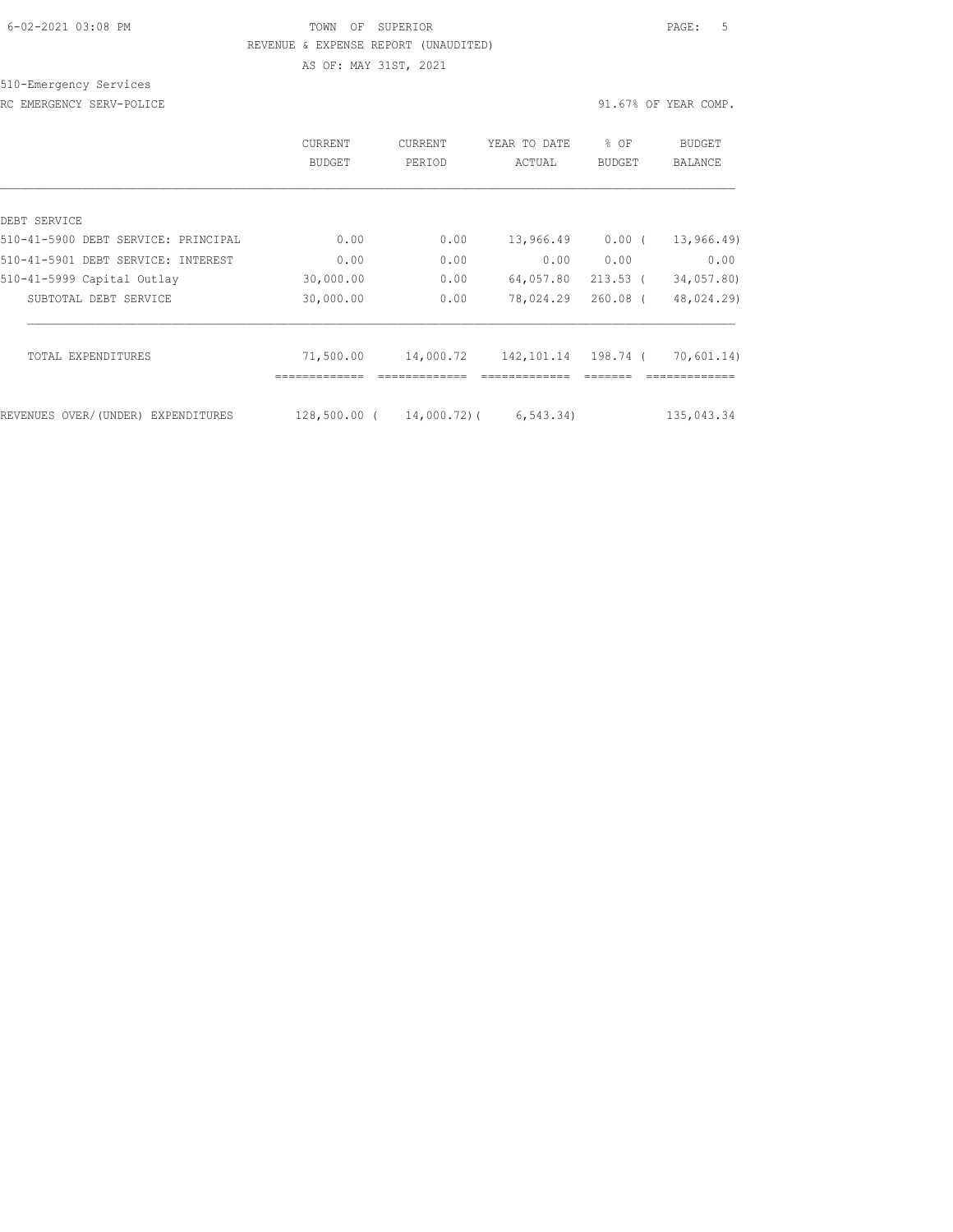| 6-02-2021 03:08 PM |  |
|--------------------|--|
|                    |  |

## FOWN OF SUPERIOR **Example 20:08 PAGE:** 6 REVENUE & EXPENSE REPORT (UNAUDITED) AS OF: MAY 31ST, 2021

510-Emergency Services

91.67% OF YEAR COMP.

|                                    | CURRENT<br>BUDGET | CURRENT<br>PERIOD | YEAR TO DATE<br>ACTUAL | % OF<br>BUDGET | <b>BUDGET</b><br>BALANCE |
|------------------------------------|-------------------|-------------------|------------------------|----------------|--------------------------|
|                                    |                   |                   |                        |                |                          |
| FUND TOTAL REVENUES                | 200,000.00        | 0.00              | 264,057.80             | 132.03 (       | 64,057.80)               |
| FUND TOTAL EXPENDITURES            | 200,000.00        | 18,014.88         | 255, 271.93            | 127.64 (       | 55, 271, 93)             |
| REVENUES OVER/(UNDER) EXPENDITURES | 0.00(             | 18,014.88)        | 8,785.87               |                | 8,785.87)                |
|                                    |                   |                   |                        |                |                          |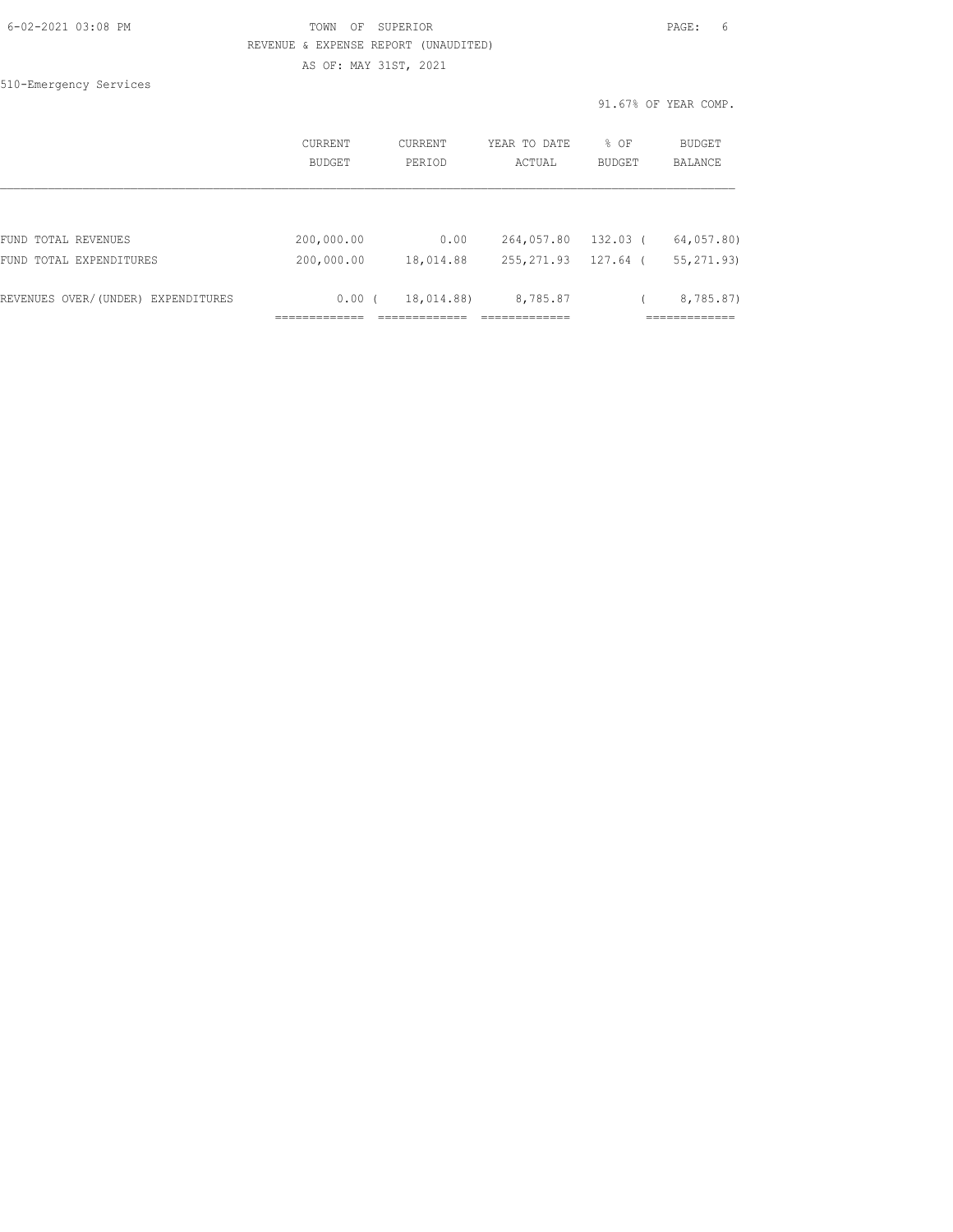|                                     | AS OF: MAY 31ST, 2021 |          |              |               |                              |
|-------------------------------------|-----------------------|----------|--------------|---------------|------------------------------|
| 511-RESOLUTION GRANTS               |                       |          |              |               |                              |
| MAYOR & COUNCIL                     |                       |          |              |               | 91.67% OF YEAR COMP.         |
|                                     | CURRENT               | CURRENT  | YEAR TO DATE | % OF          | <b>BUDGET</b>                |
|                                     | <b>BUDGET</b>         | PERIOD   | ACTUAL       | <b>BUDGET</b> | <b>BALANCE</b>               |
| REVENUES                            |                       |          |              |               |                              |
|                                     |                       |          |              |               |                              |
| GRANTS<br>511-01-4600 GRANT REVENUE | 1,200,000.00          | 0.00     | 11,826.20    | 0.99          |                              |
| SUBTOTAL GRANTS                     | 1,200,000.00          | 0.00     | 11,826.20    | 0.99          | 1,188,173.80<br>1,188,173.80 |
| TOTAL REVENUES                      | 1,200,000.00          | 0.00     | 11,826.20    | 0.99          | 1,188,173.80                 |
| EXPENDITURES                        |                       |          |              |               |                              |
| SUPPLIES                            |                       |          |              |               |                              |
| 511-01-5299 OPERATING SUPPLIES      | 1,200,000.00          | 0.00     | 18,469.97    | 1.54          | 1,181,530.03                 |
| SUBTOTAL SUPPLIES                   | 1,200,000.00          | 0.00     | 18,469.97    | 1.54          | 1,181,530.03                 |
| PROFESSIONAL SERVICES               |                       |          |              |               |                              |
| 511-01-5530 ENGINEERING EXPENSES    | 0.00                  | 0.00     | 5,939.35     | $0.00$ (      | 5, 939.35                    |
| SUBTOTAL PROFESSIONAL SERVICES      | 0.00                  | 0.00     | 5,939.35     | $0.00$ (      | 5, 939.35                    |
| CAPITAL OUTLAY                      |                       |          |              |               |                              |
| 511-01-5710 BUILDING                | 0.00                  | 0.00     | 50,000.00    | $0.00$ (      | 50,000.00)                   |
| SUBTOTAL CAPITAL OUTLAY             | 0.00                  | 0.00     | 50,000.00    | 0.00(         | 50,000.00)                   |
| DEBT SERVICE                        |                       |          |              |               |                              |
| 511-01-5999 CAPITAL OUTLAY          | 0.00                  | 0.00     | 0.00         | 0.00          | 0.00                         |
| SUBTOTAL DEBT SERVICE               | 0.00                  | 0.00     | 0.00         | 0.00          | 0.00                         |
| TOTAL EXPENDITURES                  | 1,200,000.00          | 0.00     | 74,409.32    | 6.20          | 1,125,590.68                 |
| REVENUES OVER/(UNDER) EXPENDITURES  | 0.00                  | $0.00$ ( | 62, 583.12)  |               | 62,583.12                    |

6-02-2021 03:08 PM TOWN OF SUPERIOR PAGE: 1

REVENUE & EXPENSE REPORT (UNAUDITED)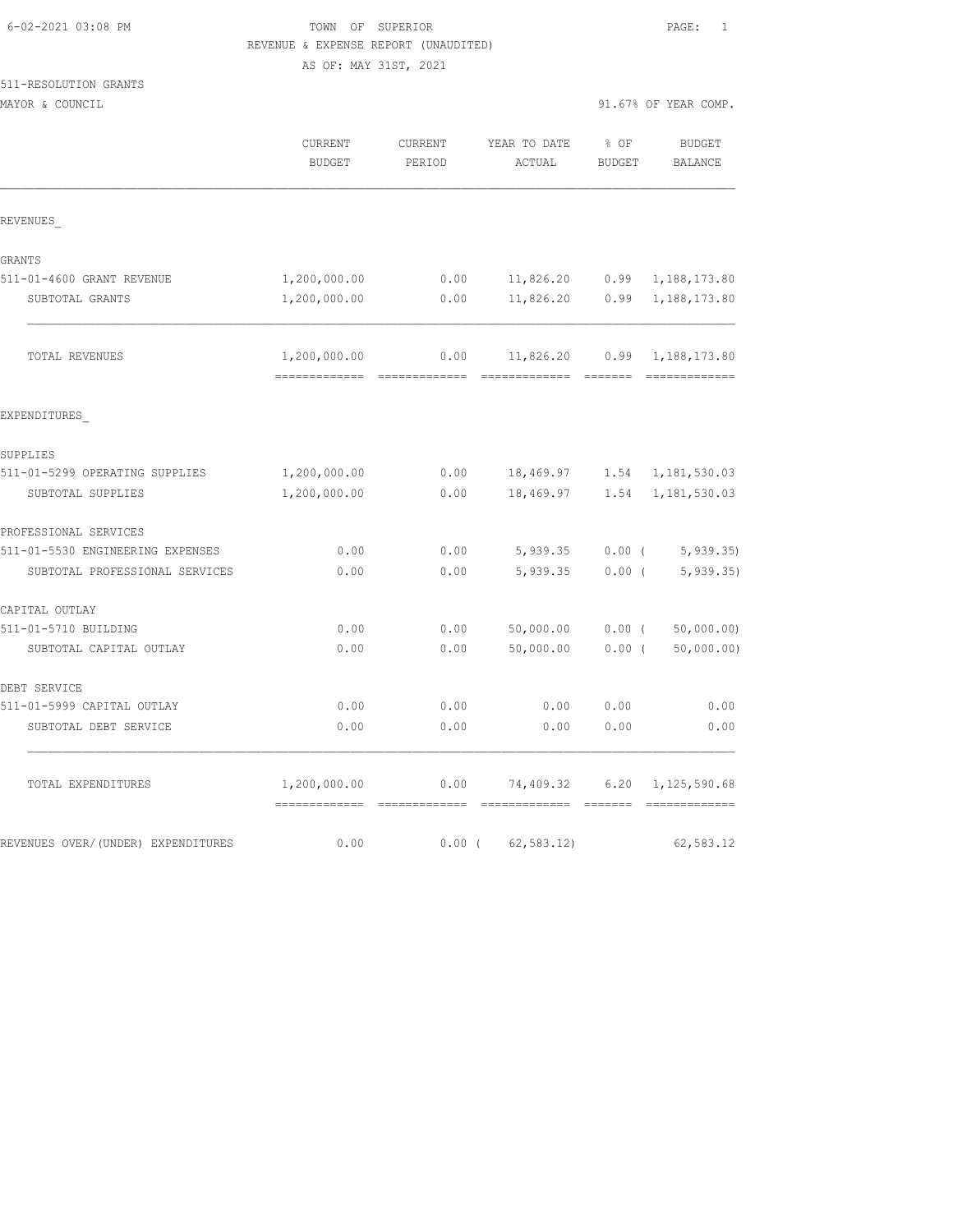# FOWN OF SUPERIOR **Example 2** PAGE: 2 REVENUE & EXPENSE REPORT (UNAUDITED)

AS OF: MAY 31ST, 2021

511-RESOLUTION GRANTS

| RECREATION |  |  |
|------------|--|--|
|            |  |  |
|            |  |  |
|            |  |  |

|                                    | CURRENT<br><b>BUDGET</b>                                                                                                                                                                                                                                                                                                                                                                                                                                                                           | CURRENT<br>PERIOD      | YEAR TO DATE<br>ACTUAL                                                                                                                                                                                                                                                                                                                                                                                                                                                                           | $8$ OF<br>BUDGET            | BUDGET<br>BALANCE                                                                                                                                                                                                                                                                                                                                                                                                                                                                                 |
|------------------------------------|----------------------------------------------------------------------------------------------------------------------------------------------------------------------------------------------------------------------------------------------------------------------------------------------------------------------------------------------------------------------------------------------------------------------------------------------------------------------------------------------------|------------------------|--------------------------------------------------------------------------------------------------------------------------------------------------------------------------------------------------------------------------------------------------------------------------------------------------------------------------------------------------------------------------------------------------------------------------------------------------------------------------------------------------|-----------------------------|---------------------------------------------------------------------------------------------------------------------------------------------------------------------------------------------------------------------------------------------------------------------------------------------------------------------------------------------------------------------------------------------------------------------------------------------------------------------------------------------------|
| REVENUES                           |                                                                                                                                                                                                                                                                                                                                                                                                                                                                                                    |                        |                                                                                                                                                                                                                                                                                                                                                                                                                                                                                                  |                             |                                                                                                                                                                                                                                                                                                                                                                                                                                                                                                   |
| GRANTS                             |                                                                                                                                                                                                                                                                                                                                                                                                                                                                                                    |                        |                                                                                                                                                                                                                                                                                                                                                                                                                                                                                                  |                             |                                                                                                                                                                                                                                                                                                                                                                                                                                                                                                   |
| 511-12-4600 GRANT REVENUE          | 0.00                                                                                                                                                                                                                                                                                                                                                                                                                                                                                               | 0.00                   | 0.000000                                                                                                                                                                                                                                                                                                                                                                                                                                                                                         |                             | 0.00                                                                                                                                                                                                                                                                                                                                                                                                                                                                                              |
| SUBTOTAL GRANTS                    | 0.00                                                                                                                                                                                                                                                                                                                                                                                                                                                                                               | 0.00                   | 0.00                                                                                                                                                                                                                                                                                                                                                                                                                                                                                             | 0.00                        | 0.00                                                                                                                                                                                                                                                                                                                                                                                                                                                                                              |
| TOTAL REVENUES                     | 0.00                                                                                                                                                                                                                                                                                                                                                                                                                                                                                               | 0.00                   | 0.00                                                                                                                                                                                                                                                                                                                                                                                                                                                                                             | 0.00                        | 0.00<br>- cocococococo                                                                                                                                                                                                                                                                                                                                                                                                                                                                            |
| EXPENDITURES                       |                                                                                                                                                                                                                                                                                                                                                                                                                                                                                                    |                        |                                                                                                                                                                                                                                                                                                                                                                                                                                                                                                  |                             |                                                                                                                                                                                                                                                                                                                                                                                                                                                                                                   |
| SUPPLIES                           |                                                                                                                                                                                                                                                                                                                                                                                                                                                                                                    |                        |                                                                                                                                                                                                                                                                                                                                                                                                                                                                                                  |                             |                                                                                                                                                                                                                                                                                                                                                                                                                                                                                                   |
| 511-12-5299 OPERATING SUPPLIES     | 0.00                                                                                                                                                                                                                                                                                                                                                                                                                                                                                               |                        | $0.00$ 300.00 0.00 (                                                                                                                                                                                                                                                                                                                                                                                                                                                                             |                             | 300.00)                                                                                                                                                                                                                                                                                                                                                                                                                                                                                           |
| SUBTOTAL SUPPLIES                  | 0.00                                                                                                                                                                                                                                                                                                                                                                                                                                                                                               |                        | $0.00$ 300.00                                                                                                                                                                                                                                                                                                                                                                                                                                                                                    | 0.00(                       | 300.00)                                                                                                                                                                                                                                                                                                                                                                                                                                                                                           |
| PROFESSIONAL SERVICES              |                                                                                                                                                                                                                                                                                                                                                                                                                                                                                                    |                        |                                                                                                                                                                                                                                                                                                                                                                                                                                                                                                  |                             |                                                                                                                                                                                                                                                                                                                                                                                                                                                                                                   |
| 511-12-5530 ENGINEERING EXPENSES   | 0.00                                                                                                                                                                                                                                                                                                                                                                                                                                                                                               | 0.00                   | 0.00                                                                                                                                                                                                                                                                                                                                                                                                                                                                                             | 0.00                        | 0.00                                                                                                                                                                                                                                                                                                                                                                                                                                                                                              |
| SUBTOTAL PROFESSIONAL SERVICES     | 0.00                                                                                                                                                                                                                                                                                                                                                                                                                                                                                               | 0.00                   | 0.00                                                                                                                                                                                                                                                                                                                                                                                                                                                                                             | 0.00                        | 0.00                                                                                                                                                                                                                                                                                                                                                                                                                                                                                              |
| CAPITAL OUTLAY                     |                                                                                                                                                                                                                                                                                                                                                                                                                                                                                                    |                        |                                                                                                                                                                                                                                                                                                                                                                                                                                                                                                  |                             |                                                                                                                                                                                                                                                                                                                                                                                                                                                                                                   |
| 511-12-5710 BUILDING               | 0.00                                                                                                                                                                                                                                                                                                                                                                                                                                                                                               | 0.00                   | 0.00                                                                                                                                                                                                                                                                                                                                                                                                                                                                                             | 0.00                        | 0.00                                                                                                                                                                                                                                                                                                                                                                                                                                                                                              |
| SUBTOTAL CAPITAL OUTLAY            | 0.00                                                                                                                                                                                                                                                                                                                                                                                                                                                                                               | 0.00                   | 0.00                                                                                                                                                                                                                                                                                                                                                                                                                                                                                             | 0.00                        | 0.00                                                                                                                                                                                                                                                                                                                                                                                                                                                                                              |
| TOTAL EXPENDITURES                 | 0.00<br>$\begin{minipage}{0.9\linewidth} \begin{tabular}{l} \multicolumn{2}{l}{} & \multicolumn{2}{l}{} & \multicolumn{2}{l}{} \\ \multicolumn{2}{l}{} & \multicolumn{2}{l}{} & \multicolumn{2}{l}{} \\ \multicolumn{2}{l}{} & \multicolumn{2}{l}{} & \multicolumn{2}{l}{} \\ \multicolumn{2}{l}{} & \multicolumn{2}{l}{} & \multicolumn{2}{l}{} \\ \multicolumn{2}{l}{} & \multicolumn{2}{l}{} & \multicolumn{2}{l}{} \\ \multicolumn{2}{l}{} & \multicolumn{2}{l}{} & \multicolumn{2}{l}{} \\ \$ | 0.00<br>- cooccooccooc | 300.00<br>$\begin{array}{cccccccccc} \multicolumn{2}{c}{} & \multicolumn{2}{c}{} & \multicolumn{2}{c}{} & \multicolumn{2}{c}{} & \multicolumn{2}{c}{} & \multicolumn{2}{c}{} & \multicolumn{2}{c}{} & \multicolumn{2}{c}{} & \multicolumn{2}{c}{} & \multicolumn{2}{c}{} & \multicolumn{2}{c}{} & \multicolumn{2}{c}{} & \multicolumn{2}{c}{} & \multicolumn{2}{c}{} & \multicolumn{2}{c}{} & \multicolumn{2}{c}{} & \multicolumn{2}{c}{} & \multicolumn{2}{c}{} & \multicolumn{2}{c}{} & \mult$ | $0.00$ (<br><b>CONSIDER</b> | 300.00)<br>$\begin{array}{cccccccccc} \multicolumn{2}{c}{} & \multicolumn{2}{c}{} & \multicolumn{2}{c}{} & \multicolumn{2}{c}{} & \multicolumn{2}{c}{} & \multicolumn{2}{c}{} & \multicolumn{2}{c}{} & \multicolumn{2}{c}{} & \multicolumn{2}{c}{} & \multicolumn{2}{c}{} & \multicolumn{2}{c}{} & \multicolumn{2}{c}{} & \multicolumn{2}{c}{} & \multicolumn{2}{c}{} & \multicolumn{2}{c}{} & \multicolumn{2}{c}{} & \multicolumn{2}{c}{} & \multicolumn{2}{c}{} & \multicolumn{2}{c}{} & \mult$ |
| REVENUES OVER/(UNDER) EXPENDITURES | 0.00                                                                                                                                                                                                                                                                                                                                                                                                                                                                                               |                        | $0.00$ ( 300.00)                                                                                                                                                                                                                                                                                                                                                                                                                                                                                 |                             | 300.00                                                                                                                                                                                                                                                                                                                                                                                                                                                                                            |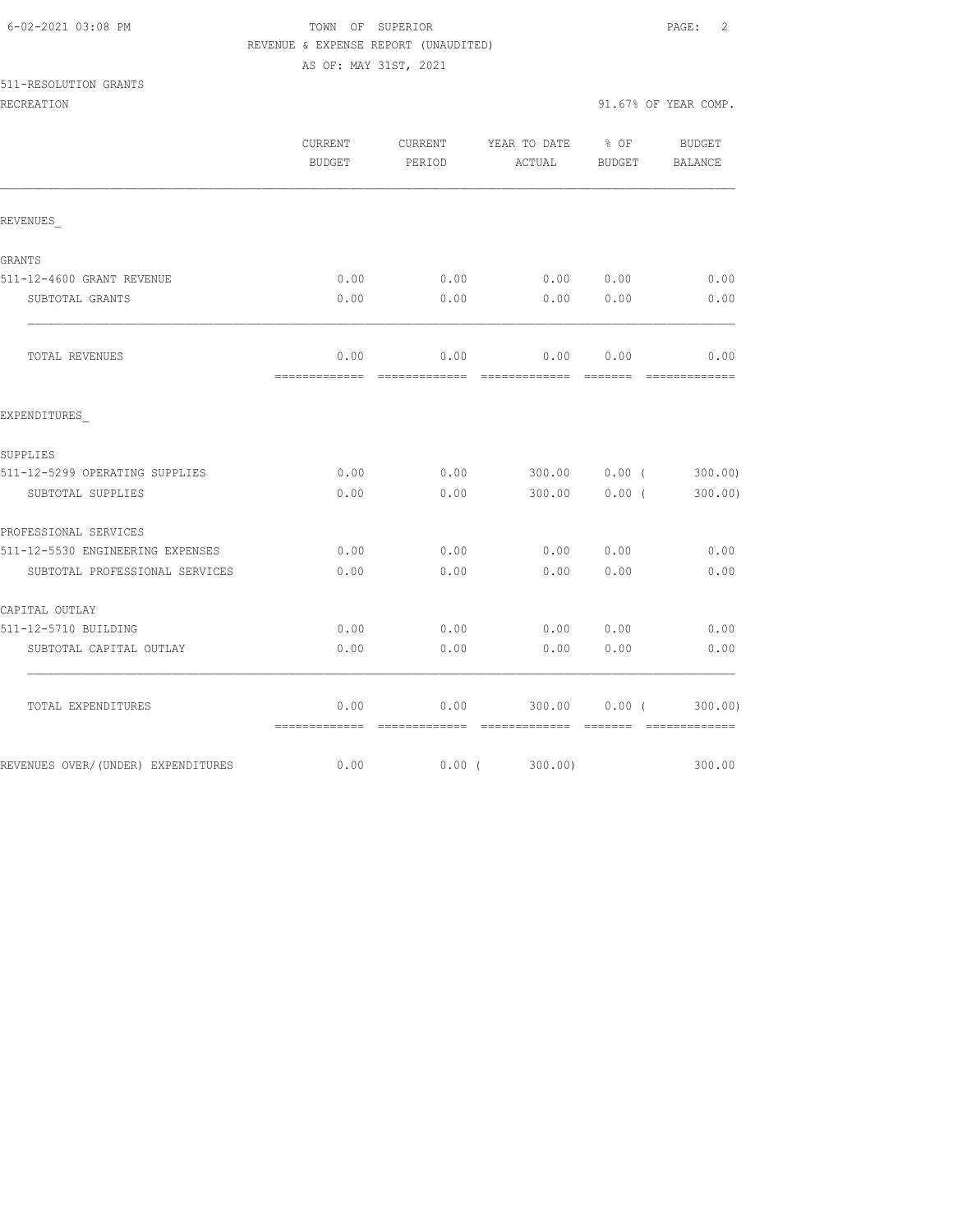| 6-02-2021 03:08 PM |  |
|--------------------|--|
|                    |  |

# FOWN OF SUPERIOR **Example 2021** PAGE: 3 REVENUE & EXPENSE REPORT (UNAUDITED)

AS OF: MAY 31ST, 2021

# 511-RESOLUTION GRANTS

|                                    | CURRENT<br><b>BUDGET</b>                                                                                                                                                                                                                                                                                                                                                                                                                                                                             | CURRENT<br>PERIOD     | YEAR TO DATE<br>ACTUAL                                                                                                                                                                                                                                                                                                                                                                                                                                                                               | % OF<br><b>BUDGET</b>                                                                                                                                                                                                                                                                                                                                                                                                                                                                           | <b>BUDGET</b><br><b>BALANCE</b> |
|------------------------------------|------------------------------------------------------------------------------------------------------------------------------------------------------------------------------------------------------------------------------------------------------------------------------------------------------------------------------------------------------------------------------------------------------------------------------------------------------------------------------------------------------|-----------------------|------------------------------------------------------------------------------------------------------------------------------------------------------------------------------------------------------------------------------------------------------------------------------------------------------------------------------------------------------------------------------------------------------------------------------------------------------------------------------------------------------|-------------------------------------------------------------------------------------------------------------------------------------------------------------------------------------------------------------------------------------------------------------------------------------------------------------------------------------------------------------------------------------------------------------------------------------------------------------------------------------------------|---------------------------------|
| REVENUES                           |                                                                                                                                                                                                                                                                                                                                                                                                                                                                                                      |                       |                                                                                                                                                                                                                                                                                                                                                                                                                                                                                                      |                                                                                                                                                                                                                                                                                                                                                                                                                                                                                                 |                                 |
| GRANTS                             |                                                                                                                                                                                                                                                                                                                                                                                                                                                                                                      |                       |                                                                                                                                                                                                                                                                                                                                                                                                                                                                                                      |                                                                                                                                                                                                                                                                                                                                                                                                                                                                                                 |                                 |
| 511-19-4600 GRANT REVENUE          | 275,000.00                                                                                                                                                                                                                                                                                                                                                                                                                                                                                           | 0.00                  | 275,000.00                                                                                                                                                                                                                                                                                                                                                                                                                                                                                           | 100.00                                                                                                                                                                                                                                                                                                                                                                                                                                                                                          | 0.00                            |
| SUBTOTAL GRANTS                    | 275,000.00                                                                                                                                                                                                                                                                                                                                                                                                                                                                                           | 0.00                  | 275,000.00                                                                                                                                                                                                                                                                                                                                                                                                                                                                                           | 100.00                                                                                                                                                                                                                                                                                                                                                                                                                                                                                          | 0.00                            |
| TOTAL REVENUES                     | 275,000.00<br>$\begin{array}{cccccccccc} \multicolumn{2}{c}{} & \multicolumn{2}{c}{} & \multicolumn{2}{c}{} & \multicolumn{2}{c}{} & \multicolumn{2}{c}{} & \multicolumn{2}{c}{} & \multicolumn{2}{c}{} & \multicolumn{2}{c}{} & \multicolumn{2}{c}{} & \multicolumn{2}{c}{} & \multicolumn{2}{c}{} & \multicolumn{2}{c}{} & \multicolumn{2}{c}{} & \multicolumn{2}{c}{} & \multicolumn{2}{c}{} & \multicolumn{2}{c}{} & \multicolumn{2}{c}{} & \multicolumn{2}{c}{} & \multicolumn{2}{c}{} & \mult$ | 0.00<br>============= | 275,000.00<br>$\begin{array}{cccccccccc} \multicolumn{2}{c}{} & \multicolumn{2}{c}{} & \multicolumn{2}{c}{} & \multicolumn{2}{c}{} & \multicolumn{2}{c}{} & \multicolumn{2}{c}{} & \multicolumn{2}{c}{} & \multicolumn{2}{c}{} & \multicolumn{2}{c}{} & \multicolumn{2}{c}{} & \multicolumn{2}{c}{} & \multicolumn{2}{c}{} & \multicolumn{2}{c}{} & \multicolumn{2}{c}{} & \multicolumn{2}{c}{} & \multicolumn{2}{c}{} & \multicolumn{2}{c}{} & \multicolumn{2}{c}{} & \multicolumn{2}{c}{} & \mult$ | 100.00                                                                                                                                                                                                                                                                                                                                                                                                                                                                                          | 0.00<br>=============           |
| EXPENDITURES                       |                                                                                                                                                                                                                                                                                                                                                                                                                                                                                                      |                       |                                                                                                                                                                                                                                                                                                                                                                                                                                                                                                      |                                                                                                                                                                                                                                                                                                                                                                                                                                                                                                 |                                 |
| SUPPLIES                           |                                                                                                                                                                                                                                                                                                                                                                                                                                                                                                      |                       |                                                                                                                                                                                                                                                                                                                                                                                                                                                                                                      |                                                                                                                                                                                                                                                                                                                                                                                                                                                                                                 |                                 |
| 511-19-5299 OPERATING SUPPLIES     | 275,000.00                                                                                                                                                                                                                                                                                                                                                                                                                                                                                           | 0.00                  | 168,500.00                                                                                                                                                                                                                                                                                                                                                                                                                                                                                           | 61.27                                                                                                                                                                                                                                                                                                                                                                                                                                                                                           | 106,500.00                      |
| SUBTOTAL SUPPLIES                  | 275,000.00                                                                                                                                                                                                                                                                                                                                                                                                                                                                                           | 0.00                  | 168,500.00                                                                                                                                                                                                                                                                                                                                                                                                                                                                                           | 61.27                                                                                                                                                                                                                                                                                                                                                                                                                                                                                           | 106,500.00                      |
| PROFESSIONAL SERVICES              |                                                                                                                                                                                                                                                                                                                                                                                                                                                                                                      |                       |                                                                                                                                                                                                                                                                                                                                                                                                                                                                                                      |                                                                                                                                                                                                                                                                                                                                                                                                                                                                                                 |                                 |
| 511-19-5530 ENGINEERING EXPENSES   | 0.00                                                                                                                                                                                                                                                                                                                                                                                                                                                                                                 | 0.00                  | 0.00                                                                                                                                                                                                                                                                                                                                                                                                                                                                                                 | 0.00                                                                                                                                                                                                                                                                                                                                                                                                                                                                                            | 0.00                            |
| SUBTOTAL PROFESSIONAL SERVICES     | 0.00                                                                                                                                                                                                                                                                                                                                                                                                                                                                                                 | 0.00                  | 0.00                                                                                                                                                                                                                                                                                                                                                                                                                                                                                                 | 0.00                                                                                                                                                                                                                                                                                                                                                                                                                                                                                            | 0.00                            |
| CAPITAL OUTLAY                     |                                                                                                                                                                                                                                                                                                                                                                                                                                                                                                      |                       |                                                                                                                                                                                                                                                                                                                                                                                                                                                                                                      |                                                                                                                                                                                                                                                                                                                                                                                                                                                                                                 |                                 |
| 511-19-5710 BUILDING               | 0.00                                                                                                                                                                                                                                                                                                                                                                                                                                                                                                 | 0.00                  | 0.00                                                                                                                                                                                                                                                                                                                                                                                                                                                                                                 | 0.00                                                                                                                                                                                                                                                                                                                                                                                                                                                                                            | 0.00                            |
| SUBTOTAL CAPITAL OUTLAY            | 0.00                                                                                                                                                                                                                                                                                                                                                                                                                                                                                                 | 0.00                  | 0.00                                                                                                                                                                                                                                                                                                                                                                                                                                                                                                 | 0.00                                                                                                                                                                                                                                                                                                                                                                                                                                                                                            | 0.00                            |
| TOTAL EXPENDITURES                 | 275,000.00<br>-------------                                                                                                                                                                                                                                                                                                                                                                                                                                                                          | 0.00                  | 168,500.00<br>=============                                                                                                                                                                                                                                                                                                                                                                                                                                                                          | 61.27<br>$\begin{array}{cccccccccc} \multicolumn{2}{c}{} & \multicolumn{2}{c}{} & \multicolumn{2}{c}{} & \multicolumn{2}{c}{} & \multicolumn{2}{c}{} & \multicolumn{2}{c}{} & \multicolumn{2}{c}{} & \multicolumn{2}{c}{} & \multicolumn{2}{c}{} & \multicolumn{2}{c}{} & \multicolumn{2}{c}{} & \multicolumn{2}{c}{} & \multicolumn{2}{c}{} & \multicolumn{2}{c}{} & \multicolumn{2}{c}{} & \multicolumn{2}{c}{} & \multicolumn{2}{c}{} & \multicolumn{2}{c}{} & \multicolumn{2}{c}{} & \mult$ | 106,500.00<br>=============     |
| REVENUES OVER/(UNDER) EXPENDITURES | 0.00                                                                                                                                                                                                                                                                                                                                                                                                                                                                                                 | 0.00                  | 106,500.00                                                                                                                                                                                                                                                                                                                                                                                                                                                                                           | $\left($                                                                                                                                                                                                                                                                                                                                                                                                                                                                                        | 106, 500.00)                    |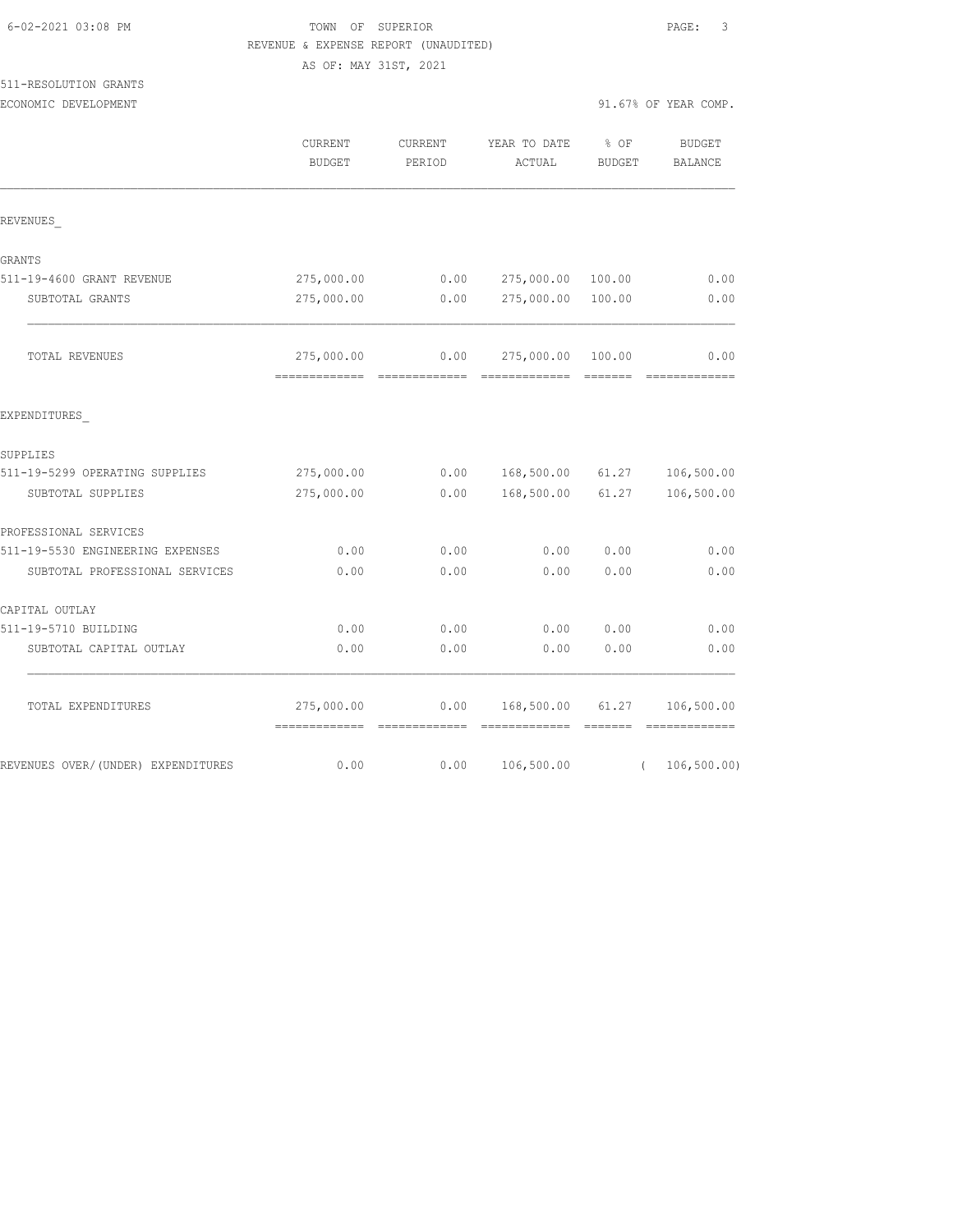| 6-02-2021 03:08 PM |  |  |
|--------------------|--|--|

## TOWN OF SUPERIOR **Example 20:08 PAGE:** 4 REVENUE & EXPENSE REPORT (UNAUDITED) AS OF: MAY 31ST, 2021

511-RESOLUTION GRANTS

91.67% OF YEAR COMP.

|                                    | <b>CURRENT</b><br>BUDGET | <b>CURRENT</b><br>PERIOD | YEAR TO DATE<br>ACTUAL | % OF<br><b>BUDGET</b> | <b>BUDGET</b><br><b>BALANCE</b> |
|------------------------------------|--------------------------|--------------------------|------------------------|-----------------------|---------------------------------|
|                                    |                          |                          |                        |                       |                                 |
| FUND TOTAL REVENUES                | 1,475,000.00             | 0.00                     | 286,826.20             | 19.45                 | 1,188,173.80                    |
| FUND TOTAL EXPENDITURES            | 1,475,000.00             | 0.00                     | 243,209.32             | 16.49                 | 1,231,790.68                    |
| REVENUES OVER/(UNDER) EXPENDITURES | 0.00                     | 0.00                     | 43,616.88              |                       | 43,616.88)                      |
|                                    |                          |                          |                        |                       |                                 |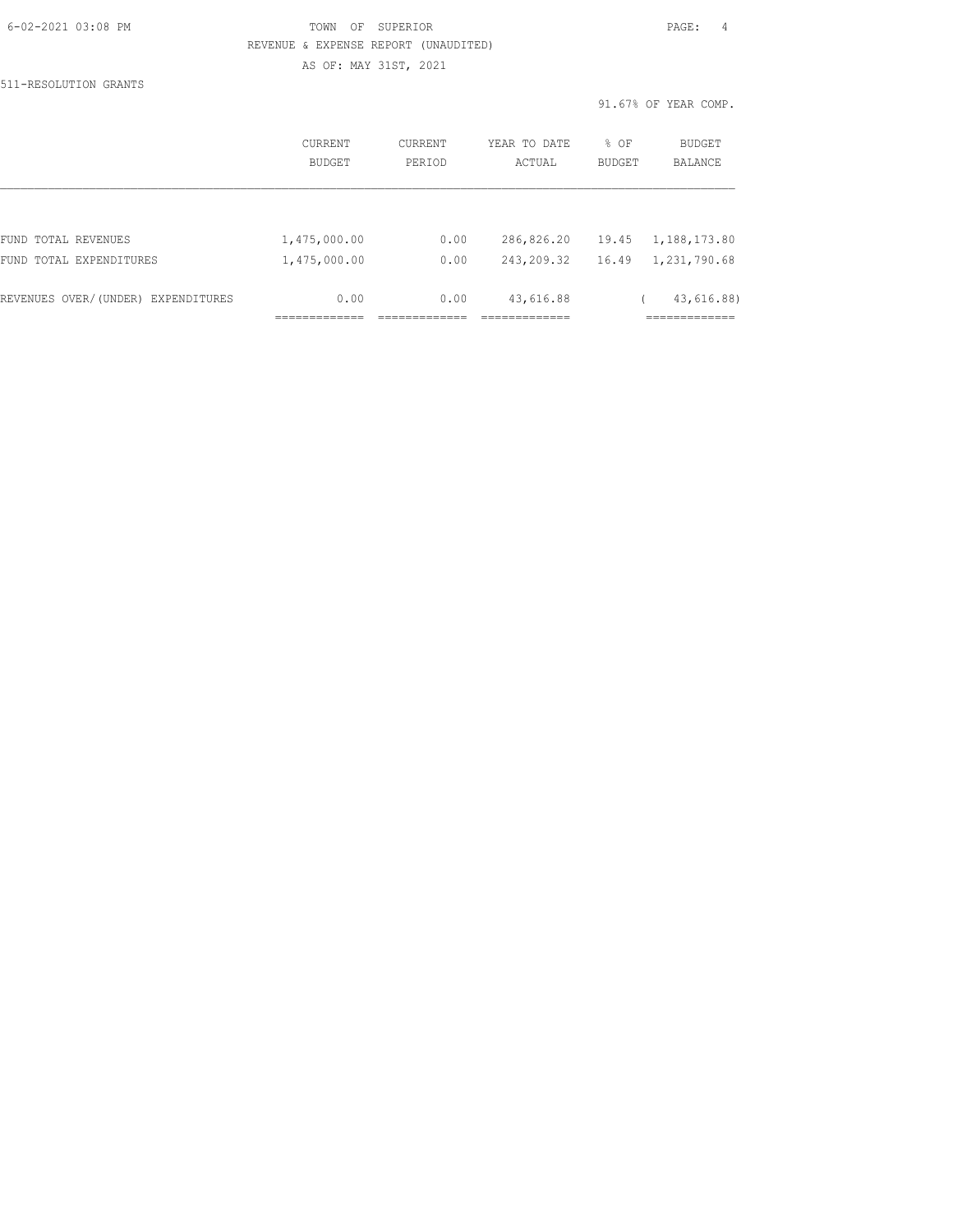### 6-02-2021 03:08 PM TOWN OF SUPERIOR PAGE: 1 REVENUE & EXPENSE REPORT (UNAUDITED) AS OF: MAY 31ST, 2021

512-AZCares Fund

#### 91.67% OF YEAR COMP.

|                                    | CURRENT | CURRENT | YEAR TO DATE | % OF          | BUDGET         |
|------------------------------------|---------|---------|--------------|---------------|----------------|
|                                    | BUDGET  | PERIOD  | ACTUAL       | <b>BUDGET</b> | <b>BALANCE</b> |
| FUND TOTAL REVENUES                | 0.00    | 0.00    | 0.00         | 0.00          | 0.00           |
| FUND TOTAL EXPENDITURES            | 0.00    | 0.00    | 0.00         | 0.00          | 0.00           |
| REVENUES OVER/(UNDER) EXPENDITURES | 0.00    | 0.00    | 0.00         |               | 0.00           |
|                                    |         |         |              |               | __________     |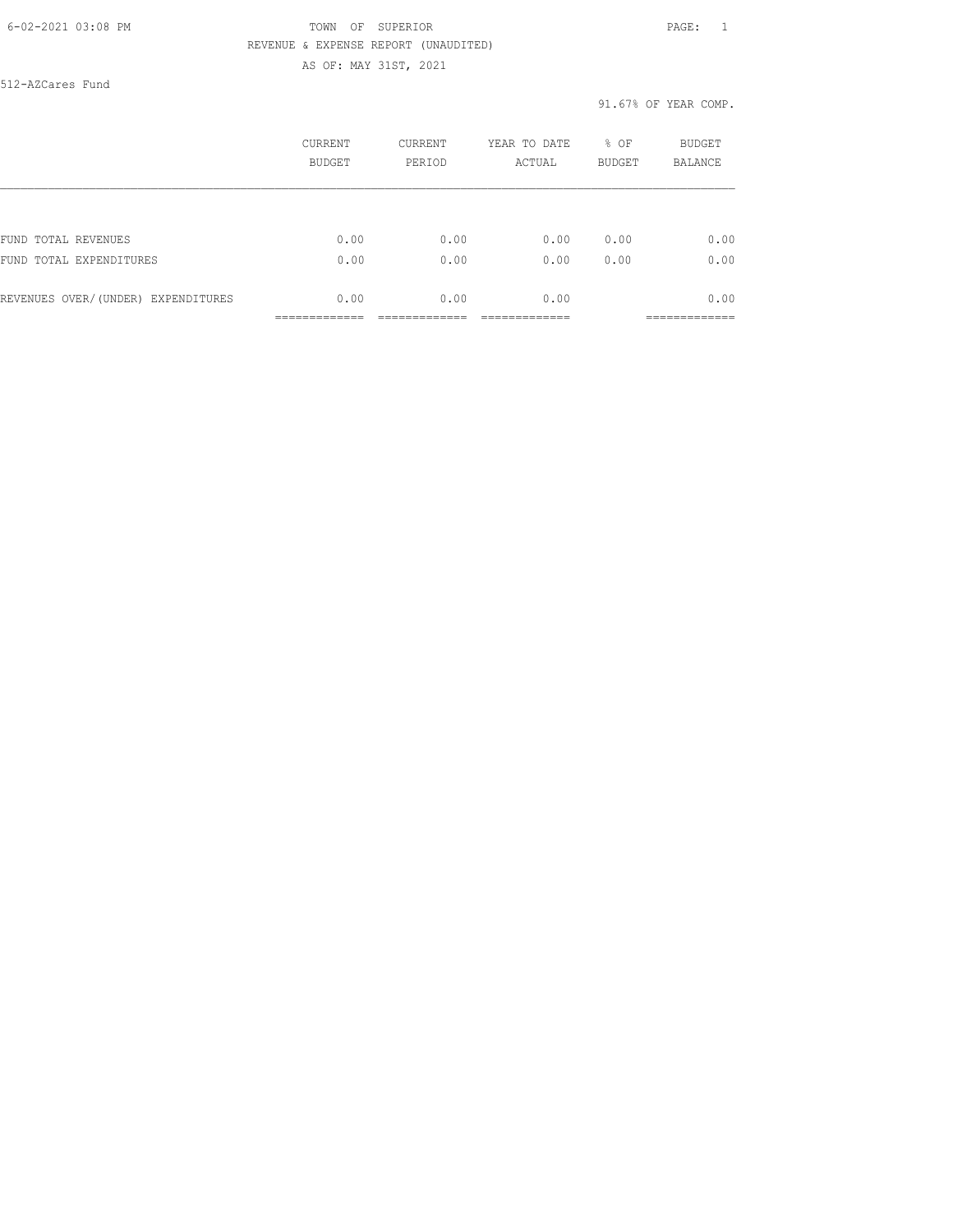## FOWN OF SUPERIOR **Example 20:08 PAGE:** 1 REVENUE & EXPENSE REPORT (UNAUDITED) AS OF: MAY 31ST, 2021

513-POLICE GRANTS

| ATTORNEY GENERAL GRANTS |  |  |  | 91.67% OF YEAR COMP. |
|-------------------------|--|--|--|----------------------|

|                                    | CURRENT<br><b>BUDGET</b> | CURRENT<br>PERIOD                                                                                                                                                                                                                                                                                                                                                                                                                                                                      | YEAR TO DATE % OF<br>ACTUAL        | BUDGET   | <b>BUDGET</b><br><b>BALANCE</b> |
|------------------------------------|--------------------------|----------------------------------------------------------------------------------------------------------------------------------------------------------------------------------------------------------------------------------------------------------------------------------------------------------------------------------------------------------------------------------------------------------------------------------------------------------------------------------------|------------------------------------|----------|---------------------------------|
| REVENUES                           |                          |                                                                                                                                                                                                                                                                                                                                                                                                                                                                                        |                                    |          |                                 |
| GRANTS                             |                          |                                                                                                                                                                                                                                                                                                                                                                                                                                                                                        |                                    |          |                                 |
| 513-01-4600 GRANT REVENUE          | 0.00                     | 0.00                                                                                                                                                                                                                                                                                                                                                                                                                                                                                   | 20,000.00 0.00 (                   |          | 20,000.00)                      |
| SUBTOTAL GRANTS                    | 0.00                     | 0.00                                                                                                                                                                                                                                                                                                                                                                                                                                                                                   | 20,000.00 0.00 (                   |          | 20,000.00)                      |
| TOTAL REVENUES                     | 0.00                     | 0.00                                                                                                                                                                                                                                                                                                                                                                                                                                                                                   | 20,000.00 0.00 (                   |          | 20,000.00)                      |
| EXPENDITURES                       |                          |                                                                                                                                                                                                                                                                                                                                                                                                                                                                                        |                                    |          |                                 |
| SUPPLIES                           |                          |                                                                                                                                                                                                                                                                                                                                                                                                                                                                                        |                                    |          |                                 |
| 513-01-5299 AG GRANTS              | 0.00                     |                                                                                                                                                                                                                                                                                                                                                                                                                                                                                        | $0.00$ 19,687.92 0.00 ( 19,687.92) |          |                                 |
| SUBTOTAL SUPPLIES                  | 0.00                     | 0.00                                                                                                                                                                                                                                                                                                                                                                                                                                                                                   | 19,687.92 0.00 (                   |          | 19,687.92)                      |
| CAPITAL OUTLAY                     |                          |                                                                                                                                                                                                                                                                                                                                                                                                                                                                                        |                                    |          |                                 |
| 513-01-5750 EQUIPMENT              | 0.00                     | 0.00                                                                                                                                                                                                                                                                                                                                                                                                                                                                                   | 0.00                               | 0.00     | 0.00                            |
| SUBTOTAL CAPITAL OUTLAY            | 0.00                     | 0.00                                                                                                                                                                                                                                                                                                                                                                                                                                                                                   | 0.00                               | 0.00     | 0.00                            |
| TOTAL EXPENDITURES                 | 0.00<br>=============    | $\begin{array}{cccccccccc} \multicolumn{2}{c}{} & \multicolumn{2}{c}{} & \multicolumn{2}{c}{} & \multicolumn{2}{c}{} & \multicolumn{2}{c}{} & \multicolumn{2}{c}{} & \multicolumn{2}{c}{} & \multicolumn{2}{c}{} & \multicolumn{2}{c}{} & \multicolumn{2}{c}{} & \multicolumn{2}{c}{} & \multicolumn{2}{c}{} & \multicolumn{2}{c}{} & \multicolumn{2}{c}{} & \multicolumn{2}{c}{} & \multicolumn{2}{c}{} & \multicolumn{2}{c}{} & \multicolumn{2}{c}{} & \multicolumn{2}{c}{} & \mult$ | $0.00$ 19,687.92 0.00 ( 19,687.92) | -------- | --------------                  |
| REVENUES OVER/(UNDER) EXPENDITURES | 0.00                     | 0.00                                                                                                                                                                                                                                                                                                                                                                                                                                                                                   | 312.08                             | $\left($ | 312.08)                         |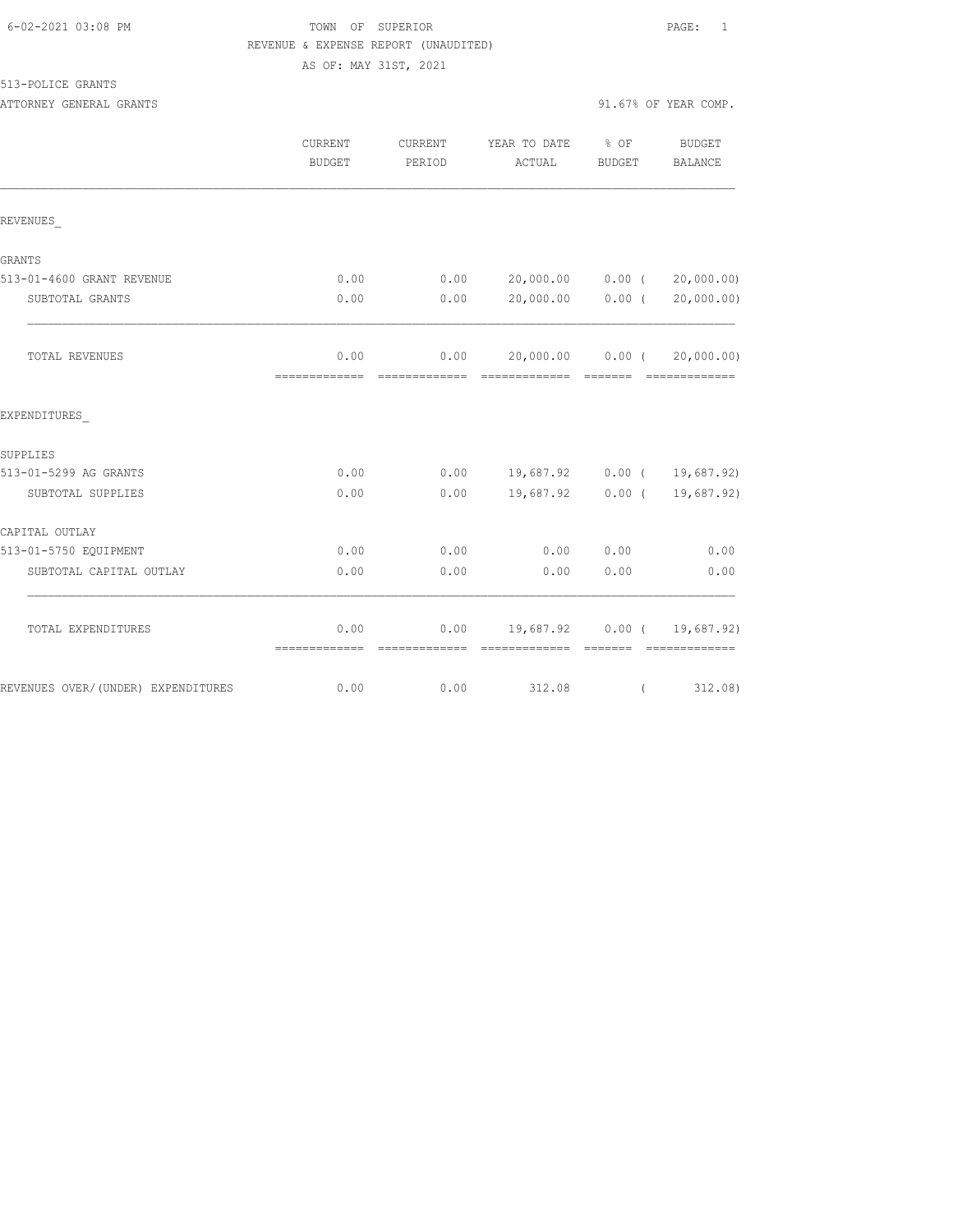| 6-02-2021 03:08 PM |  |
|--------------------|--|
|                    |  |

FOWN OF SUPERIOR **Example 2** PAGE: 2 REVENUE & EXPENSE REPORT (UNAUDITED) AS OF: MAY 31ST, 2021

513-POLICE GRANTS

|                                    | CURRENT<br><b>BUDGET</b> | CURRENT<br>PERIOD     | YEAR TO DATE % OF<br>ACTUAL | <b>BUDGET</b> | BUDGET<br><b>BALANCE</b> |
|------------------------------------|--------------------------|-----------------------|-----------------------------|---------------|--------------------------|
| REVENUES                           |                          |                       |                             |               |                          |
| <b>GRANTS</b>                      |                          |                       |                             |               |                          |
| 513-02-4600 GRANT REVENUE          | 0.00                     |                       | $0.00$ $0.00$ $0.00$ $0.00$ |               | 0.00                     |
| SUBTOTAL GRANTS                    | 0.00                     | 0.00                  | 0.00                        | 0.00          | 0.00                     |
| TOTAL REVENUES                     | 0.00                     |                       | $0.00$ $0.00$ $0.00$ $0.00$ |               | 0.00<br>--------------   |
| EXPENDITURES                       |                          |                       |                             |               |                          |
| CAPITAL OUTLAY                     |                          |                       |                             |               |                          |
| 513-02-5750 EQUIPMENT              | 0.00                     | 0.00                  | 0.00 0.00                   |               | 0.00                     |
| SUBTOTAL CAPITAL OUTLAY            | 0.00                     | 0.00                  | 0.00                        | 0.00          | 0.00                     |
| TOTAL EXPENDITURES                 | 0.00<br>-------------    | 0.00<br>------------- | 0.00<br>--------------      | 0.00          | 0.00<br>-------------    |
| REVENUES OVER/(UNDER) EXPENDITURES | 0.00                     |                       | 0.00<br>0.00                |               | 0.00                     |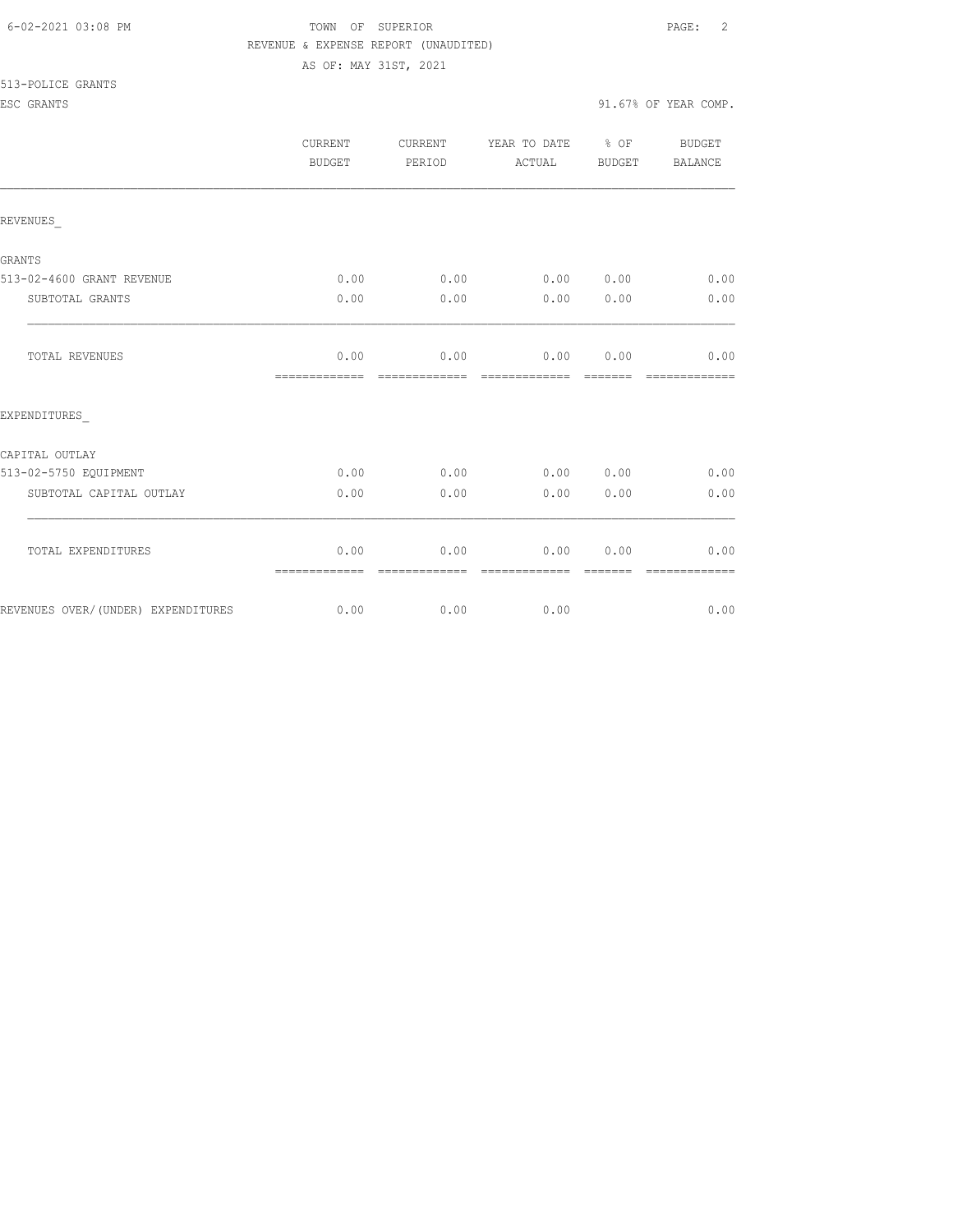| 6-02-2021 03:08 PM |  |
|--------------------|--|
|                    |  |

# FOWN OF SUPERIOR **Example 2021** PAGE: 3 REVENUE & EXPENSE REPORT (UNAUDITED)

AS OF: MAY 31ST, 2021

513-POLICE GRANTS

GOHS GRANTS 30 COMP. THE SERVICE OF STRAIN SERVICE SERVICE SERVICE SERVICE SERVICE SERVICE SERVICE SERVICE SERVICE SERVICE SERVICE SERVICE SERVICE SERVICE SERVICE SERVICE SERVICE SERVICE SERVICE SERVICE SERVICE SERVICE SER

|                                    | <b>CURRENT</b><br><b>BUDGET</b> | CURRENT<br>PERIOD | YEAR TO DATE % OF<br>ACTUAL      | BUDGET            | BUDGET<br>BALANCE     |
|------------------------------------|---------------------------------|-------------------|----------------------------------|-------------------|-----------------------|
| REVENUES                           |                                 |                   |                                  |                   |                       |
| <b>GRANTS</b>                      |                                 |                   |                                  |                   |                       |
| 513-03-4600 GRANT REVENUE          | 0.00                            | 0.00              | $1,455.11$ 0.00 ( 1,455.11)      |                   |                       |
| SUBTOTAL GRANTS                    | 0.00                            | 0.00              |                                  | $1,455.11$ 0.00 ( | 1,455.11)             |
| <b>TOTAL REVENUES</b>              | 0.00<br>-------------           | -------------     | $0.00$ 1,455.11 0.00 ( 1,455.11) |                   |                       |
| EXPENDITURES                       |                                 |                   |                                  |                   |                       |
| CAPITAL OUTLAY                     |                                 |                   |                                  |                   |                       |
| 513-03-5750 EQUIPMENT              | 0.00                            | 0.00              |                                  | 0.00 0.00         | 0.00                  |
| SUBTOTAL CAPITAL OUTLAY            | 0.00                            | 0.00              | 0.00                             | 0.00              | 0.00                  |
| TOTAL EXPENDITURES                 | 0.00<br>=============           | 0.00              | 0.00<br>=============            | 0.00              | 0.00<br>============= |
| REVENUES OVER/(UNDER) EXPENDITURES | 0.00                            |                   | $0.00$ 1,455.11 ( 1,455.11)      |                   |                       |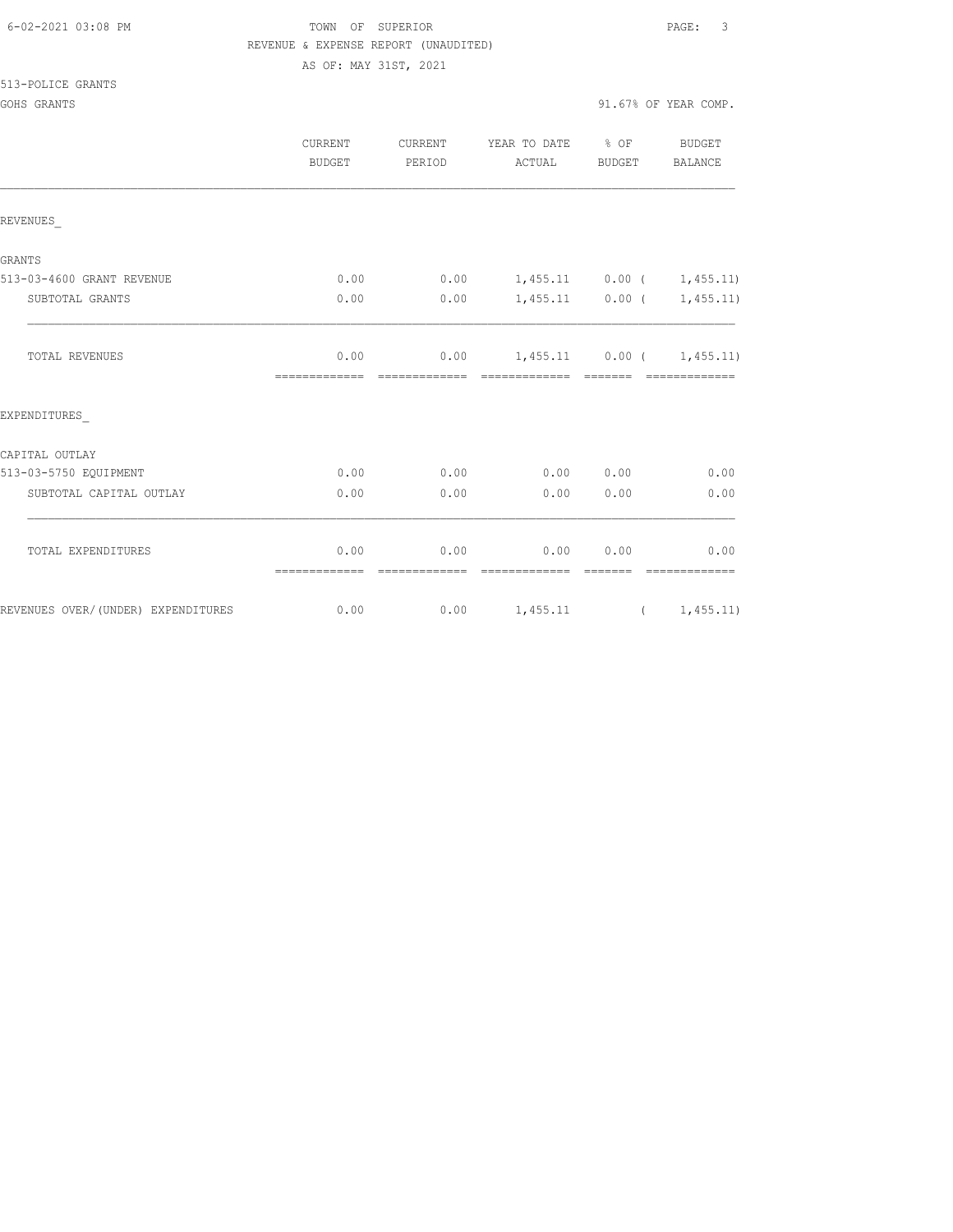| 6-02-2021 03:08 PM |  |
|--------------------|--|
|                    |  |

# TOWN OF SUPERIOR **Example 20:08 PAGE:** 4 REVENUE & EXPENSE REPORT (UNAUDITED)

AS OF: MAY 31ST, 2021

513-POLICE GRANTS

DOHS GRANTS 91.67% OF YEAR COMP.

|                                    | <b>CURRENT</b><br>BUDGET | CURRENT<br>PERIOD | YEAR TO DATE<br>ACTUAL            | $\frac{1}{2}$ OF<br>BUDGET | BUDGET<br>BALANCE           |
|------------------------------------|--------------------------|-------------------|-----------------------------------|----------------------------|-----------------------------|
| REVENUES                           |                          |                   |                                   |                            |                             |
| GRANTS                             |                          |                   |                                   |                            |                             |
| 513-04-4600 GRANT REVENUE          | 0.00                     | 0.00              |                                   |                            | 22,833.97 0.00 (22,833.97)  |
| SUBTOTAL GRANTS                    | 0.00                     | 0.00              |                                   |                            | 22,833.97 0.00 ( 22,833.97) |
| TOTAL REVENUES                     | 0.00                     | 0.00              | 22,833.97 0.00 (22,833.97)        |                            |                             |
| EXPENDITURES                       |                          |                   |                                   |                            |                             |
| SUPPLIES                           |                          |                   |                                   |                            |                             |
| 513-04-5299 DOHS                   | 0.00                     | 0.00              | 35,672.07 0.00 (35,672.07)        |                            |                             |
| SUBTOTAL SUPPLIES                  | 0.00                     | 0.00              | 35,672.07 0.00 (                  |                            | 35,672.07)                  |
| CAPITAL OUTLAY                     |                          |                   |                                   |                            |                             |
| 513-04-5750 EQUIPMENT              | 0.00                     | 0.00              | 0.00                              | 0.00                       | 0.00                        |
| SUBTOTAL CAPITAL OUTLAY            | 0.00                     | 0.00              | 0.00                              | 0.00                       | 0.00                        |
| TOTAL EXPENDITURES                 | 0.00<br>=============    |                   | $0.00$ 35,672.07 0.00 (35,672.07) | --------                   | --------------              |
| REVENUES OVER/(UNDER) EXPENDITURES | 0.00                     |                   | $0.00$ ( 12,838.10)               |                            | 12,838.10                   |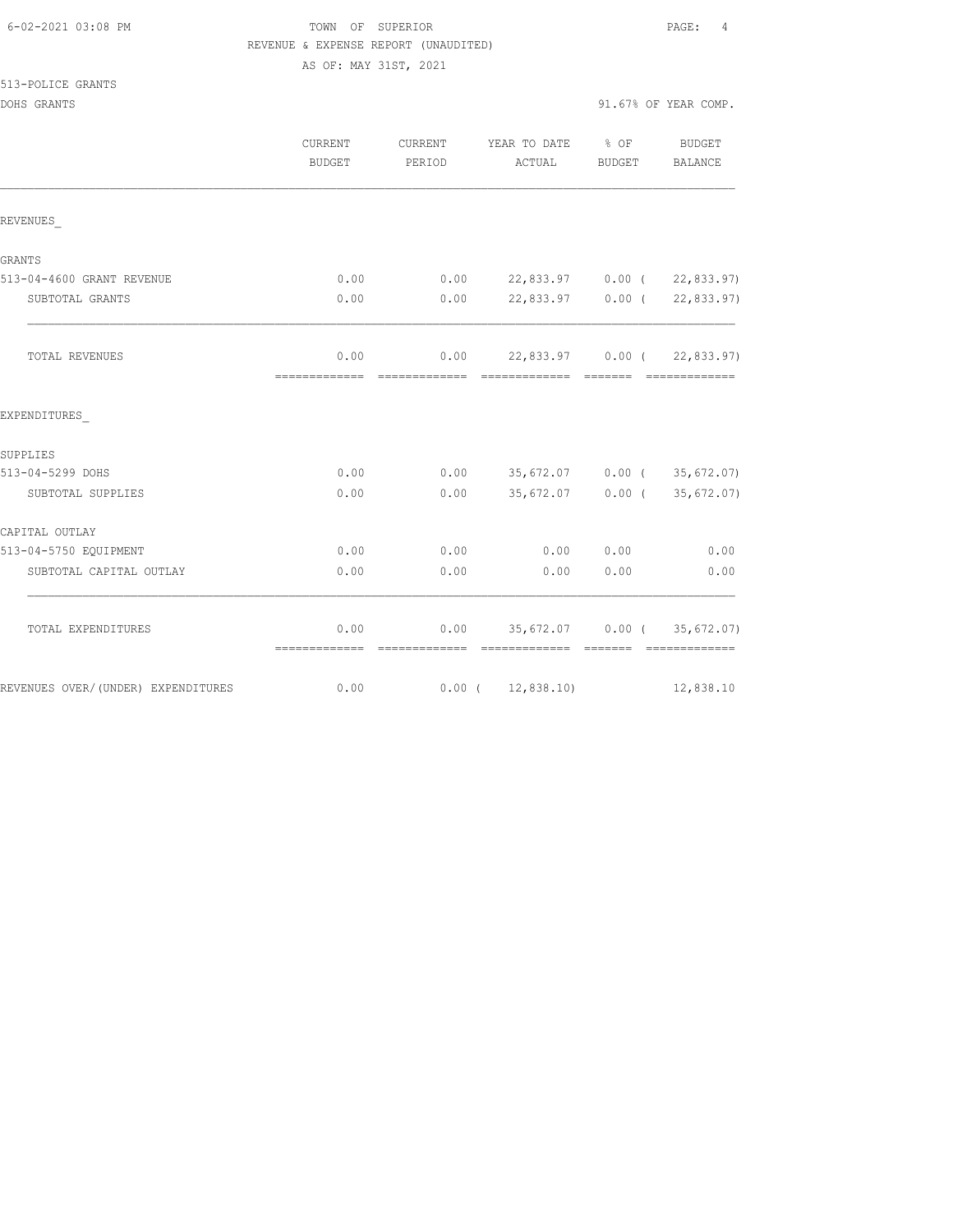### 6-02-2021 03:08 PM TOWN OF SUPERIOR PAGE: 5 REVENUE & EXPENSE REPORT (UNAUDITED) AS OF: MAY 31ST, 2021

513-POLICE GRANTS

91.67% OF YEAR COMP.

|                                    | CURRENT<br>BUDGET | CURRENT<br>PERIOD | YEAR TO DATE<br>ACTUAL | % OF<br><b>BUDGET</b> | <b>BUDGET</b><br>BALANCE |
|------------------------------------|-------------------|-------------------|------------------------|-----------------------|--------------------------|
|                                    |                   |                   |                        |                       |                          |
| FUND TOTAL REVENUES                | 0.00              | 0.00              | 44,289.08              | $0.00$ (              | 44,289.08)               |
| FUND TOTAL EXPENDITURES            | 0.00              | 0.00              | 55, 359.99             | $0.00$ (              | 55, 359.99)              |
| REVENUES OVER/(UNDER) EXPENDITURES | 0.00              | $0.00$ (          | 11,070.91)             |                       | 11,070.91                |
|                                    |                   |                   |                        |                       |                          |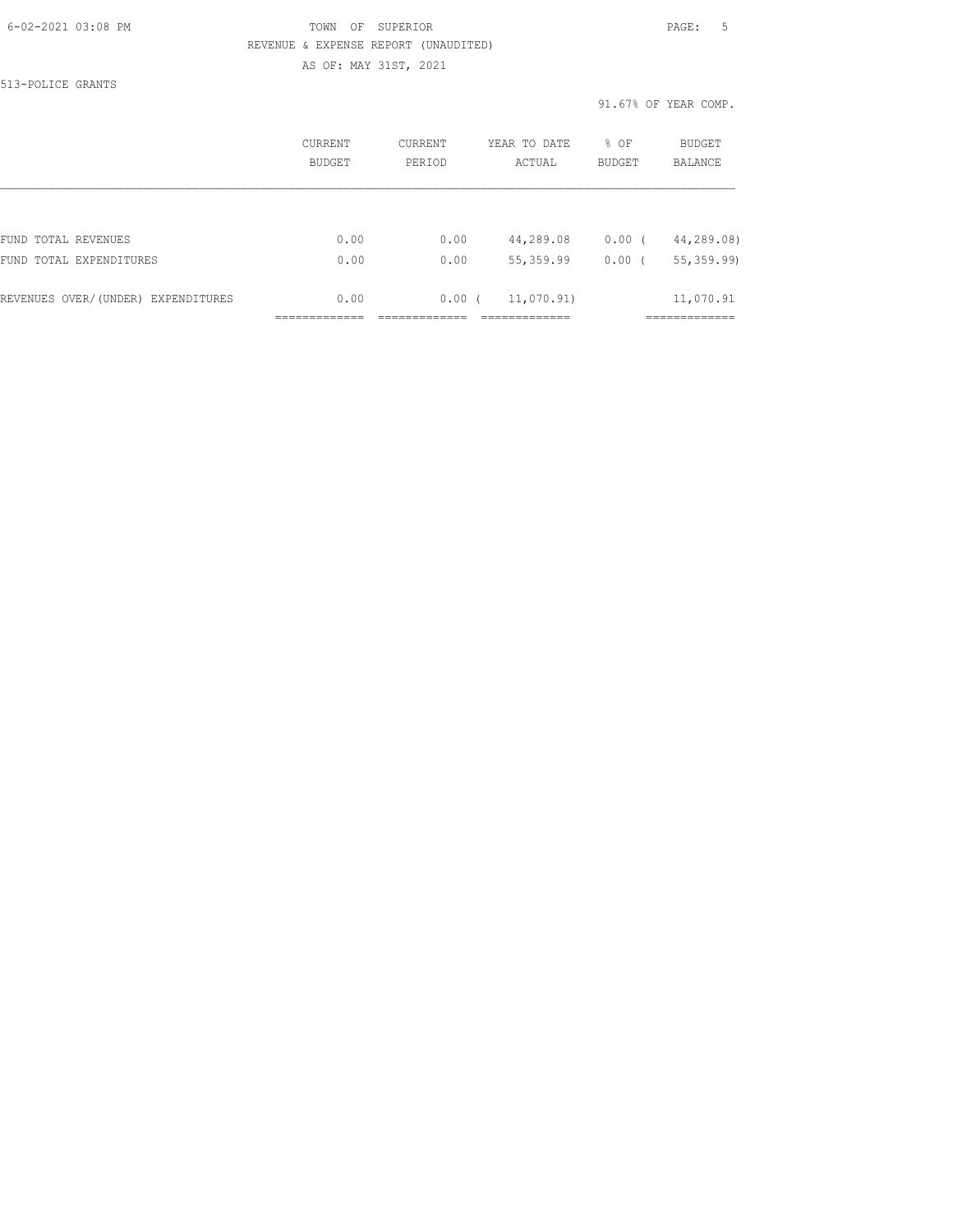### 6-02-2021 03:08 PM TOWN OF SUPERIOR PAGE: 1 REVENUE & EXPENSE REPORT (UNAUDITED) AS OF: MAY 31ST, 2021

514-Economic Dev Grants

ECONOMIC DEVELOPMENT 91.67% OF YEAR COMP.

|                                        | CURRENT<br><b>BUDGET</b> | CURRENT<br>PERIOD | YEAR TO DATE<br>ACTUAL | % OF<br><b>BUDGET</b> | <b>BUDGET</b><br>BALANCE        |
|----------------------------------------|--------------------------|-------------------|------------------------|-----------------------|---------------------------------|
| REVENUES                               |                          |                   |                        |                       |                                 |
| GRANTS                                 |                          |                   |                        |                       |                                 |
| 514-19-4600 GRANTS                     | 0.00                     | 0.00              |                        |                       | 15,000.00   0.00 $($ 15,000.00) |
| SUBTOTAL GRANTS                        | 0.00                     | 0.00              | 15,000.00 0.00 (       |                       | 15,000.00)                      |
| TOTAL REVENUES                         | 0.00                     | 0.00              | 15,000.00 0.00 (       |                       | 15,000.00)                      |
| EXPENDITURES                           |                          |                   |                        |                       |                                 |
| SUPPLIES                               |                          |                   |                        |                       |                                 |
| 514-19-5210 OFFICE SUPPLIES            | 0.00                     | 0.00              | 0.00                   | 0.00                  | 0.00                            |
| 514-19-5299 OPERATING SUPPLIES         | 0.00                     | 0.00              | 0.00                   | 0.00                  | 0.00                            |
| SUBTOTAL SUPPLIES                      | 0.00                     | 0.00              | 0.00                   | 0.00                  | 0.00                            |
| GENERAL BUSINESS EXPENSE               |                          |                   |                        |                       |                                 |
| 514-19-5410 ADVERTISING                | 0.00                     | 2,505.00          | 32,290.00              | $0.00$ (              | 32, 290.00                      |
| 514-19-5415 PROMOTIONAL MATERIALS      | 0.00                     | 0.00              | 0.00                   | 0.00                  | 0.00                            |
| 514-19-5420 DUES & SUBSCRIPTIONS       | 0.00                     | 0.00              | 0.00                   | 0.00                  | 0.00                            |
| 514-19-5425 CONFERENCES & TRAINING     | 0.00                     | 0.00              | 0.00                   | 0.00                  | 0.00                            |
| 514-19-5470 TRAVEL                     | 0.00                     | 0.00              | 0.00                   | 0.00                  | 0.00                            |
| SUBTOTAL GENERAL BUSINESS EXPENSE      | 0.00                     | 2,505.00          | 32,290.00              | $0.00$ (              | 32, 290.00                      |
| PROFESSIONAL SERVICES                  |                          |                   |                        |                       |                                 |
| 514-19-5540 LEGAL SERVICES             | 0.00                     | 0.00              | 0.00                   | 0.00                  | 0.00                            |
| 514-19-5550 OTHER PROFESSIONAL SERVICE | 0.00                     | 0.00              | 0.00                   | 0.00                  | 0.00                            |
| SUBTOTAL PROFESSIONAL SERVICES         | 0.00                     | 0.00              | 0.00                   | 0.00                  | 0.00                            |
| TOTAL EXPENDITURES                     | 0.00                     | 2,505.00          | 32,290.00              | 0.00(                 | 32, 290, 00)                    |
| REVENUES OVER/(UNDER) EXPENDITURES     | $0.00$ (                 | $2,505.00$ (      | 17,290.00)             |                       | 17,290.00                       |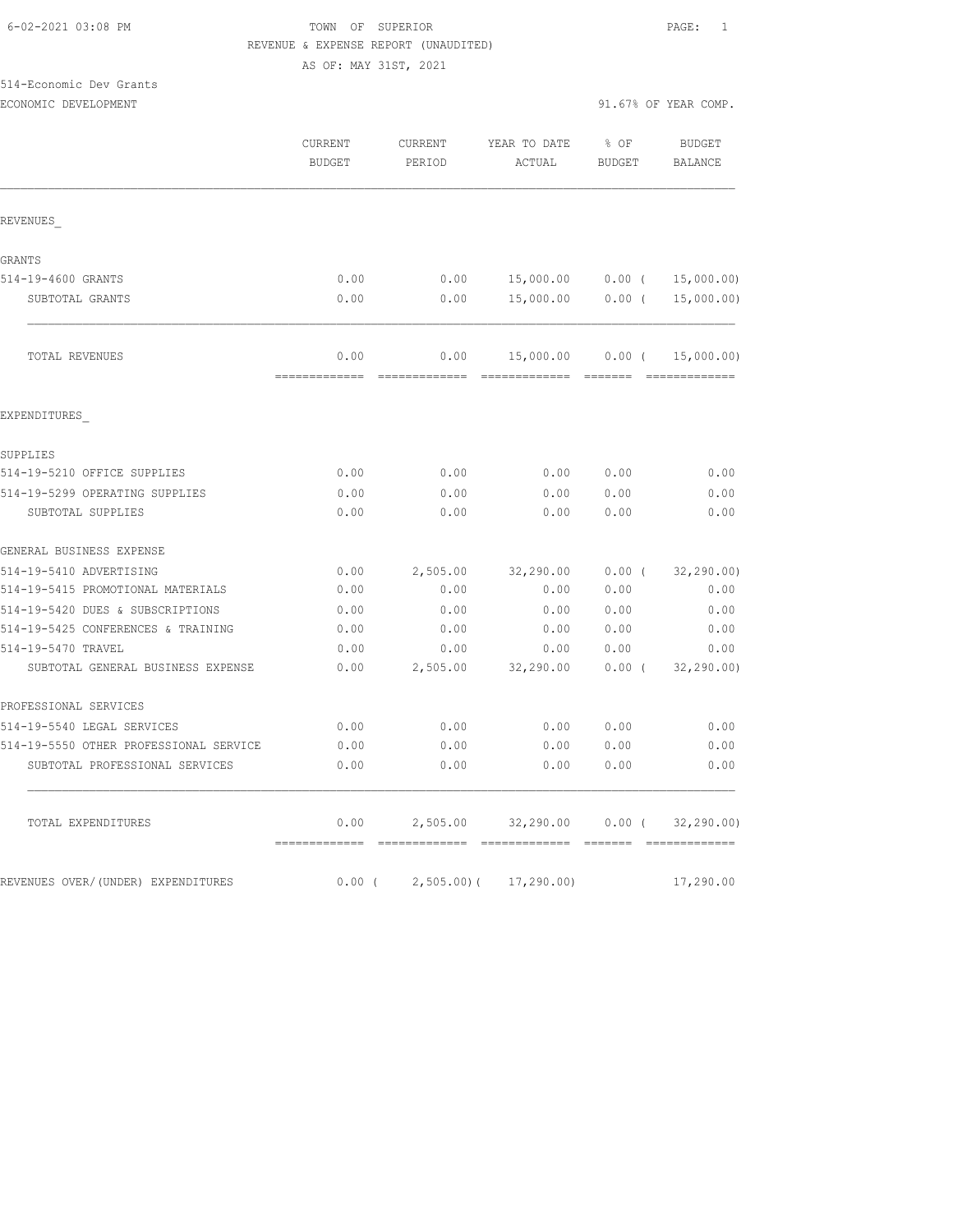### 6-02-2021 03:08 PM TOWN OF SUPERIOR PAGE: 2 REVENUE & EXPENSE REPORT (UNAUDITED) AS OF: MAY 31ST, 2021

514-Economic Dev Grants

91.67% OF YEAR COMP.

|                                    | CURRENT<br>BUDGET | CURRENT<br>PERIOD | YEAR TO DATE<br>ACTUAL | % OF<br><b>BUDGET</b> | <b>BUDGET</b><br>BALANCE |
|------------------------------------|-------------------|-------------------|------------------------|-----------------------|--------------------------|
|                                    |                   |                   |                        |                       |                          |
| FUND TOTAL REVENUES                | 0.00              | 0.00              | 15,000.00              | $0.00$ (              | 15,000.00)               |
| FUND TOTAL EXPENDITURES            | 0.00              | 2,505.00          | 32,290.00              | 0.00(                 | 32, 290, 00              |
| REVENUES OVER/(UNDER) EXPENDITURES | 0.00(             | $2,505.00$ (      | 17,290.00)             |                       | 17,290.00                |
|                                    |                   |                   |                        |                       |                          |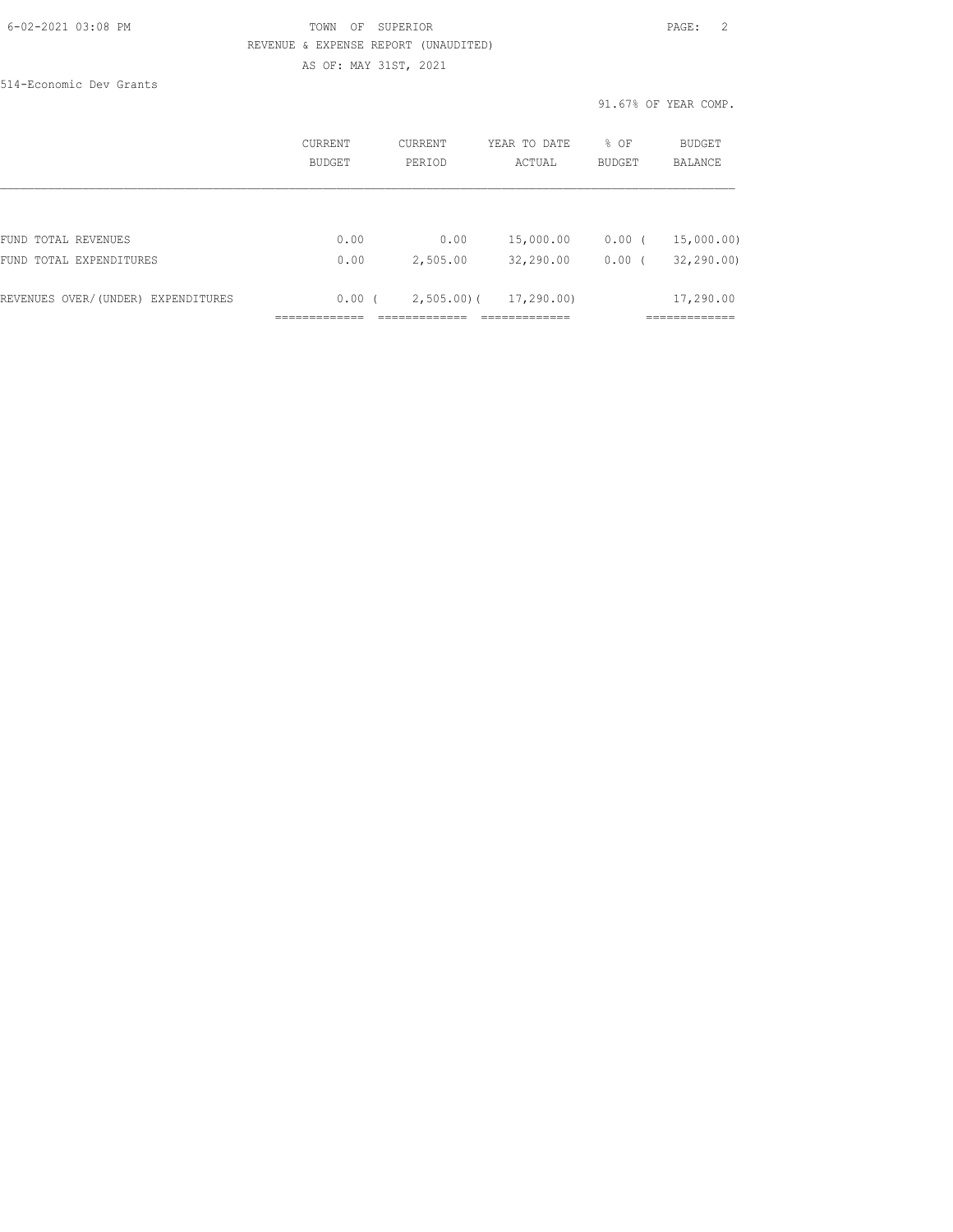# 6-02-2021 03:08 PM TOWN OF SUPERIOR PAGE: 1 REVENUE & EXPENSE REPORT (UNAUDITED)

AS OF: MAY 31ST, 2021

800-FIRE DEPT PENSION

NON-DEPARTMENTAL 91.67% OF YEAR COMP.

REVENUES\_

BUSINESS SERVICES

 CURRENT CURRENT YEAR TO DATE % OF BUDGET BUDGET PERIOD ACTUAL BUDGET BALANCE 800-00-4270 INTEREST INCOME 0.00 0.00 0.00 0.00 0.00 SUBTOTAL BUSINESS SERVICES 0.00 0.00 0.00 0.00 0.00

| MISCELLANEOUS                         |      |      |      |      |      |
|---------------------------------------|------|------|------|------|------|
| 800-00-4830 FIREFIGHTER PENSION FUND  | 0.00 | 0.00 | 0.00 | 0.00 | 0.00 |
| SUBTOTAL MISCELLANEOUS                | 0.00 | 0.00 | 0.00 | 0.00 | 0.00 |
| CONTINGENCY                           |      |      |      |      |      |
| 800-00-4902 FUND BALANCE CARRYFORWARD | 0.00 | 0.00 | 0.00 | 0.00 | 0.00 |
| 800-00-4950 GAIN (LOSS)               | 0.00 | 0.00 | 0.00 | 0.00 | 0.00 |
| SUBTOTAL CONTINGENCY                  | 0.00 | 0.00 | 0.00 | 0.00 | 0.00 |
| <b>TOTAL REVENUES</b>                 | 0.00 | 0.00 | 0.00 | 0.00 | 0.00 |
| EXPENDITURES                          |      |      |      |      |      |
| SUPPLIES                              |      |      |      |      |      |
| 800-00-5299 OPERATING SUPPLIES        | 0.00 | 0.00 | 0.00 | 0.00 | 0.00 |
| SUBTOTAL SUPPLIES                     | 0.00 | 0.00 | 0.00 | 0.00 | 0.00 |
| DEBT SERVICE                          |      |      |      |      |      |
| 800-00-5900 PENSION PAYMENTS          | 0.00 | 0.00 | 0.00 | 0.00 | 0.00 |
| SUBTOTAL DEBT SERVICE                 | 0.00 | 0.00 | 0.00 | 0.00 | 0.00 |
|                                       |      |      |      |      |      |

TOTAL EXPENDITURES 0.00 0.00 0.00 0.00 0.00

REVENUES OVER/(UNDER) EXPENDITURES 0.00 0.00 0.00 0.00 0.00 0.00

============= ============= ============= ======= =============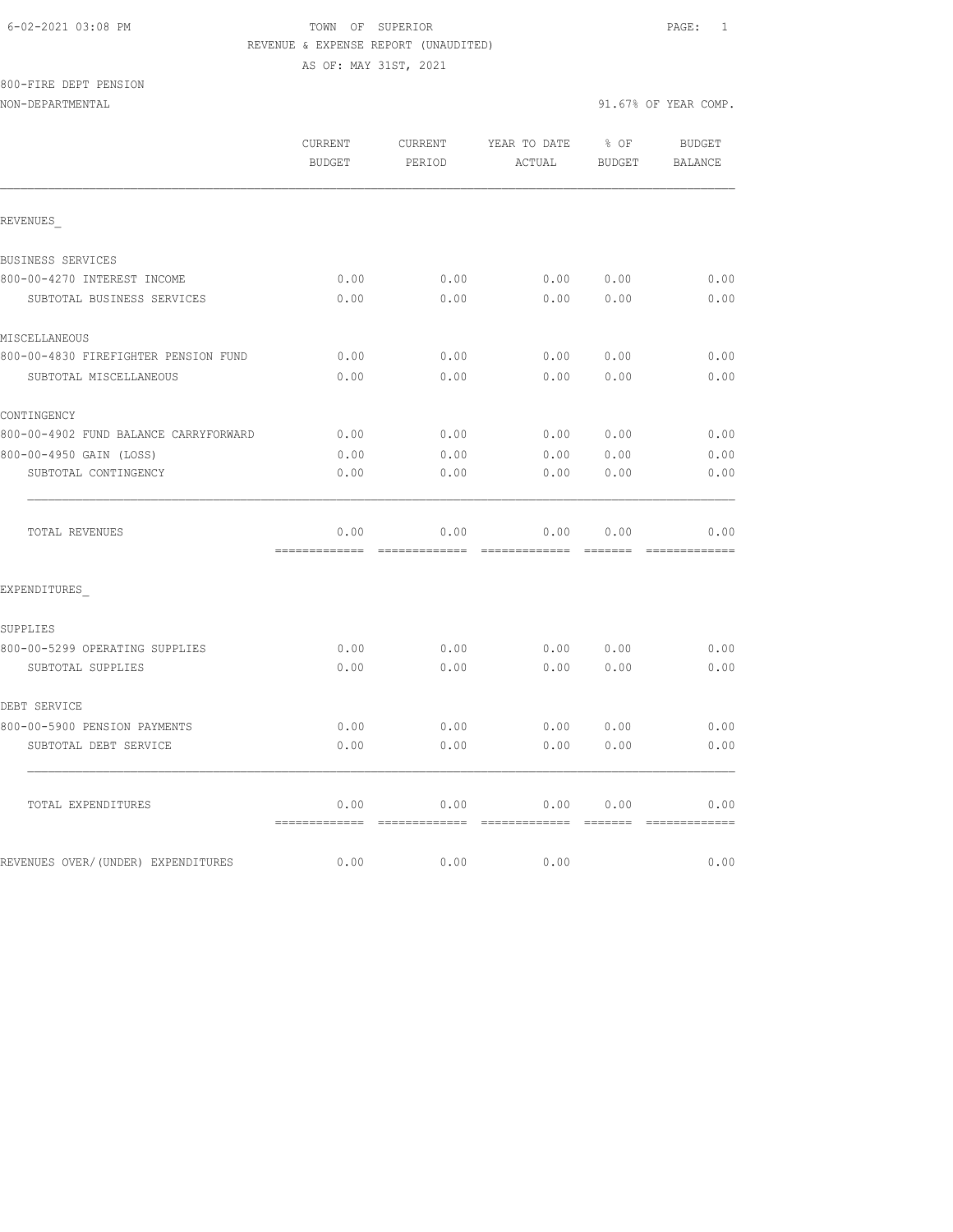800-FIRE DEPT PENSION

|                                    | CURRENT<br><b>BUDGET</b> | <b>CURRENT</b><br>PERIOD | YEAR TO DATE<br>ACTUAL | % OF<br><b>BUDGET</b> | <b>BUDGET</b><br><b>BALANCE</b> |
|------------------------------------|--------------------------|--------------------------|------------------------|-----------------------|---------------------------------|
|                                    |                          |                          |                        |                       |                                 |
| FUND TOTAL REVENUES                | 0.00                     | 0.00                     | 0.00                   | 0.00                  | 0.00                            |
| FUND TOTAL EXPENDITURES            | 0.00                     | 0.00                     | 0.00                   | 0.00                  | 0.00                            |
| REVENUES OVER/(UNDER) EXPENDITURES | 0.00                     | 0.00                     | 0.00                   |                       | 0.00                            |
|                                    |                          |                          |                        |                       |                                 |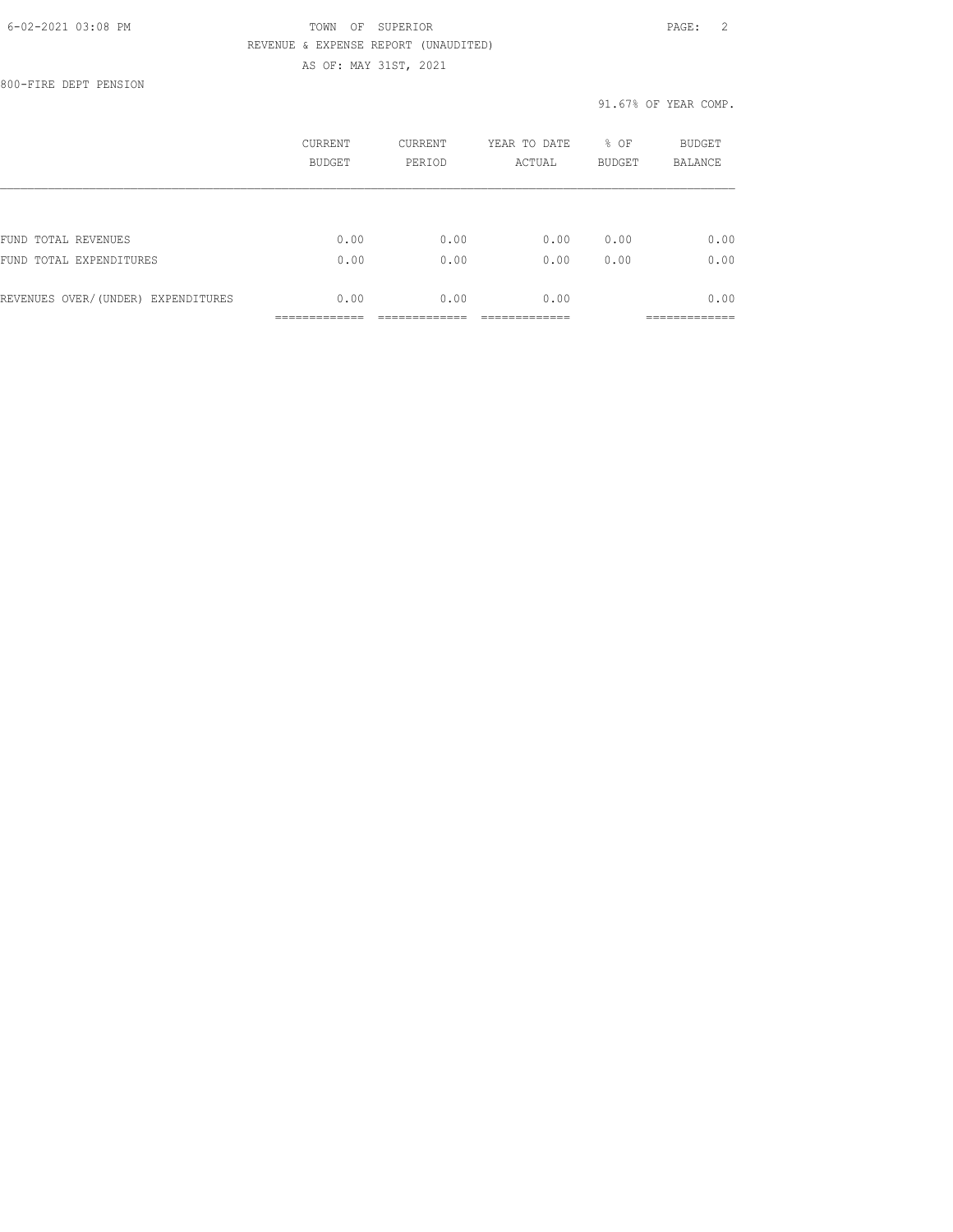| 810-LGIP |  |
|----------|--|
|          |  |

NON-DEPARTMENTAL 91.67% OF YEAR COMP.

|                                | CURRENT<br>BUDGET     | CURRENT<br>PERIOD | YEAR TO DATE<br>ACTUAL | % OF<br>BUDGET | BUDGET<br>BALANCE |
|--------------------------------|-----------------------|-------------------|------------------------|----------------|-------------------|
| REVENUES                       |                       |                   |                        |                |                   |
| BUSINESS SERVICES              |                       |                   |                        |                |                   |
| 810-00-4270 INTEREST REVENUE   | 0.00                  | 0.00              | 0.00 0.00              |                | 0.00              |
| SUBTOTAL BUSINESS SERVICES     | 0.00                  | 0.00              | 0.00                   | 0.00           | 0.00              |
| <b>TOTAL REVENUES</b>          | 0.00<br>============= | 0.00              | 0.00<br>=============  | 0.00           | 0.00              |
| EXPENDITURES                   |                       |                   |                        |                |                   |
| SUPPLIES                       |                       |                   |                        |                |                   |
| 810-00-5299 OPERATING SUPPLIES | 0.00                  | 0.00              | 0.00                   | 0.00           | 0.00              |
| SUBTOTAL SUPPLIES              | 0.00                  | 0.00              | 0.00                   | 0.00           | 0.00              |
| TOTAL EXPENDITURES             | 0.00                  | 0.00              | 0.00                   | 0.00           | 0.00              |
|                                | -------------         |                   |                        |                | ------------      |

REVENUES OVER/(UNDER) EXPENDITURES 0.00 0.00 0.00 0.00 0.00 0.00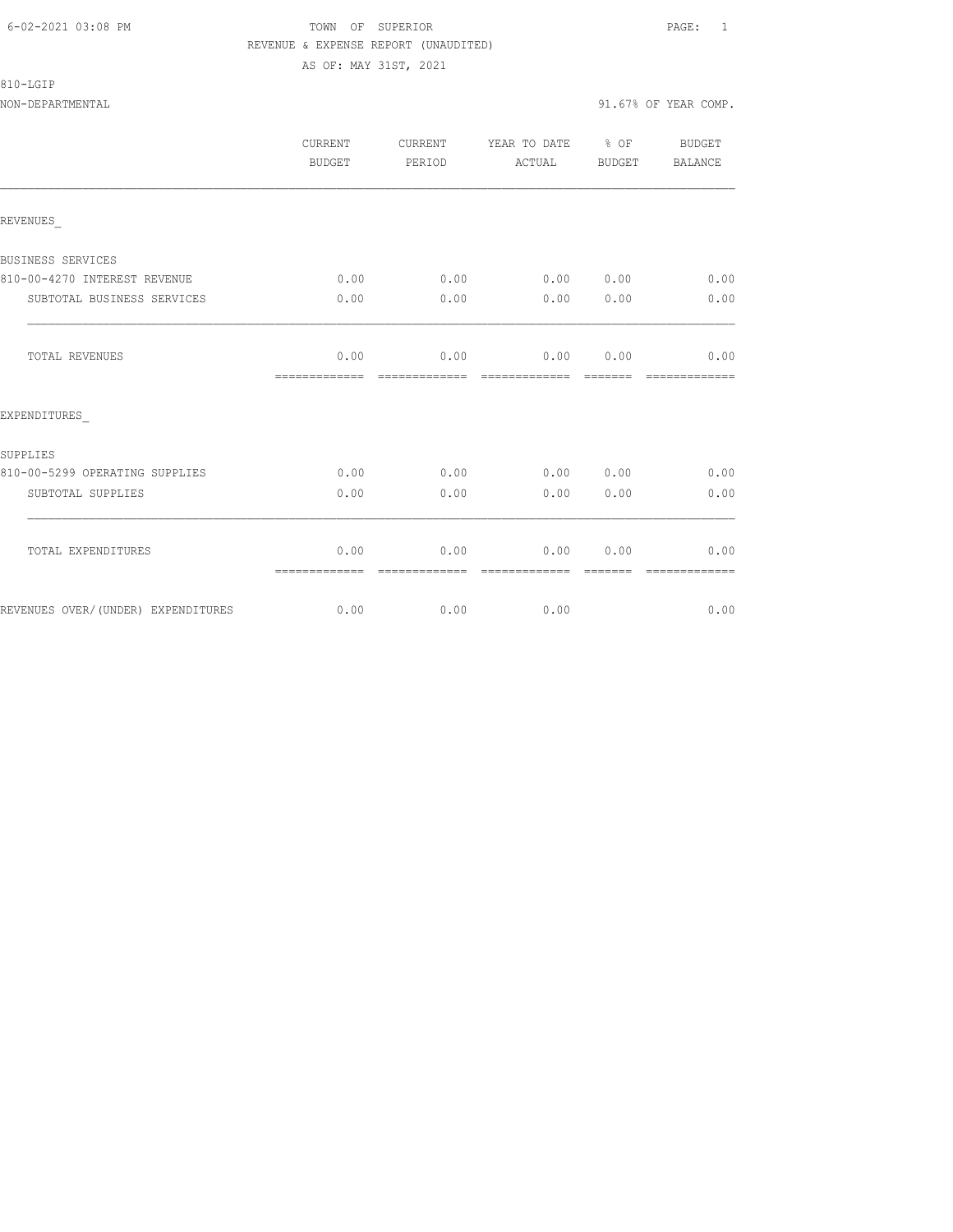810-LGIP

|                                    | CURRENT<br>BUDGET | CURRENT<br>PERIOD | YEAR TO DATE<br>ACTUAL | % OF<br><b>BUDGET</b> | <b>BUDGET</b><br><b>BALANCE</b> |
|------------------------------------|-------------------|-------------------|------------------------|-----------------------|---------------------------------|
|                                    |                   |                   |                        |                       |                                 |
| FUND TOTAL REVENUES                | 0.00              | 0.00              | 0.00                   | 0.00                  | 0.00                            |
| FUND TOTAL EXPENDITURES            | 0.00              | 0.00              | 0.00                   | 0.00                  | 0.00                            |
| REVENUES OVER/(UNDER) EXPENDITURES | 0.00              | 0.00              | 0.00                   |                       | 0.00                            |
|                                    |                   |                   |                        |                       |                                 |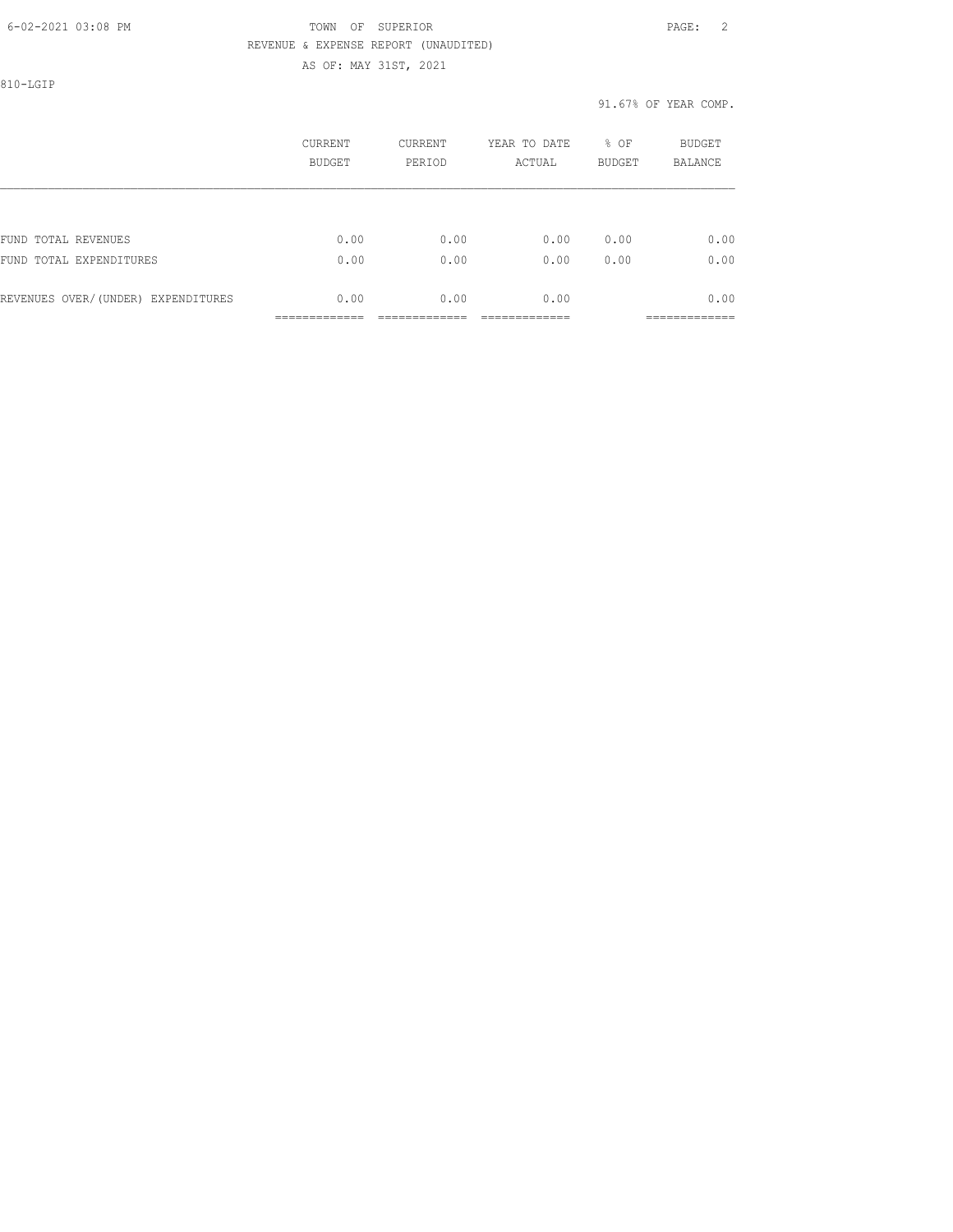# 820-EXPLORERS

|                                    | <b>CURRENT</b><br>BUDGET | CURRENT<br>PERIOD     | YEAR TO DATE % OF<br>ACTUAL | BUDGET           | BUDGET<br><b>BALANCE</b> |
|------------------------------------|--------------------------|-----------------------|-----------------------------|------------------|--------------------------|
| REVENUES                           |                          |                       |                             |                  |                          |
| MISCELLANEOUS                      |                          |                       |                             |                  |                          |
| 820-00-4820 OTHER INCOME           | 0.00                     | 0.00                  | 0.00 0.00                   |                  | 0.00                     |
| SUBTOTAL MISCELLANEOUS             | 0.00                     | 0.00                  | 0.00                        | 0.00             | 0.00                     |
| <b>TOTAL REVENUES</b>              | 0.00<br>=============    | 0.00<br>------------- | 0.00<br>--------------      | 0.00<br>-------- | 0.00<br>=============    |
| EXPENDITURES                       |                          |                       |                             |                  |                          |
| SUPPLIES                           |                          |                       |                             |                  |                          |
| 820-00-5299 OPERATING SUPPLIES     | 0.00                     | 0.00                  | 0.00 0.00                   |                  | 0.00                     |
| SUBTOTAL SUPPLIES                  | 0.00                     | 0.00                  | 0.00                        | 0.00             | 0.00                     |
| TOTAL EXPENDITURES                 | 0.00<br>=============    | 0.00<br>------------- | 0.00<br>--------------      | 0.00             | 0.00                     |
| REVENUES OVER/(UNDER) EXPENDITURES | 0.00                     | 0.00                  | 0.00                        |                  | 0.00                     |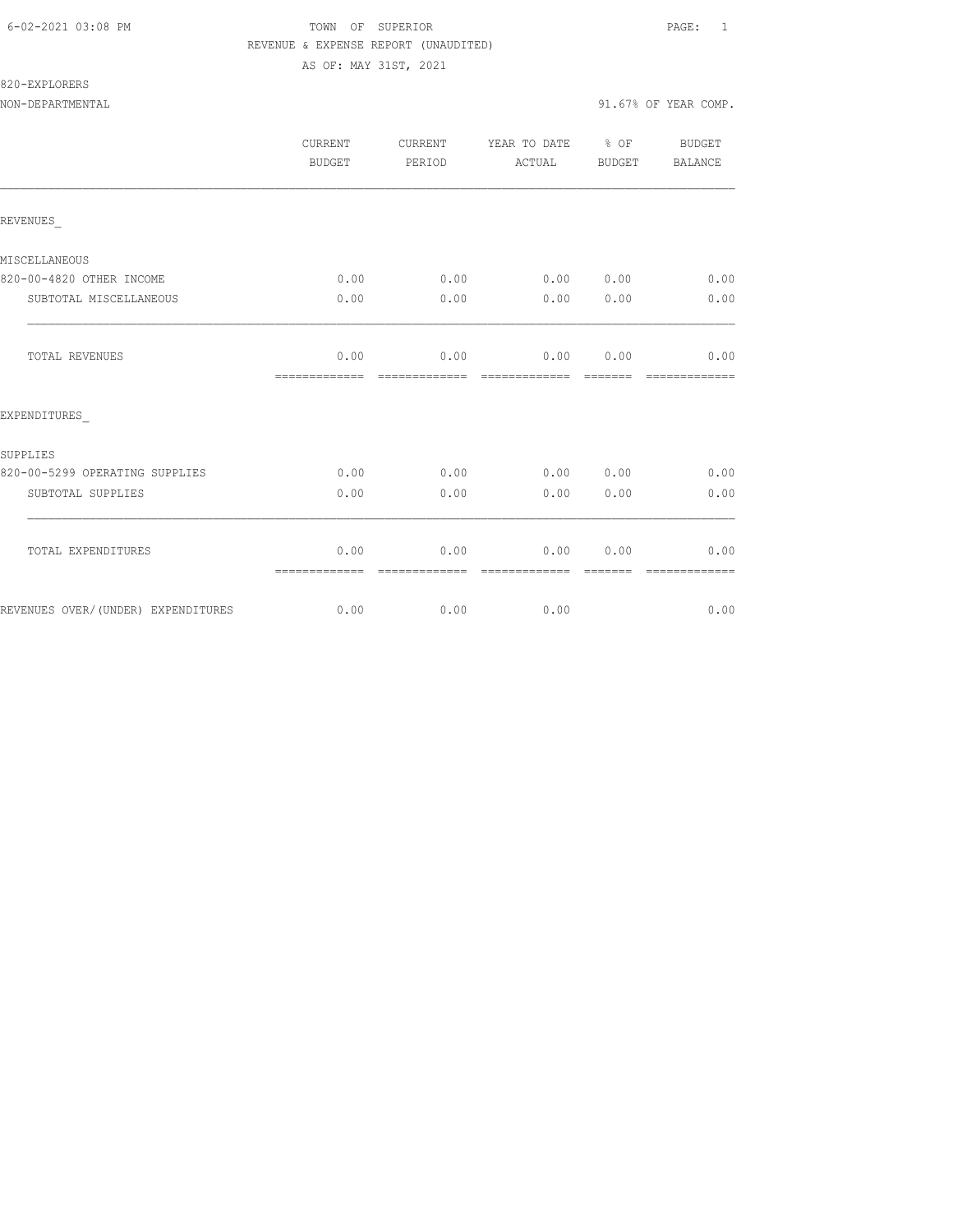AS OF: MAY 31ST, 2021

820-EXPLORERS

|                                    | CURRENT<br><b>BUDGET</b> | CURRENT<br>PERIOD | YEAR TO DATE<br>ACTUAL | % OF<br><b>BUDGET</b> | <b>BUDGET</b><br><b>BALANCE</b> |
|------------------------------------|--------------------------|-------------------|------------------------|-----------------------|---------------------------------|
|                                    |                          |                   |                        |                       |                                 |
| FUND TOTAL REVENUES                | 0.00                     | 0.00              | 0.00                   | 0.00                  | 0.00                            |
| FUND TOTAL EXPENDITURES            | 0.00                     | 0.00              | 0.00                   | 0.00                  | 0.00                            |
| REVENUES OVER/(UNDER) EXPENDITURES | 0.00                     | 0.00              | 0.00                   |                       | 0.00                            |
|                                    |                          |                   |                        |                       |                                 |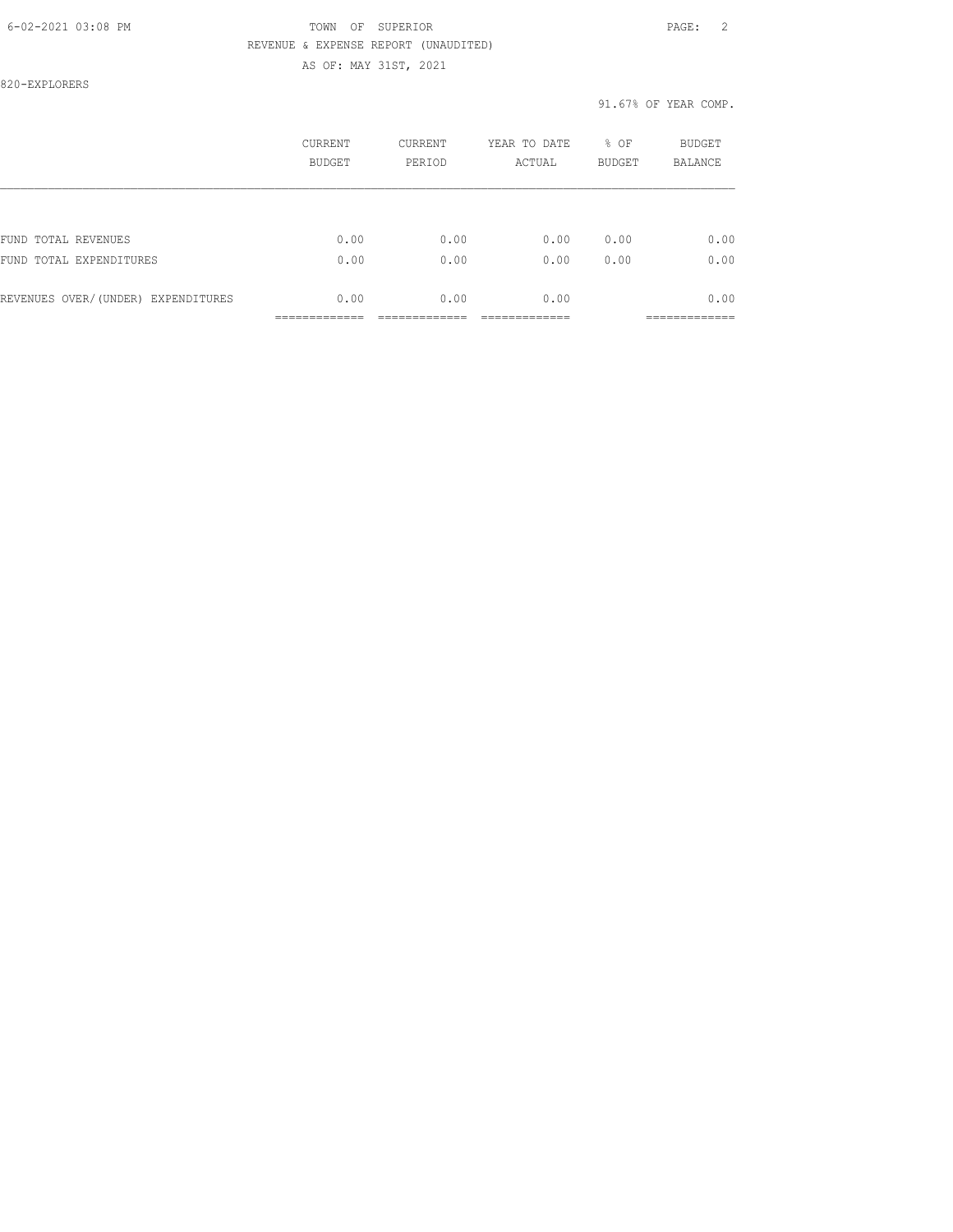| 6-02-2021 03:08 PM |  |
|--------------------|--|
|                    |  |

## FOWN OF SUPERIOR **Example 20:08 PAGE:** 1 REVENUE & EXPENSE REPORT (UNAUDITED) AS OF: MAY 31ST, 2021

830-TOYS FOR TOTS

|                                    | CURRENT<br><b>BUDGET</b> | CURRENT<br>PERIOD             | YEAR TO DATE % OF<br>ACTUAL                                      | BUDGET            | BUDGET<br>BALANCE |
|------------------------------------|--------------------------|-------------------------------|------------------------------------------------------------------|-------------------|-------------------|
| REVENUES                           |                          |                               |                                                                  |                   |                   |
| GRANTS                             |                          |                               |                                                                  |                   |                   |
| 830-00-4600 OTHER REVENUE          | 0.00                     | 0.00                          | 5,556.00 0.00 (5,556.00)                                         |                   |                   |
| SUBTOTAL GRANTS                    | 0.00                     | 0.00                          |                                                                  | 5,556.00 0.00 (   | 5,556.00          |
| TOTAL REVENUES                     | 0.00                     | ============================= | $0.00$ 5,556.00 0.00 ( 5,556.00)<br>- cooperatedrate - cooperate |                   | - =============   |
| EXPENDITURES                       |                          |                               |                                                                  |                   |                   |
| SUPPLIES                           |                          |                               |                                                                  |                   |                   |
| 830-00-5299 OPERATING SUPPLIES     | 0.00                     | 0.00                          | 3,171.86 0.00 (3,171.86)                                         |                   |                   |
| SUBTOTAL SUPPLIES                  | 0.00                     | 0.00                          |                                                                  | $3,171.86$ 0.00 ( | 3, 171.86)        |
| TOTAL EXPENDITURES                 | 0.00<br>=============    | 0.00<br>-------------         | 3, 171.86 0.00 (3, 171.86)<br>--------------                     |                   | -------------     |
| REVENUES OVER/(UNDER) EXPENDITURES | 0.00                     |                               | $0.00$ 2,384.14 (2,384.14)                                       |                   |                   |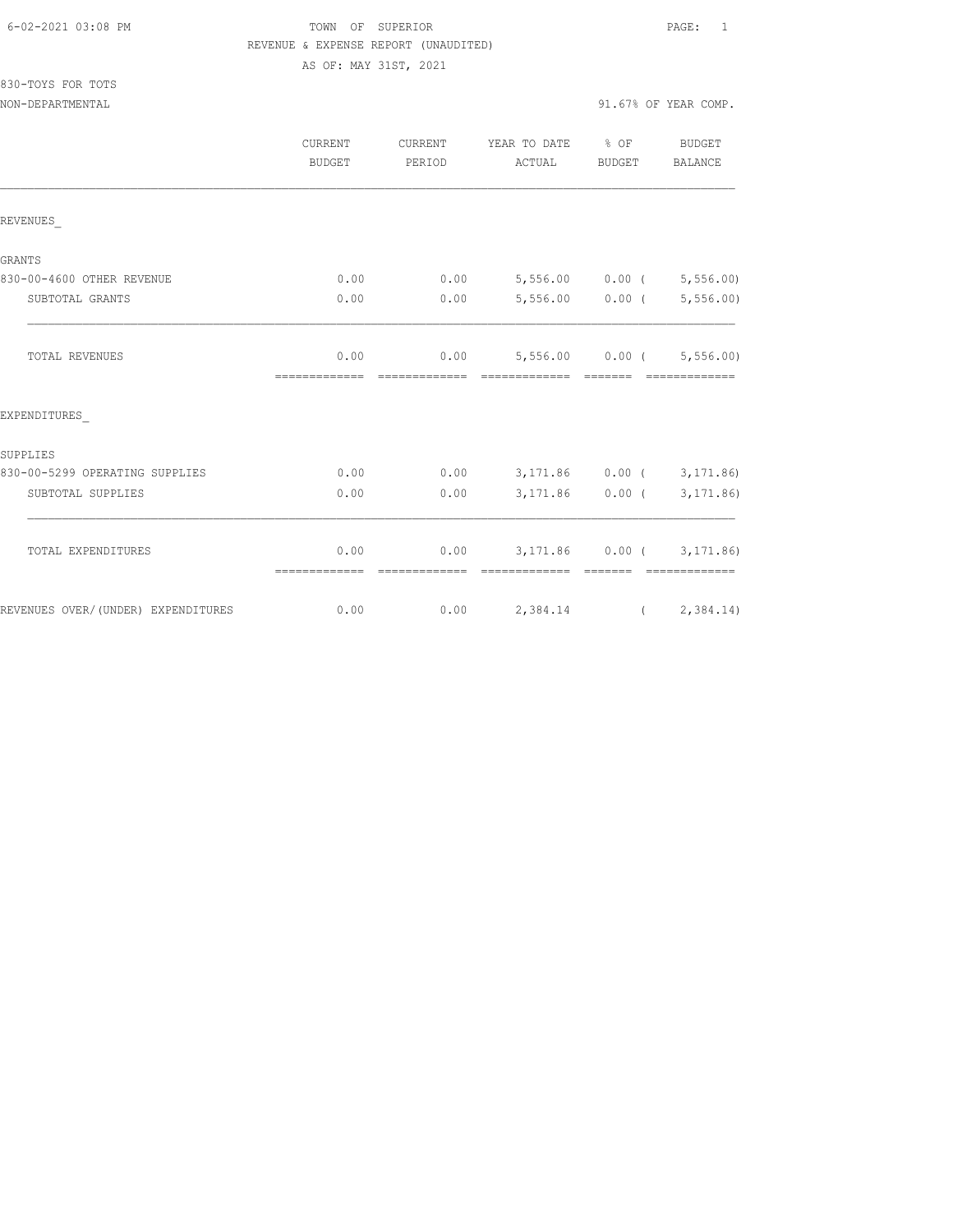830-TOYS FOR TOTS

|                                    | CURRENT<br>BUDGET | CURRENT<br>PERIOD | YEAR TO DATE<br>ACTUAL | % OF<br><b>BUDGET</b> | <b>BUDGET</b><br>BALANCE |
|------------------------------------|-------------------|-------------------|------------------------|-----------------------|--------------------------|
|                                    |                   |                   |                        |                       |                          |
| FUND TOTAL REVENUES                | 0.00              | 0.00              | 5,556.00               | $0.00$ (              | 5, 556.00                |
| FUND TOTAL EXPENDITURES            | 0.00              | 0.00              | 3,171.86               | 0.00(                 | 3, 171, 86               |
| REVENUES OVER/(UNDER) EXPENDITURES | 0.00              | 0.00              | 2,384.14               |                       | 2,384.14)                |
|                                    |                   |                   |                        |                       |                          |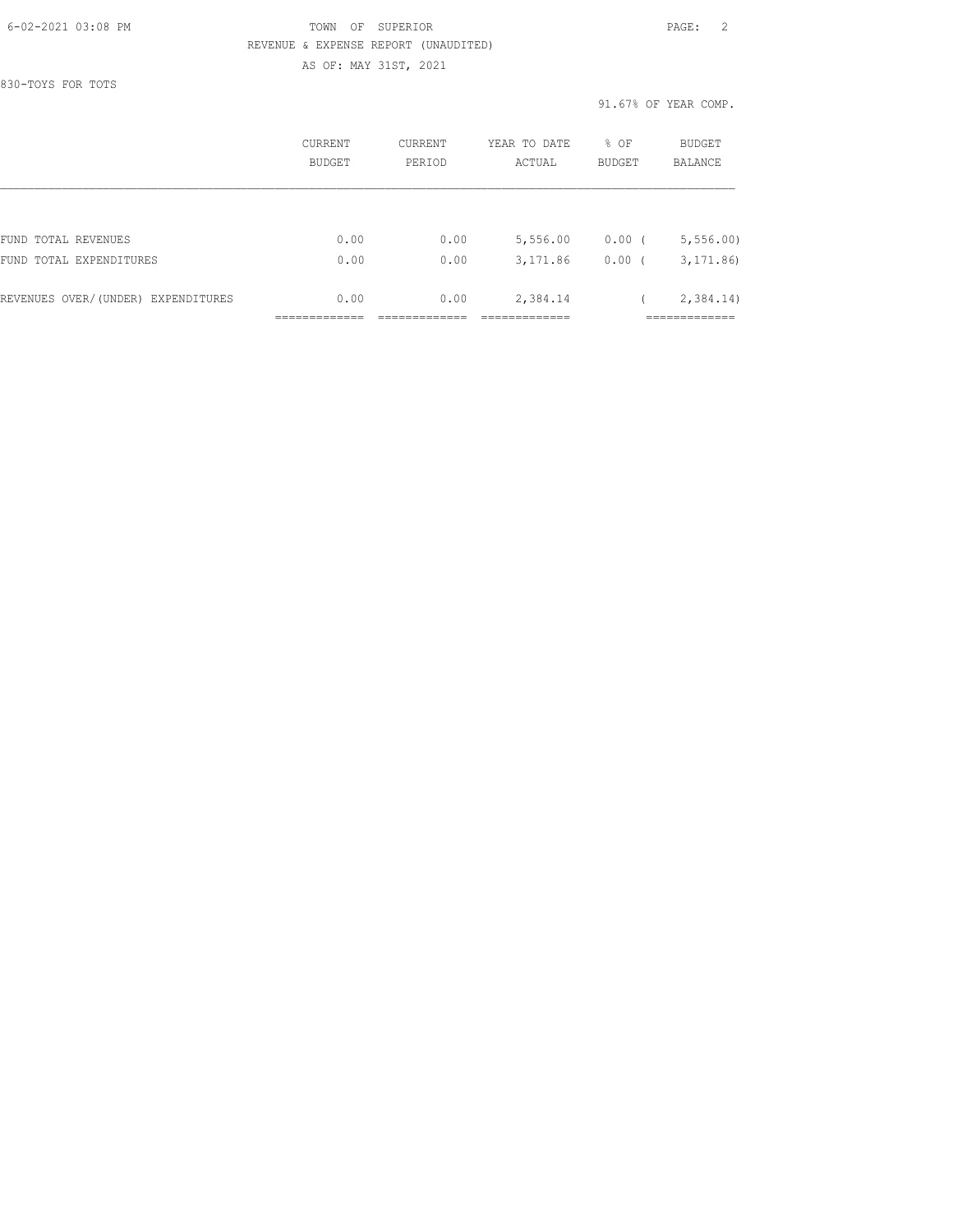| 6-02-2021 03:08 PM |  |
|--------------------|--|
|                    |  |

## FOWN OF SUPERIOR **Example 20:08 PAGE:** 1 REVENUE & EXPENSE REPORT (UNAUDITED) AS OF: MAY 31ST, 2021

840-GENERAL FIXED ASSETS

|                                    | CURRENT<br><b>BUDGET</b> | CURRENT<br>PERIOD | YEAR TO DATE<br>ACTUAL | % OF<br><b>BUDGET</b> | <b>BUDGET</b><br><b>BALANCE</b> |
|------------------------------------|--------------------------|-------------------|------------------------|-----------------------|---------------------------------|
|                                    |                          |                   |                        |                       |                                 |
| EXPENDITURES                       |                          |                   |                        |                       |                                 |
| SUPPLIES                           |                          |                   |                        |                       |                                 |
| 840-00-5299 OPERATING SUPPLIES     | 0.00                     | 0.00              | 0.00                   | 0.00                  | 0.00                            |
| SUBTOTAL SUPPLIES                  | 0.00                     | 0.00              | 0.00                   | 0.00                  | 0.00                            |
| NON-OPERATING                      |                          |                   |                        |                       |                                 |
| 840-00-5800 DEPRECIATION           | 0.00                     | 0.00              | 0.00                   | 0.00                  | 0.00                            |
| SUBTOTAL NON-OPERATING             | 0.00                     | 0.00              | 0.00                   | 0.00                  | 0.00                            |
| TOTAL EXPENDITURES                 | 0.00                     | 0.00              | 0.00                   | 0.00                  | 0.00                            |
|                                    |                          |                   |                        |                       |                                 |
| REVENUES OVER/(UNDER) EXPENDITURES | 0.00                     | 0.00              | 0.00                   |                       | 0.00                            |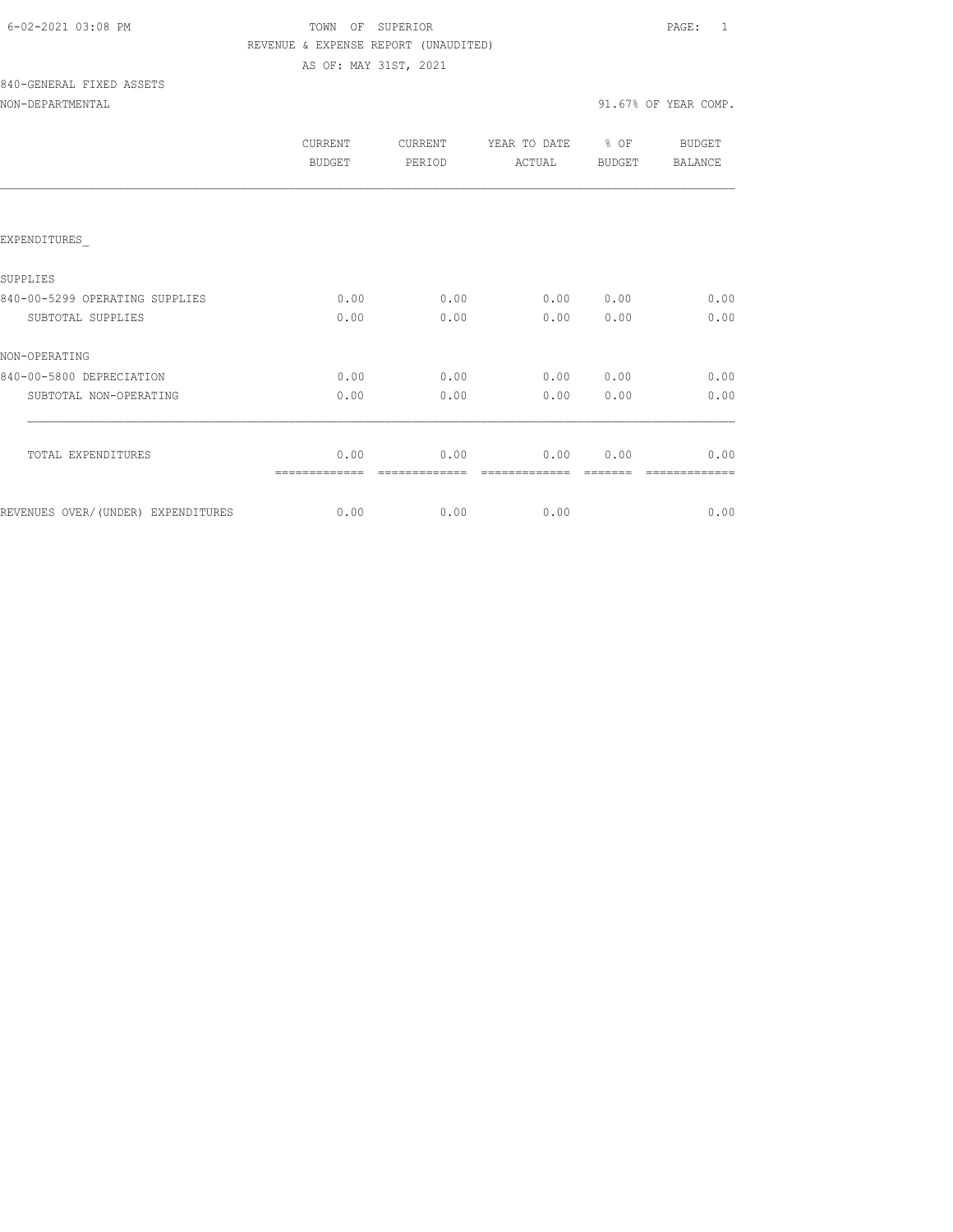840-GENERAL FIXED ASSETS

|                                    | CURRENT<br><b>BUDGET</b> | <b>CURRENT</b><br>PERIOD | YEAR TO DATE<br>ACTUAL | % OF<br><b>BUDGET</b> | <b>BUDGET</b><br><b>BALANCE</b> |
|------------------------------------|--------------------------|--------------------------|------------------------|-----------------------|---------------------------------|
|                                    |                          |                          |                        |                       |                                 |
| FUND TOTAL REVENUES                | 0.00                     | 0.00                     | 0.00                   | 0.00                  | 0.00                            |
| FUND TOTAL EXPENDITURES            | 0.00                     | 0.00                     | 0.00                   | 0.00                  | 0.00                            |
| REVENUES OVER/(UNDER) EXPENDITURES | 0.00                     | 0.00                     | 0.00                   |                       | 0.00                            |
|                                    |                          |                          |                        |                       |                                 |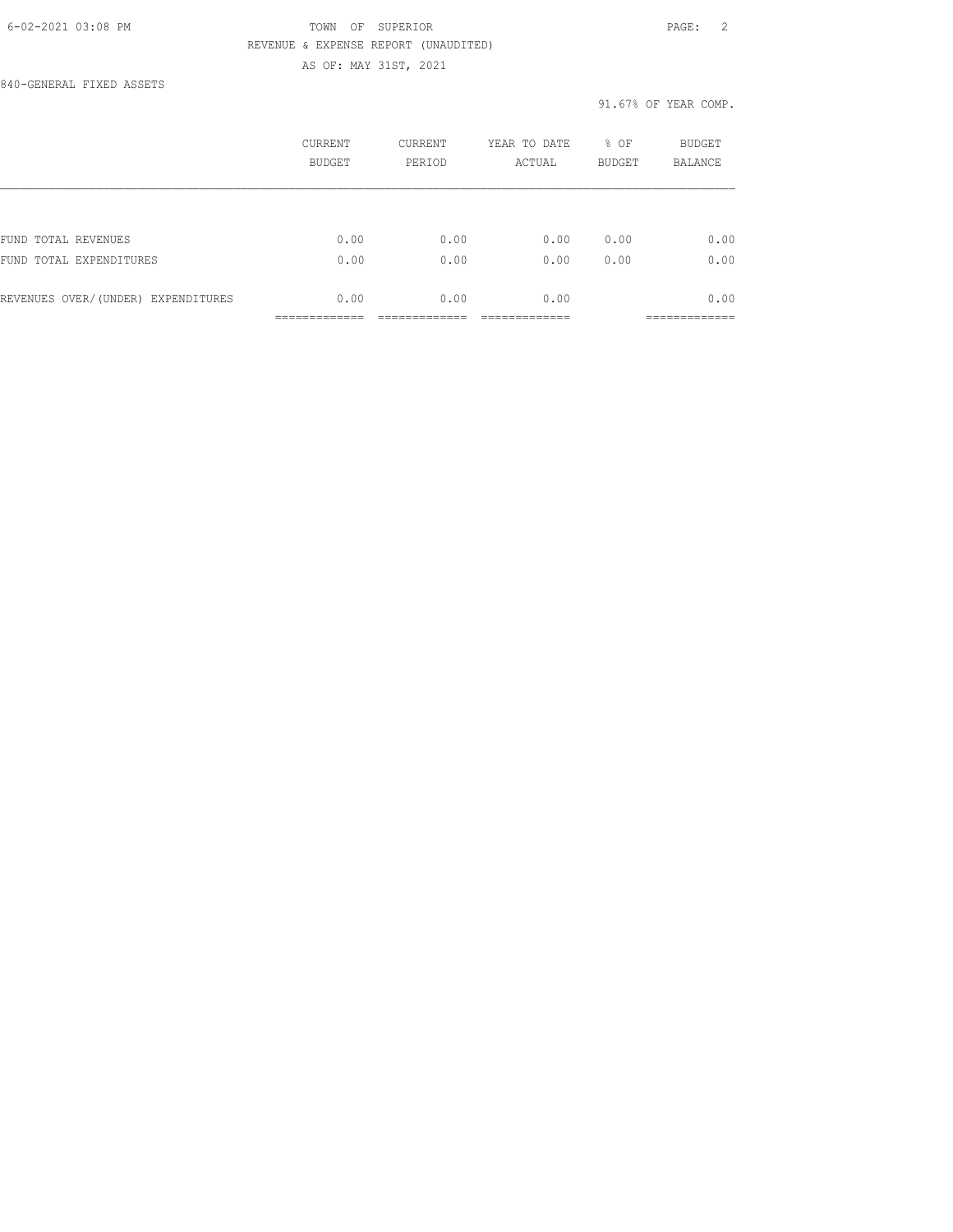## TOWN OF SUPERIOR **Example 20:08 PAGE:** 1 REVENUE & EXPENSE REPORT (UNAUDITED) AS OF: MAY 31ST, 2021

## 850-GENERAL L/T DEBT NON-DEPARTMENTAL

| 91.67% OF YEAR COMP. |  |
|----------------------|--|
|----------------------|--|

|                                    | CURRENT<br>BUDGET | <b>CURRENT</b><br>PERIOD | YEAR TO DATE<br>ACTUAL | % OF<br>BUDGET | BUDGET<br><b>BALANCE</b> |
|------------------------------------|-------------------|--------------------------|------------------------|----------------|--------------------------|
|                                    |                   |                          |                        |                |                          |
| EXPENDITURES                       |                   |                          |                        |                |                          |
| SUPPLIES                           |                   |                          |                        |                |                          |
| 850-00-5299 OPERATING SUPPLIES     | 0.00              | 0.00                     | 0.00                   | 0.00           | 0.00                     |
| SUBTOTAL SUPPLIES                  | 0.00              | 0.00                     | 0.00                   | 0.00           | 0.00                     |
|                                    |                   |                          |                        |                |                          |
| TOTAL EXPENDITURES                 | 0.00              | 0.00                     | 0.00                   | 0.00           | 0.00                     |
|                                    |                   |                          |                        |                |                          |
| REVENUES OVER/(UNDER) EXPENDITURES | 0.00              | 0.00                     | 0.00                   |                | 0.00                     |